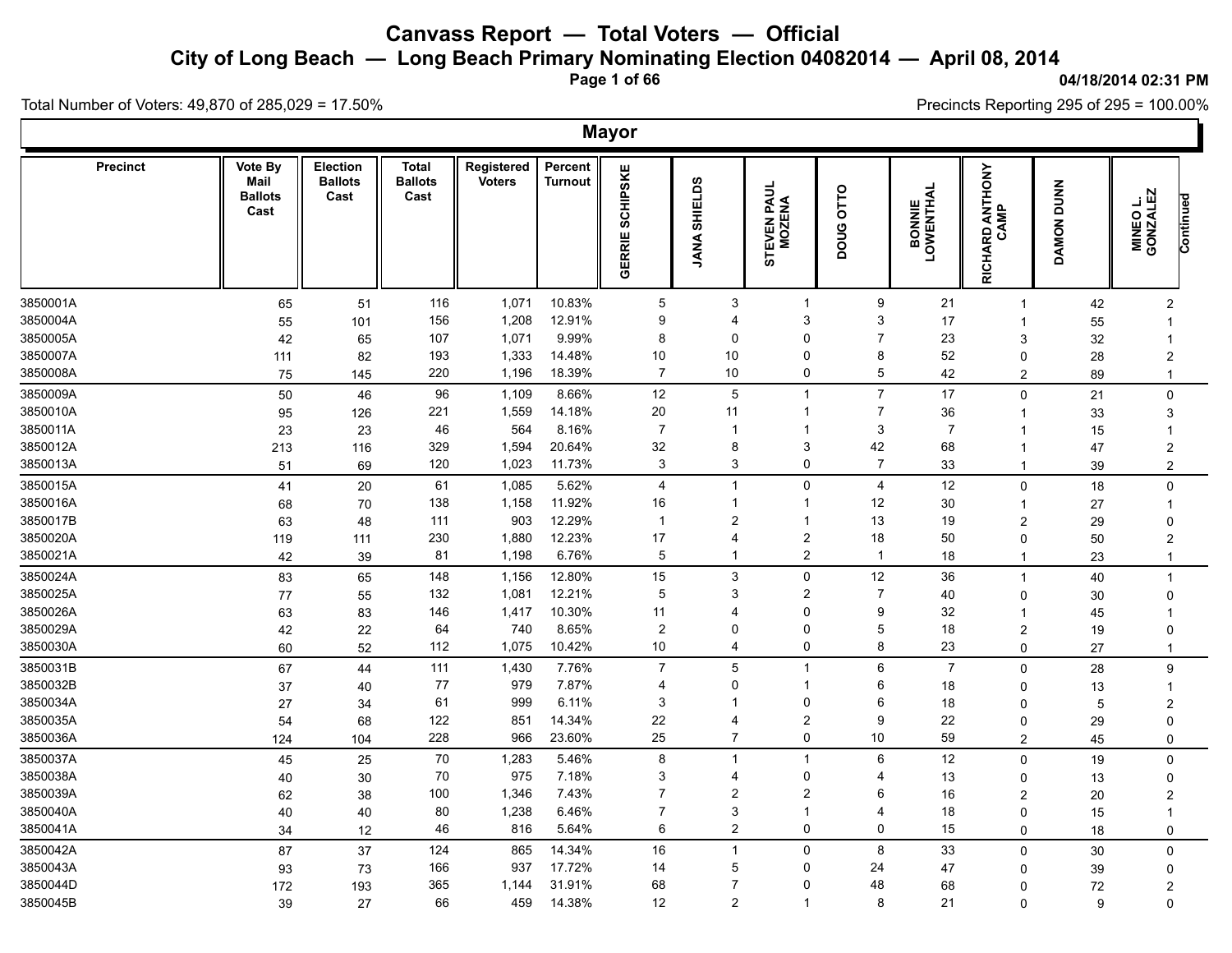**City of Long Beach — Long Beach Primary Nominating Election 04082014 — April 08, 2014**

**Page 2 of 66**

#### **04/18/2014 02:31 PM**

Ъ

Precincts Reporting 295 of 295 = 100.00%

Total Number of Voters: 49,870 of 285,029 = 17.50%

Γ

|                 |                                           |                                           |                                        |                             |                           | <b>Mayor</b>              |                         |                           |                |                             |                         |                |                                           |  |
|-----------------|-------------------------------------------|-------------------------------------------|----------------------------------------|-----------------------------|---------------------------|---------------------------|-------------------------|---------------------------|----------------|-----------------------------|-------------------------|----------------|-------------------------------------------|--|
| <b>Precinct</b> | Vote By<br>Mail<br><b>Ballots</b><br>Cast | <b>Election</b><br><b>Ballots</b><br>Cast | <b>Total</b><br><b>Ballots</b><br>Cast | Registered<br><b>Voters</b> | Percent<br><b>Turnout</b> | <b>SCHIPSKE</b><br>GERRIE | <b>JANA SHIELDS</b>     | STEVEN PAUL<br>MOZENA     | DOUG OTTO      | <b>BONNIE<br/>LOWENTHAL</b> | RICHARD ANTHONY<br>CAMP | DAMON DUNN     | <b>MINEO L.<br/>GONZALEZ</b><br>Continued |  |
| 3850045H        | 42                                        | 47                                        | 89                                     | 550                         | 16.18%                    | 23                        | $\mathsf{O}$            | 0                         | 6              | 14                          | 0                       | 24             | 0                                         |  |
| 3850046A        | 71                                        | 59                                        | 130                                    | 1,514                       | 8.59%                     | 15                        | $\overline{1}$          | 0                         | 8              | 27                          | -1                      | 17             | $\mathbf 1$                               |  |
| 3850047A        | 59                                        | 49                                        | 108                                    | 1,367                       | 7.90%                     | 9                         | 6                       | $\mathbf{1}$              | 9              | 25                          |                         | $\overline{7}$ | $\overline{2}$                            |  |
| 3850048A        | 123                                       | 99                                        | 222                                    | 1,029                       | 21.57%                    | 29                        | 4                       | 0                         | 32             | 50                          | $\Omega$                | 47             | -1                                        |  |
| 3850049A        | 50                                        | 50                                        | 100                                    | 1,171                       | 8.54%                     | $\overline{7}$            | -1                      | $\mathbf{1}$              | $\overline{7}$ | 29                          | -1                      | 8              | $\mathbf{0}$                              |  |
| 3850052A        | 138                                       | 98                                        | 236                                    | 846                         | 27.90%                    | 33                        | $\overline{7}$          | 0                         | 46             | 36                          | $\mathbf 0$             | 54             | $\mathbf 0$                               |  |
| 3850053A        | 124                                       | 83                                        | 207                                    | 1,109                       | 18.67%                    | 27                        | 6                       | 0                         | 12             | 52                          | $\Omega$                | 59             | $\overline{1}$                            |  |
| 3850055A        | 120                                       | 90                                        | 210                                    | 984                         | 21.34%                    | 27                        | 5                       | 0                         | 19             | 57                          | $\Omega$                | 50             | $\mathbf 0$                               |  |
| 3850057C        | 58                                        | 70                                        | 128                                    | 782                         | 16.37%                    | 15                        | 3                       | 0                         | $\sqrt{5}$     | 21                          | 3                       | 22             | $\overline{1}$                            |  |
| 3850058A        | 54                                        | 45                                        | 99                                     | 1,319                       | 7.51%                     | 3                         | $\mathbf{1}$            | 0                         | 13             | 15                          | $\Omega$                | 26             | $\overline{2}$                            |  |
| 3850059A        | 93                                        | 30                                        | 123                                    | 1,347                       | 9.13%                     | $\overline{c}$            | $\mathbf 5$             | 0                         | 6              | 33                          | 3                       | 29             | $\sqrt{3}$                                |  |
| 3850060A        | 45                                        | 66                                        | 111                                    | 1,216                       | 9.13%                     | 10                        | $\sqrt{5}$              | $\boldsymbol{2}$          | 6              | 22                          | $\mathbf 0$             | 19             | $\overline{1}$                            |  |
| 3850065A        | 163                                       | 103                                       | 266                                    | 1,006                       | 26.44%                    | 76                        | 5                       | $\overline{1}$            | 52             | 44                          | $\Omega$                | 52             | -1                                        |  |
| 3850067B        | 133                                       | 97                                        | 230                                    | 701                         | 32.81%                    | 95                        | 3                       | $\overline{1}$            | 22             | 31                          | $\Omega$                | 43             |                                           |  |
| 3850069A        | 105                                       | 88                                        | 193                                    | 1,384                       | 13.95%                    | 17                        | 5                       | $\overline{1}$            | 21             | 41                          | 0                       | 64             | $\Omega$                                  |  |
| 3850070A        | 127                                       | 112                                       | 239                                    | 982                         | 24.34%                    | 22                        | $\overline{7}$          | $\mathbf{1}$              | 34             | 59                          | 3                       | 50             | 0                                         |  |
| 3850071A        | 102                                       | 141                                       | 243                                    | 933                         | 26.05%                    | 33                        | $\overline{4}$          | $\overline{c}$            | 16             | 81                          | $\mathbf 0$             | 51             | $\mathbf{1}$                              |  |
| 3850072A        | 74                                        | 81                                        | 155                                    | 1,102                       | 14.07%                    | 28                        | 6                       | $\mathbf{1}$              | 8              | 31                          | 0                       | 17             | $\mathbf{0}$                              |  |
| 3850075A        | 119                                       | 126                                       | 245                                    | 949                         | 25.82%                    | 19                        | 4                       | 0                         | 40             | 35                          | $\Omega$                | 76             | $\Omega$                                  |  |
| 3850076A        | 131                                       | 62                                        | 193                                    | 936                         | 20.62%                    | 21                        | $\overline{\mathbf{c}}$ | $\ensuremath{\mathsf{3}}$ | 15             | 56                          | $\Omega$                | 40             | -1                                        |  |
| 3850081A        | 267                                       | 229                                       | 496                                    | 1,530                       | 32.42%                    | 63                        | $\overline{7}$          | $\overline{c}$            | 75             | 137                         | $\overline{1}$          | 81             | $\mathbf 0$                               |  |
| 3850082A        | 100                                       | 107                                       | 207                                    | 763                         | 27.13%                    | 36                        | $\overline{4}$          | 3                         | 22             | 54                          | 0                       | 35             | $\overline{1}$                            |  |
| 3850084A        | 151                                       | 134                                       | 285                                    | 875                         | 32.57%                    | 47                        | 6                       | 5                         | 31             | 61                          | $\Omega$                | 50             | $\Omega$                                  |  |
| 3850085A        | 173                                       | 131                                       | 304                                    | 1,081                       | 28.12%                    | 32                        | 8                       | 1                         | 40             | 53                          | $\Omega$                | 67             | $\overline{2}$                            |  |
| 3850088A        | 69                                        | 43                                        | 112                                    | 610                         | 18.36%                    | 15                        | 2                       | 0                         | $\overline{7}$ | 25                          | $\Omega$                | 16             | $\Omega$                                  |  |
| 3850091A        | 53                                        | 29                                        | 82                                     | 1,119                       | 7.33%                     | 9                         | 3                       | $\overline{c}$            | 10             | 20                          |                         | 13             | $\overline{c}$                            |  |
| 3850092A        | 90                                        | 94                                        | 184                                    | 1,025                       | 17.95%                    | 9                         | $\mathsf 3$             | 0                         | $12\,$         | 44                          | $\overline{c}$          | 56             | $\overline{1}$                            |  |
| 3850093A        | 77                                        | 64                                        | 141                                    | 719                         | 19.61%                    | 25                        | 11                      | 0                         | 12             | 35                          | $\Omega$                | 19             | $\mathbf 0$                               |  |
| 3850097A        | 103                                       | 100                                       | 203                                    | 1,319                       | 15.39%                    | 16                        | 3                       | 0                         | 11             | 57                          | $\overline{4}$          | 35             | $\overline{c}$                            |  |
| 3850099A        | 70                                        | 74                                        | 144                                    | 1,118                       | 12.88%                    | 12                        | 5                       | 0                         | $\mathbf{3}$   | 29                          | 0                       | 44             | $\overline{1}$                            |  |
| 3850100A        | 67                                        | 62                                        | 129                                    | 849                         | 15.19%                    | 4                         | $\mathbf 1$             | 0                         | 5              | 33                          | $\Omega$                | 48             | $\mathbf{1}$                              |  |
| 3850101A        | 81                                        | 81                                        | 162                                    | 1,007                       | 16.09%                    | $\overline{7}$            | $\overline{4}$          | 0                         | 11             | 34                          | $\Omega$                | 41             | $\overline{2}$                            |  |
| 3850102A        | 62                                        | 53                                        | 115                                    | 1,230                       | 9.35%                     | 13                        | 6                       | 0                         | 13             | 9                           | $\Omega$                | 33             | $\overline{1}$                            |  |
| 3850103A        | 81                                        | 69                                        | 150                                    | 1,019                       | 14.72%                    | 22                        | $\mathbf 1$             | 0                         | 13             | 24                          | $\overline{1}$          | 40             | 2                                         |  |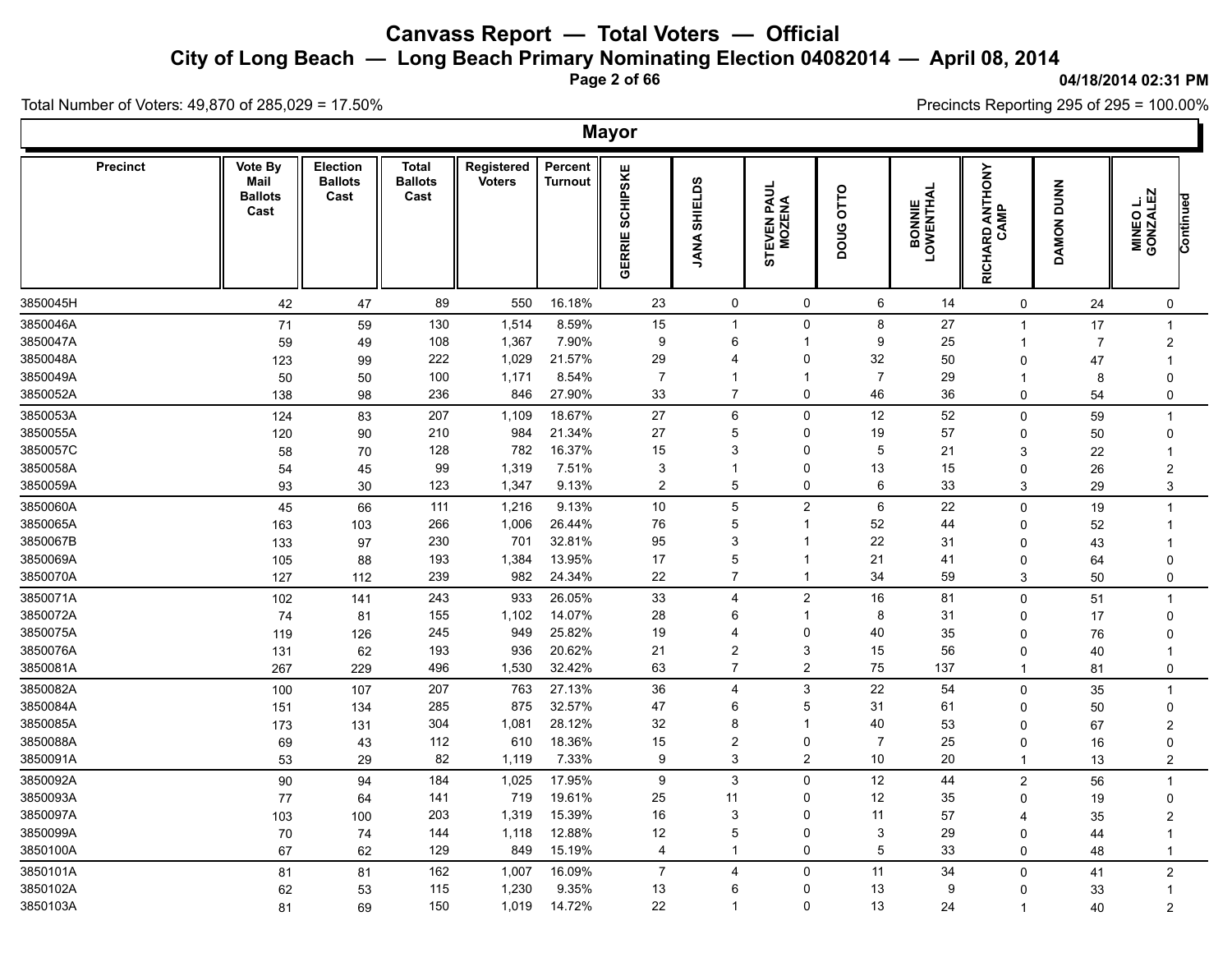**City of Long Beach — Long Beach Primary Nominating Election 04082014 — April 08, 2014**

**Page 3 of 66**

#### **04/18/2014 02:31 PM**

'n

Precincts Reporting 295 of 295 = 100.00%

Total Number of Voters: 49,870 of 285,029 = 17.50%

|                      |                                           |                                    |                                        |                             |                           | <b>Mayor</b>              |                               |                                            |                                  |                             |                         |                |                                   |  |
|----------------------|-------------------------------------------|------------------------------------|----------------------------------------|-----------------------------|---------------------------|---------------------------|-------------------------------|--------------------------------------------|----------------------------------|-----------------------------|-------------------------|----------------|-----------------------------------|--|
| <b>Precinct</b>      | Vote By<br>Mail<br><b>Ballots</b><br>Cast | Election<br><b>Ballots</b><br>Cast | <b>Total</b><br><b>Ballots</b><br>Cast | Registered<br><b>Voters</b> | Percent<br><b>Turnout</b> | <b>SCHIPSKE</b><br>GERRIE | <b>SHIELDS</b><br><b>JANA</b> | <b>PAUL</b><br><b>EVEN F</b><br>MOZEP<br>5 | 0110<br><b>DOUG</b>              | <b>BONNIE<br/>LOWENTHAL</b> | RICHARD ANTHONY<br>CAMP | DAMON DUNN     | MINEO L.<br>GONZALEZ<br>Continued |  |
| 3850108A             | 109                                       | 36                                 | 145                                    | 830                         | 17.47%                    | 13                        | 8                             | $\overline{1}$                             | 18                               | 24                          | $\mathbf{1}$            | 23             | $\mathbf{1}$                      |  |
| 3850110A             | 178                                       | 115                                | 293                                    | 1,612                       | 18.18%                    | 45                        | 9                             | 0                                          | $20\,$                           | 74                          | $\mathbf{1}$            | 57             | $\mathbf{1}$                      |  |
| 3850117A             | 86                                        | 48                                 | 134                                    | 1,323                       | 10.13%                    | 17                        | $\overline{2}$                | 0                                          | $\overline{4}$                   | 35                          | $\mathbf 0$             | 26             | $\mathbf{1}$                      |  |
| 3850120A             | 140                                       | 102                                | 242                                    | 958                         | 25.26%                    | 19                        | $\mathbf{1}$                  | 0                                          | 51                               | 43                          | $\Omega$                | 47             | 3                                 |  |
| 3850122A             | 53                                        | 39                                 | 92                                     | 940                         | 9.79%                     | 10                        | $\mathbf 1$                   | 1                                          | 6                                | 28                          | -1                      | 10             | $\mathbf 0$                       |  |
| 3850123A             | 51                                        | 52                                 | 103                                    | 954                         | 10.80%                    | 5                         | 5                             | $\overline{\mathbf{c}}$                    | 8                                | 9                           | 0                       | 21             | $\mathbf 1$                       |  |
| 3850126A             | 42                                        | 62                                 | 104                                    | 633                         | 16.43%                    | 15                        | $\overline{2}$                | $\mathbf{1}$                               | 18                               | 26                          | 0                       | $\overline{7}$ | 0                                 |  |
| 3850128A             | 33                                        | 31                                 | 64                                     | 610                         | 10.49%                    | $\overline{7}$            | $\mathbf{1}$                  | $\mathbf{1}$                               | 5                                | 9                           | $\mathbf{1}$            | 16             | $\Omega$                          |  |
| 3850133A             | 72                                        | 63                                 | 135                                    | 1,209                       | 11.17%                    | 5                         | 4                             | 1                                          | 8                                | 34                          | -1                      | 29             | $\mathbf{1}$                      |  |
| 3850134A             | 31                                        | 9                                  | 40                                     | 1,312                       | 3.05%                     | 5                         | 0                             | 0                                          | $\mathbf 5$                      | 8                           | $\mathbf 0$             | 3              | $\Omega$                          |  |
| 3850135A<br>3850137A | 129                                       | 95                                 | 224<br>141                             | 1,405<br>1,254              | 15.94%<br>11.24%          | 34<br>6                   | 5<br>$\mathbf 1$              | $\mathbf 1$<br>3                           | 23<br>10                         | 45<br>33                    | 0                       | 42             | $\Omega$                          |  |
|                      | 60                                        | 81                                 |                                        |                             |                           |                           |                               |                                            |                                  |                             | $\mathbf 0$             | 17             | 3                                 |  |
| 3850138A             | 46                                        | 41                                 | 87                                     | 1,039                       | 8.37%                     | $\overline{4}$            | $\mathbf{3}$                  | 0                                          | $\mathbf{1}$                     | 16                          | $\mathbf{1}$            | 41             | $\mathbf 0$                       |  |
| 3850144A             | 44                                        | 19                                 | 63                                     | 937                         | 6.72%                     | 3<br>$\overline{1}$       | 3                             | 1                                          | $\overline{7}$<br>$\overline{2}$ | 14                          | 0                       | 9              | 0                                 |  |
| 3850145A<br>3850146A | 40                                        | 31                                 | 71<br>92                               | 976<br>1,156                | 7.27%<br>7.96%            | 4                         | 1<br>3                        | 0<br>1                                     | $\overline{4}$                   | 19<br>21                    | $\mathbf 0$             | 22             | $\Omega$<br>$\Omega$              |  |
| 3850147A             | 57<br>94                                  | 35<br>72                           | 166                                    | 924                         | 17.97%                    | 33                        | $\overline{7}$                | 0                                          | 20                               | 25                          | 0<br>$\mathbf 0$        | 29<br>42       | $\mathbf{1}$                      |  |
| 3850149A             |                                           |                                    |                                        | 1,155                       | 12.38%                    | 13                        | 3                             | 0                                          | $\overline{7}$                   |                             |                         |                |                                   |  |
| 3850151A             | 79                                        | 64                                 | 143<br>55                              | 745                         | 7.38%                     | $\overline{c}$            | 3                             | 0                                          | 3                                | 31                          | $\mathbf{1}$<br>0       | 16             | $\Omega$                          |  |
| 3850151C             | 30                                        | 25<br>33                           | 59                                     | 517                         | 11.41%                    | 3                         | 3                             | $\mathbf 1$                                | $\overline{4}$                   | 14<br>17                    | -1                      | 13<br>13       | $\mathbf 1$<br>$\Omega$           |  |
| 3850152A             | 26<br>61                                  | 70                                 | 131                                    | 925                         | 14.16%                    | 14                        | $\Omega$                      | 0                                          | 8                                | 40                          | $\mathbf 0$             | 14             | $\mathbf 1$                       |  |
| 3850153A             | 171                                       | 143                                | 314                                    | 1,113                       | 28.21%                    | 46                        | $\overline{2}$                | 0                                          | 79                               | 47                          | $\mathbf 0$             | 75             | $\mathbf{1}$                      |  |
| 3850154A             |                                           |                                    | 56                                     | 546                         | 10.26%                    | $\mathbf{1}$              | $\mathbf 0$                   | 0                                          | $\overline{7}$                   | 9                           | $\Omega$                |                | $\mathbf{1}$                      |  |
| 3850154B             | 30<br>26                                  | 26<br>10                           | 36                                     | 548                         | 6.57%                     | 3                         | $\mathbf 0$                   | 0                                          | -1                               | 11                          | 0                       | 19<br>13       | 0                                 |  |
| 3850156A             | 17                                        | 13                                 | 30                                     | 445                         | 6.74%                     | 3                         | 0                             | 0                                          | 0                                | 5                           | $\Omega$                | $\overline{4}$ | $\Omega$                          |  |
| 3850156B             | 55                                        | 49                                 | 104                                    | 1,078                       | 9.65%                     | 3                         | 0                             | 1                                          | 3                                | 35                          | -1                      | 21             | $\Omega$                          |  |
| 3850157A             | 76                                        | 74                                 | 150                                    | 1,223                       | 12.26%                    | 12                        | 6                             | 0                                          | 5                                | 34                          | $\Omega$                | 21             | $\mathbf 0$                       |  |
| 3850158A             | 59                                        | 45                                 | 104                                    | 1,091                       | 9.53%                     | 11                        | $\overline{\mathbf{5}}$       | 0                                          | 10                               | 21                          | $\mathbf 0$             | 22             | 0                                 |  |
| 3850159A             | 50                                        | 31                                 | 81                                     | 857                         | 9.45%                     | 8                         | 3                             | 0                                          | 5                                | 18                          | $\mathbf 0$             | 24             | $\mathbf 0$                       |  |
| 3850163A             | 83                                        | 67                                 | 150                                    | 1,014                       | 14.79%                    | 23                        | 3                             | $\overline{2}$                             | 9                                | 38                          | 2                       | 23             | $\overline{2}$                    |  |
| 3850164A             | 53                                        | 28                                 | 81                                     | 1,058                       | 7.66%                     | 3                         | $\overline{\mathbf{c}}$       | 0                                          | 6                                | 17                          | $\mathbf 0$             | 34             | $\mathbf 0$                       |  |
| 3850166B             | 55                                        | 66                                 | 121                                    | 1,113                       | 10.87%                    | 6                         | 11                            | 0                                          | $\overline{4}$                   | 21                          | $\Omega$                | 19             | 0                                 |  |
| 3850170A             | 61                                        | 41                                 | 102                                    | 1,336                       | 7.63%                     | 5                         | $\mathbf 2$                   | 0                                          | 3                                | 26                          | $\mathbf 0$             | 24             | $\mathbf 0$                       |  |
| 3850171A             | 57                                        | 35                                 | 92                                     | 985                         | 9.34%                     | $\mathbf{1}$              | $\mathbf 1$                   | 0                                          | $\overline{1}$                   | 28                          | $\Omega$                | 43             | $\mathbf{0}$                      |  |
|                      |                                           |                                    |                                        |                             |                           |                           |                               |                                            |                                  |                             |                         |                |                                   |  |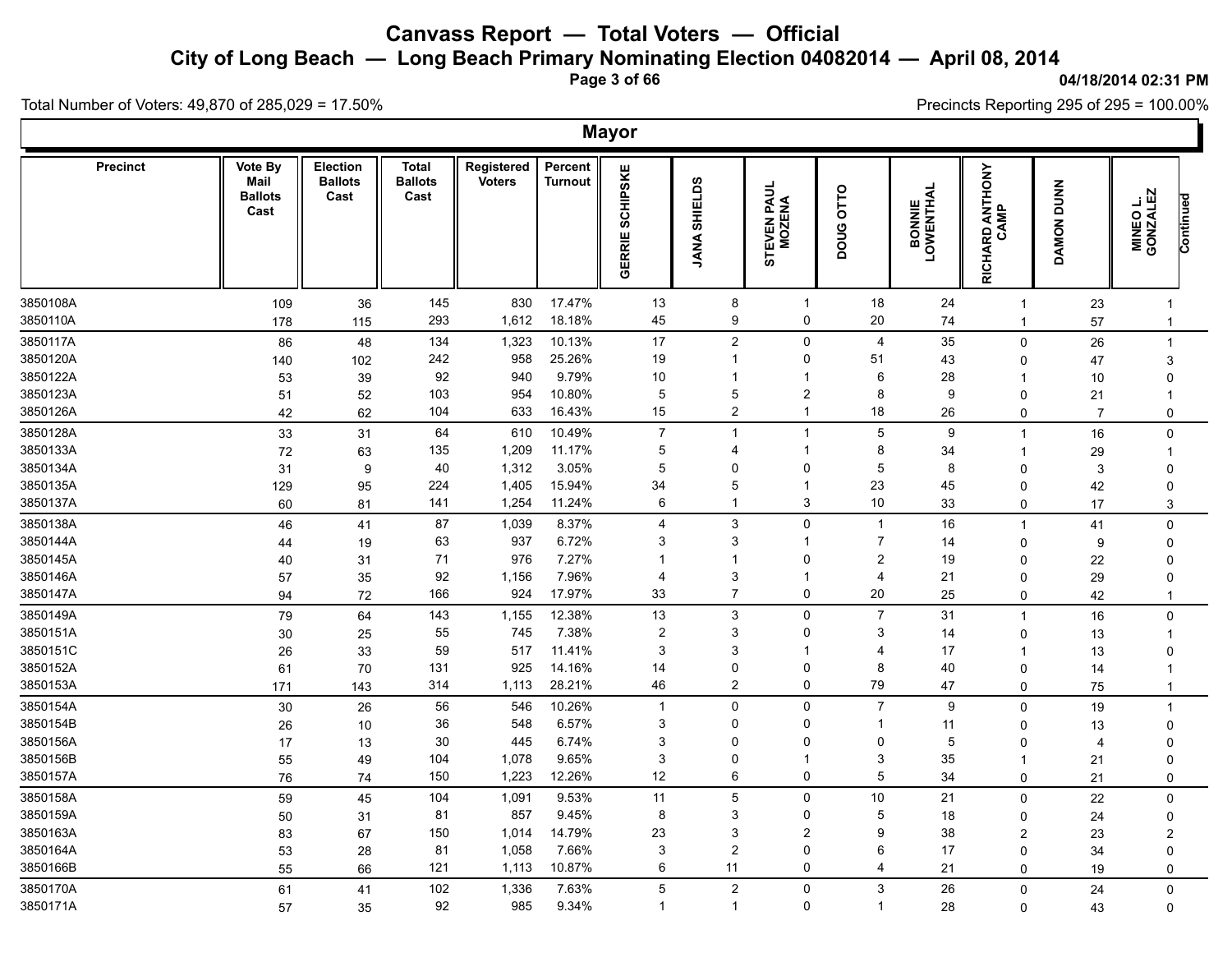**City of Long Beach — Long Beach Primary Nominating Election 04082014 — April 08, 2014**

**Page 4 of 66**

#### **04/18/2014 02:31 PM**

'n

Precincts Reporting 295 of 295 = 100.00%

Total Number of Voters: 49,870 of 285,029 = 17.50%

|                 |                                           |                                    |                                        |                             |                           | <b>Mayor</b>              |                               |                            |                |                             |                         |            |                                   |  |
|-----------------|-------------------------------------------|------------------------------------|----------------------------------------|-----------------------------|---------------------------|---------------------------|-------------------------------|----------------------------|----------------|-----------------------------|-------------------------|------------|-----------------------------------|--|
| <b>Precinct</b> | Vote By<br>Mail<br><b>Ballots</b><br>Cast | Election<br><b>Ballots</b><br>Cast | <b>Total</b><br><b>Ballots</b><br>Cast | Registered<br><b>Voters</b> | Percent<br><b>Turnout</b> | <b>SCHIPSKE</b><br>GERRIE | <b>SHIELDS</b><br><b>JANA</b> | <b>PAUL</b><br>EVEN F<br>5 | OLLO<br>poug   | <b>BONNIE<br/>LOWENTHAL</b> | RICHARD ANTHONY<br>CAMP | DAMON DUNN | MINEO L.<br>GONZALEZ<br>Continued |  |
| 3850175A        | 83                                        | 62                                 | 145                                    | 914                         | 15.86%                    | 15                        | $\mathbf{3}$                  | 0                          | $\overline{7}$ | 40                          | $\mathbf 1$             | 27         | $\overline{c}$                    |  |
| 3850178A        | 78                                        | 40                                 | 118                                    | 929                         | 12.70%                    | 11                        | 3                             | 0                          | $\overline{2}$ | 28                          | $\mathbf 0$             | 10         | $\Omega$                          |  |
| 3850179A        | 161                                       | 65                                 | 226                                    | 1,105                       | 20.45%                    | 22                        | 3                             | $\overline{\mathbf{c}}$    | 24             | 43                          | 0                       | 53         | $\mathbf{1}$                      |  |
| 3850184A        | 92                                        | 103                                | 195                                    | 827                         | 23.58%                    | 25                        | $\mathbf{1}$                  | $\mathbf{1}$               | 34             | 45                          | $\mathbf 0$             | 32         | $\boldsymbol{2}$                  |  |
| 3850190A        | 56                                        | 54                                 | 110                                    | 785                         | 14.01%                    | 16                        | $\overline{\mathbf{c}}$       | 0                          | 10             | 32                          | -1                      | 12         | $\mathbf{1}$                      |  |
| 3850198A        | 95                                        | 96                                 | 191                                    | 921                         | 20.74%                    | 19                        | 3                             | 0                          | 24             | 52                          | 0                       | 20         | $\Omega$                          |  |
| 3850201A        | 121                                       | 64                                 | 185                                    | 1,018                       | 18.17%                    | 14                        | 0                             | $\overline{2}$             | 27             | 38                          | $\mathbf 0$             | 32         | $\mathbf{0}$                      |  |
| 3850202A        | 91                                        | 66                                 | 157                                    | 1,026                       | 15.30%                    | 11                        | 4                             | 0                          | $\overline{7}$ | 34                          | $\mathbf 1$             | 16         | $\mathbf{1}$                      |  |
| 3850204A        | 151                                       | 116                                | 267                                    | 1,474                       | 18.11%                    | 35                        | $\overline{7}$                | $\mathbf{1}$               | 9              | 49                          | $\overline{2}$          | 37         | $\mathbf 0$                       |  |
| 3850209B        | 140                                       | 82                                 | 222                                    | 1,000                       | 22.20%                    | $30\,$                    | 3                             | 0                          | 55             | 48                          | $\Omega$                | 44         | 0                                 |  |
| 3850210A        | 114                                       | 106                                | 220                                    | 787                         | 27.95%                    | 18                        | $\overline{2}$                | 0                          | 28             | 72                          | 0                       | 35         | $\mathbf 1$                       |  |
| 3850211A        | 66                                        | 63                                 | 129                                    | 818                         | 15.77%                    | 16                        | $\Omega$                      | 1                          | 20             | 29                          | 0                       | 12         | $\mathbf 1$                       |  |
| 3850212A        | 80                                        | 81                                 | 161                                    | 894                         | 18.01%                    | 29                        | 4                             | 1                          | 16             | 45                          | $\mathbf 0$             | 24         | 0                                 |  |
| 3850213A        | 187                                       | 114                                | 301                                    | 901                         | 33.41%                    | 42                        | 5                             | 0                          | 78             | 59                          | $\mathbf{0}$            | 58         | $\mathbf{1}$                      |  |
| 3850215A        | 412                                       | 187                                | 599                                    | 1,562                       | 38.35%                    | 68                        | 3                             | 5                          | 176            | 87                          | 0                       | 167        | 3                                 |  |
| 3850216A        | 225                                       | 205                                | 430                                    | 1,296                       | 33.18%                    | 56                        | 9                             | 5                          | 75             | 96                          | $\Omega$                | 99         | $\mathbf{1}$                      |  |
| 3850222B        | 124                                       | 87                                 | 211                                    | 916                         | 23.03%                    | 24                        | 6                             | 1                          | 30             | 54                          | 0                       | 33         | $\Omega$                          |  |
| 3850223A        | 142                                       | 184                                | 326                                    | 1,026                       | 31.77%                    | 34                        | $\overline{2}$                | $\overline{c}$             | 51             | 65                          | $\mathbf 0$             | 83         | $\mathbf 0$                       |  |
| 3850227A        | 88                                        | 93                                 | 181                                    | 1,219                       | 14.85%                    | 29                        | $\,6\,$                       | $\mathbf 0$                | 10             | 40                          | $\mathbf 0$             | 16         | $\overline{c}$                    |  |
| 3850229A        | 69                                        | 58                                 | 127                                    | 751                         | 16.91%                    | 18                        | 4                             | $\Omega$                   | 18             | 29                          | 0                       | 12         | $\mathbf 0$                       |  |
| 3850236A        | 44                                        | 42                                 | 86                                     | 1,040                       | 8.27%                     | 12                        | $\overline{2}$                | 0                          | $\overline{2}$ | 8                           | $\Omega$                | 23         | $\mathbf 1$                       |  |
| 3850237B        | 57                                        | 53                                 | 110                                    | 682                         | 16.13%                    | 19                        | 1                             | 0                          | 6              | 33                          | 0                       | 8          | $\Omega$                          |  |
| 3850238A        | 55                                        | 49                                 | 104                                    | 955                         | 10.89%                    | 15                        | $\overline{a}$                | 0                          | $\overline{4}$ | 28                          | $\Omega$                | 9          | $\mathbf{1}$                      |  |
| 3850239A        | 93                                        | 46                                 | 139                                    | 1,064                       | 13.06%                    | 8                         | $\boldsymbol{2}$              | $\overline{1}$             | 6              | 33                          | 0                       | 18         | $\overline{c}$                    |  |
| 3850244A        | 182                                       | 94                                 | 276                                    | 1,738                       | 15.88%                    | 20                        | 8                             | 0                          | 6              | 49                          | 2                       | 43         | $\mathbf{1}$                      |  |
| 3850248A        | 86                                        | 64                                 | 150                                    | 805                         | 18.63%                    | 26                        | 8                             | 1                          | 9              | 35                          | $\Omega$                | 24         | $\Omega$                          |  |
| 3850249A        | 92                                        | 83                                 | 175                                    | 1,471                       | 11.90%                    | 21                        | 4                             | 3                          | 24             | 49                          | $\Omega$                | 23         | $\Omega$                          |  |
| 3850251A        | 80                                        | 100                                | 180                                    | 900                         | 20.00%                    | 29                        | $\overline{c}$                | 0                          | 19             | 41                          | $\mathbf{1}$            | 34         | 0                                 |  |
| 3850254A        | 341                                       | 305                                | 646                                    | 1,413                       | 45.72%                    | 41                        | $\,6\,$                       | 4                          | 207            | 82                          | $\mathbf 0$             | 200        | $\mathbf 0$                       |  |
| 3850255A        | 337                                       | 200                                | 537                                    | 1,430                       | 37.55%                    | 54                        | 9                             | 4                          | 91             | 113                         | 0                       | 163        | $\mathbf{1}$                      |  |
| 3850256A        | 166                                       | 107                                | 273                                    | 848                         | 32.19%                    | 32                        | 4                             | 0                          | 50             | 44                          | $\Omega$                | 74         | $\overline{2}$                    |  |
| 3850259A        | 300                                       | 209                                | 509                                    | 1,273                       | 39.98%                    | 64                        | 5                             | $\overline{2}$             | 106            | 99                          | $\Omega$                | 144        | -1                                |  |
| 3850262A        | 243                                       | 246                                | 489                                    | 1,457                       | 33.56%                    | 49                        | 5                             | $\Omega$                   | 139            | 98                          | $\Omega$                | 103        | 0                                 |  |
| 3850264A        | 61                                        | 65                                 | 126                                    | 843                         | 14.95%                    | 10                        | $\overline{2}$                | 0                          | 35             | 19                          | $\Omega$                | 25         | $\mathbf{0}$                      |  |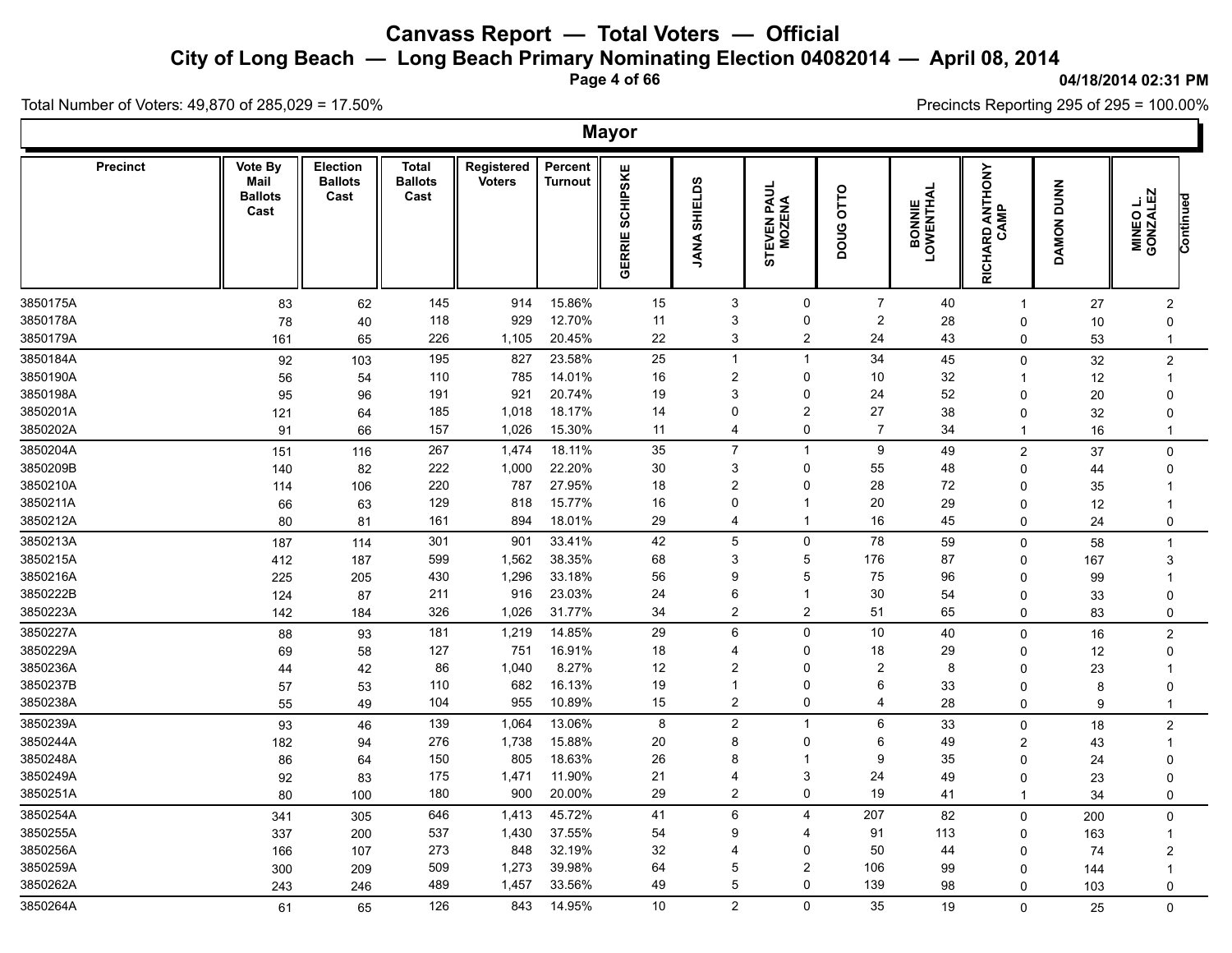**City of Long Beach — Long Beach Primary Nominating Election 04082014 — April 08, 2014**

**Page 5 of 66**

#### **04/18/2014 02:31 PM**

Ъ

Precincts Reporting 295 of 295 = 100.00%

Total Number of Voters: 49,870 of 285,029 = 17.50%

|          |                 |                                           |                                           |                                        |                             |                           | <b>Mayor</b>              |                        |                             |                |                             |                         |            |                                           |  |
|----------|-----------------|-------------------------------------------|-------------------------------------------|----------------------------------------|-----------------------------|---------------------------|---------------------------|------------------------|-----------------------------|----------------|-----------------------------|-------------------------|------------|-------------------------------------------|--|
|          | <b>Precinct</b> | Vote By<br>Mail<br><b>Ballots</b><br>Cast | <b>Election</b><br><b>Ballots</b><br>Cast | <b>Total</b><br><b>Ballots</b><br>Cast | Registered<br><b>Voters</b> | Percent<br><b>Turnout</b> | <b>SCHIPSKE</b><br>GERRIE | <b>SHIELDS</b><br>JANA | <b>PAUL</b><br>TEVEN F<br>5 | DOUG OTTO      | <b>BONNIE<br/>LOWENTHAL</b> | RICHARD ANTHONY<br>CAMP | DAMON DUNN | <b>MINEO L.<br/>GONZALEZ</b><br>Continued |  |
| 3850270A |                 | 95                                        | 72                                        | 167                                    | 888                         | 18.81%                    | 14                        | 4                      | 0                           | 33             | 47                          | 0                       | 32         | $\Omega$                                  |  |
| 3850271A |                 | 145                                       | 155                                       | 300                                    | 1,140                       | 26.32%                    | 27                        | 8                      | 0                           | 57             | 52                          | $\overline{2}$          | 79         |                                           |  |
| 3850272A |                 | 132                                       | 132                                       | 264                                    | 1,071                       | 24.65%                    | 24                        | 7                      | 0                           | 65             | 48                          | $\Omega$                | 49         | $\mathbf 1$                               |  |
| 3850275A |                 | 203                                       | 185                                       | 388                                    | 1,187                       | 32.69%                    | 26                        | 3                      | 0                           | 90             | 62                          | $\mathbf 0$             | 119        | $\mathsf 0$                               |  |
| 3850276A |                 | 243                                       | 199                                       | 442                                    | 1,220                       | 36.23%                    | 39                        | $\overline{2}$         | $\mathbf{1}$                | 103            | 72                          | $\mathbf 1$             | 138        | $\overline{2}$                            |  |
| 3850280A |                 | 319                                       | 229                                       | 548                                    | 1,279                       | 42.85%                    | 42                        | $\overline{7}$         | $\overline{\mathbf{c}}$     | 146            | 73                          | 0                       | 140        | $\Omega$                                  |  |
| 3850285A |                 | 218                                       | 178                                       | 396                                    | 1,112                       | 35.61%                    | 9                         | 4                      | 0                           | 159            | 39                          | -1                      | 138        | -1                                        |  |
| 3850286A |                 | 133                                       | 73                                        | 206                                    | 1,475                       | 13.97%                    | 13                        | -1                     | $\overline{\mathbf{c}}$     | 12             | 49                          | -1                      | 50         | -1                                        |  |
| 3850287A |                 | 159                                       | 97                                        | 256                                    | 922                         | 27.77%                    | 31                        | $\overline{7}$         | $\overline{1}$              | 33             | 47                          | $\mathbf 0$             | 61         | $\mathbf{1}$                              |  |
| 3850290A |                 | 254                                       | 145                                       | 399                                    | 1,292                       | 30.88%                    | 25                        | 9                      | $\overline{\mathbf{c}}$     | 99             | 52                          | $\mathbf 0$             | 142        | $\mathbf 0$                               |  |
| 3850293B |                 | 150                                       | 108                                       | 258                                    | 889                         | 29.02%                    | 24                        | 6                      | $\overline{\mathbf{c}}$     | 60             | 30                          | $\Omega$                | 73         | $\Omega$                                  |  |
| 3850294A |                 | 83                                        | 92                                        | 175                                    | 890                         | 19.66%                    | 37                        | 8                      | 1                           | 17             | 34                          | $\Omega$                | 40         | $\Omega$                                  |  |
| 3850295A |                 | 155                                       | 98                                        | 253                                    | 831                         | 30.45%                    | 116                       | 16                     | 0                           | 35             | 25                          | $\Omega$                | 38         | $\Omega$                                  |  |
| 3850296A |                 | 35                                        | 53                                        | 88                                     | 1,414                       | 6.22%                     | 4                         | 5                      | 0                           | 10             | 12                          | $\Omega$                | 9          | $\mathbf{1}$                              |  |
| 3850302A |                 | 124                                       | 126                                       | 250                                    | 717                         | 34.87%                    | 35                        | $\overline{7}$         | 0                           | 45             | 30                          | $\mathbf 0$             | 87         | $\mathbf{1}$                              |  |
| 3850302D |                 | 128                                       | 127                                       | 255                                    | 730                         | 34.93%                    | 40                        | 5                      | 0                           | 71             | 37                          | 0                       | 48         | $\mathbf 1$                               |  |
| 3850304A |                 | 103                                       | 74                                        | 177                                    | 694                         | 25.50%                    | 33                        | $\overline{7}$         | 0                           | 31             | 23                          | $\mathbf{0}$            | 51         | $\Omega$                                  |  |
| 3850305A |                 | 109                                       | 86                                        | 195                                    | 778                         | 25.06%                    | 36                        | $\mathbf 0$            | 1                           | 42             | 30                          | $\Omega$                | 50         | $\Omega$                                  |  |
| 3850306A |                 | 108                                       | 102                                       | 210                                    | 729                         | 28.81%                    | 42                        | $\overline{7}$         | 0                           | 29             | 45                          | 0                       | 48         | $\mathbf{1}$                              |  |
| 3850308A |                 | 119                                       | 128                                       | 247                                    | 1,016                       | 24.31%                    | 29                        | 8                      | 0                           | 35             | 61                          | 0                       | 45         | 0                                         |  |
| 3850309A |                 | 132                                       | 87                                        | 219                                    | 867                         | 25.26%                    | 19                        | $\overline{7}$         | 0                           | 27             | 57                          | $\Omega$                | 29         | $\Omega$                                  |  |
| 3850316A |                 | 178                                       | 94                                        | 272                                    | 891                         | 30.53%                    | 77                        | 6                      | $\overline{\mathbf{c}}$     | 34             | 47                          | $\Omega$                | 56         | $\Omega$                                  |  |
| 3850319A |                 | 117                                       | 98                                        | 215                                    | 856                         | 25.12%                    | 42                        | $\overline{7}$         | 0                           | 26             | 34                          | -1                      | 65         | 0                                         |  |
| 3850321A |                 | 128                                       | 99                                        | 227                                    | 898                         | 25.28%                    | 22                        | $\overline{2}$         | 0                           | 32             | 37                          | $\Omega$                | 76         | $\overline{2}$                            |  |
| 3850323A |                 | 26                                        | 18                                        | 44                                     | 573                         | 7.68%                     | $\overline{4}$            | $\overline{1}$         | 0                           | $\overline{1}$ | 8                           | $\mathbf 0$             | 16         | $\mathbf 0$                               |  |
| 3850324A |                 | 149                                       | 151                                       | 300                                    | 1,208                       | 24.83%                    | 41                        | $\overline{7}$         | 3                           | 60             | 58                          | $\Omega$                | 64         | $\Omega$                                  |  |
| 3850328A |                 | 173                                       | 144                                       | 317                                    | 950                         | 33.37%                    | 99                        | 5                      | 1                           | 54             | 39                          | $\Omega$                | 61         | $\mathbf 1$                               |  |
| 3850333A |                 | 134                                       | 89                                        | 223                                    | 1,554                       | 14.35%                    | 26                        | 2                      | $\overline{1}$              | 8              | 56                          | $\Omega$                | 53         | $\Omega$                                  |  |
| 3850335A |                 | 155                                       | 176                                       | 331                                    | 913                         | 36.25%                    | 105                       | $\overline{2}$         | $\mathbf{1}$                | 65             | 45                          | $\mathbf 1$             | 67         | 3                                         |  |
| 3850336A |                 | 108                                       | 123                                       | 231                                    | 686                         | 33.67%                    | 119                       | 3                      | 0                           | 27             | 22                          | $\mathbf{1}$            | 33         | $\overline{1}$                            |  |
| 3850337A |                 | 154                                       | 152                                       | 306                                    | 888                         | 34.46%                    | 144                       | 3                      | $\overline{c}$              | 24             | 39                          | $\Omega$                | 52         | $\mathbf 0$                               |  |
| 3850345A |                 | 42                                        | 41                                        | 83                                     | 1,118                       | 7.42%                     | 2                         | $\Omega$               | 0                           | 13             | 15                          | $\Omega$                | 24         | $\overline{2}$                            |  |
| 3850346A |                 | 121                                       | 126                                       | 247                                    | 956                         | 25.84%                    | 91                        | 7                      | $\overline{2}$              | 18             | 45                          | -1                      | 44         |                                           |  |
| 3850348A |                 | 130                                       | 161                                       | 291                                    | 905                         | 32.15%                    | 101                       | 4                      | $\Omega$                    | 44             | 28                          | $\Omega$                | 58         | $\overline{1}$                            |  |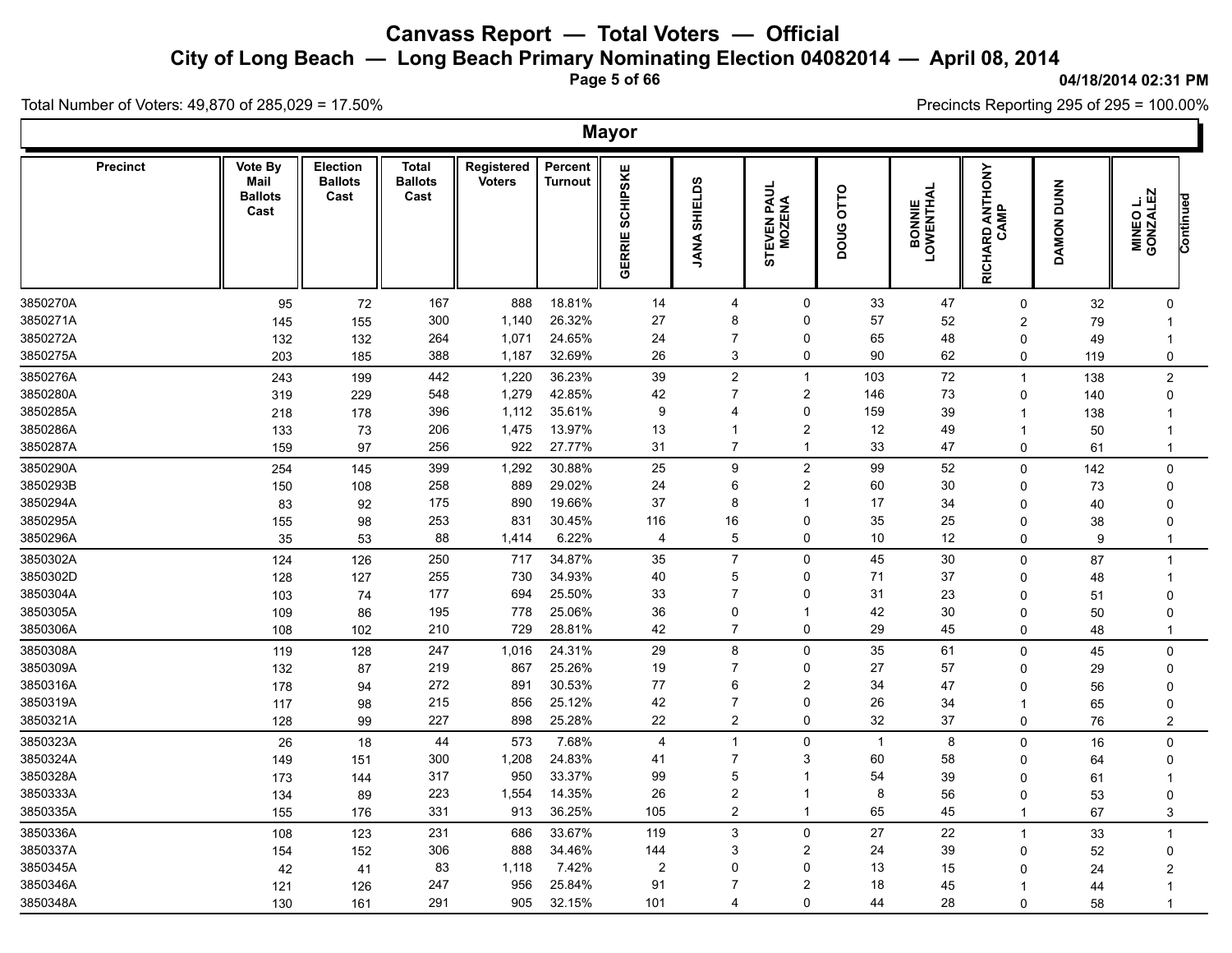**City of Long Beach — Long Beach Primary Nominating Election 04082014 — April 08, 2014**

**Page 6 of 66**

#### **04/18/2014 02:31 PM**

'n

Precincts Reporting 295 of 295 = 100.00%

Total Number of Voters: 49,870 of 285,029 = 17.50%

|                      |                                           |                                           |                                        |                             |                    | <b>Mayor</b>              |                           |                              |                |                             |                         |            |                                           |  |
|----------------------|-------------------------------------------|-------------------------------------------|----------------------------------------|-----------------------------|--------------------|---------------------------|---------------------------|------------------------------|----------------|-----------------------------|-------------------------|------------|-------------------------------------------|--|
| <b>Precinct</b>      | Vote By<br>Mail<br><b>Ballots</b><br>Cast | <b>Election</b><br><b>Ballots</b><br>Cast | <b>Total</b><br><b>Ballots</b><br>Cast | Registered<br><b>Voters</b> | Percent<br>Turnout | <b>SCHIPSKE</b><br>GERRIE | <b>SHIELDS</b><br>JANA    | <b>PAUL</b><br>TEVEN F<br>5  | DOUG OTTO      | <b>BONNIE<br/>LOWENTHAL</b> | RICHARD ANTHONY<br>CAMP | DAMON DUNN | <b>MINEO L.<br/>GONZALEZ</b><br>Continued |  |
| 3850349A             |                                           | 97<br>76                                  | 173                                    | 648                         | 26.70%             | 70                        | 4                         | 0                            | 18             | 22                          | 0                       | 40         | 0                                         |  |
| 3850351A             |                                           | 146<br>145                                | 291                                    | 1,010                       | 28.81%             | 96                        | 9                         | $\overline{\mathbf{c}}$      | 35             | 43                          | 3                       | 53         |                                           |  |
| 3850355C             |                                           | 121<br>99                                 | 220                                    | 674                         | 32.64%             | 74                        | 5                         | 0                            | 17             | 32                          | -1                      | 57         | $\Omega$                                  |  |
| 3850356A             |                                           | 90<br>140                                 | 230                                    | 800                         | 28.75%             | 89                        | $\overline{7}$            | $\overline{\mathbf{c}}$      | 24             | 34                          | $\Omega$                | 34         | $\Omega$                                  |  |
| 3850360A             |                                           | 86<br>51                                  | 137                                    | 1,694                       | 8.09%              | $\mathbf 5$               | 6                         | $\mathsf 3$                  | 13             | 31                          | $\mathbf 0$             | 20         | 0                                         |  |
| 3850361A             |                                           | 66<br>92                                  | 158                                    | 991                         | 15.94%             | 18                        | $\ensuremath{\mathsf{3}}$ | 0                            | 16             | 37                          | $\mathbf 0$             | 23         | 3                                         |  |
| 3850362A             |                                           | 86<br>83                                  | 169                                    | 993                         | 17.02%             | 15                        | 3                         | 0                            | 15             | 40                          | 0                       | 14         | $\mathbf 1$                               |  |
| 3850363A             |                                           | 139<br>130                                | 269                                    | 810                         | 33.21%             | 98                        | 6                         | 4                            | 26             | 40                          | $\Omega$                | 51         | $\Omega$                                  |  |
| 3850366A             |                                           | 136<br>116                                | 252                                    | 962                         | 26.20%             | 76                        | 9                         | 4                            | 29             | 41                          |                         | 50         | $\Omega$                                  |  |
| 3850367A             |                                           | 84<br>83                                  | 167                                    | 727                         | 22.97%             | 52                        | 4                         | 0                            | 26             | 26                          | -1                      | 28         | $\mathbf 0$                               |  |
| 3850368A             |                                           | 78<br>44                                  | 122                                    | 984                         | 12.40%             | 14                        | $\overline{c}$            | $\mathbf{1}$                 | $\overline{4}$ | 26                          | $\mathbf 0$             | 32         | $\mathbf 0$                               |  |
| 3850369A             |                                           | 156<br>123                                | 279                                    | 1,006                       | 27.73%             | 78                        | $\overline{4}$            | $\overline{\mathbf{c}}$      | 41             | 41                          | -1                      | 68         | 0                                         |  |
| 3850370C             |                                           | 123<br>104                                | 227                                    | 901                         | 25.19%             | 58                        | 10                        | 0                            | 28             | 46                          | $\Omega$                | 55         |                                           |  |
| 3850371A<br>3850372A |                                           | 132<br>145                                | 277<br>238                             | 871<br>747                  | 31.80%<br>31.86%   | 105<br>86                 | $\overline{2}$<br>4       | $\overline{\mathbf{c}}$<br>3 | 17<br>30       | 46                          | -1                      | 51         | $\Omega$                                  |  |
|                      |                                           | 100<br>138                                |                                        |                             |                    |                           |                           |                              |                | 18                          | $\overline{2}$          | 51         | 0                                         |  |
| 3850373A             |                                           | 120<br>167                                | 287                                    | 964                         | 29.77%             | 94                        | $10\,$                    | 0                            | 34             | 38                          | $\mathbf 1$             | 74         | $\mathbf 0$                               |  |
| 3850374A<br>3850376A |                                           | 143<br>144                                | 287<br>273                             | 1,026<br>852                | 27.97%<br>32.04%   | 88<br>86                  | 6<br>6                    | 0<br>4                       | 36<br>37       | 48                          | $\Omega$                | 50         | $\Omega$<br>$\Omega$                      |  |
| 3850377A             |                                           | 140<br>133                                | 141                                    | 670                         | 21.04%             | 38                        | 8                         | 0                            | 13             | 23<br>24                    | $\Omega$<br>$\Omega$    | 64         | $\Omega$                                  |  |
| 3850378A             |                                           | 81<br>60<br>126<br>139                    | 265                                    | 965                         | 27.46%             | 81                        | 3                         | $\mathbf{1}$                 | 40             | 32                          | $\Omega$                | 31<br>52   | 3                                         |  |
| 3850379A             |                                           |                                           | 80                                     | 924                         | 8.66%              | 6                         | $\overline{1}$            | 0                            | 3              | 10                          | $\Omega$                |            |                                           |  |
| 3850384A             |                                           | 42<br>38<br>57<br>65                      | 122                                    | 922                         | 13.23%             | 6                         | $\mathbf{1}$              | 0                            | 5              | 31                          | -1                      | 8          | $\mathbf 0$<br>0                          |  |
| 3850386A             |                                           | 94<br>106                                 | 200                                    | 1,209                       | 16.54%             | 11                        | 4                         | 1                            | 9              | 35                          | -1                      | 40<br>96   | -1                                        |  |
| 3850399A             |                                           | 125<br>143                                | 268                                    | 976                         | 27.46%             | 76                        | 12                        | $\mathbf{1}$                 | 34             | 42                          | $\Omega$                | 67         | $\Omega$                                  |  |
| 3850400A             |                                           | 94<br>64                                  | 158                                    | 976                         | 16.19%             | 12                        | 3                         | 0                            | 5              | 48                          | $\overline{2}$          | 36         | 0                                         |  |
| 3850402A             |                                           | 68<br>83                                  | 151                                    | 912                         | 16.56%             | $16\,$                    | 6                         | $\mathbf{1}$                 | 29             | 18                          | $\mathbf 1$             | 39         | $\mathbf{1}$                              |  |
| 3850415A             |                                           | 48<br>64                                  | 112                                    | 1,131                       | 9.90%              | $\overline{7}$            | 5                         | 0                            | $\overline{4}$ | 18                          | 0                       | 30         | $\mathbf{1}$                              |  |
| 3850445A             |                                           | 287<br>193                                | 480                                    | 1,326                       | 36.20%             | 41                        | $\overline{2}$            | $\mathbf{1}$                 | 150            | 54                          | $\Omega$                | 138        | $\Omega$                                  |  |
| 3850447A             |                                           | 328<br>349                                | 677                                    | 1,616                       | 41.89%             | 175                       | 3                         | $\overline{\mathbf{c}}$      | 105            | 121                         | 0                       | 162        | $\mathbf 1$                               |  |
| 3850481A             |                                           | 160<br>103                                | 263                                    | 816                         | 32.23%             | 24                        | 4                         | 0                            | 61             | 60                          | $\mathbf 0$             | 63         | $\overline{4}$                            |  |
| 3850517A             |                                           | 110<br>39                                 | 149                                    | 839                         | 17.76%             | 12                        | 6                         | $\overline{\mathbf{c}}$      | 13             | 30                          | $\mathbf 1$             | 19         | $\mathbf{1}$                              |  |
| 3850530A             |                                           | 102<br>60                                 | 162                                    | 902                         | 17.96%             | 21                        | 3                         | 4                            | 13             | 22                          | $\Omega$                | 48         | -1                                        |  |
| 3850533A             |                                           | 122<br>91                                 | 213                                    | 941                         | 22.64%             | 23                        | 5                         | 0                            | 27             | 52                          | $\Omega$                | 30         | $\Omega$                                  |  |
| 3850535A             |                                           | 129<br>138                                | 267                                    | 896                         | 29.80%             | 66                        | 5                         | $\overline{1}$               | 33             | 45                          | $\overline{1}$          | 69         | $\Omega$                                  |  |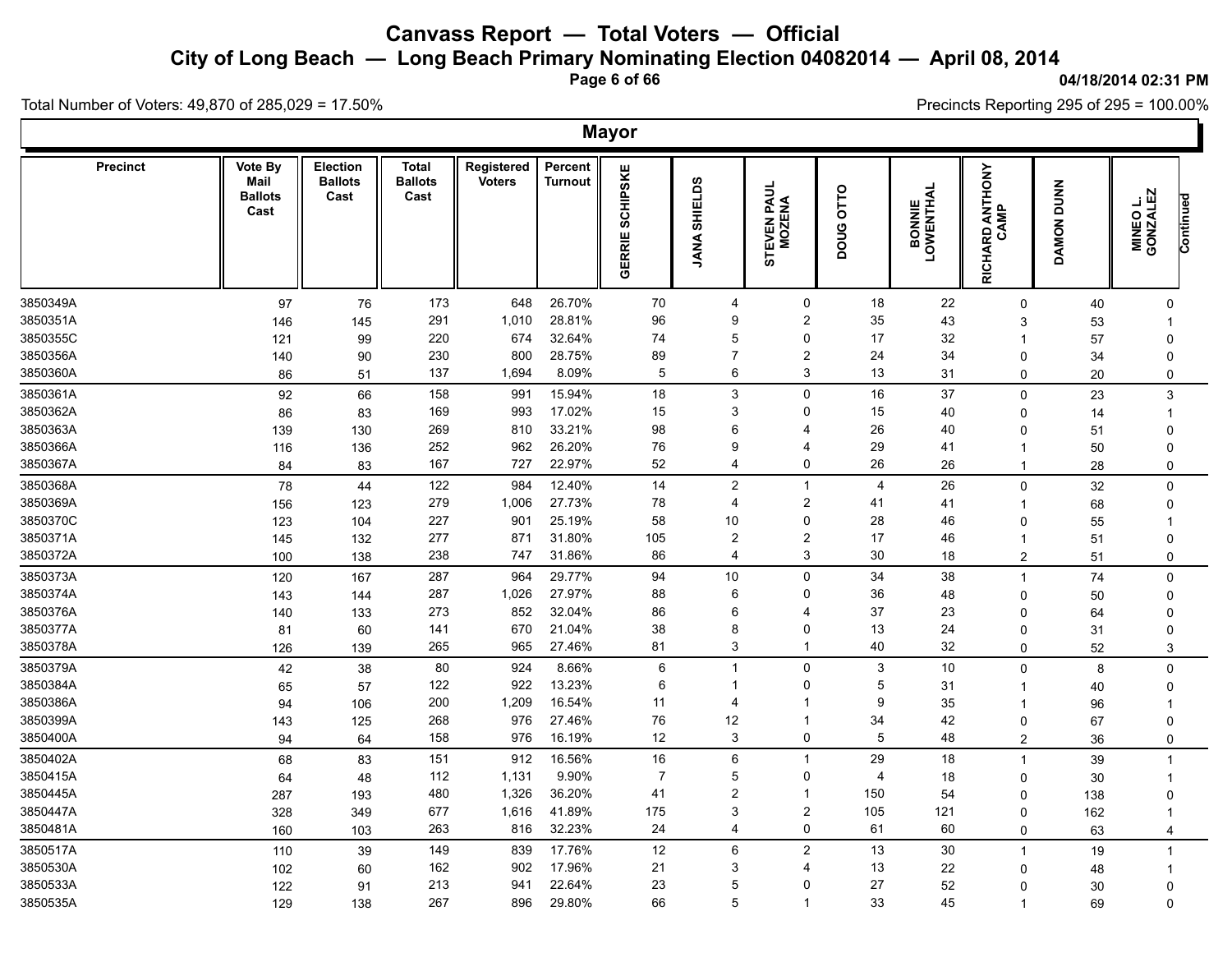**City of Long Beach — Long Beach Primary Nominating Election 04082014 — April 08, 2014**

**Page 7 of 66**

#### **04/18/2014 02:31 PM**

Ъ

Precincts Reporting 295 of 295 = 100.00%

Total Number of Voters: 49,870 of 285,029 = 17.50%

|                 |                                           |                                    |                                        |                             |                           | <b>Mayor</b>              |                               |                                |                |                             |                         |            |                                           |  |
|-----------------|-------------------------------------------|------------------------------------|----------------------------------------|-----------------------------|---------------------------|---------------------------|-------------------------------|--------------------------------|----------------|-----------------------------|-------------------------|------------|-------------------------------------------|--|
| <b>Precinct</b> | Vote By<br>Mail<br><b>Ballots</b><br>Cast | Election<br><b>Ballots</b><br>Cast | <b>Total</b><br><b>Ballots</b><br>Cast | Registered<br><b>Voters</b> | Percent<br><b>Turnout</b> | <b>SCHIPSKE</b><br>GERRIE | <b>SHIELDS</b><br><b>ANA!</b> | PAUL<br>ENA<br>STEVEN<br>MOZEN | DOUG OTTO      | <b>BONNIE<br/>LOWENTHAL</b> | RICHARD ANTHONY<br>CAMP | DAMON DUNN | <b>MINEO L.<br/>GONZALEZ</b><br>Continued |  |
| 3850539A        | 177                                       | 141                                | 318                                    | 933                         | 34.08%                    | 103                       | 6                             | $\overline{2}$                 | 61             | 57                          | 0                       | 46         | $\pmb{0}$                                 |  |
| 3850541A        | 83                                        | 65                                 | 148                                    | 603                         | 24.54%                    | 45                        | $\boldsymbol{2}$              | 0                              | $16\,$         | 24                          | 0                       | 37         | 0                                         |  |
| 3850545A        | 89                                        | 31                                 | 120                                    | 746                         | 16.09%                    | 6                         | 7                             | 0                              | 12             | 24                          | -1                      | 19         | $\overline{1}$                            |  |
| 3850547A        | 96                                        | 101                                | 197                                    | 1,757                       | 11.21%                    | 15                        | 6                             | $\boldsymbol{2}$               | 19             | 33                          |                         | 61         | -1                                        |  |
| 3850549A        | 263                                       | 125                                | 388                                    | 1,600                       | 24.25%                    | 40                        | 11                            | $\boldsymbol{2}$               | 64             | 73                          | $\Omega$                | 112        | $\overline{2}$                            |  |
| 3850551B        | 65                                        | 52                                 | 117                                    | 1,198                       | 9.77%                     | 11                        | $\overline{\mathbf{c}}$       | $\boldsymbol{2}$               | 5              | 36                          | $\overline{\mathbf{1}}$ | 28         | $\mathbf 0$                               |  |
| 3850552A        | 69                                        | 44                                 | 113                                    | 1,218                       | 9.28%                     | $\overline{7}$            | $\ensuremath{\mathsf{3}}$     | 0                              | 9              | 11                          | $\overline{\mathbf{1}}$ | 25         | $\mathbf 0$                               |  |
| 3850552B        | 53                                        | 32                                 | 85                                     | 846                         | 10.05%                    | $\overline{7}$            | $\overline{7}$                | 0                              | 6              | 24                          | -1                      | 21         | $\overline{1}$                            |  |
| 3850553A        | 85                                        | 56                                 | 141                                    | 1,302                       | 10.83%                    | 18                        | $\mathbf 1$                   | $\overline{c}$                 | 21             | 23                          | $\Omega$                | 32         | 3                                         |  |
| 3850559A        | 166                                       | 146                                | 312                                    | 1,389                       | 22.46%                    | 38                        | 13                            | $\overline{4}$                 | 34             | 90                          | -1                      | 61         | $\overline{1}$                            |  |
| 3850562A        | 247                                       | 209                                | 456                                    | 1,176                       | 38.78%                    | 38                        | $\overline{c}$                | 3                              | 111            | 76                          | 0                       | 121        | $\overline{c}$                            |  |
| 3850563A        | 122                                       | 116                                | 238                                    | 966                         | 24.64%                    | 28                        | $\ensuremath{\mathsf{3}}$     | 0                              | 42             | 50                          | 0                       | 74         | $\overline{1}$                            |  |
| 3850564B        | 82                                        | 53                                 | 135                                    | 936                         | 14.42%                    | 11                        | $\mathbf 0$                   | 0                              | 10             | 51                          | $\Omega$                | 38         | -1                                        |  |
| 3850568A        | 122                                       | 116                                | 238                                    | 972                         | 24.49%                    | 22                        | 3                             | 0                              | 37             | 45                          | $\Omega$                | 58         | $\Omega$                                  |  |
| 3850572A        | 135                                       | 89                                 | 224                                    | 1,274                       | 17.58%                    | 19                        | 4                             | $\boldsymbol{2}$               | 11             | 54                          | $\Omega$                | 70         | $\Omega$                                  |  |
| 3850577A        | 86                                        | 63                                 | 149                                    | 1,495                       | 9.97%                     | 13                        | 4                             | 1                              | 5              | 40                          | 0                       | 24         | $\overline{2}$                            |  |
| 3850591A        | 64                                        | 63                                 | 127                                    | 1,045                       | 12.15%                    | 5                         | 4                             | 0                              | 8              | 36                          | $\overline{1}$          | 14         | $\mathbf{1}$                              |  |
| 3850593A        | 30                                        | 42                                 | 72                                     | 809                         | 8.90%                     | 4                         | 1                             | $\mathbf{1}$                   | -1             | 24                          | $\Omega$                | 10         | $\Omega$                                  |  |
| 3850594A        | 82                                        | 60                                 | 142                                    | 1,324                       | 10.73%                    | 18                        | 1                             | 0                              | 3              | 40                          |                         | 13         | $\Omega$                                  |  |
| 3850610A        | 79                                        | 72                                 | 151                                    | 1,083                       | 13.94%                    | 9                         | $\overline{7}$                | 0                              | 10             | 48                          | $\Omega$                | 29         | -1                                        |  |
| 3850611A        | 73                                        | 39                                 | 112                                    | 1,209                       | 9.26%                     | $\overline{7}$            | $\overline{c}$                | 3                              | 6              | 26                          | 0                       | 14         | $\overline{2}$                            |  |
| 3850614A        | 38                                        | 48                                 | 86                                     | 1,051                       | 8.18%                     | 6                         | $\overline{2}$                | 3                              | $\overline{4}$ | 26                          | $\Omega$                | 11         | $\Omega$                                  |  |
| 3850616A        | 89                                        | 44                                 | 133                                    | 1,156                       | 11.51%                    | 6                         | 5                             | -1                             | $\overline{7}$ | 23                          | 0                       | 39         | $\Omega$                                  |  |
| 3850617A        | 104                                       | 46                                 | 150                                    | 936                         | 16.03%                    | 22                        | 6                             | 0                              | 13             | 44                          | $\Omega$                | 18         |                                           |  |
| 3850618A        | 64                                        | 42                                 | 106                                    | 955                         | 11.10%                    | 9                         | -1                            | 0                              | 5              | 28                          | $\Omega$                | 23         | $\Omega$                                  |  |
| 3850620A        | 58                                        | 61                                 | 119                                    | 907                         | 13.12%                    | 19                        | 5                             | 3                              | $\overline{4}$ | 18                          |                         | 18         | $\mathbf{1}$                              |  |
| 3850621A        | 43                                        | 35                                 | 78                                     | 851                         | 9.17%                     | 10                        | $\pmb{0}$                     | $\ensuremath{\mathsf{3}}$      | 6              | 20                          | $\mathbf 0$             | 13         | $\mathbf{1}$                              |  |
| 3850624A        | 52                                        | 19                                 | 71                                     | 874                         | 8.12%                     | 6                         | $\boldsymbol{2}$              | $\overline{1}$                 | 10             | 15                          | $\Omega$                | 17         | 0                                         |  |
| 3850625A        | 104                                       | 47                                 | 151                                    | 1,189                       | 12.70%                    | 16                        | 3                             | $\overline{c}$                 | 21             | 40                          | $\Omega$                | 23         | $\overline{1}$                            |  |
| 3850630C        | 108                                       | 115                                | 223                                    | 752                         | 29.65%                    | 68                        | $\overline{2}$                | 0                              | 35             | 39                          | $\Omega$                | 50         | $\Omega$                                  |  |
| 3850632B        | 107                                       | 84                                 | 191                                    | 850                         | 22.47%                    | 62                        | 4                             | 0                              | 32             | 24                          | -1                      | 30         | 0                                         |  |
| 3850636A        | 147                                       | 96                                 | 243                                    | 985                         | 24.67%                    | 72                        | $\mathbf{1}$                  | 4                              | 20             | 38                          | $\Omega$                | 63         | $\mathbf 0$                               |  |
| 3850637A        | 131                                       | 121                                | 252                                    | 857                         | 29.40%                    | 78                        | 6                             | -1                             | 35             | 43                          | $\Omega$                | 55         | $\overline{1}$                            |  |
| 3850639A        | 154                                       | 170                                | 324                                    | 1,008                       | 32.14%                    | 122                       | $\overline{7}$                | $\mathbf 0$                    | 60             | 38                          | $\Omega$                | 55         | $\mathbf 0$                               |  |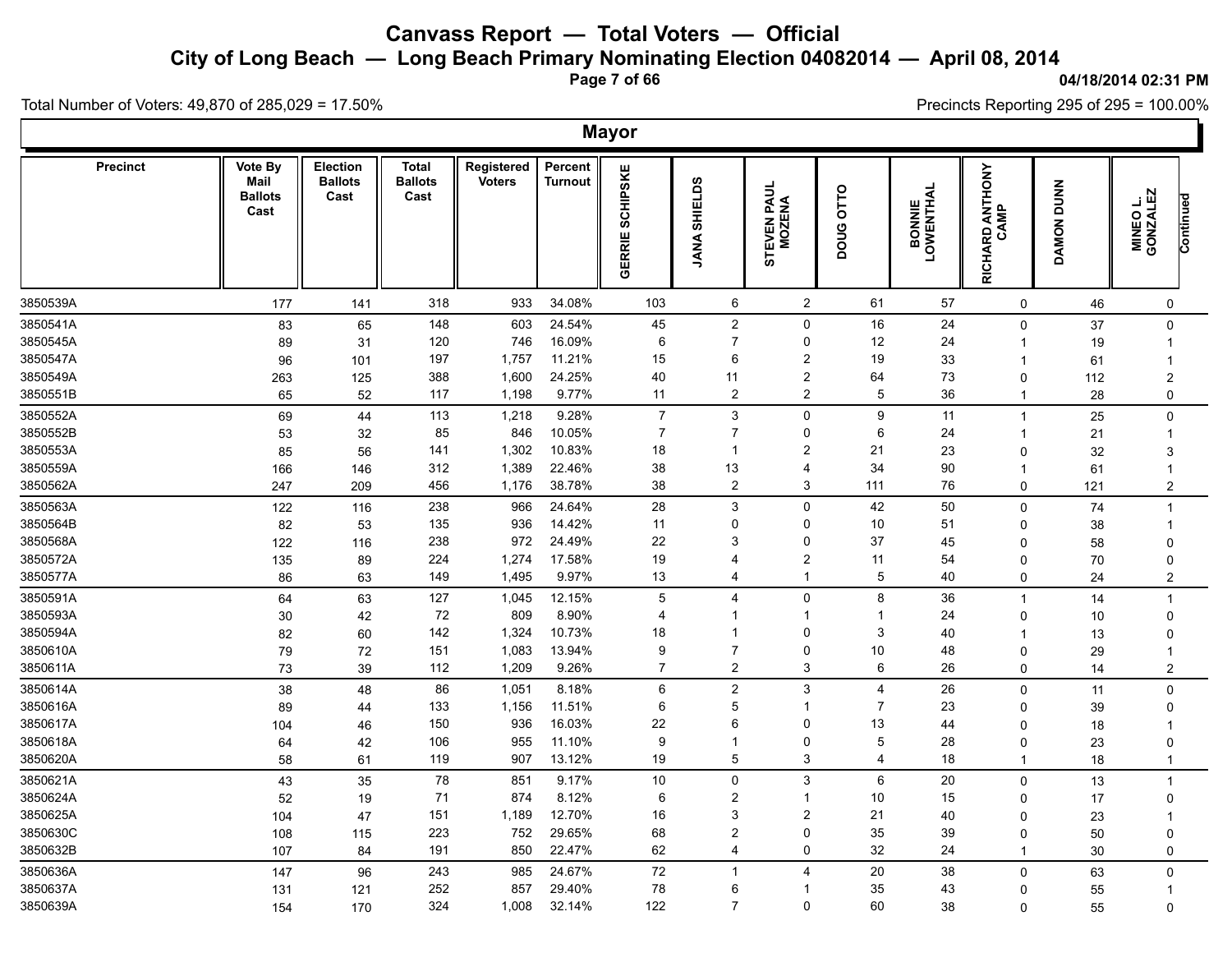**City of Long Beach — Long Beach Primary Nominating Election 04082014 — April 08, 2014**

**Page 8 of 66**

#### **04/18/2014 02:31 PM**

Ъ

Precincts Reporting 295 of 295 = 100.00%

Total Number of Voters: 49,870 of 285,029 = 17.50%

|          |                 |                                           |                                    |                                        |                             |                           | <b>Mayor</b>              |                         |                                   |                     |                             |                         |                             |                                   |
|----------|-----------------|-------------------------------------------|------------------------------------|----------------------------------------|-----------------------------|---------------------------|---------------------------|-------------------------|-----------------------------------|---------------------|-----------------------------|-------------------------|-----------------------------|-----------------------------------|
|          | <b>Precinct</b> | Vote By<br>Mail<br><b>Ballots</b><br>Cast | Election<br><b>Ballots</b><br>Cast | <b>Total</b><br><b>Ballots</b><br>Cast | Registered<br><b>Voters</b> | Percent<br><b>Turnout</b> | <b>SCHIPSKE</b><br>GERRIE | <b>SHIELDS</b><br>JANA  | <b>TEVEN PAUL<br/>MOZENA</b><br>5 | OTTO<br><b>DOUG</b> | <b>BONNIE<br/>LOWENTHAL</b> | RICHARD ANTHONY<br>CAMP | <b>DUNN</b><br><b>DAMON</b> | MINEO L.<br>GONZALEZ<br>Continued |
| 3850645A |                 | 3                                         | $\overline{1}$                     | $\overline{4}$                         | 851                         | 0.47%                     | 0                         | 0                       | -1                                | 0                   | 0                           | $\mathbf 0$             | $\overline{1}$              | 0                                 |
| 3850648A |                 | 304                                       | 318                                | 622                                    | 1,520                       | 40.92%                    | 182                       | 12                      | 6                                 | 110                 | ${\bf 75}$                  | 0                       | 178                         | $\mathbf{1}$                      |
| 3850650A |                 | 91                                        | 65                                 | 156                                    | 886                         | 17.61%                    | 31                        | $\mathbf{1}$            | $\mathbf 0$                       | 19                  | 32                          | $\mathbf 1$             | $50\,$                      | $\mathbf 0$                       |
| 3850660A |                 | 76                                        | 48                                 | 124                                    | 1,199                       | 10.34%                    | $10$                      | 6                       | 0                                 | 13                  | 21                          | 0                       | 24                          | $\mathbf{0}$                      |
| 3850671A |                 | 76                                        | 65                                 | 141                                    | 1,113                       | 12.67%                    | 6                         | $\overline{2}$          | -1                                | 8                   | 32                          | -1                      | 30                          | $\Omega$                          |
| 3850680A |                 | 113                                       | 82                                 | 195                                    | 746                         | 26.14%                    | 50                        | 1                       | 4                                 | 33                  | 36                          | $\mathbf 0$             | 44                          | $\Omega$                          |
| 3850686A |                 | 27                                        | 6                                  | 33                                     | 1,167                       | 2.83%                     | 0                         | $\overline{\mathbf{c}}$ | 1                                 | 3                   | $\overline{4}$              | $\mathbf 1$             | 12                          | 0                                 |
| 3850688A |                 | 224                                       | 96                                 | 320                                    | 1,115                       | 28.70%                    | 36                        | 4                       | $\mathbf{1}$                      | 66                  | 76                          | $\mathbf 0$             | 77                          | $\mathbf{1}$                      |
| 3850701A |                 | 80                                        | 78                                 | 158                                    | 829                         | 19.06%                    | 10                        | 5                       | $\overline{c}$                    | 12                  | 32                          | 2                       | 29                          | -1                                |
| 3850702A |                 | 63                                        | 36                                 | 99                                     | 1,447                       | 6.84%                     | 5                         | 1                       | 0                                 | 10                  | 17                          | -1                      | 15                          | $\Omega$                          |
| 3850001C |                 | -1                                        | 0                                  | -1                                     | 4                           | 25.00%                    | 0                         | 0                       | 0                                 | $\mathbf 0$         | -1                          | $\mathbf 0$             | 0                           | 0                                 |
| 3850001D |                 | $\mathbf 0$                               | $\mathbf 0$                        | 0                                      | $\mathbf{\overline{1}}$     | 0.00%                     | 0                         | $\mathbf 0$             | 0                                 | $\mathsf 0$         | $\mathbf 0$                 | $\mathbf{0}$            | 0                           | $\mathbf 0$                       |
| 3850001E |                 | $\mathbf 0$                               | $\mathsf 0$                        | 0                                      | $\mathbf 0$                 | 0.00%                     | 0                         | $\mathbf 0$             | 0                                 | $\mathbf 0$         | $\mathbf 0$                 | $\mathbf 0$             | $\mathbf 0$                 | $\mathbf 0$                       |
| 3850002A |                 | $\Omega$                                  | $\mathbf{1}$                       | 1                                      | 3                           | 33.33%                    | 0                         | 0                       | 0                                 | 0                   | 0                           | 0                       | 0                           | $\mathbf{0}$                      |
| 3850003A |                 | 4                                         | 3                                  | $\overline{7}$                         | 440                         | 1.59%                     | $\mathbf 0$               | 1                       | $\Omega$                          | $\Omega$            |                             | $\Omega$                |                             | $\Omega$                          |
| 3850035F |                 | 15                                        | 0                                  | 15                                     | 44                          | 34.09%                    | 4                         | 1                       | 0                                 | 0                   | 4                           | $\mathbf 0$             | 3                           |                                   |
| 3850041C |                 | 0                                         | 0                                  | $\Omega$                               | 0                           | 0.00%                     | 0                         | 0                       | 0                                 | 0                   | 0                           | 0                       | 0                           | 0                                 |
| 3850045A |                 | 0                                         | 0                                  | $\mathbf{0}$                           | $\pmb{0}$                   | 0.00%                     | 0                         | $\pmb{0}$               | 0                                 | $\pmb{0}$           | 0                           | 0                       | 0                           | $\mathbf 0$                       |
| 3850045C |                 | $\Omega$                                  | $\mathbf 0$                        | $\Omega$                               | $\mathbf 0$                 | 0.00%                     | $\mathbf 0$               | $\mathbf{0}$            | $\Omega$                          | $\mathbf 0$         | $\mathbf 0$                 | $\mathbf 0$             | $\Omega$                    | $\Omega$                          |
| 3850045J |                 | 6                                         | $\mathbf 0$                        | 6                                      | 25                          | 24.00%                    | -1                        | 1                       | 0                                 | -1                  | 0                           | $\mathbf 0$             | $\Omega$                    | O                                 |
| 3850052C |                 | 5                                         | $\Omega$                           | 5                                      | 22                          | 22.73%                    | 0                         | $\mathbf 0$             | $\Omega$                          | $\overline{2}$      | 0                           | $\Omega$                | 3                           |                                   |
| 3850082B |                 | $\overline{4}$                            | $\mathbf 0$                        | 4                                      | 37                          | 10.81%                    | $\mathbf{1}$              | 0                       | 0                                 | 0                   | 0                           | 0                       | $\mathbf 0$                 | $\mathbf 0$                       |
| 3850091C |                 | 6                                         | -1                                 | $\overline{7}$                         | 92                          | 7.61%                     | 0                         | $\mathbf{1}$            | 0                                 | $\overline{2}$      | 3                           | $\mathbf 0$             | $\mathbf 0$                 | $\mathbf{0}$                      |
| 3850113D |                 | $\Omega$                                  | 0                                  | 0                                      | 31                          | 0.00%                     | 0                         | 0                       | $\Omega$                          | $\Omega$            | 0                           | 0                       | 0                           | $\Omega$                          |
| 3850201C |                 | $\Omega$                                  | $\Omega$                           | $\Omega$                               | $\mathbf 0$                 | 0.00%                     | 0                         | $\mathbf{0}$            | 0                                 | $\mathbf{0}$        | $\mathbf{0}$                | $\Omega$                | $\Omega$                    |                                   |
| 3850226B |                 | 0                                         | 0                                  | 0                                      | 8                           | 0.00%                     | 0                         | 0                       | 0                                 | $\mathbf 0$         | 0                           | $\mathbf 0$             | $\mathbf 0$                 |                                   |
| 3850266A |                 | 20                                        | $\mathbf 1$                        | 21                                     | 120                         | 17.50%                    | $\mathbf{1}$              | $\mathbf{1}$            | 0                                 | $\mathbf 0$         | 3                           | $\mathbf{0}$            | 11                          | 0                                 |
| 3850294B |                 | $\mathbf 0$                               | $\mathbf 0$                        | 0                                      | $\mathbf 0$                 | 0.00%                     | 0                         | $\mathbf 0$             | 0                                 | $\mathsf 0$         | $\mathbf 0$                 | $\Omega$                | $\mathbf 0$                 | $\Omega$                          |
| 3850307A |                 | 14                                        | $\mathbf 0$                        | 14                                     | 215                         | 6.51%                     | -1                        | 0                       | 0                                 |                     |                             | -1                      | 0                           |                                   |
| 3850603A |                 | 40                                        | 0                                  | 40                                     | 241                         | 16.60%                    | $\overline{c}$            | $\mathbf 1$             | 0                                 | -1                  | $10$                        | 0                       | 10                          | $\Omega$                          |
| Totals:  |                 | 26,228                                    | 21,459                             | 47,687                                 | 257,735                     |                           | 7,192                     | 1,017                   | 230                               | 6,363               | 9,227                       | 107                     | 10,637                      | 185                               |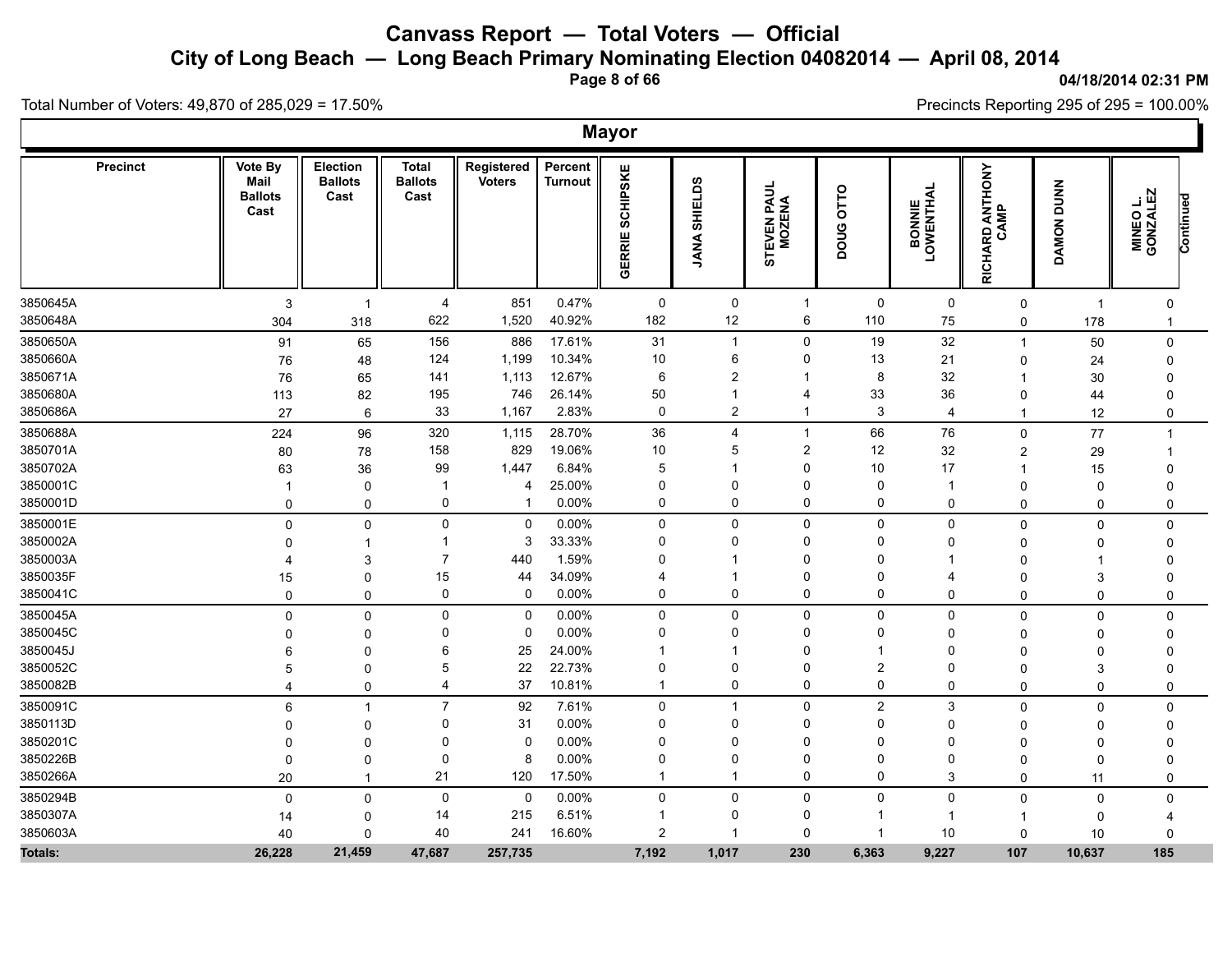**City of Long Beach — Long Beach Primary Nominating Election 04082014 — April 08, 2014**

**Page 9 of 66**

#### **04/18/2014 02:31 PM**

Total Number of Voters: 49,870 of 285,029 = 17.50%

|          |                 |                                           |                                           |                                        |                      |                                  | <b>Mayor</b>  |                |        |
|----------|-----------------|-------------------------------------------|-------------------------------------------|----------------------------------------|----------------------|----------------------------------|---------------|----------------|--------|
|          |                 |                                           |                                           |                                        |                      | Continued                        |               |                |        |
|          | <b>Precinct</b> | Vote By<br>Mail<br><b>Ballots</b><br>Cast | <b>Election</b><br><b>Ballots</b><br>Cast | <b>Total</b><br><b>Ballots</b><br>Cast | Registered<br>Voters | <b>Percent</b><br><b>Turnout</b> | ROBERT GARCIA | ERIC ROCK      | Totals |
| 3850001A |                 | 65                                        | 51                                        | 116                                    | 1,071                | 10.83%                           | 29            | $\mathbf{1}$   | 114    |
| 3850004A |                 | 55                                        | 101                                       | 156                                    | 1,208                | 12.91%                           | 56            | $\mathbf 0$    | 149    |
| 3850005A |                 | 42                                        | 65                                        | 107                                    | 1,071                | 9.99%                            | 32            | $\mathbf 0$    | 106    |
| 3850007A |                 | 111                                       | 82                                        | 193                                    | 1,333                | 14.48%                           | 77            | $\mathbf{1}$   | 188    |
| 3850008A |                 | 75                                        | 145                                       | 220                                    | 1,196                | 18.39%                           | 56            | $\mathbf{1}$   | 213    |
| 3850009A |                 | 50                                        | 46                                        | 96                                     | 1,109                | 8.66%                            | 30            | $\mathbf 0$    | 93     |
| 3850010A |                 | 95                                        | 126                                       | 221                                    | 1,559                | 14.18%                           | 106           | 0              | 218    |
| 3850011A |                 | 23                                        | 23                                        | 46                                     | 564                  | 8.16%                            | 8             | $\mathbf 0$    | 44     |
| 3850012A |                 | 213                                       | 116                                       | 329                                    | 1,594                | 20.64%                           | 121           | $\mathbf{1}$   | 325    |
| 3850013A |                 | 51                                        | 69                                        | 120                                    | 1,023                | 11.73%                           | 29            | 0              | 117    |
| 3850015A |                 | 41                                        | $20\,$                                    | 61                                     | 1,085                | 5.62%                            | 19            | $\mathbf{1}$   | 59     |
| 3850016A |                 | 68                                        | $70\,$                                    | 138                                    | 1,158                | 11.92%                           | 47            | 0              | 136    |
| 3850017B |                 | 63                                        | 48                                        | 111                                    | 903                  | 12.29%                           | 43            | $\mathbf{1}$   | 111    |
| 3850020A |                 | 119                                       | 111                                       | 230                                    | 1,880                | 12.23%                           | 77            | $\mathbf{1}$   | 221    |
| 3850021A |                 | 42                                        | 39                                        | 81                                     | 1,198                | 6.76%                            | 28            | 0              | 80     |
| 3850024A |                 | 83                                        | 65                                        | 148                                    | 1,156                | 12.80%                           | 36            | $\mathbf 0$    | 144    |
| 3850025A |                 | 77                                        | 55                                        | 132                                    | 1,081                | 12.21%                           | 42            | $\mathbf 0$    | 129    |
| 3850026A |                 | 63                                        | 83                                        | 146                                    | 1,417                | 10.30%                           | 35            | 3              | 141    |
| 3850029A |                 | 42                                        | 22                                        | 64                                     | 740                  | 8.65%                            | 18            | $\mathbf 0$    | 64     |
| 3850030A |                 | 60                                        | 52                                        | 112                                    | 1,075                | 10.42%                           | 37            | 0              | 110    |
| 3850031B |                 | 67                                        | 44                                        | 111                                    | 1,430                | 7.76%                            | 42            | $\overline{1}$ | 106    |
| 3850032B |                 | 37                                        | 40                                        | 77                                     | 979                  | 7.87%                            | 28            | $\mathbf 0$    | 71     |
| 3850034A |                 | 27                                        | 34                                        | 61                                     | 999                  | 6.11%                            | 22            | $\overline{1}$ | 58     |
| 3850035A |                 | 54                                        | 68                                        | 122                                    | 851                  | 14.34%                           | 32            | $\overline{1}$ | 121    |
| 3850036A |                 | 124                                       | 104                                       | 228                                    | 966                  | 23.60%                           | 75            | 0              | 223    |
| 3850037A |                 | 45                                        | 25                                        | 70                                     | 1,283                | 5.46%                            | 22            | $\mathbf{1}$   | 70     |
| 3850038A |                 | 40                                        | $30\,$                                    | 70                                     | 975                  | 7.18%                            | 27            | $\overline{c}$ | 66     |
| 3850039A |                 | 62                                        | 38                                        | 100                                    | 1,346                | 7.43%                            | 40            | $\mathbf 0$    | 97     |
| 3850040A |                 | $40\,$                                    | 40                                        | 80                                     | 1,238                | 6.46%                            | 28            | 3              | $80\,$ |
| 3850041A |                 | 34                                        | 12                                        | 46                                     | 816                  | 5.64%                            | 4             | 0              | 45     |
| 3850042A |                 | 87                                        | 37                                        | 124                                    | 865                  | 14.34%                           | 33            | $\overline{1}$ | 122    |
| 3850043A |                 | 93                                        | 73                                        | 166                                    | 937                  | 17.72%                           | 34            | 0              | 163    |
| 3850044D |                 | 172                                       | 193                                       | 365                                    | 1,144                | 31.91%                           | 92            | 2              | 359    |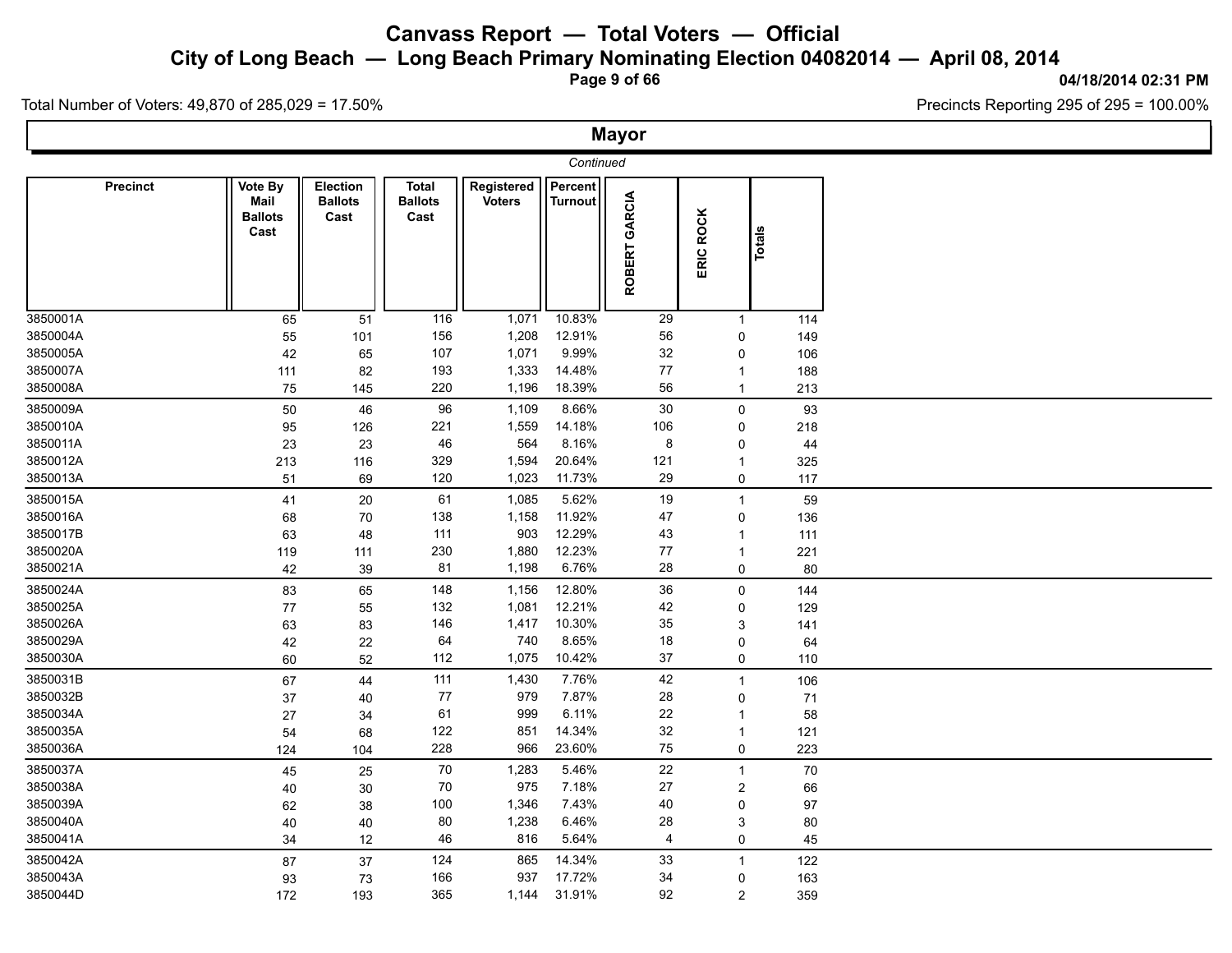**City of Long Beach — Long Beach Primary Nominating Election 04082014 — April 08, 2014**

**Page 10 of 66**

#### **04/18/2014 02:31 PM**

Total Number of Voters: 49,870 of 285,029 = 17.50%

|                 |                                           |                                           |                                        |                             |                           | <b>Mayor</b>  |                |        |  |
|-----------------|-------------------------------------------|-------------------------------------------|----------------------------------------|-----------------------------|---------------------------|---------------|----------------|--------|--|
|                 |                                           |                                           |                                        |                             |                           |               |                |        |  |
| <b>Precinct</b> | Vote By<br>Mail<br><b>Ballots</b><br>Cast | <b>Election</b><br><b>Ballots</b><br>Cast | <b>Total</b><br><b>Ballots</b><br>Cast | Registered<br><b>Voters</b> | Percent<br><b>Turnout</b> | ROBERT GARCIA | ERIC ROCK      | Totals |  |
| 3850045B        | 39                                        | 27                                        | 66                                     | 459                         | 14.38%                    | 11            | $\mathbf{1}$   | 65     |  |
| 3850045H        | 42                                        | 47                                        | 89                                     | 550                         | 16.18%                    | 19            | $\mathbf{1}$   | 87     |  |
| 3850046A        | 71                                        | 59                                        | 130                                    | 1,514                       | 8.59%                     | 54            | $\mathbf{1}$   | 125    |  |
| 3850047A        | 59                                        | 49                                        | 108                                    | 1,367                       | 7.90%                     | 41            | 0              | 101    |  |
| 3850048A        | 123                                       | 99                                        | 222                                    | 1,029                       | 21.57%                    | 52            | $\mathbf{1}$   | 216    |  |
| 3850049A        | 50                                        | 50                                        | 100                                    | 1,171                       | 8.54%                     | 44            | 0              | 98     |  |
| 3850052A        | 138                                       | 98                                        | 236                                    | 846                         | 27.90%                    | 54            | 0              | 230    |  |
| 3850053A        | 124                                       | 83                                        | 207                                    | 1,109                       | 18.67%                    | 47            | $\mathbf 0$    | 204    |  |
| 3850055A        | 120                                       | 90                                        | 210                                    | 984                         | 21.34%                    | 49            | 0              | 207    |  |
| 3850057C        | 58                                        | 70                                        | 128                                    | 782                         | 16.37%                    | 55            | 0              | 125    |  |
| 3850058A        | 54                                        | 45                                        | 99                                     | 1,319                       | 7.51%                     | $33\,$        | $\overline{c}$ | 95     |  |
| 3850059A        | 93                                        | 30                                        | 123                                    | 1,347                       | 9.13%                     | 41            | $\mathbf 0$    | 122    |  |
| 3850060A        | 45                                        | 66                                        | 111                                    | 1,216                       | 9.13%                     | 39            | 3              | 107    |  |
| 3850065A        | 163                                       | 103                                       | 266                                    | 1,006                       | 26.44%                    | 34            | 0              | 265    |  |
| 3850067B        | 133                                       | 97                                        | 230                                    | 701                         | 32.81%                    | 32            | $\mathbf{1}$   | 229    |  |
| 3850069A        | 105                                       | 88                                        | 193                                    | 1,384                       | 13.95%                    | 41            | 0              | 190    |  |
| 3850070A        | 127                                       | 112                                       | 239                                    | 982                         | 24.34%                    | 55            | $\overline{2}$ | 233    |  |
| 3850071A        | 102                                       | 141                                       | 243                                    | 933                         | 26.05%                    | 52            | 0              | 240    |  |
| 3850072A        | 74                                        | 81                                        | 155                                    | 1,102                       | 14.07%                    | 63            | 0              | 154    |  |
| 3850075A        | 119                                       | 126                                       | 245                                    | 949                         | 25.82%                    | 67            | 3              | 244    |  |
| 3850076A        | 131                                       | 62                                        | 193                                    | 936                         | 20.62%                    | 55            | 0              | 193    |  |
| 3850081A        | 267                                       | 229                                       | 496                                    | 1,530                       | 32.42%                    | 119           | $\overline{c}$ | 487    |  |
| 3850082A        | 100                                       | 107                                       | 207                                    | 763                         | 27.13%                    | 52            | 0              | 207    |  |
| 3850084A        | 151                                       | 134                                       | 285                                    | 875                         | 32.57%                    | 81            | $\overline{c}$ | 283    |  |
| 3850085A        | 173                                       | 131                                       | 304                                    | 1,081                       | 28.12%                    | 96            | $\pmb{0}$      | 299    |  |
| 3850088A        | 69                                        | 43                                        | 112                                    | 610                         | 18.36%                    | 46            | $\mathbf{1}$   | 112    |  |
| 3850091A        | 53                                        | 29                                        | 82                                     | 1,119                       | 7.33%                     | 18            | $\mathbf{1}$   | 79     |  |
| 3850092A        | 90                                        | 94                                        | 184                                    | 1,025                       | 17.95%                    | 54            | 0              | 181    |  |
| 3850093A        | 77                                        | 64                                        | 141                                    | 719                         | 19.61%                    | 38            | $\mathbf 0$    | 140    |  |
| 3850097A        | 103                                       | 100                                       | 203                                    | 1,319                       | 15.39%                    | 62            | $\overline{c}$ | 192    |  |
| 3850099A        | 70                                        | $74\,$                                    | 144                                    | 1,118                       | 12.88%                    | 45            | 0              | 139    |  |
| 3850100A        | 67                                        | 62                                        | 129                                    | 849                         | 15.19%                    | 37            | $\mathbf 0$    | 129    |  |
| 3850101A        | 81                                        | 81                                        | 162                                    | 1,007                       | 16.09%                    | 59            | $\overline{2}$ | 160    |  |
| 3850102A        | 62                                        | 53                                        | 115                                    | 1,230                       | 9.35%                     | 37            | $\Omega$       | 112    |  |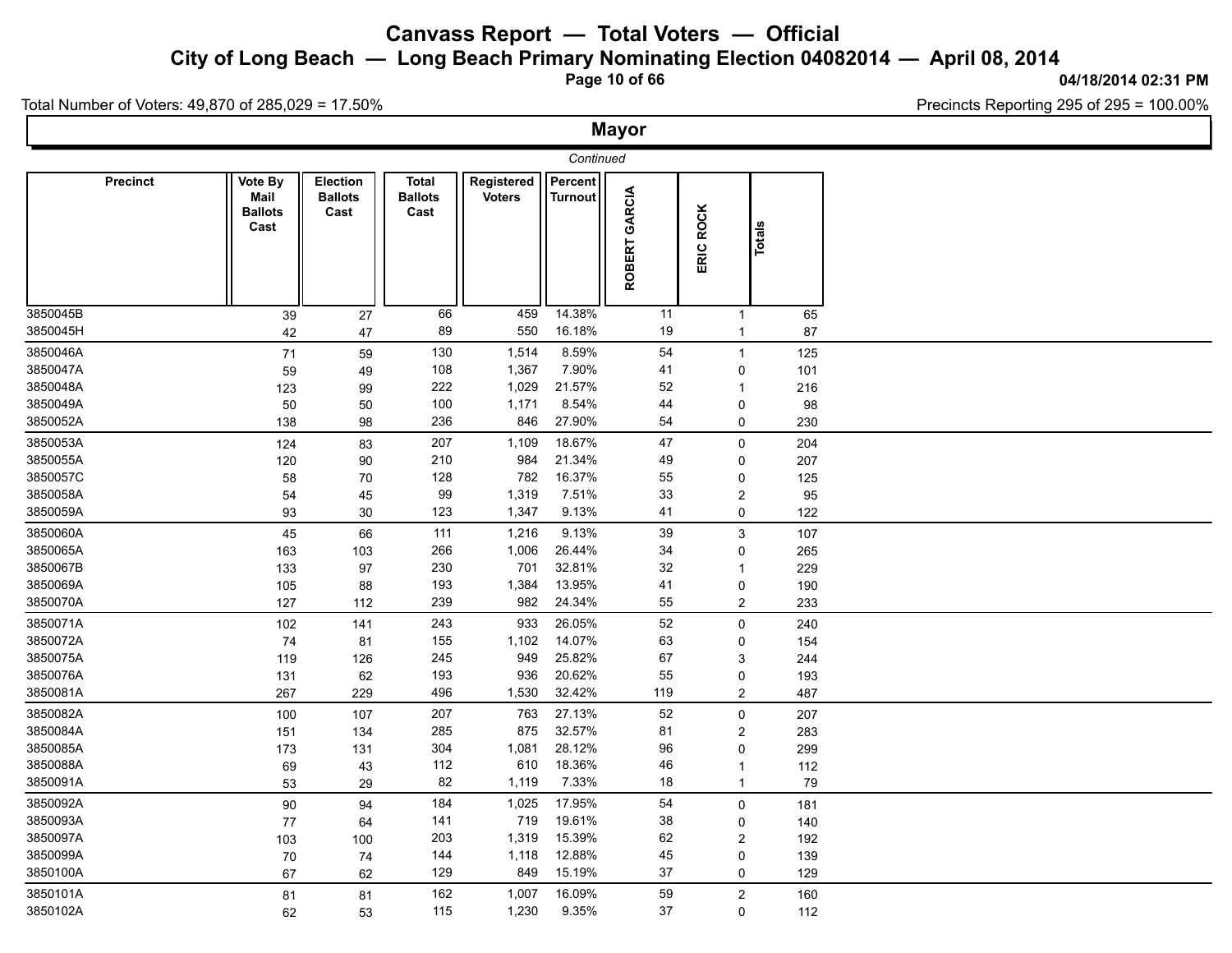**City of Long Beach — Long Beach Primary Nominating Election 04082014 — April 08, 2014**

**Page 11 of 66**

#### **04/18/2014 02:31 PM**

Total Number of Voters: 49,870 of 285,029 = 17.50%

|                                                          |                                           |                                           |                                        |                                         |                                               | <b>Mayor</b>               |                                                                                |                                   |  |
|----------------------------------------------------------|-------------------------------------------|-------------------------------------------|----------------------------------------|-----------------------------------------|-----------------------------------------------|----------------------------|--------------------------------------------------------------------------------|-----------------------------------|--|
|                                                          |                                           |                                           |                                        |                                         |                                               |                            |                                                                                |                                   |  |
| <b>Precinct</b>                                          | Vote By<br>Mail<br><b>Ballots</b><br>Cast | <b>Election</b><br><b>Ballots</b><br>Cast | <b>Total</b><br><b>Ballots</b><br>Cast | Registered<br><b>Voters</b>             | Percent<br><b>Turnout</b>                     | ROBERT GARCIA              | ERIC ROCK                                                                      | Totals                            |  |
| 3850103A<br>3850108A<br>3850110A                         | 81<br>109                                 | 69<br>36                                  | 150<br>145<br>293                      | 1,019<br>830<br>1,612                   | 14.72%<br>17.47%<br>18.18%                    | 43<br>54<br>82             | 0<br>0<br>$\mathbf{1}$                                                         | 146<br>143<br>290                 |  |
| 3850117A<br>3850120A<br>3850122A<br>3850123A<br>3850126A | 178<br>86<br>140<br>53<br>51<br>42        | 115<br>48<br>102<br>39<br>52<br>62        | 134<br>242<br>92<br>103<br>104         | 1,323<br>958<br>940<br>954<br>633       | 10.13%<br>25.26%<br>9.79%<br>10.80%<br>16.43% | 46<br>72<br>30<br>49<br>34 | $\mathbf{1}$<br>0<br>3<br>0<br>0                                               | 132<br>236<br>90<br>100<br>103    |  |
| 3850128A<br>3850133A<br>3850134A<br>3850135A<br>3850137A | 33<br>72<br>31<br>129<br>60               | 31<br>63<br>$\boldsymbol{9}$<br>95<br>81  | 64<br>135<br>40<br>224<br>141          | 610<br>1,209<br>1,312<br>1,405<br>1,254 | 10.49%<br>11.17%<br>3.05%<br>15.94%<br>11.24% | 21<br>50<br>17<br>71<br>57 | $\overline{2}$<br>0<br>$\overline{\mathbf{c}}$<br>$\overline{\mathbf{c}}$<br>0 | 63<br>133<br>40<br>223<br>130     |  |
| 3850138A<br>3850144A<br>3850145A<br>3850146A<br>3850147A | 46<br>44<br>40<br>57<br>94                | 41<br>19<br>31<br>35<br>$72\,$            | 87<br>63<br>$71$<br>92<br>166          | 1,039<br>937<br>976<br>1,156<br>924     | 8.37%<br>6.72%<br>7.27%<br>7.96%<br>17.97%    | 18<br>22<br>26<br>26<br>37 | $\mathbf{1}$<br>$\mathbf{1}$<br>0<br>0<br>0                                    | 85<br>60<br>71<br>88<br>165       |  |
| 3850149A<br>3850151A<br>3850151C<br>3850152A<br>3850153A | 79<br>30<br>26<br>61<br>171               | 64<br>25<br>33<br>70<br>143               | 143<br>55<br>59<br>131<br>314          | 1,155<br>745<br>517<br>925<br>1,113     | 12.38%<br>7.38%<br>11.41%<br>14.16%<br>28.21% | 71<br>15<br>15<br>52<br>64 | $\mathbf{1}$<br>-1<br>0<br>0<br>0                                              | 143<br>$52\,$<br>57<br>129<br>314 |  |
| 3850154A<br>3850154B<br>3850156A<br>3850156B<br>3850157A | 30<br>26<br>17<br>55<br>76                | 26<br>10<br>13<br>49<br>74                | 56<br>36<br>30<br>104<br>150           | 546<br>548<br>445<br>1,078<br>1,223     | 10.26%<br>6.57%<br>6.74%<br>9.65%<br>12.26%   | 15<br>8<br>14<br>38<br>69  | 0<br>0<br>3<br>0<br>$\overline{c}$                                             | 52<br>$36\,$<br>29<br>102<br>149  |  |
| 3850158A<br>3850159A<br>3850163A<br>3850164A<br>3850166B | 59<br>50<br>83<br>53<br>55                | 45<br>31<br>67<br>28<br>66                | 104<br>81<br>150<br>81<br>121          | 1,091<br>857<br>1,014<br>1,058<br>1,113 | 9.53%<br>9.45%<br>14.79%<br>7.66%<br>10.87%   | 33<br>21<br>46<br>18<br>58 | 0<br>$\mathbf{1}$<br>2<br>0<br>0                                               | 102<br>$80\,$<br>150<br>80<br>119 |  |
| 3850170A                                                 | 61                                        | 41                                        | 102                                    | 1,336                                   | 7.63%                                         | 40                         | $\Omega$                                                                       | 100                               |  |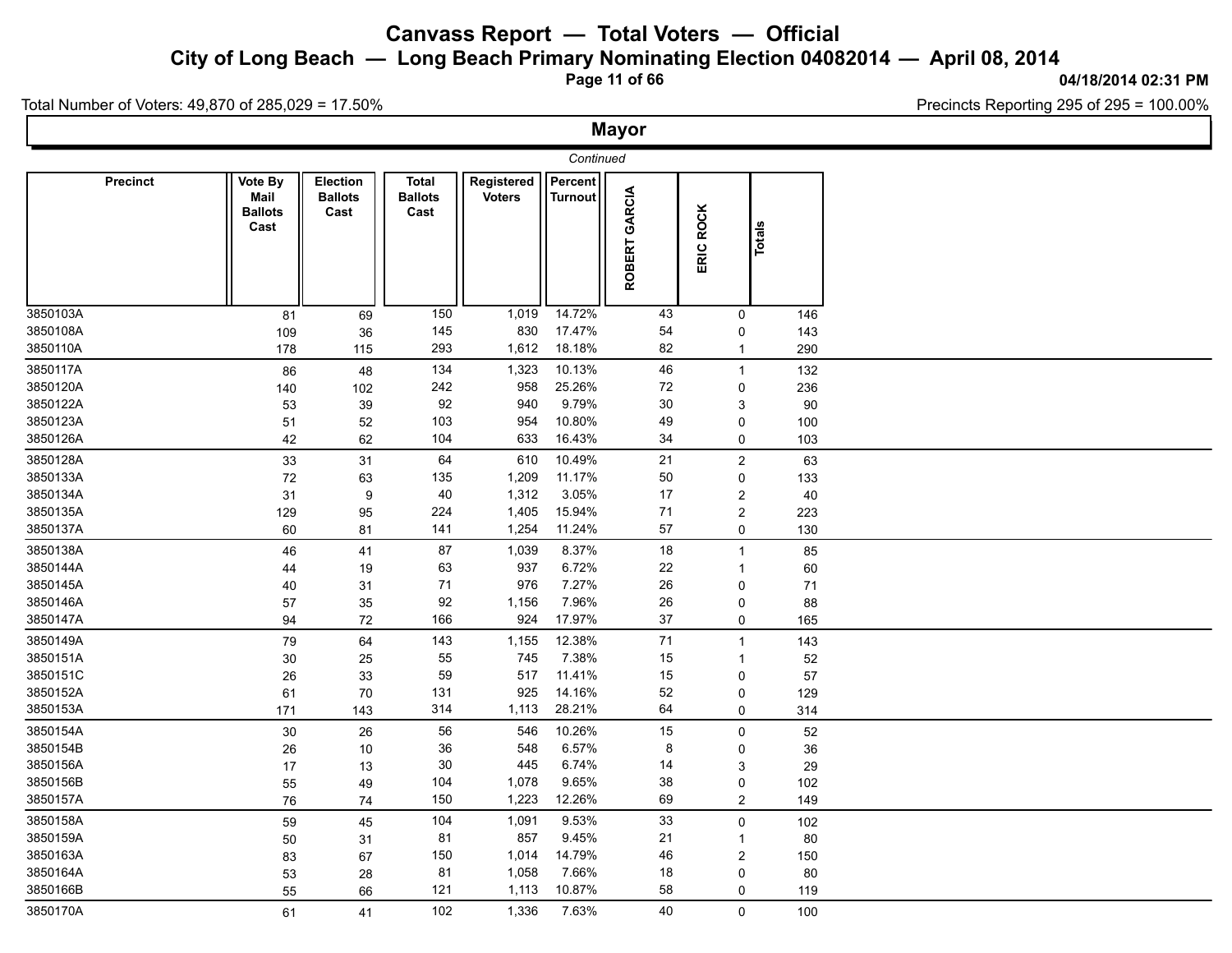**City of Long Beach — Long Beach Primary Nominating Election 04082014 — April 08, 2014**

**Page 12 of 66**

#### **04/18/2014 02:31 PM**

Total Number of Voters: 49,870 of 285,029 = 17.50%

|                      |                 |                                           |                                           |                                        |                             |                    | <b>Mayor</b>     |                            |               |           |  |
|----------------------|-----------------|-------------------------------------------|-------------------------------------------|----------------------------------------|-----------------------------|--------------------|------------------|----------------------------|---------------|-----------|--|
|                      |                 |                                           |                                           |                                        |                             |                    |                  |                            |               |           |  |
|                      | <b>Precinct</b> | Vote By<br>Mail<br><b>Ballots</b><br>Cast | <b>Election</b><br><b>Ballots</b><br>Cast | <b>Total</b><br><b>Ballots</b><br>Cast | Registered<br><b>Voters</b> | Percent<br>Turnout | GARCIA<br>ROBERT | ERIC ROCK                  | <b>Totals</b> |           |  |
| 3850171A<br>3850175A |                 | 57<br>83                                  | 35<br>62                                  | 92<br>145                              | 985<br>914                  | 9.34%<br>15.86%    | 13<br>45         | $\mathbf 0$<br>$\mathbf 0$ |               | 87<br>140 |  |
| 3850178A             |                 | 78                                        | 40                                        | 118                                    | 929                         | 12.70%             | 62               | $\mathbf{1}$               |               | 117       |  |
| 3850179A             |                 | 161                                       | 65                                        | 226                                    | 1,105                       | 20.45%             | 75               | $\mathbf{1}$               |               | 224       |  |
| 3850184A             |                 | 92                                        | 103                                       | 195                                    | 827                         | 23.58%             | 54               | 0                          |               | 194       |  |
| 3850190A             |                 | 56                                        | 54                                        | 110                                    | 785                         | 14.01%             | 36               | 0                          |               | 110       |  |
| 3850198A             |                 | 95                                        | 96                                        | 191                                    | 921                         | 20.74%             | 72               | 0                          |               | 190       |  |
| 3850201A             |                 | 121                                       | 64                                        | 185                                    | 1,018                       | 18.17%             | 70               | 0                          |               | 183       |  |
| 3850202A             |                 | 91                                        | 66                                        | 157                                    | 1,026                       | 15.30%             | 80               | $\overline{2}$             |               | 156       |  |
| 3850204A             |                 | 151                                       | 116                                       | 267                                    | 1,474                       | 18.11%             | 123              | $\overline{4}$             |               | 267       |  |
| 3850209B             |                 | 140                                       | 82                                        | 222                                    | 1,000                       | 22.20%             | 41               | 1                          |               | 222       |  |
| 3850210A             |                 | 114                                       | 106                                       | 220                                    | 787                         | 27.95%             | 62               | $\overline{2}$             |               | 220       |  |
| 3850211A             |                 | 66                                        | 63                                        | 129                                    | 818                         | 15.77%             | 47               | $\mathbf{1}$               |               | 127       |  |
| 3850212A             |                 | 80                                        | 81                                        | 161                                    | 894                         | 18.01%             | 41               | 0                          |               | 160       |  |
| 3850213A             |                 | 187                                       | 114                                       | 301                                    | 901                         | 33.41%             | 53               | $\mathbf 0$                |               | 296       |  |
| 3850215A             |                 | 412                                       | 187                                       | 599                                    | 1,562                       | 38.35%             | 88               | 0                          |               | 597       |  |
| 3850216A             |                 | 225                                       | 205                                       | 430                                    | 1,296                       | 33.18%             | 83               | 0                          |               | 424       |  |
| 3850222B             |                 | 124                                       | 87                                        | 211                                    | 916                         | 23.03%             | 63               | 0                          |               | 211       |  |
| 3850223A             |                 | 142                                       | 184                                       | 326                                    | 1,026                       | 31.77%             | 84               | 0                          |               | 321       |  |
| 3850227A             |                 | 88                                        | 93                                        | 181                                    | 1,219                       | 14.85%             | 71               | $\overline{4}$             |               | 178       |  |
| 3850229A             |                 | 69                                        | 58                                        | 127                                    | 751                         | 16.91%             | 44               | 1                          |               | 126       |  |
| 3850236A             |                 | 44                                        | 42                                        | 86                                     | 1,040                       | 8.27%              | 37               | $\mathbf{1}$               |               | 86        |  |
| 3850237B             |                 | 57                                        | 53                                        | 110                                    | 682                         | 16.13%             | 38               | $\mathbf{1}$               |               | 106       |  |
| 3850238A             |                 | 55                                        | 49                                        | 104                                    | 955                         | 10.89%             | 43               | $\mathbf{1}$               |               | 103       |  |
| 3850239A             |                 | 93                                        | 46                                        | 139                                    | 1,064                       | 13.06%             | 67               | $\overline{2}$             |               | 139       |  |
| 3850244A             |                 | 182                                       | 94                                        | 276                                    | 1,738                       | 15.88%             | 139              | 3                          |               | 271       |  |
| 3850248A             |                 | 86                                        | 64                                        | 150                                    | 805                         | 18.63%             | 46               | 0                          |               | 149       |  |
| 3850249A             |                 | 92                                        | 83                                        | 175                                    | 1,471                       | 11.90%             | 47               | $\overline{c}$             |               | 173       |  |
| 3850251A             |                 | 80                                        | 100                                       | 180                                    | 900                         | 20.00%             | 48               | $\overline{4}$             |               | 178       |  |
| 3850254A             |                 | 341                                       | 305                                       | 646                                    | 1,413                       | 45.72%             | 102              | 0                          |               | 642       |  |
| 3850255A             |                 | 337                                       | 200                                       | 537                                    | 1,430                       | 37.55%             | 94               | 0                          |               | 529       |  |
| 3850256A             |                 | 166                                       | 107                                       | 273                                    | 848                         | 32.19%             | 66               | 1                          |               | 273       |  |
| 3850259A             |                 | 300                                       | 209                                       | 509                                    | 1,273                       | 39.98%             | 85               | 0                          |               | 506       |  |
| 3850262A             |                 | 243                                       | 246                                       | 489                                    | 1,457                       | 33.56%             | 92               | 1                          |               | 487       |  |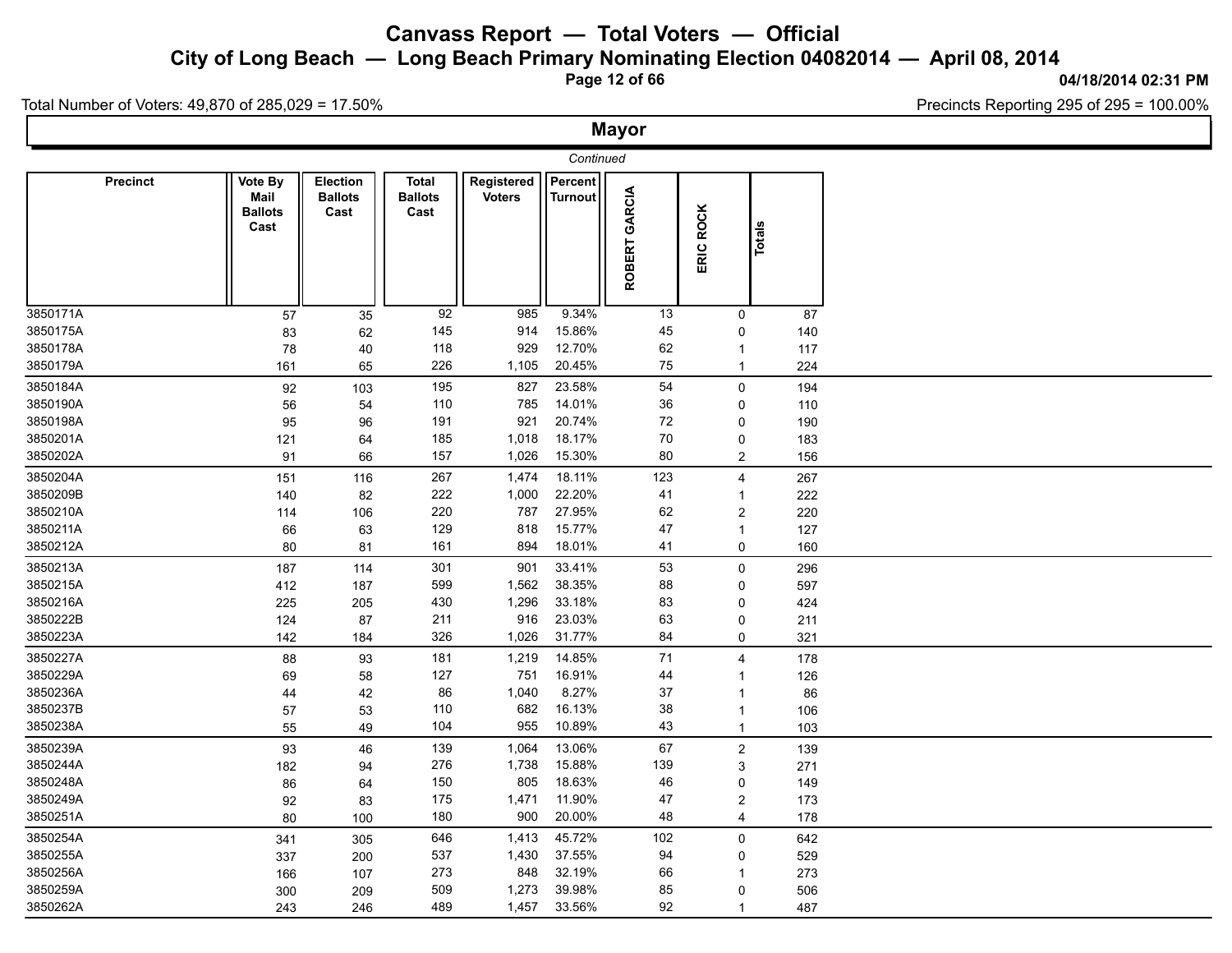**City of Long Beach — Long Beach Primary Nominating Election 04082014 — April 08, 2014**

**Page 13 of 66**

#### **04/18/2014 02:31 PM**

Total Number of Voters: 49,870 of 285,029 = 17.50%

|                      |                 |                                           |                                           |                                        |                             |                           | <b>Mayor</b>  |                     |               |            |  |
|----------------------|-----------------|-------------------------------------------|-------------------------------------------|----------------------------------------|-----------------------------|---------------------------|---------------|---------------------|---------------|------------|--|
|                      |                 |                                           |                                           |                                        |                             | Continued                 |               |                     |               |            |  |
|                      | <b>Precinct</b> | Vote By<br>Mail<br><b>Ballots</b><br>Cast | <b>Election</b><br><b>Ballots</b><br>Cast | <b>Total</b><br><b>Ballots</b><br>Cast | Registered<br><b>Voters</b> | Percent<br><b>Turnout</b> | ROBERT GARCIA | <b>ROCK</b><br>ERIC | <b>Totals</b> |            |  |
| 3850264A             |                 | 61                                        | 65                                        | 126                                    | 843                         | 14.95%                    | 34            | $\mathbf{1}$        |               | 126        |  |
| 3850270A             |                 | 95                                        | $72\,$                                    | 167                                    | 888                         | 18.81%                    | 37            | 0                   |               | 167        |  |
| 3850271A             |                 | 145                                       | 155                                       | 300                                    | 1,140                       | 26.32%                    | $72\,$        | $\overline{1}$      |               | 299        |  |
| 3850272A<br>3850275A |                 | 132<br>203                                | 132<br>185                                | 264<br>388                             | 1,071<br>1,187              | 24.65%<br>32.69%          | 66<br>86      | 0<br>0              |               | 260<br>386 |  |
| 3850276A             |                 | 243                                       | 199                                       | 442                                    | 1,220                       | 36.23%                    | 83            | 0                   |               | 441        |  |
| 3850280A             |                 | 319                                       | 229                                       | 548                                    | 1,279                       | 42.85%                    | 135           | $\mathbf{1}$        |               | 546        |  |
| 3850285A             |                 | 218                                       | 178                                       | 396                                    | 1,112                       | 35.61%                    | 41            | -1                  |               | 393        |  |
| 3850286A             |                 | 133                                       | 73                                        | 206                                    | 1,475                       | 13.97%                    | 65            | 0                   |               | 194        |  |
| 3850287A             |                 | 159                                       | 97                                        | 256                                    | 922                         | 27.77%                    | 72            | $\overline{c}$      |               | 255        |  |
| 3850290A             |                 | 254                                       | 145                                       | 399                                    | 1,292                       | 30.88%                    | 68            | 0                   |               | 397        |  |
| 3850293B             |                 | 150                                       | 108                                       | 258                                    | 889                         | 29.02%                    | 58            | 2                   |               | 255        |  |
| 3850294A             |                 | 83                                        | 92                                        | 175                                    | 890                         | 19.66%                    | 33            | $\overline{1}$      |               | 171        |  |
| 3850295A             |                 | 155                                       | 98                                        | 253                                    | 831                         | 30.45%                    | 23            | 0                   |               | 253        |  |
| 3850296A             |                 | 35                                        | 53                                        | 88                                     | 1,414                       | 6.22%                     | 40            | 0                   |               | 81         |  |
| 3850302A             |                 | 124                                       | 126                                       | 250                                    | 717                         | 34.87%                    | 42            | $\mathbf{1}$        |               | 248        |  |
| 3850302D             |                 | 128                                       | 127                                       | 255                                    | 730                         | 34.93%                    | 50            | 0                   |               | 252        |  |
| 3850304A             |                 | 103                                       | 74                                        | 177                                    | 694                         | 25.50%                    | 32            | 0                   |               | 177        |  |
| 3850305A             |                 | 109                                       | 86                                        | 195                                    | 778                         | 25.06%                    | 33            | $\overline{c}$      |               | 194        |  |
| 3850306A             |                 | 108                                       | 102                                       | 210                                    | 729                         | 28.81%                    | 35            | 0                   |               | 207        |  |
| 3850308A             |                 | 119                                       | 128                                       | 247                                    | 1,016                       | 24.31%                    | 62            | $\mathbf{1}$        |               | 241        |  |
| 3850309A             |                 | 132                                       | 87                                        | 219                                    | 867                         | 25.26%                    | 80            | 0                   |               | 219        |  |
| 3850316A             |                 | 178                                       | 94                                        | 272                                    | 891                         | 30.53%                    | 47            | 0                   |               | 269        |  |
| 3850319A<br>3850321A |                 | 117<br>128                                | 98<br>99                                  | 215<br>227                             | 856<br>898                  | 25.12%<br>25.28%          | $35\,$<br>52  | 2<br>0              |               | 212<br>223 |  |
| 3850323A             |                 |                                           |                                           | 44                                     | 573                         | 7.68%                     |               |                     |               |            |  |
| 3850324A             |                 | 26                                        | $18\,$                                    | 300                                    | 1,208                       | 24.83%                    | 14<br>62      | 0<br>3              |               | 44<br>298  |  |
| 3850328A             |                 | 149<br>173                                | 151<br>144                                | 317                                    | 950                         | 33.37%                    | 54            | 0                   |               | 314        |  |
| 3850333A             |                 | 134                                       | 89                                        | 223                                    | 1,554                       | 14.35%                    | 75            | $\mathbf{1}$        |               | 222        |  |
| 3850335A             |                 | 155                                       | 176                                       | 331                                    | 913                         | 36.25%                    | 41            | 0                   |               | 330        |  |
| 3850336A             |                 | 108                                       | 123                                       | 231                                    | 686                         | 33.67%                    | 24            | 0                   |               | 230        |  |
| 3850337A             |                 | 154                                       | 152                                       | 306                                    | 888                         | 34.46%                    | 39            | 0                   |               | 303        |  |
| 3850345A             |                 | 42                                        | 41                                        | 83                                     | 1,118                       | 7.42%                     | 27            | 0                   |               | 83         |  |
| 3850346A             |                 | 121                                       | 126                                       | 247                                    | 956                         | 25.84%                    | 34            | $\overline{1}$      |               | 244        |  |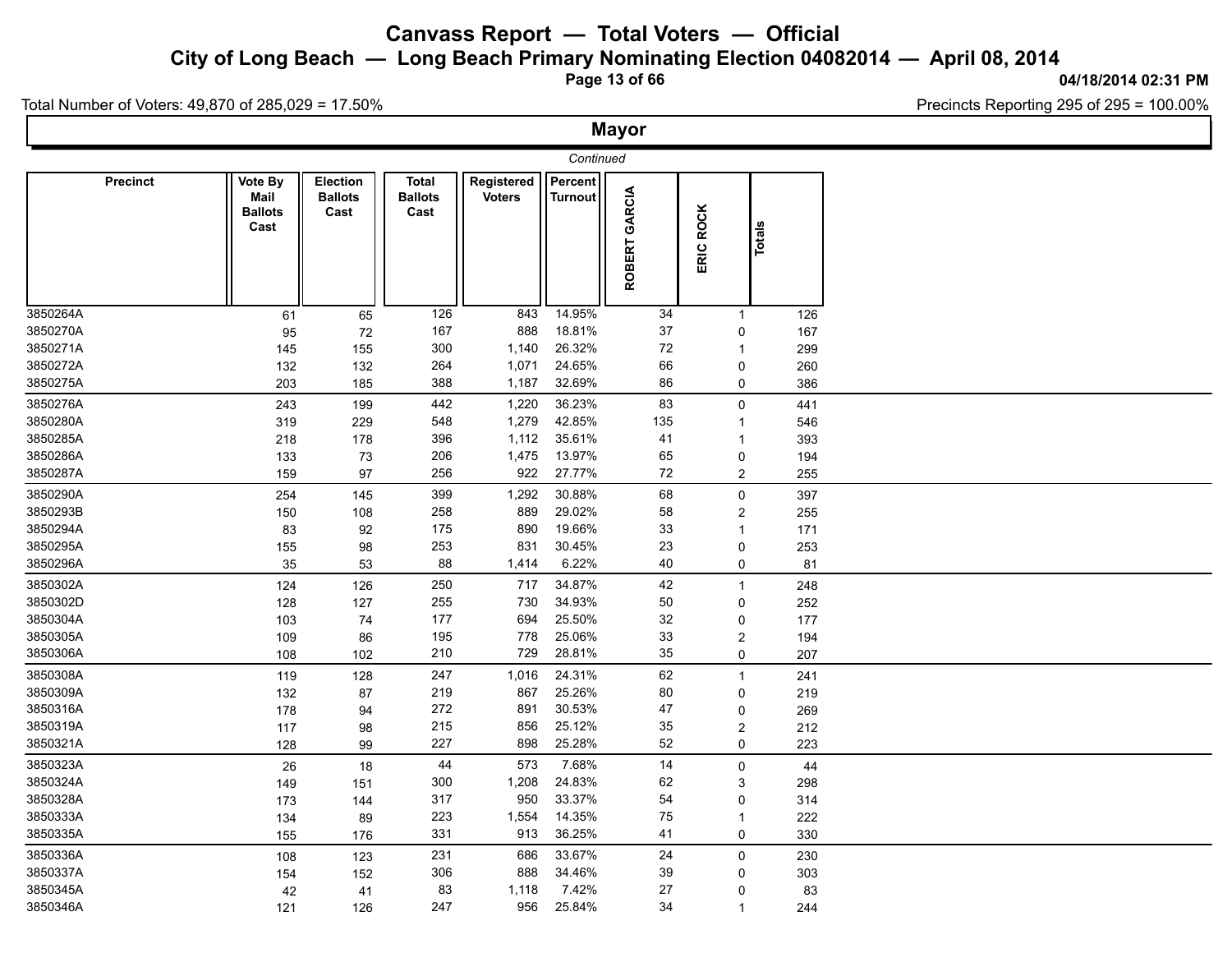**City of Long Beach — Long Beach Primary Nominating Election 04082014 — April 08, 2014**

**Page 14 of 66**

#### **04/18/2014 02:31 PM**

Total Number of Voters: 49,870 of 285,029 = 17.50%

|                 |                                           |                                           |                                        |                             |                           | <b>Mayor</b>     |                         |        |     |
|-----------------|-------------------------------------------|-------------------------------------------|----------------------------------------|-----------------------------|---------------------------|------------------|-------------------------|--------|-----|
|                 |                                           |                                           |                                        |                             | Continued                 |                  |                         |        |     |
| <b>Precinct</b> | Vote By<br>Mail<br><b>Ballots</b><br>Cast | <b>Election</b><br><b>Ballots</b><br>Cast | <b>Total</b><br><b>Ballots</b><br>Cast | Registered<br><b>Voters</b> | Percent<br><b>Turnout</b> | GARCIA<br>ROBERT | ERIC ROCK               | Totals |     |
| 3850348A        | 130                                       | 161                                       | 291                                    | 905                         | 32.15%                    | 52               | $\mathbf{1}$            |        | 289 |
| 3850349A        | 97                                        | 76                                        | 173                                    | 648                         | 26.70%                    | 17               | 0                       |        | 171 |
| 3850351A        | 146                                       | 145                                       | 291                                    | 1,010                       | 28.81%                    | 49               | 0                       |        | 291 |
| 3850355C        | 121                                       | 99                                        | 220                                    | 674                         | 32.64%                    | 30               | $\mathbf{1}$            |        | 217 |
| 3850356A        | 140                                       | 90                                        | 230                                    | 800                         | 28.75%                    | 37               | $\overline{\mathbf{c}}$ |        | 229 |
| 3850360A        | 86                                        | 51                                        | 137                                    | 1,694                       | 8.09%                     | 52               | 3                       |        | 133 |
| 3850361A        | 92                                        | 66                                        | 158                                    | 991                         | 15.94%                    | 53               | 3                       |        | 156 |
| 3850362A        | 86                                        | 83                                        | 169                                    | 993                         | 17.02%                    | 78               | 0                       |        | 166 |
| 3850363A        | 139                                       | 130                                       | 269                                    | 810                         | 33.21%                    | 40               | 0                       |        | 265 |
| 3850366A        | 116                                       | 136                                       | 252                                    | 962                         | 26.20%                    | 37               | 0                       |        | 247 |
| 3850367A        | 84                                        | 83                                        | 167                                    | 727                         | 22.97%                    | 22               | $\mathbf{1}$            |        | 160 |
| 3850368A        | 78                                        | 44                                        | 122                                    | 984                         | 12.40%                    | 40               | 0                       |        | 119 |
| 3850369A        | 156                                       | 123                                       | 279                                    | 1,006                       | 27.73%                    | 36               | 3                       |        | 274 |
| 3850370C        | 123                                       | 104                                       | 227                                    | 901                         | 25.19%                    | 26               | 0                       |        | 224 |
| 3850371A        | 145                                       | 132                                       | 277                                    | 871                         | 31.80%                    | 48               | 1                       |        | 273 |
| 3850372A        | 100                                       | 138                                       | 238                                    | 747                         | 31.86%                    | 36               | 3                       |        | 233 |
| 3850373A        | 120                                       | 167                                       | 287                                    | 964                         | 29.77%                    | 34               | 0                       |        | 285 |
| 3850374A        | 143                                       | 144                                       | 287                                    | 1,026                       | 27.97%                    | 56               | $\mathbf{1}$            |        | 285 |
| 3850376A        | 140                                       | 133                                       | 273                                    | 852                         | 32.04%                    | 49               | 0                       |        | 269 |
| 3850377A        | 81                                        | 60                                        | 141                                    | 670                         | 21.04%                    | 24               | 0                       |        | 138 |
| 3850378A        | 126                                       | 139                                       | 265                                    | 965                         | 27.46%                    | 46               | 3                       |        | 261 |
| 3850379A        | 42                                        | 38                                        | 80                                     | 924                         | 8.66%                     | 50               | $\overline{c}$          |        | 80  |
| 3850384A        | 65                                        | 57                                        | 122                                    | 922                         | 13.23%                    | 37               | 0                       |        | 121 |
| 3850386A        | 94                                        | 106                                       | 200                                    | 1,209                       | 16.54%                    | 37               | 0                       |        | 195 |
| 3850399A        | 143                                       | 125                                       | 268                                    | 976                         | 27.46%                    | 33               | $\overline{\mathbf{c}}$ |        | 267 |
| 3850400A        | 94                                        | 64                                        | 158                                    | 976                         | 16.19%                    | 52               | 0                       |        | 158 |
| 3850402A        | 68                                        | 83                                        | 151                                    | 912                         | 16.56%                    | 38               | 0                       |        | 149 |
| 3850415A        | 64                                        | 48                                        | 112                                    | 1,131                       | 9.90%                     | 42               | 0                       |        | 107 |
| 3850445A        | 287                                       | 193                                       | 480                                    | 1,326                       | 36.20%                    | 93               | 0                       |        | 479 |
| 3850447A        | 328                                       | 349                                       | 677                                    | 1,616                       | 41.89%                    | 95               | 0                       |        | 664 |
| 3850481A        | 160                                       | 103                                       | 263                                    | 816                         | 32.23%                    | 43               | 0                       |        | 259 |
| 3850517A        | 110                                       | $39\,$                                    | 149                                    | 839                         | 17.76%                    | 64               | $\mathbf{1}$            |        | 149 |
| 3850530A        | 102                                       | 60                                        | 162                                    | 902                         | 17.96%                    | 44               | 2                       |        | 158 |
| 3850533A        | 122                                       | 91                                        | 213                                    | 941                         | 22.64%                    | 74               | $\mathbf{1}$            |        | 212 |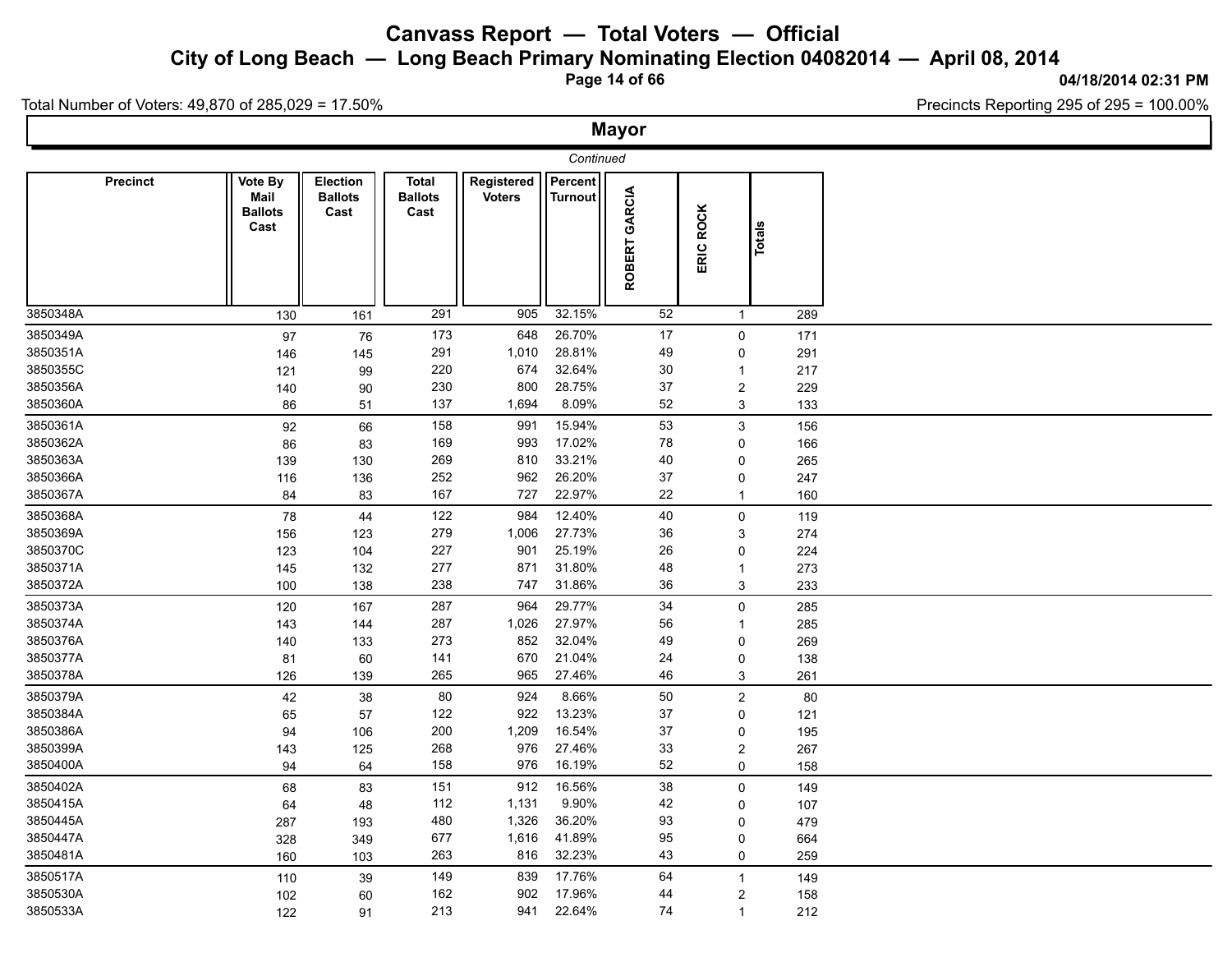**City of Long Beach — Long Beach Primary Nominating Election 04082014 — April 08, 2014**

**Page 15 of 66**

#### **04/18/2014 02:31 PM**

Total Number of Voters: 49,870 of 285,029 = 17.50%

|          |                 |                                           |                                           |                                        |                             |                                                | <b>Mayor</b>  |                           |               |  |
|----------|-----------------|-------------------------------------------|-------------------------------------------|----------------------------------------|-----------------------------|------------------------------------------------|---------------|---------------------------|---------------|--|
|          |                 |                                           |                                           |                                        |                             | Continued                                      |               |                           |               |  |
|          | <b>Precinct</b> | Vote By<br>Mail<br><b>Ballots</b><br>Cast | <b>Election</b><br><b>Ballots</b><br>Cast | <b>Total</b><br><b>Ballots</b><br>Cast | Registered<br><b>Voters</b> | $\sqrt{\frac{P}{P}}$ Percent<br><b>Turnout</b> | ROBERT GARCIA | ERIC ROCK                 | <b>Totals</b> |  |
| 3850535A |                 | 129                                       | 138                                       | 267                                    | 896                         | 29.80%                                         | 46            | $\mathbf 0$               | 266           |  |
| 3850539A |                 | 177                                       | 141                                       | 318                                    | 933                         | 34.08%                                         | 41            | $\mathbf{1}$              | 317           |  |
| 3850541A |                 | 83                                        | 65                                        | 148                                    | 603                         | 24.54%                                         | 22            | $\mathbf{1}$              | 147           |  |
| 3850545A |                 | 89                                        | 31                                        | 120                                    | 746                         | 16.09%                                         | 47            | $\mathbf{1}$              | 118           |  |
| 3850547A |                 | 96                                        | 101                                       | 197                                    | 1,757                       | 11.21%                                         | 57            | 0                         | 195           |  |
| 3850549A |                 | 263                                       | 125                                       | 388                                    | 1,600                       | 24.25%                                         | 74            | $\mathbf{1}$              | 379           |  |
| 3850551B |                 | 65                                        | 52                                        | 117                                    | 1,198                       | 9.77%                                          | 30            | 0                         | 115           |  |
| 3850552A |                 | 69                                        | 44                                        | 113                                    | 1,218                       | 9.28%                                          | 55            | $\mathbf{1}$              | 112           |  |
| 3850552B |                 | 53                                        | 32                                        | 85                                     | 846                         | 10.05%                                         | 18            | 0                         | 85            |  |
| 3850553A |                 | 85                                        | 56                                        | 141                                    | 1,302                       | 10.83%                                         | 35            | $\mathbf{1}$              | 136           |  |
| 3850559A |                 | 166                                       | 146                                       | 312                                    | 1,389                       | 22.46%                                         | 68            | $\pmb{0}$                 | 310           |  |
| 3850562A |                 | 247                                       | 209                                       | 456                                    | 1,176                       | 38.78%                                         | 100           | $\overline{2}$            | 455           |  |
| 3850563A |                 | 122                                       | 116                                       | 238                                    | 966                         | 24.64%                                         | 36            | $\mathbf{1}$              | 235           |  |
| 3850564B |                 | 82                                        | 53                                        | 135                                    | 936                         | 14.42%                                         | 23            | $\mathbf{1}$              | 135           |  |
| 3850568A |                 | 122                                       | 116                                       | 238                                    | 972                         | 24.49%                                         | 65            | $\mathbf{1}$              | 231           |  |
| 3850572A |                 | 135                                       | 89                                        | 224                                    | 1,274                       | 17.58%                                         | 59            | $\mathbf{1}$              | 220           |  |
| 3850577A |                 | 86                                        | 63                                        | 149                                    | 1,495                       | 9.97%                                          | 53            | 3                         | 145           |  |
| 3850591A |                 | 64                                        | 63                                        | 127                                    | 1,045                       | 12.15%                                         | 51            | $\overline{c}$            | 122           |  |
| 3850593A |                 | 30                                        | 42                                        | 72                                     | 809                         | 8.90%                                          | 23            | 6                         | 70            |  |
| 3850594A |                 | 82                                        | 60                                        | 142                                    | 1,324                       | 10.73%                                         | 63            | 0                         | 139           |  |
| 3850610A |                 | 79                                        | 72                                        | 151                                    | 1,083                       | 13.94%                                         | 41            | 3                         | 148           |  |
| 3850611A |                 | 73                                        | 39                                        | 112                                    | 1,209                       | 9.26%                                          | 49            | $\ensuremath{\mathsf{3}}$ | 112           |  |
| 3850614A |                 | 38                                        | 48                                        | 86                                     | 1,051                       | 8.18%                                          | 29            | $\mathbf{1}$              | 82            |  |
| 3850616A |                 | 89                                        | 44                                        | 133                                    | 1,156                       | 11.51%                                         | 48            | $\overline{2}$            | 131           |  |
| 3850617A |                 | 104                                       | 46                                        | 150                                    | 936                         | 16.03%                                         | 43            | $\boldsymbol{2}$          | 149           |  |
| 3850618A |                 | 64                                        | 42                                        | 106                                    | 955                         | 11.10%                                         | 33            | 5                         | 104           |  |
| 3850620A |                 | 58                                        | 61                                        | 119                                    | 907                         | 13.12%                                         | 47            | $\overline{2}$            | 118           |  |
| 3850621A |                 | 43                                        | 35                                        | 78                                     | 851                         | 9.17%                                          | 24            | $\mathbf{1}$              | 78            |  |
| 3850624A |                 | 52                                        | 19                                        | 71                                     | 874                         | 8.12%                                          | 20            | $\mathbf 0$               | 71            |  |
| 3850625A |                 | 104                                       | 47                                        | 151                                    | 1,189                       | 12.70%                                         | 42            | $\overline{c}$            | 150           |  |
| 3850630C |                 | 108                                       | 115                                       | 223                                    | 752                         | 29.65%                                         | 27            | $\pmb{0}$                 | 221           |  |
| 3850632B |                 | 107                                       | 84                                        | 191                                    | 850                         | 22.47%                                         | 33            | 0                         | 186           |  |
| 3850636A |                 | 147                                       | 96                                        | 243                                    | 985                         | 24.67%                                         | 40            | $\mathbf 0$               | 238           |  |
| 3850637A |                 | 131                                       | 121                                       | 252                                    | 857                         | 29.40%                                         | 31            | $\mathbf 0$               | 250           |  |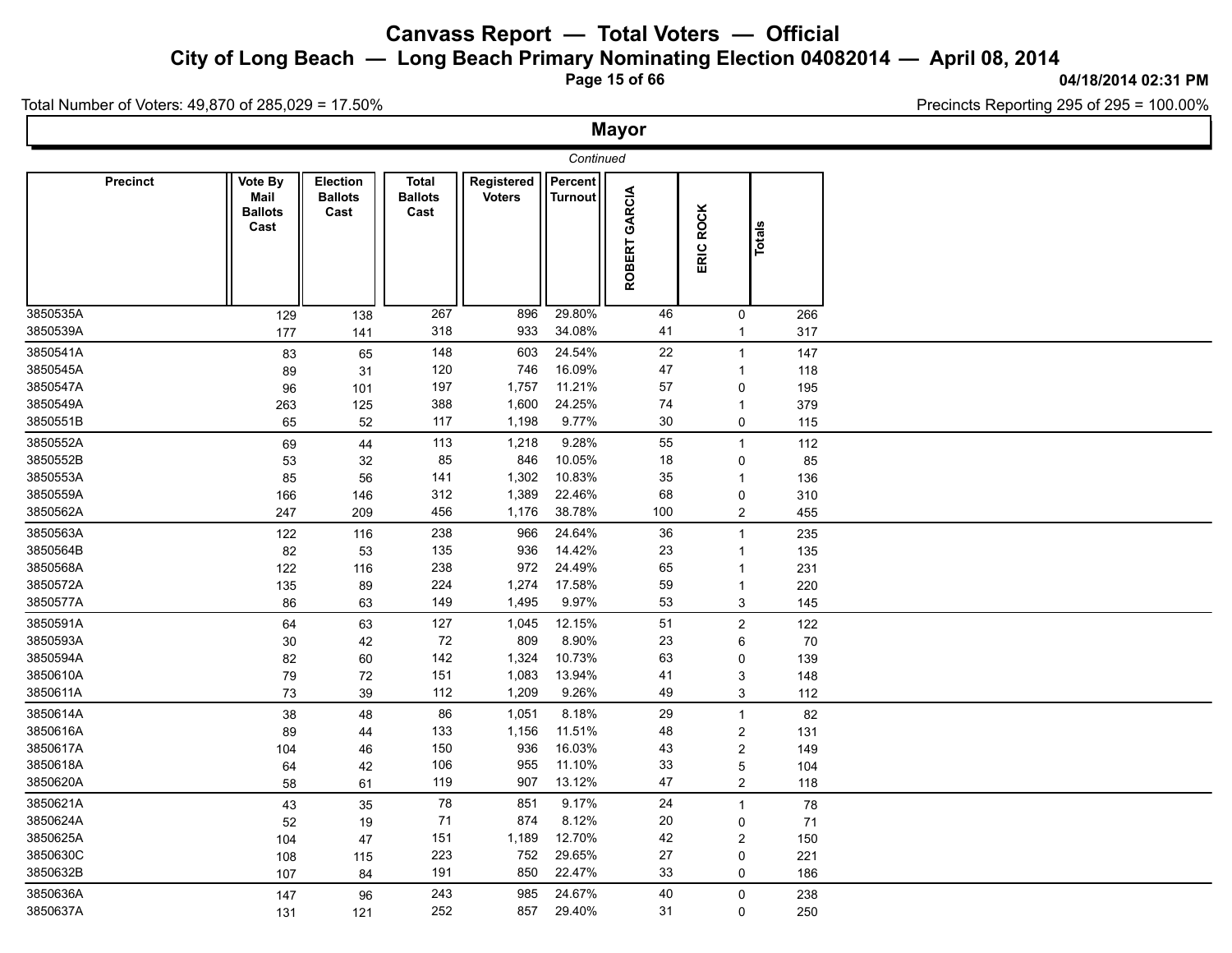**City of Long Beach — Long Beach Primary Nominating Election 04082014 — April 08, 2014**

**Page 16 of 66**

#### **04/18/2014 02:31 PM**

Total Number of Voters: 49,870 of 285,029 = 17.50%

|                 |                                           |                                    |                                        |                             |                           | <b>Mayor</b>   |                |                |  |
|-----------------|-------------------------------------------|------------------------------------|----------------------------------------|-----------------------------|---------------------------|----------------|----------------|----------------|--|
|                 |                                           |                                    |                                        |                             | Continued                 |                |                |                |  |
| <b>Precinct</b> | Vote By<br>Mail<br><b>Ballots</b><br>Cast | Election<br><b>Ballots</b><br>Cast | <b>Total</b><br><b>Ballots</b><br>Cast | Registered<br><b>Voters</b> | Percent<br><b>Turnout</b> | ROBERT GARCIA  | ERIC ROCK      | Totals         |  |
| 3850639A        | 154                                       | 170                                | 324                                    | 1,008                       | 32.14%                    | 41             | $\mathbf 0$    | 323            |  |
| 3850645A        | 3                                         | $\overline{1}$                     | 4                                      | 851                         | 0.47%                     | $\overline{2}$ | 0              | $\overline{4}$ |  |
| 3850648A        | 304                                       | 318                                | 622                                    | 1,520                       | 40.92%                    | 53             | $\mathbf{1}$   | 618            |  |
| 3850650A        | 91                                        | 65                                 | 156                                    | 886                         | 17.61%                    | 19             | $\overline{c}$ | 155            |  |
| 3850660A        | 76                                        | 48                                 | 124                                    | 1,199                       | 10.34%                    | 43             | $\overline{2}$ | 119            |  |
| 3850671A        | 76                                        | 65                                 | 141                                    | 1,113                       | 12.67%                    | 58             | 0              | 138            |  |
| 3850680A        | 113                                       | 82                                 | 195                                    | 746                         | 26.14%                    | 25             | 0              | 193            |  |
| 3850686A        | 27                                        | 6                                  | 33                                     | 1,167                       | 2.83%                     | 9              | 0              | 32             |  |
| 3850688A        | 224                                       | 96                                 | 320                                    | 1,115                       | 28.70%                    | 59             | $\mathbf 0$    | 320            |  |
| 3850701A        | 80                                        | 78                                 | 158                                    | 829                         | 19.06%                    | 62             | 1              | 156            |  |
| 3850702A        | 63                                        | 36                                 | 99                                     | 1,447                       | 6.84%                     | 46             | $\mathbf{1}$   | 96             |  |
| 3850001C        | $\mathbf{1}$                              | 0                                  | $\overline{1}$                         | $\overline{4}$              | 25.00%                    | 0              | 0              | $\mathbf{1}$   |  |
| 3850001D        | $\pmb{0}$                                 | $\mathsf{O}\xspace$                | 0                                      | -1                          | 0.00%                     | 0              | $\mathbf 0$    | 0              |  |
| 3850001E        | $\mathbf 0$                               | 0                                  | $\mathsf{O}\xspace$                    | 0                           | 0.00%                     | 0              | 0              | 0              |  |
| 3850002A        | $\mathbf 0$                               | $\mathbf{1}$                       | $\mathbf{1}$                           | 3                           | 33.33%                    | $\mathbf{1}$   | 0              | $\mathbf{1}$   |  |
| 3850003A        | $\overline{4}$                            | $\mathsf 3$                        | $\overline{7}$                         | 440                         | 1.59%                     | 3              | $\mathbf{1}$   | $\overline{7}$ |  |
| 3850035F        | 15                                        | 0                                  | 15                                     | 44                          | 34.09%                    | 3              | 0              | 15             |  |
| 3850041C        | $\mathbf 0$                               | 0                                  | 0                                      | 0                           | 0.00%                     | 0              | 0              | 0              |  |
| 3850045A        | $\mathbf 0$                               | $\mathsf{O}\xspace$                | $\pmb{0}$                              | 0                           | 0.00%                     | $\mathsf 0$    | 0              | $\mathbf 0$    |  |
| 3850045C        | 0                                         | 0                                  | 0                                      | 0                           | 0.00%                     | 0              | 0              | 0              |  |
| 3850045J        | 6                                         | 0                                  | 6                                      | 25                          | 24.00%                    | 3              | 0              | 6              |  |
| 3850052C        | 5                                         | 0                                  | 5                                      | 22                          | 22.73%                    | 0              | 0              | 5              |  |
| 3850082B        | $\overline{4}$                            | 0                                  | 4                                      | 37                          | 10.81%                    | $\overline{2}$ | $\mathbf 0$    | 3              |  |
| 3850091C        | 6                                         | $\mathbf{1}$                       | $\overline{7}$                         | 92                          | 7.61%                     | $\mathbf{1}$   | 0              | $\overline{7}$ |  |
| 3850113D        | 0                                         | 0                                  | 0                                      | 31                          | 0.00%                     | 0              | 0              | $\mathbf 0$    |  |
| 3850201C        | 0                                         | 0                                  | 0                                      | 0                           | 0.00%                     | 0              | 0              | 0              |  |
| 3850226B        | $\mathbf 0$                               | 0                                  | 0                                      | 8                           | 0.00%                     | 0              | 0              | 0              |  |
| 3850266A        | 20                                        | $\mathbf{1}$                       | 21                                     | 120                         | 17.50%                    | 4              | 0              | 20             |  |
| 3850294B        | $\pmb{0}$                                 | $\mathsf 0$                        | $\mathbf 0$                            | 0                           | 0.00%                     | $\mathsf{O}$   | 0              | $\pmb{0}$      |  |
| 3850307A        | 14                                        | 0                                  | 14                                     | 215                         | 6.51%                     | 6              | 0              | 14             |  |
| 3850603A        | 40                                        | $\mathbf 0$                        | 40                                     | 241                         | 16.60%                    | 15             | 0              | 39             |  |
| Totals:         | 26,228                                    | 21,459                             | 47,687                                 | 257,735                     |                           | 11,873         | 205            | 47,036         |  |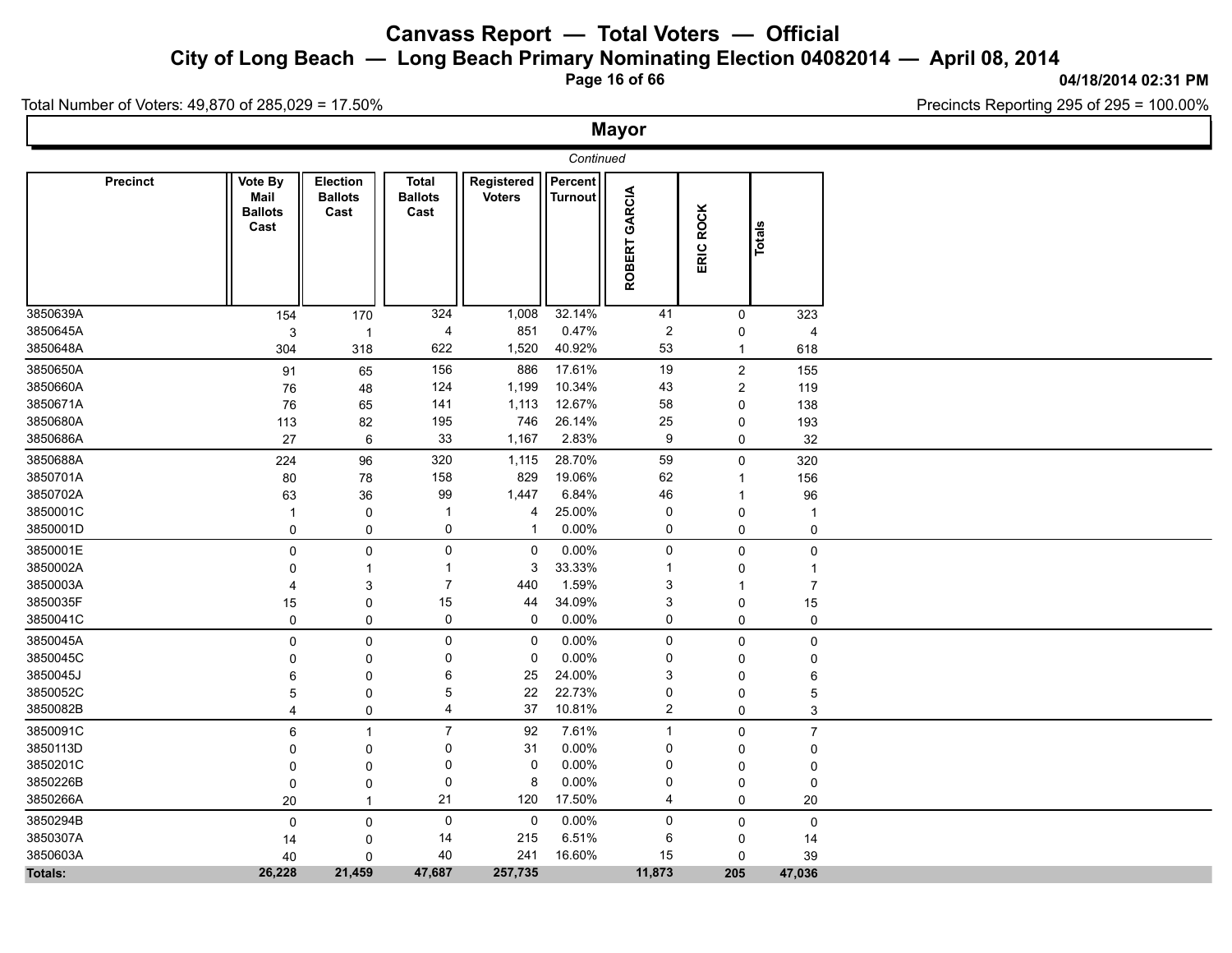**City of Long Beach — Long Beach Primary Nominating Election 04082014 — April 08, 2014**

**Page 17 of 66**

#### **04/18/2014 02:31 PM**

Precincts Reporting 295 of 295 = 100.00%

Total Number of Voters: 49,870 of 285,029 = 17.50%

|                 |                                           |                                           |                                 |                             |                           | <b>City Attorney</b>           |                          |                                 |        |  |
|-----------------|-------------------------------------------|-------------------------------------------|---------------------------------|-----------------------------|---------------------------|--------------------------------|--------------------------|---------------------------------|--------|--|
| <b>Precinct</b> | Vote By<br>Mail<br><b>Ballots</b><br>Cast | <b>Election</b><br><b>Ballots</b><br>Cast | Total<br><b>Ballots</b><br>Cast | Registered<br><b>Voters</b> | Percent<br><b>Turnout</b> | <b>NOSNHOL</b><br><b>JAMES</b> | PAPPAS<br><b>MATTHEW</b> | <b>PARKIN</b><br><b>CHARLES</b> | Totals |  |
| 3850001A        | 65                                        | 51                                        | 116                             | 1,071                       | 10.83%                    | 41                             | 24                       | 43                              | 108    |  |
| 3850004A        | 55                                        | 101                                       | 156                             | 1,208                       | 12.91%                    | 51                             | 59                       | 38                              | 148    |  |
| 3850005A        | 42                                        | 65                                        | 107                             | 1,071                       | 9.99%                     | 43                             | 22                       | 40                              | 105    |  |
| 3850007A        | 111                                       | 82                                        | 193                             | 1,333                       | 14.48%                    | 67                             | 43                       | 61                              | 171    |  |
| 3850008A        | 75                                        | 145                                       | 220                             | 1,196                       | 18.39%                    | 104                            | 46                       | 55                              | 205    |  |
| 3850009A        | 50                                        | 46                                        | 96                              | 1,109                       | 8.66%                     | 40                             | 22                       | 28                              | 90     |  |
| 3850010A        | 95                                        | 126                                       | 221                             | 1,559                       | 14.18%                    | 84                             | 63                       | 53                              | 200    |  |
| 3850011A        | 23                                        | 23                                        | 46                              | 564                         | 8.16%                     | 21                             | 14                       | 10                              | 45     |  |
| 3850012A        | 213                                       | 116                                       | 329                             | 1,594                       | 20.64%                    | 112                            | 63                       | 128                             | 303    |  |
| 3850013A        | 51                                        | 69                                        | 120                             | 1,023                       | 11.73%                    | 45                             | 25                       | 40                              | 110    |  |
| 3850015A        | 41                                        | 20                                        | 61                              | 1,085                       | 5.62%                     | 15                             | 15                       | 23                              | 53     |  |
| 3850016A        | 68                                        | 70                                        | 138                             | 1,158                       | 11.92%                    | 42                             | 44                       | 43                              | 129    |  |
| 3850017B        | 63                                        | 48                                        | 111                             | 903                         | 12.29%                    | 39                             | 42                       | 24                              | 105    |  |
| 3850020A        | 119                                       | 111                                       | 230                             | 1,880                       | 12.23%                    | 79                             | 59                       | 78                              | 216    |  |
| 3850021A        | 42                                        | 39                                        | 81                              | 1,198                       | 6.76%                     | 49                             | 17                       | 9                               | 75     |  |
| 3850024A        | 83                                        | 65                                        | 148                             | 1,156                       | 12.80%                    | 56                             | 29                       | 56                              | 141    |  |
| 3850025A        | 77                                        | 55                                        | 132                             | 1,081                       | 12.21%                    | 52                             | 28                       | 40                              | 120    |  |
| 3850026A        | 63                                        | 83                                        | 146                             | 1,417                       | 10.30%                    | 54                             | 36                       | 47                              | 137    |  |
| 3850029A        | 42                                        | 22                                        | 64                              | 740                         | 8.65%                     | 24                             | 12                       | 27                              | 63     |  |
| 3850030A        | 60                                        | 52                                        | 112                             | 1,075                       | 10.42%                    | 58                             | 25                       | 21                              | 104    |  |
| 3850031B        | 67                                        | 44                                        | 111                             | 1,430                       | 7.76%                     | 43                             | 19                       | 36                              | 98     |  |
| 3850032B        | $37\,$                                    | 40                                        | 77                              | 979                         | 7.87%                     | 33                             | 12                       | 27                              | 72     |  |
| 3850034A        | 27                                        | 34                                        | 61                              | 999                         | 6.11%                     | 30                             | 14                       | 13                              | 57     |  |
| 3850035A        | 54                                        | 68                                        | 122                             | 851                         | 14.34%                    | 46                             | 20                       | 47                              | 113    |  |
| 3850036A        | 124                                       | 104                                       | 228                             | 966                         | 23.60%                    | 129                            | 28                       | 61                              | 218    |  |
| 3850037A        | 45                                        | 25                                        | 70                              | 1,283                       | 5.46%                     | 36                             | 14                       | 20                              | $70\,$ |  |
| 3850038A        | 40                                        | 30                                        | 70                              | 975                         | 7.18%                     | 36                             | 18                       | 11                              | 65     |  |
| 3850039A        | 62                                        | 38                                        | 100                             | 1,346                       | 7.43%                     | 51                             | 23                       | 22                              | 96     |  |
| 3850040A        | 40                                        | 40                                        | 80                              | 1,238                       | 6.46%                     | 33                             | 27                       | 14                              | 74     |  |
| 3850041A        | 34                                        | 12                                        | 46                              | 816                         | 5.64%                     | 21                             | 19                       | 5                               | 45     |  |
| 3850042A        | 87                                        | 37                                        | 124                             | 865                         | 14.34%                    | 66                             | $19$                     | 38                              | 123    |  |
| 3850043A        | 93                                        | 73                                        | 166                             | 937                         | 17.72%                    | 68                             | 29                       | 62                              | 159    |  |
| 3850044D        | 172                                       | 193                                       | 365                             | 1,144                       | 31.91%                    | 176                            | 40                       | 140                             | 356    |  |
| 3850045B        | 39                                        | 27                                        | 66                              | 459                         | 14.38%                    | 23                             | 8                        | 33                              | 64     |  |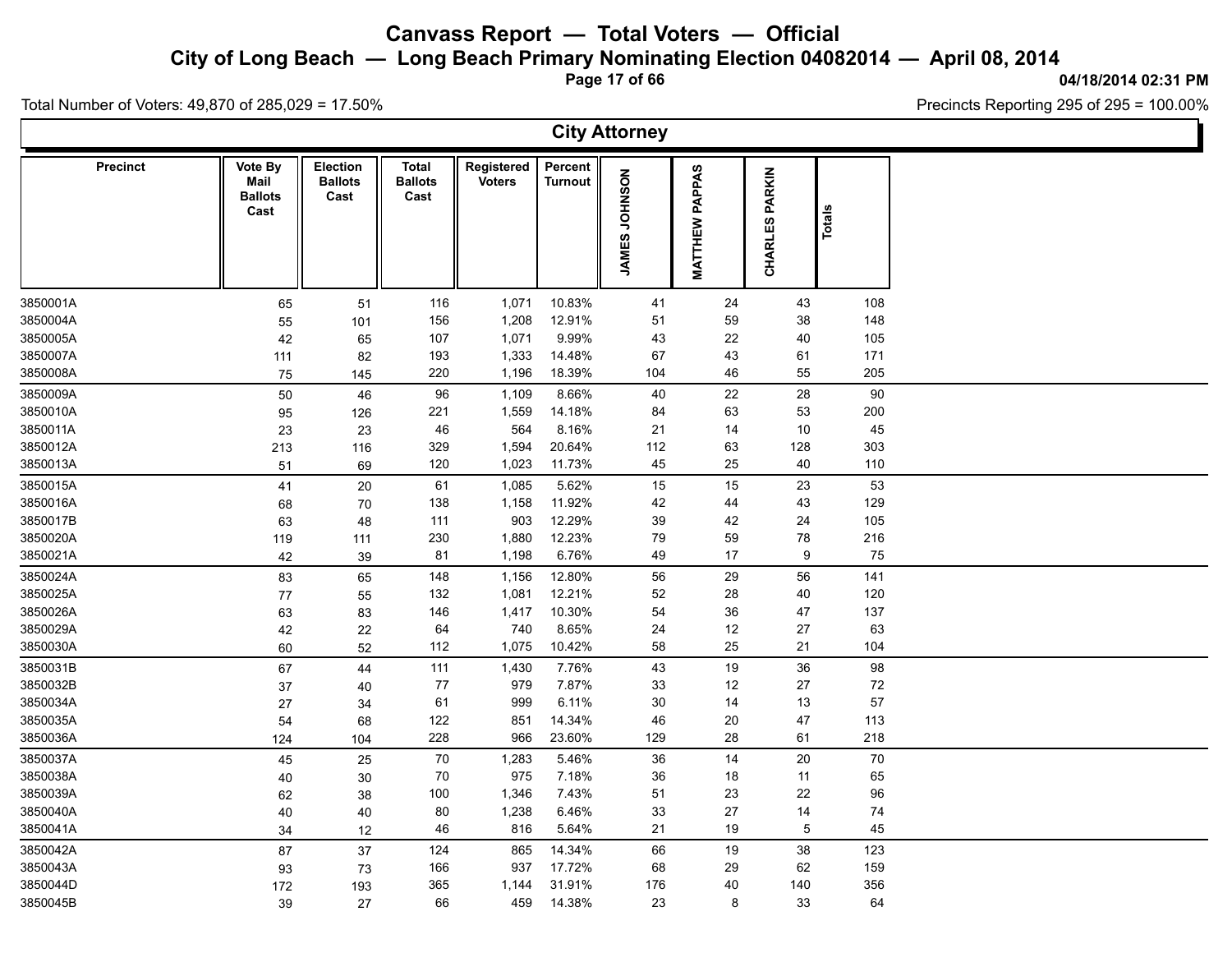**City of Long Beach — Long Beach Primary Nominating Election 04082014 — April 08, 2014**

**Page 18 of 66**

#### **04/18/2014 02:31 PM**

Precincts Reporting 295 of 295 = 100.00%

Total Number of Voters: 49,870 of 285,029 = 17.50%

**City Attorney Precinct**  $\parallel$  Vote By  $\parallel$  Election  $\parallel$  Total **Ballots Ballots Cast Cast Total Registered** Voters<br>
Turnout<br>
Turnout<br>
Turnout<br>
TO-CONSIDER<br>
TO-CONSIDER<br>
TO-CONSIDER<br>
TO-CONSIDER **Percent Turnout**<br> **Turnout**<br> **MATTHEW PAPPAS<br>
CHARLES PARKIN**<br> **Totals Mail Ballots Cast** 3850045H 42 47 89 550 16.18% 26 23 36 85 3850046A 71 59 130 1,514 8.59% 67 31 24 122 3850047A 59 49 108 1,367 7.90% 53 22 23 98 3850048A 123 99 222 1,029 21.57% 52 42 115 209 3850049A 50 50 100 1,171 8.54% 33 33 27 93 3850052A 138 98 236 846 27.90% 64 35 124 223 3850053A 124 83 207 1,109 18.67% 79 45 59 183 3850055A 120 90 210 984 21.34% 80 57 67 204 3850057C 58 70 128 782 16.37% 64 20 41 125 3850058A 54 45 99 1,319 7.51% 29 23 38 90 3850059A 93 30 123 1,347 9.13% 34 33 53 120 3850060A 45 66 111 1,216 9.13% 42 31 32 105 3850065A 163 103 266 1,006 26.44% 67 45 138 250 3850067B 133 97 230 701 32.81% 65 32 113 210 3850069A 105 88 193 1,384 13.95% 63 33 90 186 3850070A 127 112 239 982 24.34% 67 32 123 222 3850071A 102 141 243 933 26.05% 141 26 66 233 3850072A 74 81 155 1,102 14.07% 57 38 45 140 3850075A 119 126 245 949 25.82% 82 32 116 230 3850076A 131 62 193 936 20.62% 125 19 42 186 3850081A 267 229 496 1,530 32.42% 238 44 192 474 3850082A 100 107 207 763 27.13% 113 24 67 204 3850084A 151 134 285 875 32.57% 173 26 79 278 3850085A 173 131 304 1,081 28.12% 155 33 109 297 3850088A 69 43 112 610 18.36% 39 24 41 104 3850091A 53 29 82 1,119 7.33% 29 20 25 74 3850092A 90 94 184 1,025 17.95% 123 23 32 178 3850093A 77 64 141 719 19.61% 59 18 55 132 3850097A 103 100 203 1,319 15.39% 135 24 38 197 3850099A 70 74 144 1,118 12.88% 85 22 30 137 3850100A 67 62 129 849 15.19% 82 12 31 125 3850101A 81 81 162 1,007 16.09% 84 30 39 153 3850102A 62 53 115 1,230 9.35% 46 29 32 107 3850103A 81 69 150 1,019 14.72% 78 28 40 146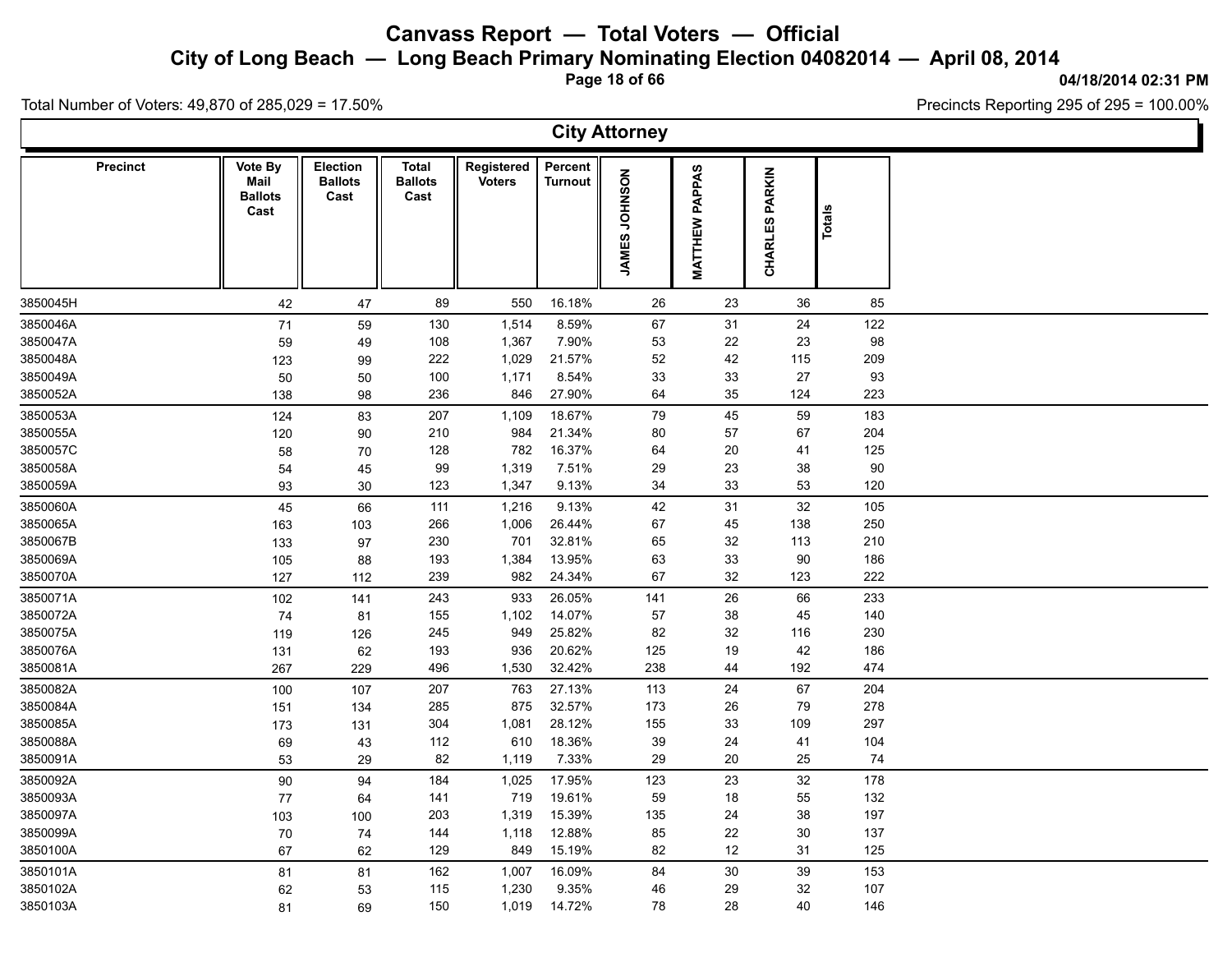**City of Long Beach — Long Beach Primary Nominating Election 04082014 — April 08, 2014**

**Page 19 of 66**

### **04/18/2014 02:31 PM**

Ъ

Precincts Reporting 295 of 295 = 100.00%

Total Number of Voters: 49,870 of 285,029 = 17.50%

Γ

|                 |                                           |                                    |                                        |                             |                           | <b>City Attorney</b> |                          |                          |        |  |
|-----------------|-------------------------------------------|------------------------------------|----------------------------------------|-----------------------------|---------------------------|----------------------|--------------------------|--------------------------|--------|--|
| <b>Precinct</b> | Vote By<br>Mail<br><b>Ballots</b><br>Cast | Election<br><b>Ballots</b><br>Cast | <b>Total</b><br><b>Ballots</b><br>Cast | Registered<br><b>Voters</b> | Percent<br><b>Turnout</b> | JAMES JOHNSON        | PAPPAS<br><b>MATTHEW</b> | PARKIN<br><b>CHARLES</b> | Totals |  |
| 3850108A        | 109                                       | 36                                 | 145                                    | 830                         | 17.47%                    | 52                   | 37                       | 44                       | 133    |  |
| 3850110A        | 178                                       | 115                                | 293                                    | 1,612                       | 18.18%                    | 113                  | 48                       | 103                      | 264    |  |
| 3850117A        | 86                                        | 48                                 | 134                                    | 1,323                       | 10.13%                    | 63                   | 27                       | 36                       | 126    |  |
| 3850120A        | 140                                       | 102                                | 242                                    | 958                         | 25.26%                    | 133                  | 25                       | 74                       | 232    |  |
| 3850122A        | 53                                        | 39                                 | 92                                     | 940                         | 9.79%                     | $36\,$               | 28                       | 21                       | 85     |  |
| 3850123A        | 51                                        | 52                                 | 103                                    | 954                         | 10.80%                    | 46                   | 28                       | 25                       | 99     |  |
| 3850126A        | 42                                        | 62                                 | 104                                    | 633                         | 16.43%                    | 46                   | $18$                     | 28                       | 92     |  |
| 3850128A        | 33                                        | 31                                 | 64                                     | 610                         | 10.49%                    | 18                   | 18                       | 23                       | 59     |  |
| 3850133A        | 72                                        | 63                                 | 135                                    | 1,209                       | 11.17%                    | 68                   | 33                       | 28                       | 129    |  |
| 3850134A        | 31                                        | $\boldsymbol{9}$                   | 40                                     | 1,312                       | 3.05%                     | 22                   | $\bf 8$                  | 9                        | 39     |  |
| 3850135A        | 129                                       | 95                                 | 224                                    | 1,405                       | 15.94%                    | 78                   | 53                       | 80                       | 211    |  |
| 3850137A        | 60                                        | 81                                 | 141                                    | 1,254                       | 11.24%                    | 69                   | 25                       | 29                       | 123    |  |
| 3850138A        | 46                                        | 41                                 | 87                                     | 1,039                       | 8.37%                     | 45                   | 13                       | 19                       | $77\,$ |  |
| 3850144A        | 44                                        | 19                                 | 63                                     | 937                         | 6.72%                     | 34                   | 19                       | 9                        | 62     |  |
| 3850145A        | 40                                        | 31                                 | 71                                     | 976                         | 7.27%                     | 27                   | 17                       | 23                       | 67     |  |
| 3850146A        | 57                                        | 35                                 | 92                                     | 1,156                       | 7.96%                     | 48                   | $16\,$                   | 15                       | 79     |  |
| 3850147A        | 94                                        | 72                                 | 166                                    | 924                         | 17.97%                    | 55                   | 38                       | 55                       | 148    |  |
| 3850149A        | 79                                        | 64                                 | 143                                    | 1,155                       | 12.38%                    | 65                   | 32                       | $30\,$                   | 127    |  |
| 3850151A        | 30                                        | 25                                 | 55                                     | 745                         | 7.38%                     | 31                   | 10                       | 10                       | 51     |  |
| 3850151C        | 26                                        | 33                                 | 59                                     | 517                         | 11.41%                    | 29                   | 15                       | 12                       | 56     |  |
| 3850152A        | 61                                        | 70                                 | 131                                    | 925                         | 14.16%                    | 50                   | 39                       | 37                       | 126    |  |
| 3850153A        | 171                                       | 143                                | 314                                    | 1,113                       | 28.21%                    | 100                  | 38                       | 168                      | 306    |  |
| 3850154A        | 30                                        | 26                                 | 56                                     | 546                         | 10.26%                    | 23                   | 16                       | 11                       | 50     |  |
| 3850154B        | 26                                        | 10                                 | 36                                     | 548                         | 6.57%                     | 15                   | 12                       | $\overline{7}$           | 34     |  |
| 3850156A        | 17                                        | 13                                 | 30                                     | 445                         | 6.74%                     | 11                   | 9                        | $\overline{7}$           | 27     |  |
| 3850156B        | 55                                        | 49                                 | 104                                    | 1,078                       | 9.65%                     | 54                   | 20                       | 17                       | 91     |  |
| 3850157A        | 76                                        | 74                                 | 150                                    | 1,223                       | 12.26%                    | 56                   | 42                       | 43                       | 141    |  |
| 3850158A        | 59                                        | 45                                 | 104                                    | 1,091                       | 9.53%                     | 38                   | 31                       | 28                       | 97     |  |
| 3850159A        | 50                                        | 31                                 | 81                                     | 857                         | 9.45%                     | 40                   | 16                       | 17                       | 73     |  |
| 3850163A        | 83                                        | 67                                 | 150                                    | 1,014                       | 14.79%                    | 55                   | 31                       | 57                       | 143    |  |
| 3850164A        | 53                                        | 28                                 | 81                                     | 1,058                       | 7.66%                     | 34                   | 26                       | 15                       | 75     |  |
| 3850166B        | 55                                        | 66                                 | 121                                    | 1,113                       | 10.87%                    | 56                   | 25                       | 34                       | 115    |  |
| 3850170A        | 61                                        | 41                                 | 102                                    | 1,336                       | 7.63%                     | 52                   | 21                       | 22                       | 95     |  |
| 3850171A        | 57                                        | 35                                 | 92                                     | 985                         | 9.34%                     | 50                   | 22                       | 19                       | 91     |  |
|                 |                                           |                                    |                                        |                             |                           |                      |                          |                          |        |  |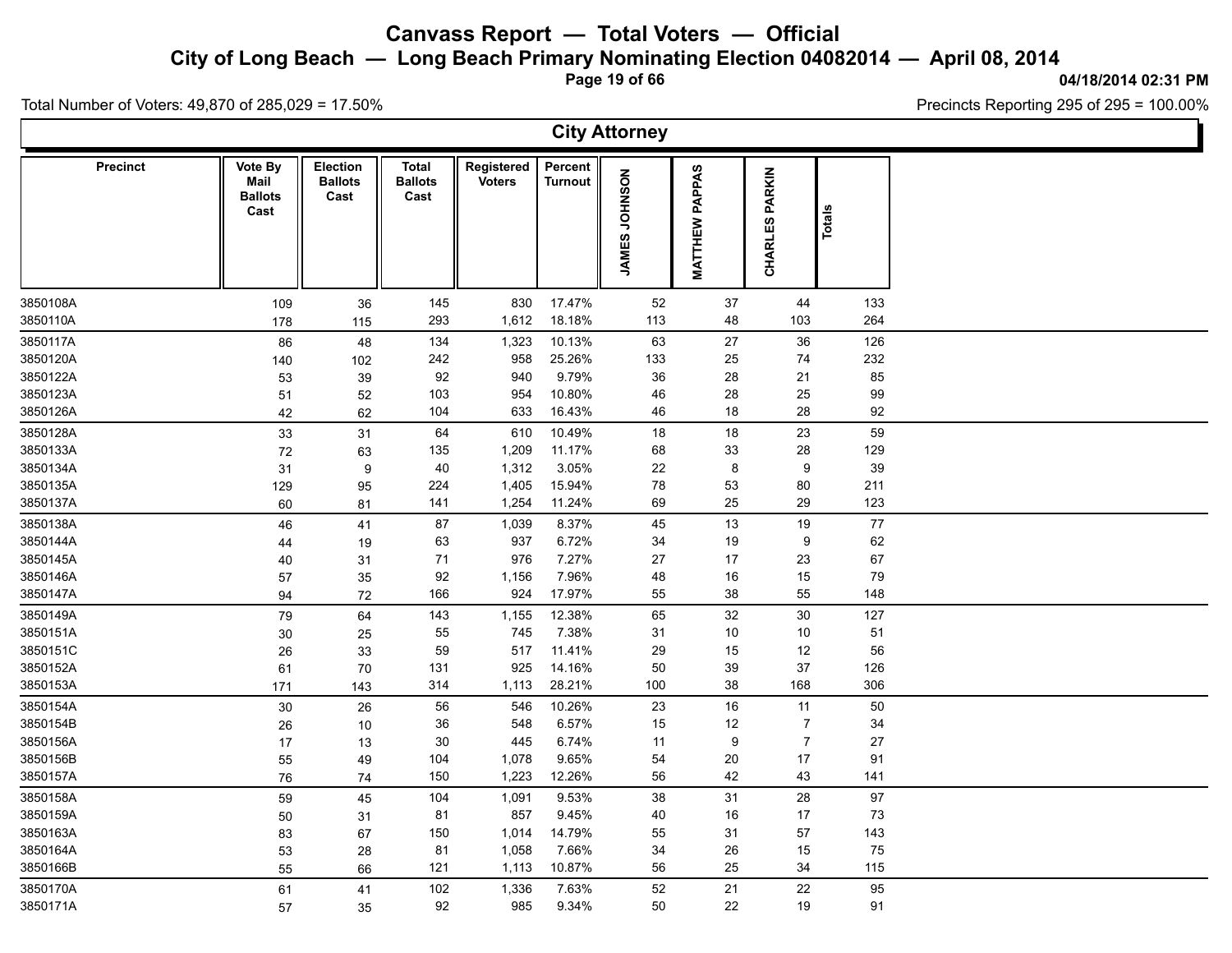**City of Long Beach — Long Beach Primary Nominating Election 04082014 — April 08, 2014**

**Page 20 of 66**

**City Attorney**

#### **04/18/2014 02:31 PM**

Total Number of Voters: 49,870 of 285,029 = 17.50%

|          | <b>Precinct</b> | Vote By<br>Mail<br><b>Ballots</b><br>Cast | Election<br><b>Ballots</b><br>Cast | <b>Total</b><br><b>Ballots</b><br>Cast | Registered<br><b>Voters</b> | Percent<br><b>Turnout</b> | NOSNHOL<br>ဖာ<br><b>JAMES</b> | PAPPAS<br>MATTHEW | <b>PARKIN</b><br><b>CHARLES</b> | Totals |  |
|----------|-----------------|-------------------------------------------|------------------------------------|----------------------------------------|-----------------------------|---------------------------|-------------------------------|-------------------|---------------------------------|--------|--|
| 3850175A |                 | 83                                        | 62                                 | 145                                    | 914                         | 15.86%                    | 64                            | 34                | 41                              | 139    |  |
| 3850178A |                 | 78                                        | 40                                 | 118                                    | 929                         | 12.70%                    | 41                            | 32                | 37                              | 110    |  |
| 3850179A |                 | 161                                       | 65                                 | 226                                    | 1,105                       | 20.45%                    | 76                            | 47                | 93                              | 216    |  |
| 3850184A |                 | 92                                        | 103                                | 195                                    | 827                         | 23.58%                    | 65                            | 37                | 85                              | 187    |  |
| 3850190A |                 | 56                                        | 54                                 | 110                                    | 785                         | 14.01%                    | 64                            | 14                | 28                              | 106    |  |
| 3850198A |                 | 95                                        | 96                                 | 191                                    | 921                         | 20.74%                    | 67                            | 45                | 62                              | 174    |  |
| 3850201A |                 | 121                                       | 64                                 | 185                                    | 1,018                       | 18.17%                    | 58                            | 38                | 73                              | 169    |  |
| 3850202A |                 | 91                                        | 66                                 | 157                                    | 1,026                       | 15.30%                    | 67                            | 42                | 33                              | 142    |  |
| 3850204A |                 | 151                                       | 116                                | 267                                    | 1,474                       | 18.11%                    | 84                            | 95                | 74                              | 253    |  |
| 3850209B |                 | 140                                       | 82                                 | 222                                    | 1,000                       | 22.20%                    | 59                            | 32                | 109                             | 200    |  |
| 3850210A |                 | 114                                       | 106                                | 220                                    | 787                         | 27.95%                    | 76                            | 43                | 87                              | 206    |  |
| 3850211A |                 | 66                                        | 63                                 | 129                                    | 818                         | 15.77%                    | 34                            | 48                | 39                              | 121    |  |
| 3850212A |                 | 80                                        | 81                                 | 161                                    | 894                         | 18.01%                    | 49                            | 36                | 63                              | 148    |  |
| 3850213A |                 | 187                                       | 114                                | 301                                    | 901                         | 33.41%                    | 90                            | 50                | 135                             | 275    |  |
| 3850215A |                 | 412                                       | 187                                | 599                                    | 1,562                       | 38.35%                    | 166                           | 50                | 353                             | 569    |  |
| 3850216A |                 | 225                                       | 205                                | 430                                    | 1,296                       | 33.18%                    | 117                           | 56                | 226                             | 399    |  |
| 3850222B |                 | 124                                       | 87                                 | 211                                    | 916                         | 23.03%                    | 64                            | 43                | 97                              | 204    |  |
| 3850223A |                 | 142                                       | 184                                | 326                                    | 1,026                       | 31.77%                    | 93                            | 44                | 158                             | 295    |  |
| 3850227A |                 | 88                                        | 93                                 | 181                                    | 1,219                       | 14.85%                    | 65                            | 43                | 60                              | 168    |  |
| 3850229A |                 | 69                                        | 58                                 | 127                                    | 751                         | 16.91%                    | 55                            | 39                | 27                              | 121    |  |
| 3850236A |                 | 44                                        | 42                                 | 86                                     | 1,040                       | 8.27%                     | 36                            | 26                | 22                              | 84     |  |
| 3850237B |                 | 57                                        | 53                                 | 110                                    | 682                         | 16.13%                    | 47                            | 24                | 34                              | 105    |  |
| 3850238A |                 | 55                                        | 49                                 | 104                                    | 955                         | 10.89%                    | 45                            | 24                | 29                              | 98     |  |
| 3850239A |                 | 93                                        | 46                                 | 139                                    | 1,064                       | 13.06%                    | 52                            | 36                | 42                              | 130    |  |
| 3850244A |                 | 182                                       | 94                                 | 276                                    | 1,738                       | 15.88%                    | 110                           | 60                | 77                              | 247    |  |
| 3850248A |                 | 86                                        | 64                                 | 150                                    | 805                         | 18.63%                    | 56                            | 27                | 57                              | 140    |  |
| 3850249A |                 | 92                                        | 83                                 | 175                                    | 1,471                       | 11.90%                    | 67                            | 40                | 53                              | 160    |  |
| 3850251A |                 | 80                                        | 100                                | 180                                    | 900                         | 20.00%                    | 69                            | 46                | 54                              | 169    |  |
| 3850254A |                 | 341                                       | 305                                | 646                                    | 1,413                       | 45.72%                    | 139                           | 42                | 439                             | 620    |  |
| 3850255A |                 | 337                                       | 200                                | 537                                    | 1,430                       | 37.55%                    | 168                           | 62                | 284                             | 514    |  |
| 3850256A |                 | 166                                       | 107                                | 273                                    | 848                         | 32.19%                    | 76                            | 25                | 158                             | 259    |  |

3850259A 300 209 509 1,273 39.98% 104 43 328 475 3850262A 243 246 489 1,457 33.56% 129 48 289 466

3850264A 61 65 126 843 14.95% 32 22 61 115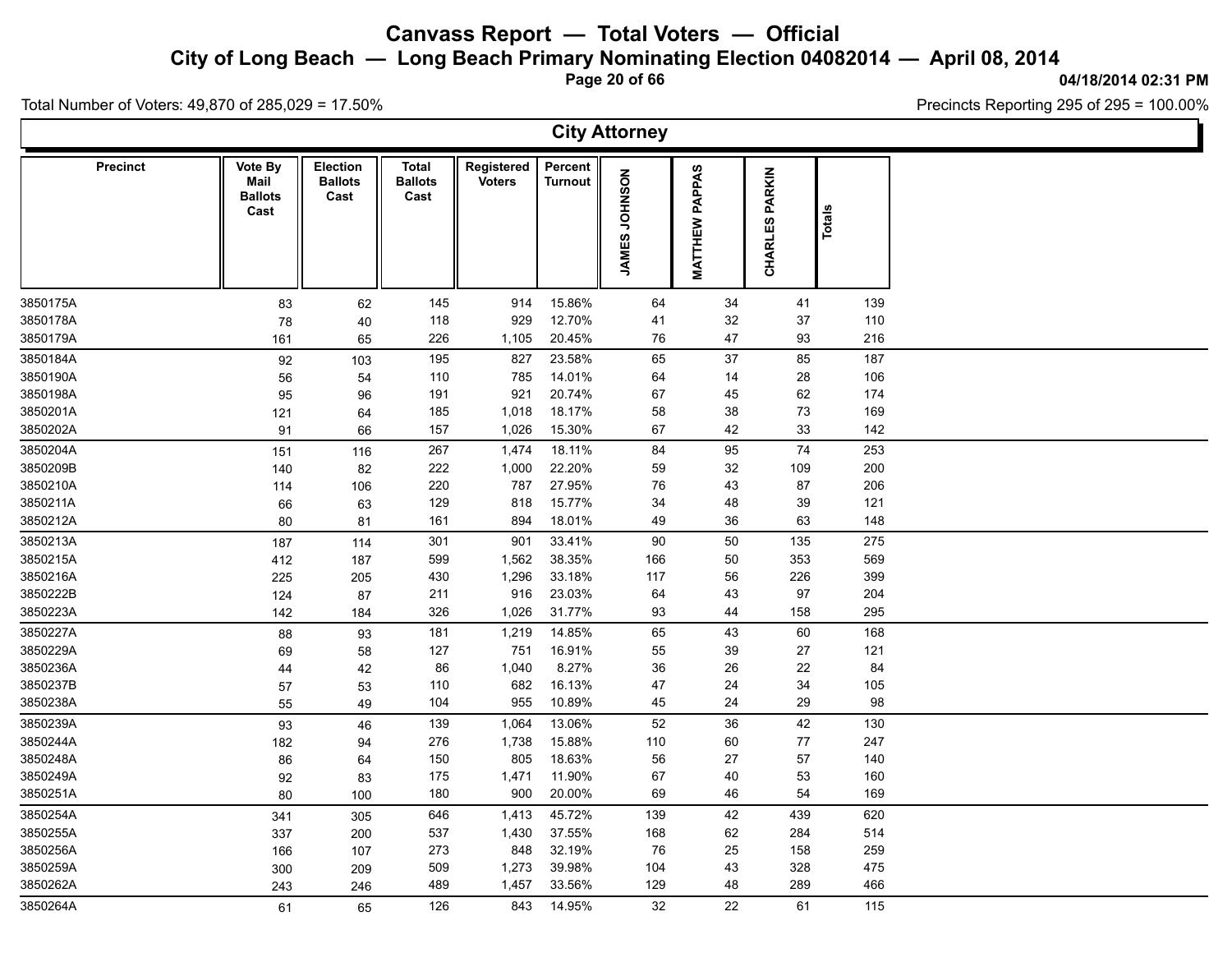**City of Long Beach — Long Beach Primary Nominating Election 04082014 — April 08, 2014**

**Page 21 of 66**

#### **04/18/2014 02:31 PM**

Ъ

Precincts Reporting 295 of 295 = 100.00%

Total Number of Voters: 49,870 of 285,029 = 17.50%

 $\Gamma$ 

|          |                 |                                           |                                           |                                        |                             |                           | <b>City Attorney</b> |                       |                                 |        |  |
|----------|-----------------|-------------------------------------------|-------------------------------------------|----------------------------------------|-----------------------------|---------------------------|----------------------|-----------------------|---------------------------------|--------|--|
|          | <b>Precinct</b> | Vote By<br>Mail<br><b>Ballots</b><br>Cast | <b>Election</b><br><b>Ballots</b><br>Cast | <b>Total</b><br><b>Ballots</b><br>Cast | Registered<br><b>Voters</b> | Percent<br><b>Turnout</b> | JAMES JOHNSON        | <b>MATTHEW PAPPAS</b> | <b>PARKIN</b><br><b>CHARLES</b> | Totals |  |
| 3850270A |                 | 95                                        | 72                                        | 167                                    | 888                         | 18.81%                    | 48                   | 24                    | 86                              | 158    |  |
| 3850271A |                 | 145                                       | 155                                       | 300                                    | 1,140                       | 26.32%                    | 84                   | 29                    | 164                             | 277    |  |
| 3850272A |                 | 132                                       | 132                                       | 264                                    | 1,071                       | 24.65%                    | 81                   | 34                    | 124                             | 239    |  |
| 3850275A |                 | 203                                       | 185                                       | 388                                    | 1,187                       | 32.69%                    | 97                   | 32                    | 237                             | 366    |  |
| 3850276A |                 | 243                                       | 199                                       | 442                                    | 1,220                       | 36.23%                    | 123                  | 45                    | 238                             | 406    |  |
| 3850280A |                 | 319                                       | 229                                       | 548                                    | 1,279                       | 42.85%                    | 132                  | 43                    | 350                             | 525    |  |
| 3850285A |                 | 218                                       | 178                                       | 396                                    | 1,112                       | 35.61%                    | 62                   | 34                    | 278                             | 374    |  |
| 3850286A |                 | 133                                       | 73                                        | 206                                    | 1,475                       | 13.97%                    | 76                   | 57                    | 54                              | 187    |  |
| 3850287A |                 | 159                                       | 97                                        | 256                                    | 922                         | 27.77%                    | 72                   | $30\,$                | 146                             | 248    |  |
| 3850290A |                 | 254                                       | 145                                       | 399                                    | 1,292                       | 30.88%                    | 83                   | 31                    | 276                             | 390    |  |
| 3850293B |                 | 150                                       | 108                                       | 258                                    | 889                         | 29.02%                    | 63                   | 34                    | 152                             | 249    |  |
| 3850294A |                 | 83                                        | 92                                        | 175                                    | 890                         | 19.66%                    | 79                   | 28                    | 59                              | 166    |  |
| 3850295A |                 | 155                                       | 98                                        | 253                                    | 831                         | 30.45%                    | 84                   | 32                    | 125                             | 241    |  |
| 3850296A |                 | 35                                        | 53                                        | 88                                     | 1,414                       | 6.22%                     | 36                   | 21                    | 22                              | 79     |  |
| 3850302A |                 | 124                                       | 126                                       | 250                                    | 717                         | 34.87%                    | 66                   | 26                    | 143                             | 235    |  |
| 3850302D |                 | 128                                       | 127                                       | 255                                    | 730                         | 34.93%                    | 65                   | 24                    | 152                             | 241    |  |
| 3850304A |                 | 103                                       | 74                                        | 177                                    | 694                         | 25.50%                    | 50                   | 21                    | 98                              | 169    |  |
| 3850305A |                 | 109                                       | 86                                        | 195                                    | 778                         | 25.06%                    | 50                   | 26                    | 109                             | 185    |  |
| 3850306A |                 | 108                                       | 102                                       | 210                                    | 729                         | 28.81%                    | 54                   | 34                    | 107                             | 195    |  |
| 3850308A |                 | 119                                       | 128                                       | 247                                    | 1,016                       | 24.31%                    | 77                   | 43                    | 113                             | 233    |  |
| 3850309A |                 | 132                                       | 87                                        | 219                                    | 867                         | 25.26%                    | 83                   | 40                    | 84                              | 207    |  |
| 3850316A |                 | 178                                       | 94                                        | 272                                    | 891                         | 30.53%                    | 96                   | 33                    | 126                             | 255    |  |
| 3850319A |                 | 117                                       | 98                                        | 215                                    | 856                         | 25.12%                    | 77                   | 30                    | 99                              | 206    |  |
| 3850321A |                 | 128                                       | 99                                        | 227                                    | 898                         | 25.28%                    | 73                   | 31                    | 105                             | 209    |  |
| 3850323A |                 | 26                                        | 18                                        | 44                                     | 573                         | 7.68%                     | 21                   | 11                    | 11                              | 43     |  |
| 3850324A |                 | 149                                       | 151                                       | 300                                    | 1,208                       | 24.83%                    | 96                   | 46                    | 145                             | 287    |  |
| 3850328A |                 | 173                                       | 144                                       | 317                                    | 950                         | 33.37%                    | 83                   | 42                    | 169                             | 294    |  |
| 3850333A |                 | 134                                       | 89                                        | 223                                    | 1,554                       | 14.35%                    | 134                  | 23                    | 62                              | 219    |  |
| 3850335A |                 | 155                                       | 176                                       | 331                                    | 913                         | 36.25%                    | 120                  | 36                    | 152                             | 308    |  |
| 3850336A |                 | 108                                       | 123                                       | 231                                    | 686                         | 33.67%                    | 68                   | 44                    | 104                             | 216    |  |
| 3850337A |                 | 154                                       | 152                                       | 306                                    | 888                         | 34.46%                    | 110                  | 39                    | 135                             | 284    |  |
| 3850345A |                 | 42                                        | 41                                        | 83                                     | 1,118                       | 7.42%                     | 28                   | 23                    | 28                              | 79     |  |
| 3850346A |                 | 121                                       | 126                                       | 247                                    | 956                         | 25.84%                    | 74                   | 40                    | 115                             | 229    |  |
| 3850348A |                 | 130                                       | 161                                       | 291                                    | 905                         | 32.15%                    | 75                   | 36                    | 168                             | 279    |  |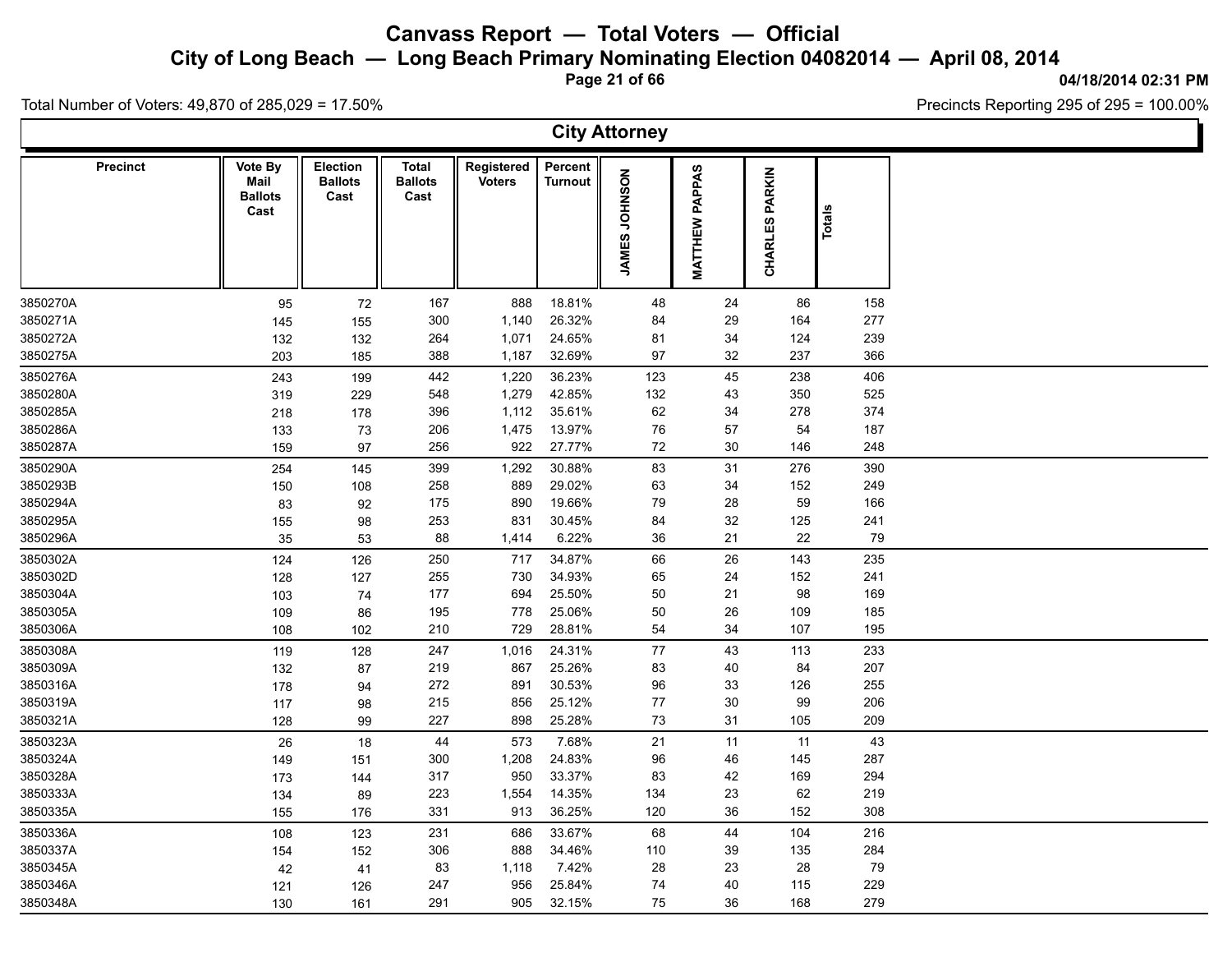**City of Long Beach — Long Beach Primary Nominating Election 04082014 — April 08, 2014**

**Page 22 of 66**

#### **04/18/2014 02:31 PM**

Ъ

Precincts Reporting 295 of 295 = 100.00%

Total Number of Voters: 49,870 of 285,029 = 17.50%

 $\Gamma$ 

|          |                 |                                           |                                           |                                 |                             |                    | <b>City Attorney</b>           |                          |                          |        |  |
|----------|-----------------|-------------------------------------------|-------------------------------------------|---------------------------------|-----------------------------|--------------------|--------------------------------|--------------------------|--------------------------|--------|--|
|          | <b>Precinct</b> | Vote By<br>Mail<br><b>Ballots</b><br>Cast | <b>Election</b><br><b>Ballots</b><br>Cast | Total<br><b>Ballots</b><br>Cast | Registered<br><b>Voters</b> | Percent<br>Turnout | <b>NOSNHOL</b><br><b>JAMES</b> | PAPPAS<br><b>MATTHEW</b> | PARKIN<br><b>CHARLES</b> | Totals |  |
| 3850349A |                 | 97                                        | 76                                        | 173                             | 648                         | 26.70%             | 67                             | 14                       | 75                       | 156    |  |
| 3850351A |                 | 146                                       | 145                                       | 291                             | 1,010                       | 28.81%             | 110                            | 33                       | 130                      | 273    |  |
| 3850355C |                 | 121                                       | 99                                        | 220                             | 674                         | 32.64%             | 65                             | 25                       | 119                      | 209    |  |
| 3850356A |                 | 140                                       | 90                                        | 230                             | 800                         | 28.75%             | 70                             | 44                       | 96                       | 210    |  |
| 3850360A |                 | 86                                        | 51                                        | 137                             | 1,694                       | 8.09%              | 50                             | 41                       | 31                       | 122    |  |
| 3850361A |                 | 92                                        | 66                                        | 158                             | 991                         | 15.94%             | 59                             | 38                       | 53                       | 150    |  |
| 3850362A |                 | 86                                        | 83                                        | 169                             | 993                         | 17.02%             | 65                             | 39                       | 47                       | 151    |  |
| 3850363A |                 | 139                                       | 130                                       | 269                             | 810                         | 33.21%             | 87                             | 34                       | 130                      | 251    |  |
| 3850366A |                 | 116                                       | 136                                       | 252                             | 962                         | 26.20%             | 71                             | 32                       | 131                      | 234    |  |
| 3850367A |                 | 84                                        | 83                                        | 167                             | 727                         | 22.97%             | 54                             | 28                       | 76                       | 158    |  |
| 3850368A |                 | 78                                        | 44                                        | 122                             | 984                         | 12.40%             | 34                             | 38                       | 38                       | 110    |  |
| 3850369A |                 | 156                                       | 123                                       | 279                             | 1,006                       | 27.73%             | 82                             | 27                       | 147                      | 256    |  |
| 3850370C |                 | 123                                       | 104                                       | 227                             | 901                         | 25.19%             | 58                             | 29                       | 124                      | 211    |  |
| 3850371A |                 | 145                                       | 132                                       | 277                             | 871                         | 31.80%             | $72\,$                         | 34                       | 148                      | 254    |  |
| 3850372A |                 | 100                                       | 138                                       | 238                             | 747                         | 31.86%             | 58                             | 48                       | 112                      | 218    |  |
| 3850373A |                 | 120                                       | 167                                       | 287                             | 964                         | 29.77%             | 104                            | 35                       | 140                      | 279    |  |
| 3850374A |                 | 143                                       | 144                                       | 287                             | 1,026                       | 27.97%             | 74                             | 40                       | 155                      | 269    |  |
| 3850376A |                 | 140                                       | 133                                       | 273                             | 852                         | 32.04%             | 70                             | 34                       | 151                      | 255    |  |
| 3850377A |                 | 81                                        | 60                                        | 141                             | 670                         | 21.04%             | 49                             | 22                       | 61                       | 132    |  |
| 3850378A |                 | 126                                       | 139                                       | 265                             | 965                         | 27.46%             | 64                             | 41                       | 129                      | 234    |  |
| 3850379A |                 | 42                                        | 38                                        | 80                              | 924                         | 8.66%              | 33                             | 19                       | 27                       | 79     |  |
| 3850384A |                 | 65                                        | 57                                        | 122                             | 922                         | 13.23%             | 68                             | 18                       | 34                       | 120    |  |
| 3850386A |                 | 94                                        | 106                                       | 200                             | 1,209                       | 16.54%             | 75                             | 51                       | 62                       | 188    |  |
| 3850399A |                 | 143                                       | 125                                       | 268                             | 976                         | 27.46%             | 62                             | 36                       | 152                      | 250    |  |
| 3850400A |                 | 94                                        | 64                                        | 158                             | 976                         | 16.19%             | 89                             | 21                       | 39                       | 149    |  |
| 3850402A |                 | 68                                        | 83                                        | 151                             | 912                         | 16.56%             | 39                             | 37                       | $74\,$                   | 150    |  |
| 3850415A |                 | 64                                        | 48                                        | 112                             | 1,131                       | 9.90%              | 61                             | 27                       | 17                       | 105    |  |
| 3850445A |                 | 287                                       | 193                                       | 480                             | 1,326                       | 36.20%             | 120                            | 35                       | 297                      | 452    |  |
| 3850447A |                 | 328                                       | 349                                       | 677                             | 1,616                       | 41.89%             | 213                            | 69                       | 329                      | 611    |  |
| 3850481A |                 | 160                                       | 103                                       | 263                             | 816                         | 32.23%             | 79                             | 34                       | 131                      | 244    |  |
| 3850517A |                 | 110                                       | 39                                        | 149                             | 839                         | 17.76%             | 96                             | 20                       | $32\,$                   | 148    |  |
| 3850530A |                 | 102                                       | 60                                        | 162                             | 902                         | 17.96%             | 77                             | 24                       | 52                       | 153    |  |
| 3850533A |                 | 122                                       | 91                                        | 213                             | 941                         | 22.64%             | 89                             | 33                       | 77                       | 199    |  |
| 3850535A |                 | 129                                       | 138                                       | 267                             | 896                         | 29.80%             | 67                             | 29                       | 164                      | 260    |  |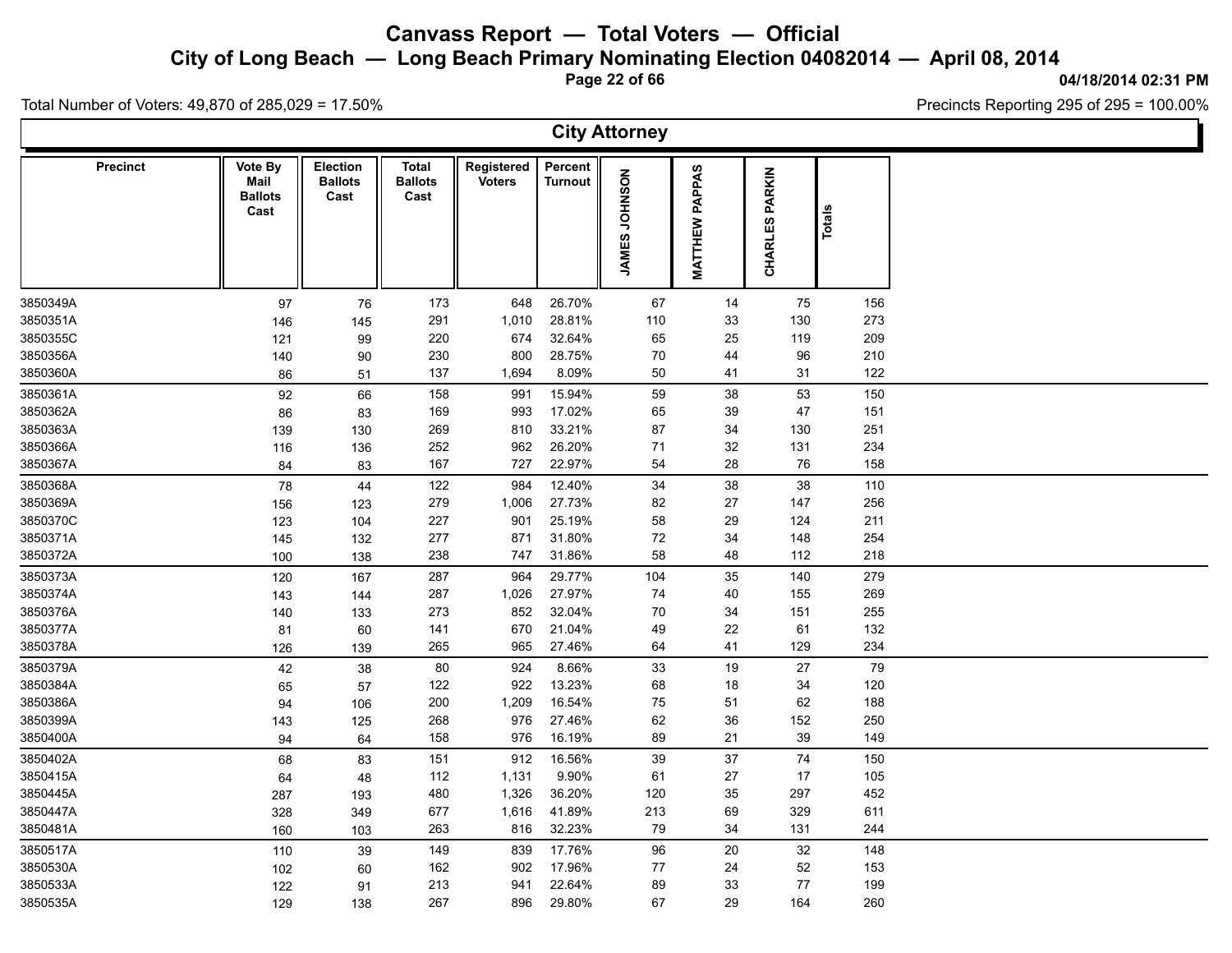**City of Long Beach — Long Beach Primary Nominating Election 04082014 — April 08, 2014**

**Page 23 of 66**

#### **04/18/2014 02:31 PM**

Ъ

Precincts Reporting 295 of 295 = 100.00%

Total Number of Voters: 49,870 of 285,029 = 17.50%

Γ

|          |                                           |                                           |                                        |                             |                           | <b>City Attorney</b>                |                       |                       |          |  |
|----------|-------------------------------------------|-------------------------------------------|----------------------------------------|-----------------------------|---------------------------|-------------------------------------|-----------------------|-----------------------|----------|--|
| Precinct | Vote By<br>Mail<br><b>Ballots</b><br>Cast | <b>Election</b><br><b>Ballots</b><br>Cast | <b>Total</b><br><b>Ballots</b><br>Cast | Registered<br><b>Voters</b> | Percent<br><b>Turnout</b> | <b>NOSNHOL</b><br>ဖာ<br><b>JAME</b> | <b>MATTHEW PAPPAS</b> | <b>CHARLES PARKIN</b> | Totals   |  |
| 3850539A | 177                                       | 141                                       | 318                                    | 933                         | 34.08%                    | 77                                  | 36                    | 194                   | 307      |  |
| 3850541A | 83                                        | 65                                        | 148                                    | 603                         | 24.54%                    | 50                                  | 26                    | 62                    | 138      |  |
| 3850545A | 89                                        | 31                                        | 120                                    | 746                         | 16.09%                    | 37                                  | 24                    | $52\,$                | 113      |  |
| 3850547A | 96                                        | 101                                       | 197                                    | 1,757                       | 11.21%                    | 79                                  | 49                    | 61                    | 189      |  |
| 3850549A | 263                                       | 125                                       | 388                                    | 1,600                       | 24.25%                    | 124                                 | 53                    | 195                   | 372      |  |
| 3850551B | 65                                        | 52                                        | 117                                    | 1,198                       | 9.77%                     | 60                                  | 24                    | 28                    | 112      |  |
| 3850552A | 69                                        | 44                                        | 113                                    | 1,218                       | 9.28%                     | 36                                  | 33                    | 35                    | 104      |  |
| 3850552B | 53                                        | 32                                        | 85                                     | 846                         | 10.05%                    | 42                                  | 17                    | 19                    | 78       |  |
| 3850553A | 85                                        | 56                                        | 141                                    | 1,302                       | 10.83%                    | 65                                  | 20                    | 45                    | 130      |  |
| 3850559A | 166                                       | 146                                       | 312                                    | 1,389                       | 22.46%                    | 164                                 | 31                    | 112                   | 307      |  |
| 3850562A | 247                                       | 209                                       | 456                                    | 1,176                       | 38.78%                    | 133                                 | 50                    | 256                   | 439      |  |
| 3850563A | 122                                       | 116                                       | 238                                    | 966                         | 24.64%                    | 98                                  | 29                    | 99                    | 226      |  |
| 3850564B | 82                                        | 53                                        | 135                                    | 936                         | 14.42%                    | 78                                  | $20\,$                | 34                    | 132      |  |
| 3850568A | 122                                       | 116                                       | 238                                    | 972                         | 24.49%                    | 134                                 | $36\,$                | 61                    | 231      |  |
| 3850572A | 135                                       | 89                                        | 224                                    | 1,274                       | 17.58%                    | 129                                 | 28                    | 59                    | 216      |  |
| 3850577A | 86                                        | 63                                        | 149                                    | 1,495                       | 9.97%                     | 55                                  | 35                    | 45                    | 135      |  |
| 3850591A | 64                                        | 63                                        | 127                                    | 1,045                       | 12.15%                    | 49                                  | 41                    | 28                    | 118      |  |
| 3850593A | 30                                        | 42                                        | 72                                     | 809                         | 8.90%                     | 30                                  | 21                    | 18                    | 69       |  |
| 3850594A | 82                                        | 60                                        | 142                                    | 1,324                       | 10.73%                    | 58                                  | 50                    | 22                    | 130      |  |
| 3850610A | 79                                        | 72                                        | 151                                    | 1,083                       | 13.94%                    | 59                                  | 45                    | 35                    | 139      |  |
| 3850611A | $73\,$                                    | 39                                        | 112                                    | 1,209                       | 9.26%                     | 45                                  | 35                    | 29                    | 109      |  |
| 3850614A | 38                                        | 48                                        | 86                                     | 1,051                       | 8.18%                     | 40                                  | 21                    | 22                    | 83       |  |
| 3850616A | 89                                        | 44                                        | 133                                    | 1,156                       | 11.51%                    | 57                                  | 33                    | 34                    | 124      |  |
| 3850617A | 104                                       | 46                                        | 150                                    | 936                         | 16.03%                    | 61                                  | 31                    | 48                    | 140      |  |
| 3850618A | 64                                        | 42                                        | 106                                    | 955                         | 11.10%                    | 45                                  | 23                    | $30\,$                | 98       |  |
| 3850620A | 58                                        | 61                                        | 119                                    | 907                         | 13.12%                    | 48                                  | 38                    | 26                    | 112      |  |
| 3850621A | 43                                        | 35                                        | 78                                     | 851                         | 9.17%                     | 36                                  | 21                    | 17                    | $\bf 74$ |  |
| 3850624A | 52                                        | 19                                        | 71                                     | 874                         | 8.12%                     | 23                                  | 16                    | 31                    | 70       |  |
| 3850625A | 104                                       | 47                                        | 151                                    | 1,189                       | 12.70%                    | 55                                  | 23                    | 63                    | 141      |  |
| 3850630C | 108                                       | 115                                       | 223                                    | 752                         | 29.65%                    | 50                                  | 31                    | 118                   | 199      |  |
| 3850632B | 107                                       | 84                                        | 191                                    | 850                         | 22.47%                    | 75                                  | $30\,$                | 73                    | 178      |  |
| 3850636A | 147                                       | 96                                        | 243                                    | 985                         | 24.67%                    | 74                                  | 33                    | 111                   | 218      |  |
| 3850637A | 131                                       | 121                                       | 252                                    | 857                         | 29.40%                    | 58                                  | 26                    | 148                   | 232      |  |
| 3850639A | 154                                       | 170                                       | 324                                    | 1,008                       | 32.14%                    | 88                                  | 37                    | 174                   | 299      |  |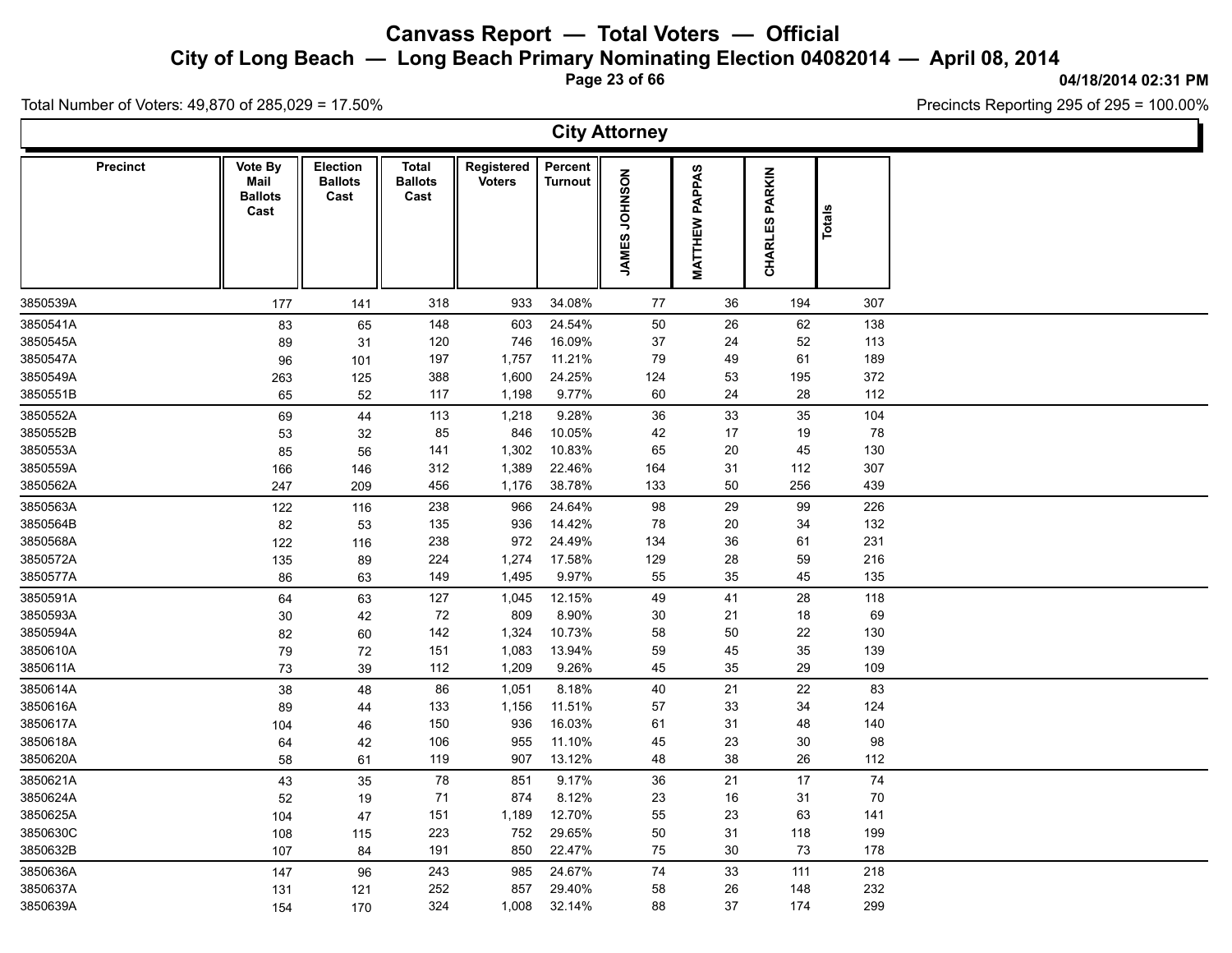**City of Long Beach — Long Beach Primary Nominating Election 04082014 — April 08, 2014**

**Page 24 of 66**

#### **04/18/2014 02:31 PM**

Total Number of Voters: 49,870 of 285,029 = 17.50%

|          |                 |                                           |                                    |                                        |                             |                           | <b>City Attorney</b>    |                          |                              |                |  |
|----------|-----------------|-------------------------------------------|------------------------------------|----------------------------------------|-----------------------------|---------------------------|-------------------------|--------------------------|------------------------------|----------------|--|
|          | <b>Precinct</b> | Vote By<br>Mail<br><b>Ballots</b><br>Cast | Election<br><b>Ballots</b><br>Cast | <b>Total</b><br><b>Ballots</b><br>Cast | Registered<br><b>Voters</b> | Percent<br><b>Turnout</b> | NOSNHOL<br><b>JAMES</b> | PAPPAS<br><b>MATTHEW</b> | <b>PARKIN</b><br>လ<br>CHARLE | Total          |  |
| 3850645A |                 | 3                                         | $\overline{1}$                     | 4                                      | 851                         | 0.47%                     | 0                       | $\overline{a}$           | $\overline{2}$               | $\overline{4}$ |  |
| 3850648A |                 | 304                                       | 318                                | 622                                    | 1,520                       | 40.92%                    | 153                     | 59                       | 373                          | 585            |  |
| 3850650A |                 | 91                                        | 65                                 | 156                                    | 886                         | 17.61%                    | 49                      | 24                       | 73                           | 146            |  |
| 3850660A |                 | 76                                        | 48                                 | 124                                    | 1,199                       | 10.34%                    | 48                      | 38                       | 31                           | 117            |  |
| 3850671A |                 | 76                                        | 65                                 | 141                                    | 1,113                       | 12.67%                    | 79                      | 26                       | 31                           | 136            |  |
| 3850680A |                 | 113                                       | 82                                 | 195                                    | 746                         | 26.14%                    | 50                      | $30\,$                   | 99                           | 179            |  |
| 3850686A |                 | 27                                        | 6                                  | 33                                     | 1,167                       | 2.83%                     | 17                      | 9                        | 6                            | 32             |  |
| 3850688A |                 | 224                                       | 96                                 | 320                                    | 1,115                       | 28.70%                    | 83                      | 30                       | 193                          | 306            |  |
| 3850701A |                 | 80                                        | 78                                 | 158                                    | 829                         | 19.06%                    | 100                     | 10                       | 40                           | 150            |  |
| 3850702A |                 | 63                                        | 36                                 | 99                                     | 1,447                       | 6.84%                     | 50                      | 17                       | 25                           | 92             |  |
| 3850001C |                 | -1                                        | 0                                  | $\mathbf 1$                            | 4                           | 25.00%                    | 0                       | $\pmb{0}$                | $\overline{1}$               | $\mathbf 1$    |  |
| 3850001D |                 | $\mathbf 0$                               | $\mathbf 0$                        | 0                                      | $\mathbf 1$                 | 0.00%                     | 0                       | $\pmb{0}$                | 0                            | $\pmb{0}$      |  |
| 3850001E |                 | $\mathbf 0$                               | 0                                  | 0                                      | $\mathbf 0$                 | 0.00%                     | 0                       | $\mathbf 0$              | 0                            | $\mathbf 0$    |  |
| 3850002A |                 | 0                                         | $\mathbf{1}$                       | 1                                      | 3                           | 33.33%                    | 0                       | 0                        | -1                           | -1             |  |
| 3850003A |                 | $\overline{4}$                            | 3                                  | $\overline{7}$                         | 440                         | 1.59%                     | $\overline{c}$          | $\overline{2}$           | 3                            | $\overline{7}$ |  |
| 3850035F |                 | 15                                        | 0                                  | 15                                     | 44                          | 34.09%                    | 3                       | $\mathbf 1$              | 8                            | 12             |  |
| 3850041C |                 | 0                                         | 0                                  | 0                                      | $\mathbf 0$                 | $0.00\%$                  | 0                       | $\mathbf 0$              | 0                            | $\mathsf 0$    |  |
| 3850045A |                 | $\mathbf 0$                               | $\mathsf 0$                        | 0                                      | $\mathbf 0$                 | 0.00%                     | 0                       | $\mathbf 0$              | 0                            | $\mathbf 0$    |  |
| 3850045C |                 | $\Omega$                                  | 0                                  | 0                                      | $\mathbf 0$                 | 0.00%                     | 0                       | 0                        | 0                            | $\mathbf 0$    |  |
| 3850045J |                 | 6                                         | 0                                  | 6                                      | 25                          | 24.00%                    | -1                      | 0                        | 5                            | 6              |  |
| 3850052C |                 | 5                                         | $\mathbf 0$                        | 5                                      | 22                          | 22.73%                    | 2                       | $\mathbf 0$              | 3                            | 5              |  |
| 3850082B |                 | 4                                         | 0                                  | 4                                      | 37                          | 10.81%                    | $\overline{2}$          | $\mathbf{1}$             | 0                            | 3              |  |
| 3850091C |                 | 6                                         | $\overline{1}$                     | $\overline{7}$                         | 92                          | 7.61%                     | $\mathbf{1}$            | 4                        | $\overline{2}$               | $\overline{7}$ |  |
| 3850113D |                 | 0                                         | 0                                  | 0                                      | 31                          | 0.00%                     | 0                       | 0                        | 0                            | $\mathbf 0$    |  |
| 3850201C |                 | $\Omega$                                  | $\mathbf 0$                        | 0                                      | $\mathbf 0$                 | 0.00%                     | 0                       | $\mathbf 0$              | 0                            | $\Omega$       |  |
| 3850226B |                 | 0                                         | 0                                  | 0                                      | 8                           | 0.00%                     | 0                       | 0                        | 0                            | 0              |  |
| 3850266A |                 | 20                                        | $\overline{1}$                     | 21                                     | 120                         | 17.50%                    | 12                      | $\overline{2}$           | 6                            | 20             |  |
| 3850294B |                 | $\mathbf 0$                               | 0                                  | 0                                      | $\mathbf 0$                 | $0.00\%$                  | $\mathsf{O}$            | 0                        | 0                            | $\mathbf 0$    |  |
| 3850307A |                 | 14                                        | 0                                  | 14                                     | 215                         | 6.51%                     | 10                      | 3                        | -1                           | 14             |  |
| 3850603A |                 | 40                                        | $\mathsf 0$                        | 40                                     | 241                         | 16.60%                    | 12                      | 6                        | 19                           | 37             |  |
| Totals:  |                 | 26,228                                    | 21,459                             | 47,687                                 | 257,735                     |                           | 17,029                  | 7,817                    | 19,959                       | 44,805         |  |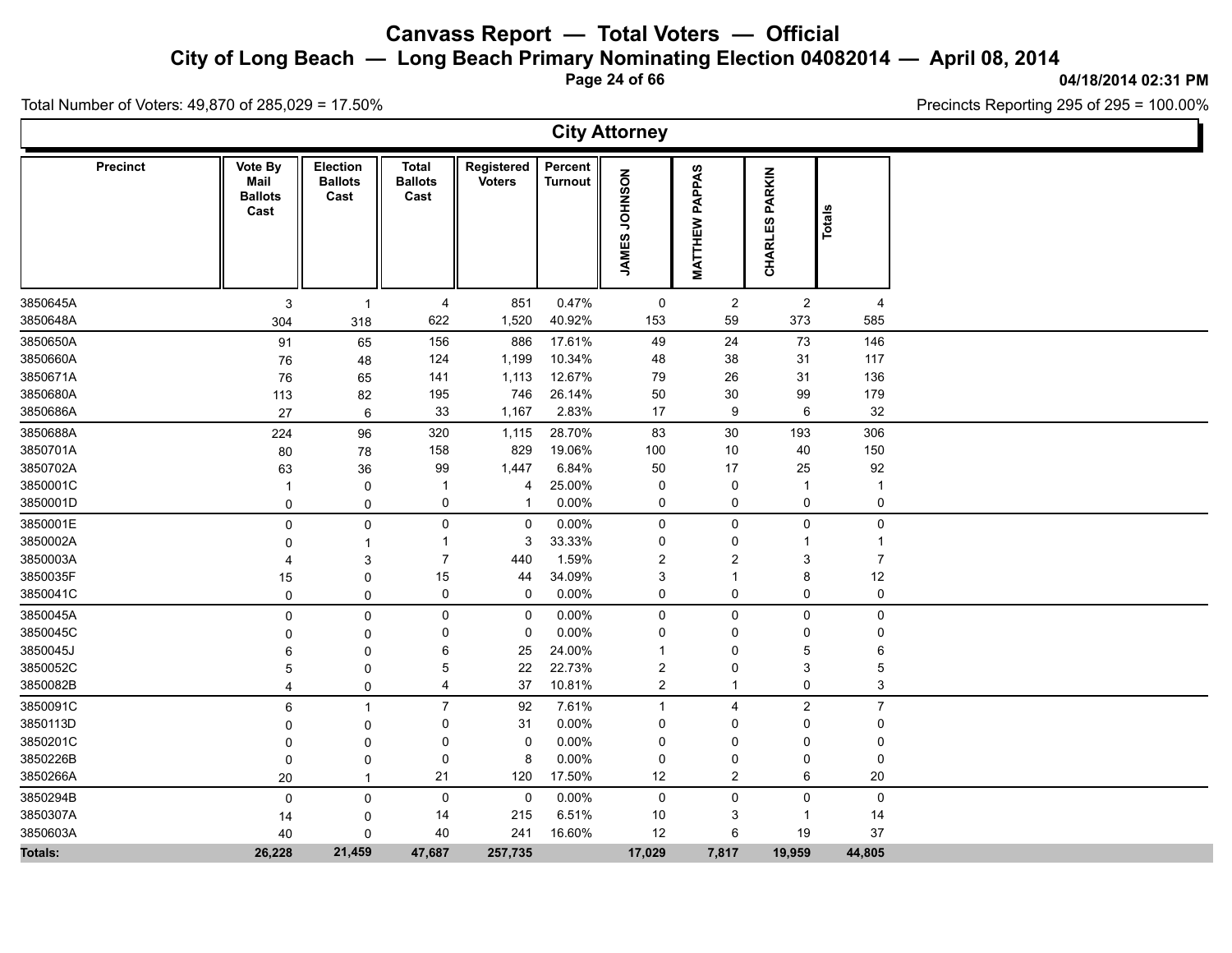**City of Long Beach — Long Beach Primary Nominating Election 04082014 — April 08, 2014**

**Page 25 of 66**

#### **04/18/2014 02:31 PM**

Precincts Reporting 295 of 295 = 100.00%

Total Number of Voters: 49,870 of 285,029 = 17.50%

**City Auditor Precinct**  $\parallel$  Vote By  $\parallel$  Election  $\parallel$  Total **Ballots Ballots Cast Total Registered Cast** Voters<br>
Turnout<br> **CONSIDERENT**<br>
TOP<br> **CONSIDERENT**<br> **CONSIDER Percent** Turnout<br> **LAURA L. DOUD**<br>
Totals<br>
Potals<br>
Potals **Mail Ballots Cast** 3850001A 65 51 116 1,071 10.83% 98 98 3850004A 55 101 156 1,208 12.91% 129 129 3850005A 42 65 107 1,071 9.99% 86 86 3850007A 111 82 193 1,333 14.48% 154 154 3850008A 75 145 220 1,196 18.39% 183 183 3850009A 50 46 96 1,109 8.66% 88 88 3850010A 95 126 221 1,559 14.18% 188 188 3850011A 23 23 46 564 8.16% 41 41 3850012A 213 116 329 1,594 20.64% 267 267 3850013A 51 69 120 1,023 11.73% 99 99 3850015A 41 20 61 1,085 5.62% 50 50 3850016A 68 70 138 1,158 11.92% 117 117 3850017B 63 48 111 903 12.29% 96 96 3850020A 119 111 230 1,880 12.23% 194 194 3850021A 42 39 81 1,198 6.76% 60 60 3850024A 83 65 148 1,156 12.80% 129 129 3850025A 77 55 132 1,081 12.21% 104 104 3850026A 63 83 146 1,417 10.30% 114 114 3850029A 42 22 64 740 8.65% 56 56 3850030A 60 52 112 1,075 10.42% 89 89 3850031B 67 44 111 1,430 7.76% 90 90 3850032B 37 40 77 979 7.87% 62 62 3850034A 27 34 61 999 6.11% 51 51 3850035A 54 68 122 851 14.34% 94 94 3850036A 124 104 228 966 23.60% 184 184 3850037A 45 25 70 1,283 5.46% 65 65 3850038A 40 30 70 975 7.18% 57 57 3850039A 62 38 100 1,346 7.43% 93 93 3850040A 40 40 80 1,238 6.46% 67 67 3850041A 34 12 46 816 5.64% 34 34 3850042A 87 37 124 865 14.34% 105 105 3850043A 93 73 166 937 17.72% 135 135 3850044D 172 193 365 1,144 31.91% 303 303 3850045B 39 27 66 459 14.38% 57 57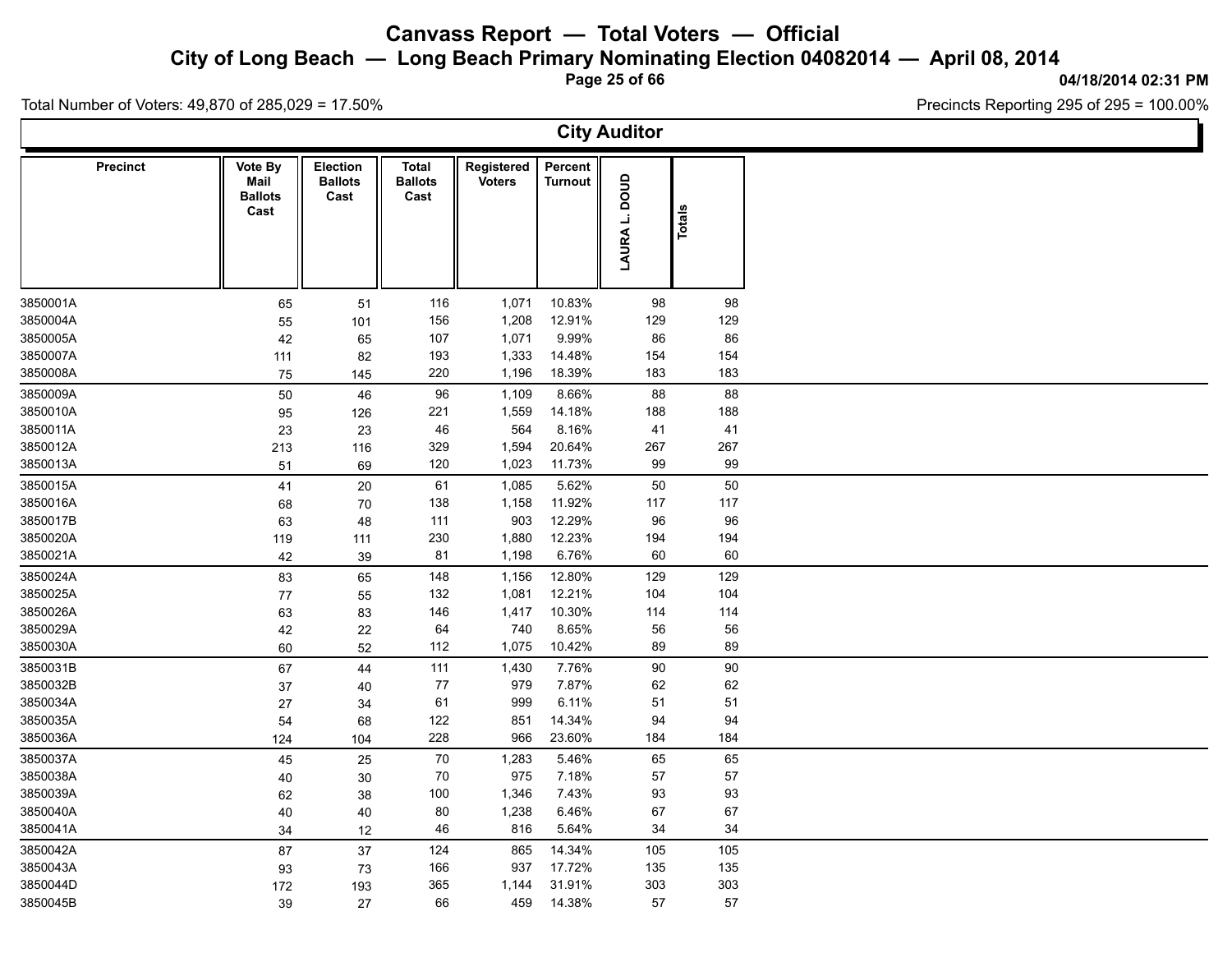**City of Long Beach — Long Beach Primary Nominating Election 04082014 — April 08, 2014**

**Page 26 of 66**

**04/18/2014 02:31 PM**

Ъ

Precincts Reporting 295 of 295 = 100.00%

Total Number of Voters: 49,870 of 285,029 = 17.50%

 $\Gamma$ 

|                 |                                                  |                                           |                                 |                             |                           | <b>City Auditor</b> |        |  |
|-----------------|--------------------------------------------------|-------------------------------------------|---------------------------------|-----------------------------|---------------------------|---------------------|--------|--|
| <b>Precinct</b> | <b>Vote By</b><br>Mail<br><b>Ballots</b><br>Cast | <b>Election</b><br><b>Ballots</b><br>Cast | Total<br><b>Ballots</b><br>Cast | Registered<br><b>Voters</b> | Percent<br><b>Turnout</b> | anoa<br>LAURA L.    | Totals |  |
| 3850045H        | 42                                               | 47                                        | 89                              | 550                         | 16.18%                    | 72                  | 72     |  |
| 3850046A        | 71                                               | 59                                        | 130                             | 1,514                       | 8.59%                     | 111                 | 111    |  |
| 3850047A        | 59                                               | 49                                        | 108                             | 1,367                       | 7.90%                     | 93                  | 93     |  |
| 3850048A        | 123                                              | 99                                        | 222                             | 1,029                       | 21.57%                    | 167                 | 167    |  |
| 3850049A        | 50                                               | 50                                        | 100                             | 1,171                       | 8.54%                     | 73                  | 73     |  |
| 3850052A        | 138                                              | 98                                        | 236                             | 846                         | 27.90%                    | 185                 | 185    |  |
| 3850053A        | 124                                              | 83                                        | 207                             | 1,109                       | 18.67%                    | 157                 | 157    |  |
| 3850055A        | 120                                              | 90                                        | 210                             | 984                         | 21.34%                    | 173                 | 173    |  |
| 3850057C        | 58                                               | 70                                        | 128                             | 782                         | 16.37%                    | 109                 | 109    |  |
| 3850058A        | 54                                               | 45                                        | 99                              | 1,319                       | 7.51%                     | 85                  | 85     |  |
| 3850059A        | 93                                               | 30                                        | 123                             | 1,347                       | 9.13%                     | 107                 | 107    |  |
| 3850060A        | 45                                               | 66                                        | 111                             | 1,216                       | 9.13%                     | 95                  | 95     |  |
| 3850065A        | 163                                              | 103                                       | 266                             | 1,006                       | 26.44%                    | 220                 | 220    |  |
| 3850067B        | 133                                              | 97                                        | 230                             | 701                         | 32.81%                    | 190                 | 190    |  |
| 3850069A        | 105                                              | 88                                        | 193                             | 1,384                       | 13.95%                    | 162                 | 162    |  |
| 3850070A        | 127                                              | 112                                       | 239                             | 982                         | 24.34%                    | 186                 | 186    |  |
| 3850071A        | 102                                              | 141                                       | 243                             | 933                         | 26.05%                    | 197                 | 197    |  |
| 3850072A        | 74                                               | 81                                        | 155                             | 1,102                       | 14.07%                    | 125                 | 125    |  |
| 3850075A        | 119                                              | 126                                       | 245                             | 949                         | 25.82%                    | 198                 | 198    |  |
| 3850076A        | 131                                              | 62                                        | 193                             | 936                         | 20.62%                    | 170                 | 170    |  |
| 3850081A        | 267                                              | 229                                       | 496                             | 1,530                       | 32.42%                    | 400                 | 400    |  |
| 3850082A        | 100                                              | 107                                       | 207                             | 763                         | 27.13%                    | 157                 | 157    |  |
| 3850084A        | 151                                              | 134                                       | 285                             | 875                         | 32.57%                    | 227                 | 227    |  |
| 3850085A        | 173                                              | 131                                       | 304                             | 1,081                       | 28.12%                    | 256                 | 256    |  |
| 3850088A        | 69                                               | 43                                        | 112                             | 610                         | 18.36%                    | 92                  | 92     |  |
| 3850091A        | 53                                               | 29                                        | 82                              | 1,119                       | 7.33%                     | 64                  | 64     |  |
| 3850092A        | $90\,$                                           | 94                                        | 184                             | 1,025                       | 17.95%                    | 149                 | 149    |  |
| 3850093A        | 77                                               | 64                                        | 141                             | 719                         | 19.61%                    | 121                 | 121    |  |
| 3850097A        | 103                                              | 100                                       | 203                             | 1,319                       | 15.39%                    | 166                 | 166    |  |
| 3850099A        | 70                                               | 74                                        | 144                             | 1,118                       | 12.88%                    | 113                 | 113    |  |
| 3850100A        | 67                                               | 62                                        | 129                             | 849                         | 15.19%                    | 107                 | 107    |  |
| 3850101A        | 81                                               | 81                                        | 162                             | 1,007                       | 16.09%                    | 134                 | 134    |  |
| 3850102A        | 62                                               | 53                                        | 115                             | 1,230                       | 9.35%                     | 100                 | 100    |  |
| 3850103A        | 81                                               | 69                                        | 150                             | 1,019                       | 14.72%                    | 127                 | 127    |  |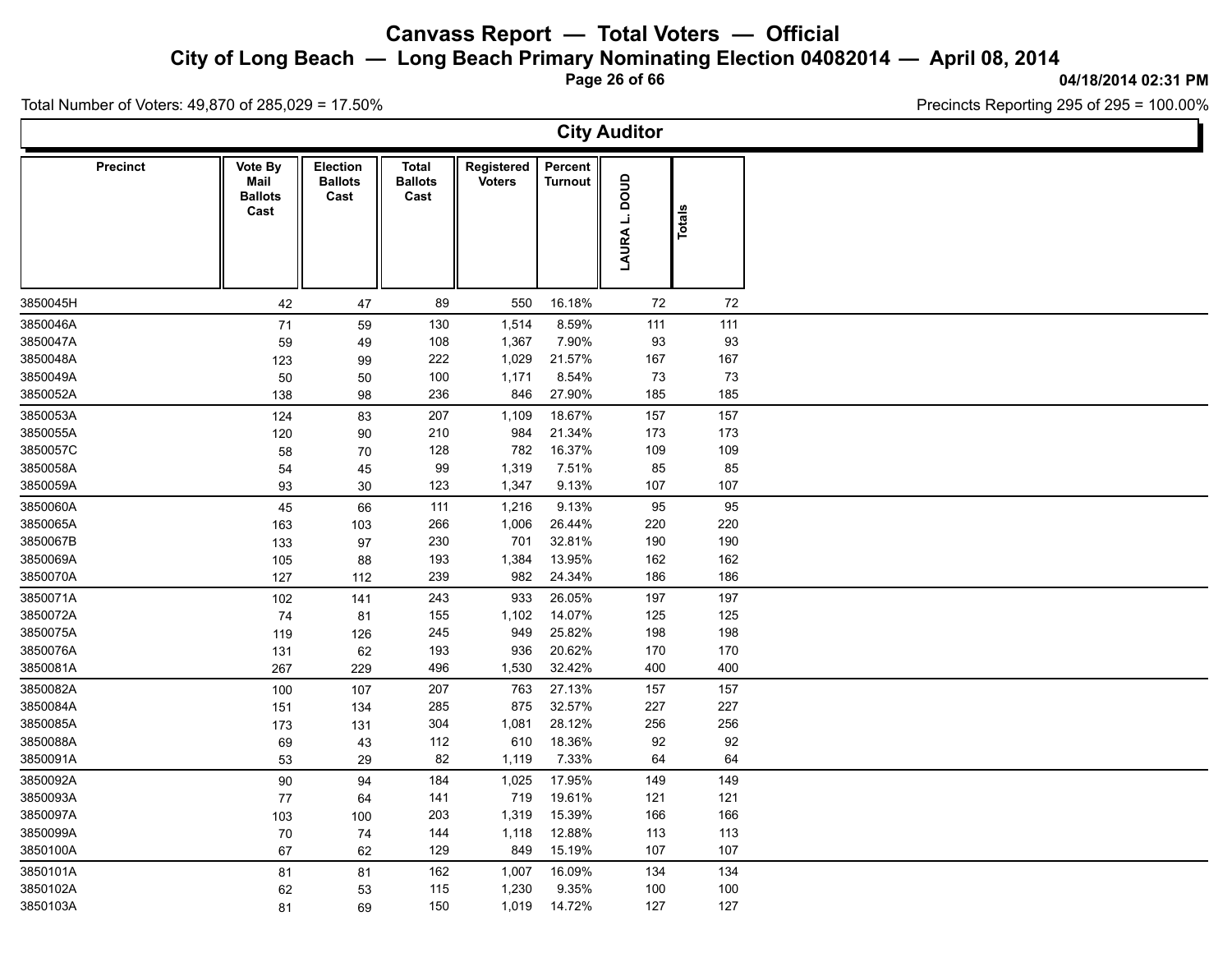**City of Long Beach — Long Beach Primary Nominating Election 04082014 — April 08, 2014**

**Page 27 of 66**

#### **04/18/2014 02:31 PM**

Ъ

Precincts Reporting 295 of 295 = 100.00%

Total Number of Voters: 49,870 of 285,029 = 17.50%

 $\Gamma$ 

|                      |                                                  |                                           |                                 |                             |                           | <b>City Auditor</b> |           |  |
|----------------------|--------------------------------------------------|-------------------------------------------|---------------------------------|-----------------------------|---------------------------|---------------------|-----------|--|
| <b>Precinct</b>      | <b>Vote By</b><br>Mail<br><b>Ballots</b><br>Cast | <b>Election</b><br><b>Ballots</b><br>Cast | Total<br><b>Ballots</b><br>Cast | Registered<br><b>Voters</b> | Percent<br><b>Turnout</b> | anoa<br>∸<br>LAURA  | Totals    |  |
| 3850108A             | 109                                              | 36                                        | 145                             | 830                         | 17.47%                    | 122                 | 122       |  |
| 3850110A             | 178                                              | 115                                       | 293                             | 1,612                       | 18.18%                    | 222                 | 222       |  |
| 3850117A             | 86                                               | 48                                        | 134                             | 1,323                       | 10.13%                    | 110                 | 110       |  |
| 3850120A             | 140                                              | 102                                       | 242                             | 958                         | 25.26%                    | 193                 | 193       |  |
| 3850122A<br>3850123A | 53                                               | 39                                        | 92<br>103                       | 940<br>954                  | 9.79%<br>10.80%           | 74<br>87            | 74<br>87  |  |
| 3850126A             | 51<br>42                                         | 52<br>62                                  | 104                             | 633                         | 16.43%                    | 76                  | 76        |  |
| 3850128A             |                                                  |                                           | 64                              | 610                         | 10.49%                    | 52                  | 52        |  |
| 3850133A             | 33<br>72                                         | 31<br>63                                  | 135                             | 1,209                       | 11.17%                    | 119                 | 119       |  |
| 3850134A             | 31                                               | $\boldsymbol{9}$                          | 40                              | 1,312                       | 3.05%                     | 32                  | 32        |  |
| 3850135A             | 129                                              | 95                                        | 224                             | 1,405                       | 15.94%                    | 185                 | 185       |  |
| 3850137A             | 60                                               | 81                                        | 141                             | 1,254                       | 11.24%                    | 102                 | 102       |  |
| 3850138A             | 46                                               | 41                                        | 87                              | 1,039                       | 8.37%                     | 67                  | 67        |  |
| 3850144A             | 44                                               | 19                                        | 63                              | 937                         | 6.72%                     | 57                  | 57        |  |
| 3850145A             | 40                                               | 31                                        | 71                              | 976                         | 7.27%                     | 62                  | 62        |  |
| 3850146A             | 57                                               | 35                                        | 92                              | 1,156                       | 7.96%                     | 70                  | $70\,$    |  |
| 3850147A             | 94                                               | 72                                        | 166                             | 924                         | 17.97%                    | 129                 | 129       |  |
| 3850149A             | 79                                               | 64                                        | 143                             | 1,155                       | 12.38%                    | 115                 | 115       |  |
| 3850151A             | 30                                               | 25                                        | 55                              | 745                         | 7.38%                     | 50                  | 50        |  |
| 3850151C             | 26                                               | 33                                        | 59                              | 517                         | 11.41%                    | 48                  | 48        |  |
| 3850152A             | 61                                               | 70                                        | 131                             | 925                         | 14.16%                    | 107                 | 107       |  |
| 3850153A             | 171                                              | 143                                       | 314                             | 1,113                       | 28.21%                    | 263                 | 263       |  |
| 3850154A             | 30                                               | 26                                        | 56                              | 546                         | 10.26%                    | 44                  | 44        |  |
| 3850154B             | 26                                               | 10                                        | 36                              | 548                         | 6.57%                     | 31                  | 31        |  |
| 3850156A             | 17                                               | 13                                        | 30                              | 445                         | 6.74%                     | 26                  | 26        |  |
| 3850156B<br>3850157A | 55                                               | 49                                        | 104<br>150                      | 1,078<br>1,223              | 9.65%<br>12.26%           | 86<br>122           | 86<br>122 |  |
|                      | 76                                               | 74                                        |                                 |                             |                           |                     |           |  |
| 3850158A             | 59                                               | 45                                        | 104<br>81                       | 1,091<br>857                | 9.53%<br>9.45%            | 84<br>67            | 84<br>67  |  |
| 3850159A<br>3850163A | 50<br>83                                         | 31<br>67                                  | 150                             | 1,014                       | 14.79%                    | 127                 | 127       |  |
| 3850164A             | 53                                               | 28                                        | 81                              | 1,058                       | 7.66%                     | 70                  | 70        |  |
| 3850166B             | 55                                               | 66                                        | 121                             | 1,113                       | 10.87%                    | 99                  | 99        |  |
| 3850170A             | 61                                               | 41                                        | 102                             | 1,336                       | 7.63%                     | 88                  | 88        |  |
| 3850171A             | 57                                               | 35                                        | 92                              | 985                         | 9.34%                     | 76                  | 76        |  |
|                      |                                                  |                                           |                                 |                             |                           |                     |           |  |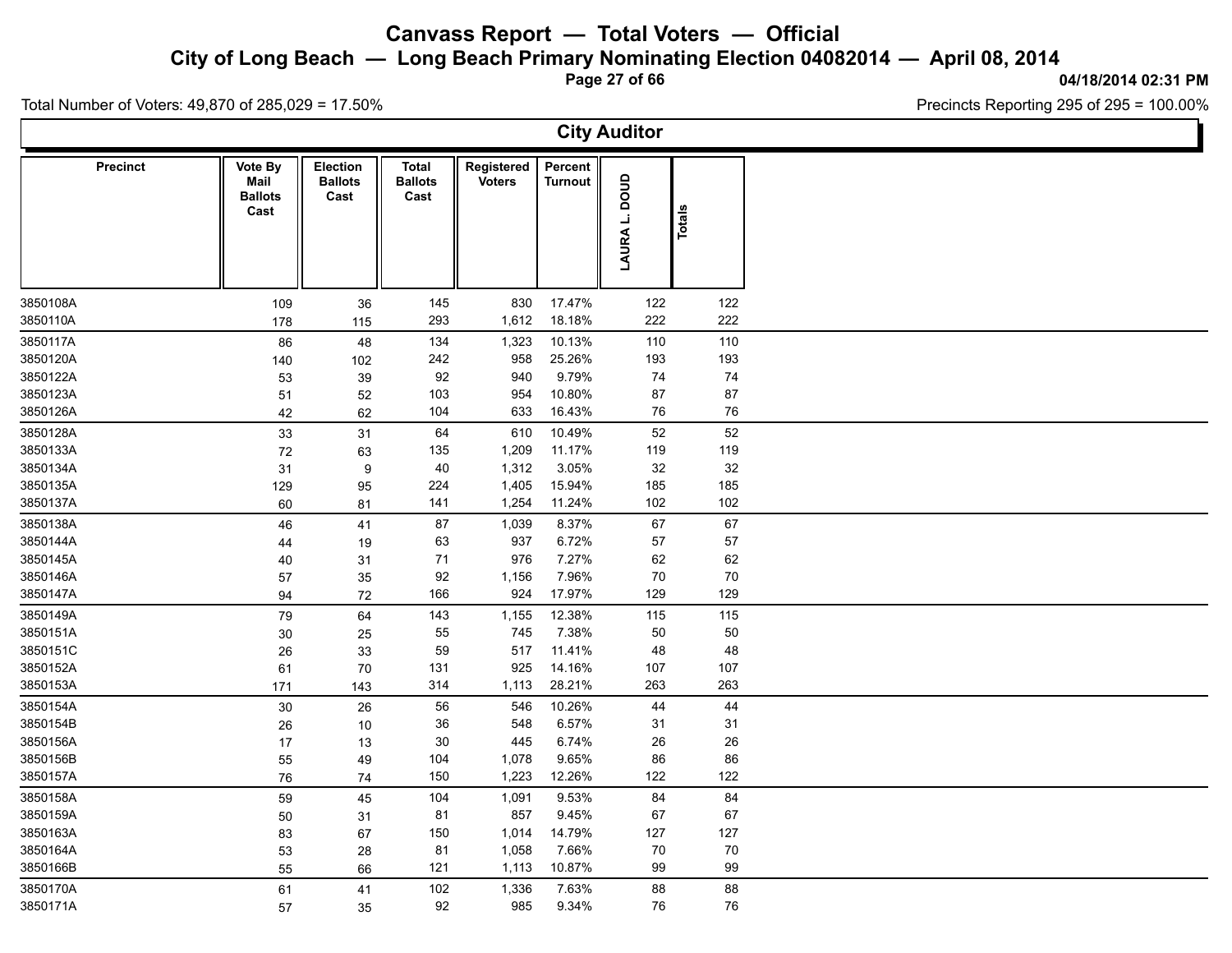**City of Long Beach — Long Beach Primary Nominating Election 04082014 — April 08, 2014**

**Page 28 of 66**

#### **04/18/2014 02:31 PM**

Precincts Reporting 295 of 295 = 100.00%

Total Number of Voters: 49,870 of 285,029 = 17.50%

**City Auditor Precinct**  $\parallel$  Vote By  $\parallel$  Election  $\parallel$  Total **Ballots Ballots Cast Total Registered Cast** Voters<br>
Turnout<br> **CONSIDERENT**<br>
TOP<br> **CONSIDERENT**<br> **CONSIDER Percent** Turnout<br> **LAURA L. DOUD**<br>
Totals<br>
Potals<br>
Potals **Mail Ballots Cast** 3850175A 83 62 145 914 15.86% 116 116 3850178A 78 40 118 929 12.70% 98 98 3850179A 161 65 226 1,105 20.45% 184 184 3850184A 92 103 195 827 23.58% 156 156 3850190A 56 54 110 785 14.01% 97 97 3850198A 95 96 191 921 20.74% 138 138 3850201A 121 64 185 1,018 18.17% 152 152 3850202A 91 66 157 1,026 15.30% 124 124 3850204A 151 116 267 1,474 18.11% 203 203 3850209B 140 82 222 1,000 22.20% 178 178 3850210A 114 106 220 787 27.95% 170 170 3850211A 66 63 129 818 15.77% 101 101 3850212A 80 81 161 894 18.01% 121 121 3850213A 187 114 301 901 33.41% 232 232 3850215A 412 187 599 1,562 38.35% 504 504 3850216A 225 205 430 1,296 33.18% 354 354 3850222B 124 87 211 916 23.03% 169 169 3850223A 142 184 326 1,026 31.77% 242 242 3850227A 88 93 181 1,219 14.85% 139 139 3850229A 69 58 127 751 16.91% 103 103 3850236A 44 42 86 1,040 8.27% 79 79 3850237B 57 53 110 682 16.13% 84 84 3850238A 55 49 104 955 10.89% 85 85 3850239A 93 46 139 1,064 13.06% 116 116 3850244A 182 94 276 1,738 15.88% 223 223 3850248A 86 64 150 805 18.63% 119 119 3850249A 92 83 175 1,471 11.90% 142 142 3850251A 80 100 180 900 20.00% 141 141 3850254A 341 305 646 1,413 45.72% 559 559 3850255A 337 200 537 1,430 37.55% 445 445 3850256A 166 107 273 848 32.19% 224 224 3850259A 300 209 509 1,273 39.98% 435 435 3850262A 243 246 489 1,457 33.56% 394 394 3850264A 61 65 126 843 14.95% 98 98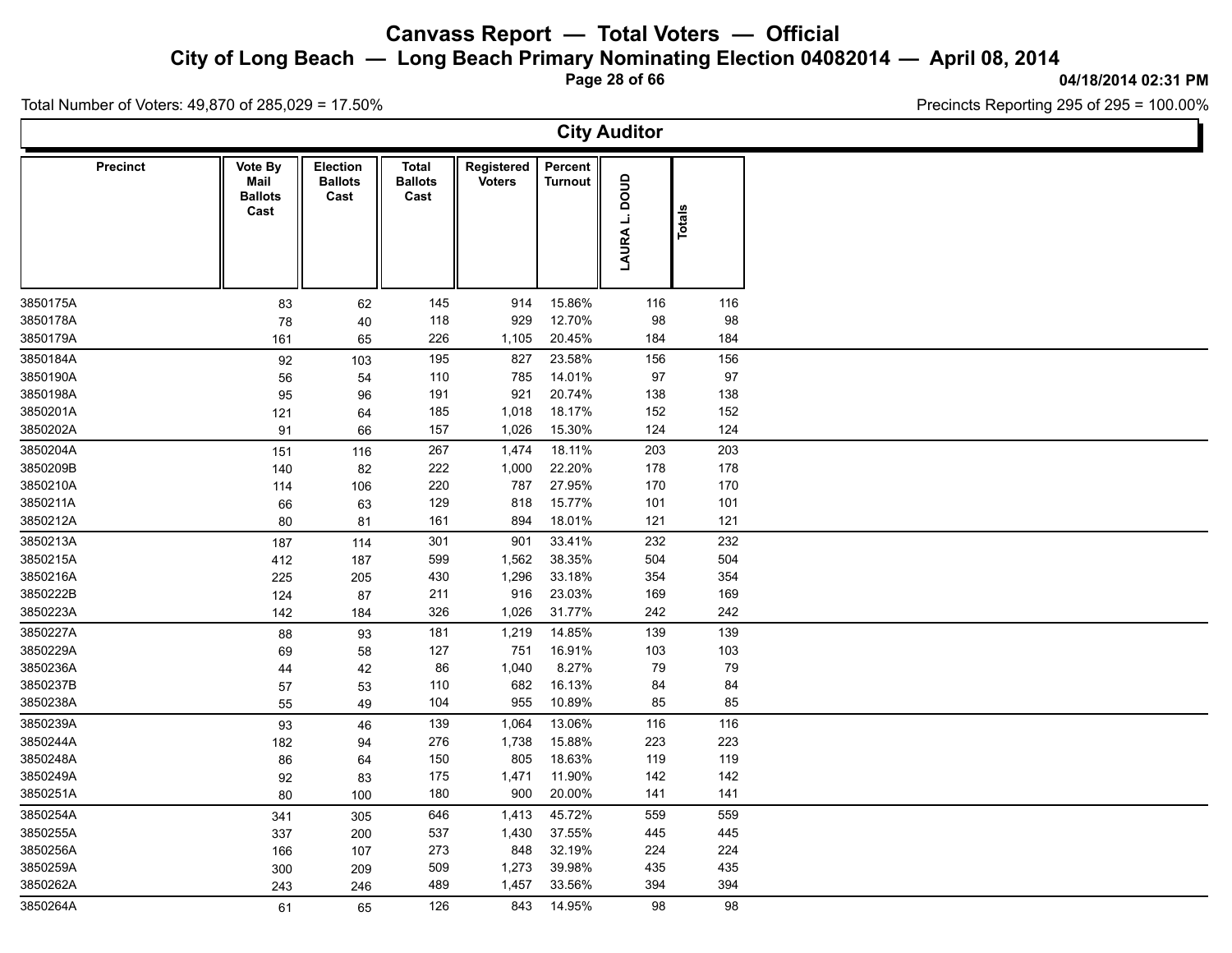**City of Long Beach — Long Beach Primary Nominating Election 04082014 — April 08, 2014**

**Page 29 of 66**

#### **04/18/2014 02:31 PM**

Ъ

Precincts Reporting 295 of 295 = 100.00%

Total Number of Voters: 49,870 of 285,029 = 17.50%

 $\Gamma$ 

|                      |                                           |                                           |                                 |                             |                           | <b>City Auditor</b> |            |  |
|----------------------|-------------------------------------------|-------------------------------------------|---------------------------------|-----------------------------|---------------------------|---------------------|------------|--|
| <b>Precinct</b>      | Vote By<br>Mail<br><b>Ballots</b><br>Cast | <b>Election</b><br><b>Ballots</b><br>Cast | Total<br><b>Ballots</b><br>Cast | Registered<br><b>Voters</b> | Percent<br><b>Turnout</b> | anoa<br>ن<br>LAURA  | Totals     |  |
| 3850270A             | 95                                        | 72                                        | 167                             | 888                         | 18.81%                    | 141                 | 141        |  |
| 3850271A             | 145                                       | 155                                       | 300                             | 1,140                       | 26.32%                    | 232                 | 232        |  |
| 3850272A             | 132                                       | 132                                       | 264                             | 1,071                       | 24.65%                    | 204                 | 204        |  |
| 3850275A             | 203                                       | 185                                       | 388                             | 1,187                       | 32.69%                    | 301                 | 301        |  |
| 3850276A             | 243                                       | 199                                       | 442                             | 1,220                       | 36.23%                    | 365                 | 365        |  |
| 3850280A             | 319                                       | 229                                       | 548                             | 1,279                       | 42.85%                    | 448                 | 448        |  |
| 3850285A             | 218                                       | 178                                       | 396                             | 1,112                       | 35.61%                    | 330                 | 330        |  |
| 3850286A             | 133                                       | 73                                        | 206                             | 1,475                       | 13.97%                    | 153                 | 153        |  |
| 3850287A             | 159                                       | 97                                        | 256                             | 922                         | 27.77%                    | 220                 | 220        |  |
| 3850290A             | 254                                       | 145                                       | 399                             | 1,292                       | 30.88%                    | 340                 | 340        |  |
| 3850293B             | 150                                       | 108                                       | 258                             | 889                         | 29.02%                    | 210                 | 210        |  |
| 3850294A             | 83                                        | 92                                        | 175                             | 890                         | 19.66%                    | 139                 | 139        |  |
| 3850295A             | 155                                       | 98                                        | 253                             | 831                         | 30.45%                    | 203                 | 203        |  |
| 3850296A             | 35                                        | 53                                        | 88                              | 1,414                       | 6.22%                     | 68                  | 68         |  |
| 3850302A             | 124                                       | 126                                       | 250                             | 717                         | 34.87%                    | 203                 | 203        |  |
| 3850302D             | 128                                       | 127                                       | 255                             | 730                         | 34.93%                    | 211                 | 211        |  |
| 3850304A             | 103                                       | 74                                        | 177                             | 694                         | 25.50%                    | 143                 | 143        |  |
| 3850305A             | 109                                       | 86                                        | 195                             | 778                         | 25.06%                    | 161                 | 161        |  |
| 3850306A             | 108                                       | 102                                       | 210                             | 729                         | 28.81%                    | 164                 | 164        |  |
| 3850308A             | 119                                       | 128                                       | 247                             | 1,016                       | 24.31%                    | 191                 | 191        |  |
| 3850309A             | 132                                       | 87                                        | 219                             | 867                         | 25.26%                    | 183                 | 183        |  |
| 3850316A             | 178                                       | 94                                        | 272                             | 891                         | 30.53%                    | 226                 | 226        |  |
| 3850319A             | 117                                       | 98                                        | 215                             | 856                         | 25.12%                    | 192                 | 192        |  |
| 3850321A             | 128                                       | 99                                        | 227                             | 898                         | 25.28%                    | 183                 | 183        |  |
| 3850323A             | 26                                        | 18                                        | 44                              | 573                         | 7.68%                     | 40                  | 40         |  |
| 3850324A             | 149                                       | 151                                       | 300                             | 1,208                       | 24.83%                    | 240                 | 240        |  |
| 3850328A             | 173                                       | 144                                       | 317                             | 950                         | 33.37%                    | 255                 | 255        |  |
| 3850333A             | 134                                       | 89                                        | 223                             | 1,554                       | 14.35%                    | 189                 | 189        |  |
| 3850335A             | 155                                       | 176                                       | 331                             | 913                         | 36.25%                    | 269                 | 269        |  |
| 3850336A             | 108                                       | 123                                       | 231                             | 686                         | 33.67%                    | 195                 | 195        |  |
| 3850337A             | 154                                       | 152                                       | 306                             | 888                         | 34.46%                    | 249                 | 249        |  |
| 3850345A             | 42                                        | 41                                        | 83                              | 1,118                       | 7.42%                     | 68                  | 68         |  |
| 3850346A<br>3850348A | 121                                       | 126                                       | 247<br>291                      | 956<br>905                  | 25.84%<br>32.15%          | 201<br>240          | 201<br>240 |  |
|                      | 130                                       | 161                                       |                                 |                             |                           |                     |            |  |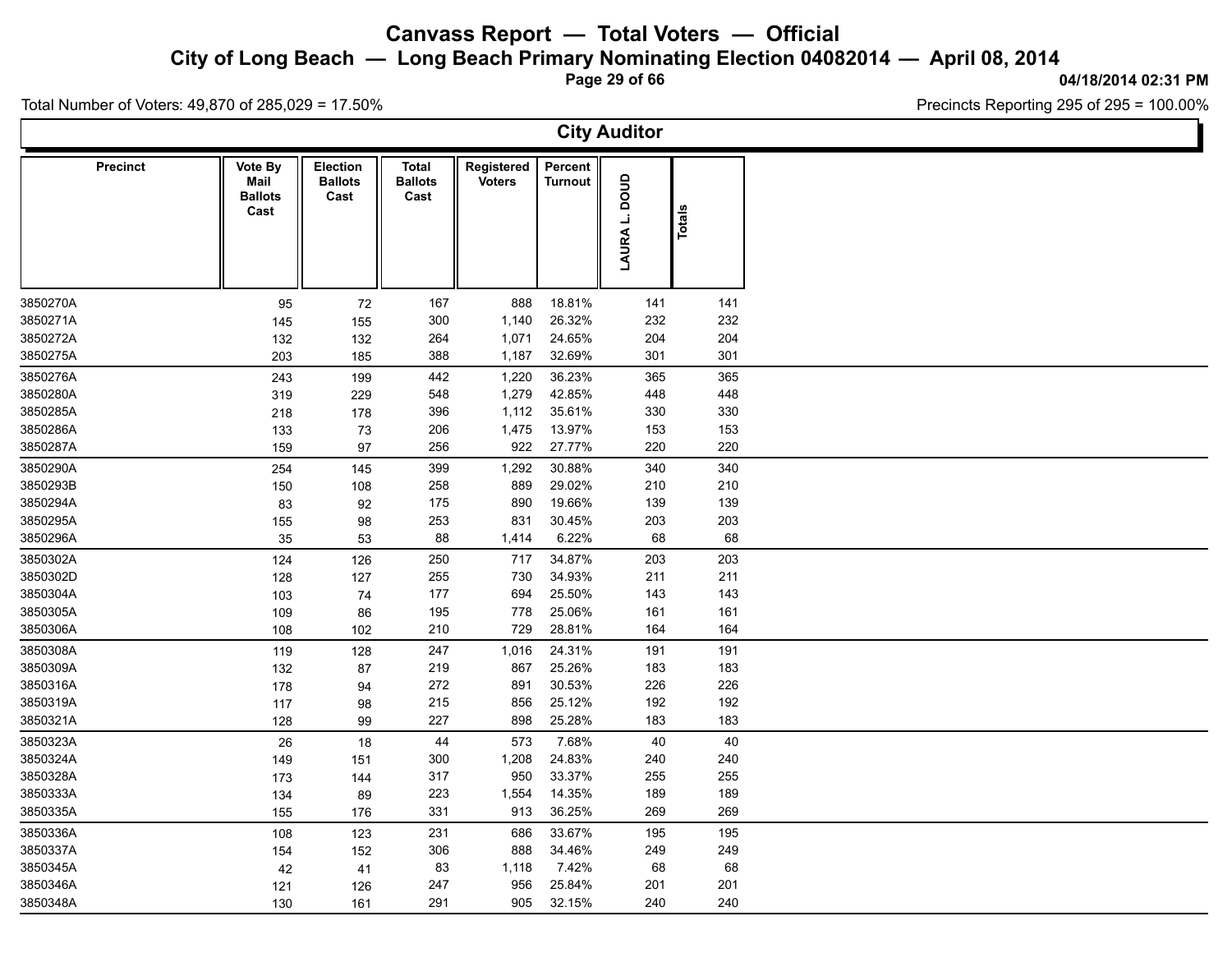**City of Long Beach — Long Beach Primary Nominating Election 04082014 — April 08, 2014**

**Page 30 of 66**

#### **04/18/2014 02:31 PM**

Total Number of Voters: 49,870 of 285,029 = 17.50%

|                                                       |     |                                           |                                        |                             |                           | <b>City Auditor</b> |        |  |
|-------------------------------------------------------|-----|-------------------------------------------|----------------------------------------|-----------------------------|---------------------------|---------------------|--------|--|
| Precinct<br>Vote By<br>Mail<br><b>Ballots</b><br>Cast |     | <b>Election</b><br><b>Ballots</b><br>Cast | <b>Total</b><br><b>Ballots</b><br>Cast | Registered<br><b>Voters</b> | Percent<br><b>Turnout</b> | anoa<br>LAURA L.    | Totals |  |
| 3850349A                                              | 97  | 76                                        | 173                                    | 648                         | 26.70%                    | 139                 | 139    |  |
| 3850351A                                              | 146 | 145                                       | 291                                    | 1,010                       | 28.81%                    | 235                 | 235    |  |
| 3850355C                                              | 121 | 99                                        | 220                                    | 674                         | 32.64%                    | 179                 | 179    |  |
| 3850356A                                              | 140 | 90                                        | 230                                    | 800                         | 28.75%                    | 192                 | 192    |  |
| 3850360A                                              | 86  | 51                                        | 137                                    | 1,694                       | 8.09%                     | 97                  | 97     |  |
| 3850361A                                              | 92  | 66                                        | 158                                    | 991                         | 15.94%                    | 128                 | 128    |  |
| 3850362A                                              | 86  | 83                                        | 169                                    | 993                         | 17.02%                    | 133                 | 133    |  |
| 3850363A                                              | 139 | 130                                       | 269                                    | 810                         | 33.21%                    | 222                 | 222    |  |
| 3850366A                                              | 116 | 136                                       | 252                                    | 962                         | 26.20%                    | 203                 | 203    |  |
| 3850367A                                              | 84  | 83                                        | 167                                    | 727                         | 22.97%                    | 132                 | 132    |  |
| 3850368A                                              | 78  | 44                                        | 122                                    | 984                         | 12.40%                    | 92                  | 92     |  |
| 3850369A                                              | 156 | 123                                       | 279                                    | 1,006                       | 27.73%                    | 238                 | 238    |  |
| 3850370C                                              | 123 | 104                                       | 227                                    | 901                         | 25.19%                    | 187                 | 187    |  |
| 3850371A                                              | 145 | 132                                       | 277                                    | 871                         | 31.80%                    | 209                 | 209    |  |
| 3850372A                                              | 100 | 138                                       | 238                                    | 747                         | 31.86%                    | 188                 | 188    |  |
| 3850373A                                              | 120 | 167                                       | 287                                    | 964                         | 29.77%                    | 250                 | 250    |  |
| 3850374A                                              | 143 | 144                                       | 287                                    | 1,026                       | 27.97%                    | 238                 | 238    |  |
| 3850376A                                              | 140 | 133                                       | 273                                    | 852                         | 32.04%                    | 224                 | 224    |  |
| 3850377A                                              | 81  | 60                                        | 141                                    | 670                         | 21.04%                    | 109                 | 109    |  |
| 3850378A                                              | 126 | 139                                       | 265                                    | 965                         | 27.46%                    | 204                 | 204    |  |
| 3850379A                                              | 42  | 38                                        | 80                                     | 924                         | 8.66%                     | 72                  | 72     |  |
| 3850384A                                              | 65  | 57                                        | 122                                    | 922                         | 13.23%                    | 106                 | 106    |  |
| 3850386A                                              | 94  | 106                                       | 200                                    | 1,209                       | 16.54%                    | 166                 | 166    |  |
| 3850399A                                              | 143 | 125                                       | 268                                    | 976                         | 27.46%                    | 225                 | 225    |  |
| 3850400A                                              | 94  | 64                                        | 158                                    | 976                         | 16.19%                    | 124                 | 124    |  |
| 3850402A                                              | 68  | 83                                        | 151                                    | 912                         | 16.56%                    | 126                 | 126    |  |
| 3850415A                                              | 64  | 48                                        | 112                                    | 1,131                       | 9.90%                     | 87                  | 87     |  |
| 3850445A                                              | 287 | 193                                       | 480                                    | 1,326                       | 36.20%                    | 412                 | 412    |  |
| 3850447A                                              | 328 | 349                                       | 677                                    | 1,616                       | 41.89%                    | 545                 | 545    |  |
| 3850481A                                              | 160 | 103                                       | 263                                    | 816                         | 32.23%                    | 212                 | 212    |  |
| 3850517A                                              | 110 | 39                                        | 149                                    | 839                         | 17.76%                    | 127                 | 127    |  |
| 3850530A                                              | 102 | 60                                        | 162                                    | 902                         | 17.96%                    | 134                 | 134    |  |
| 3850533A                                              | 122 | 91                                        | 213                                    | 941                         | 22.64%                    | 170                 | 170    |  |
| 3850535A                                              | 129 | 138                                       | 267                                    | 896                         | 29.80%                    | 225                 | 225    |  |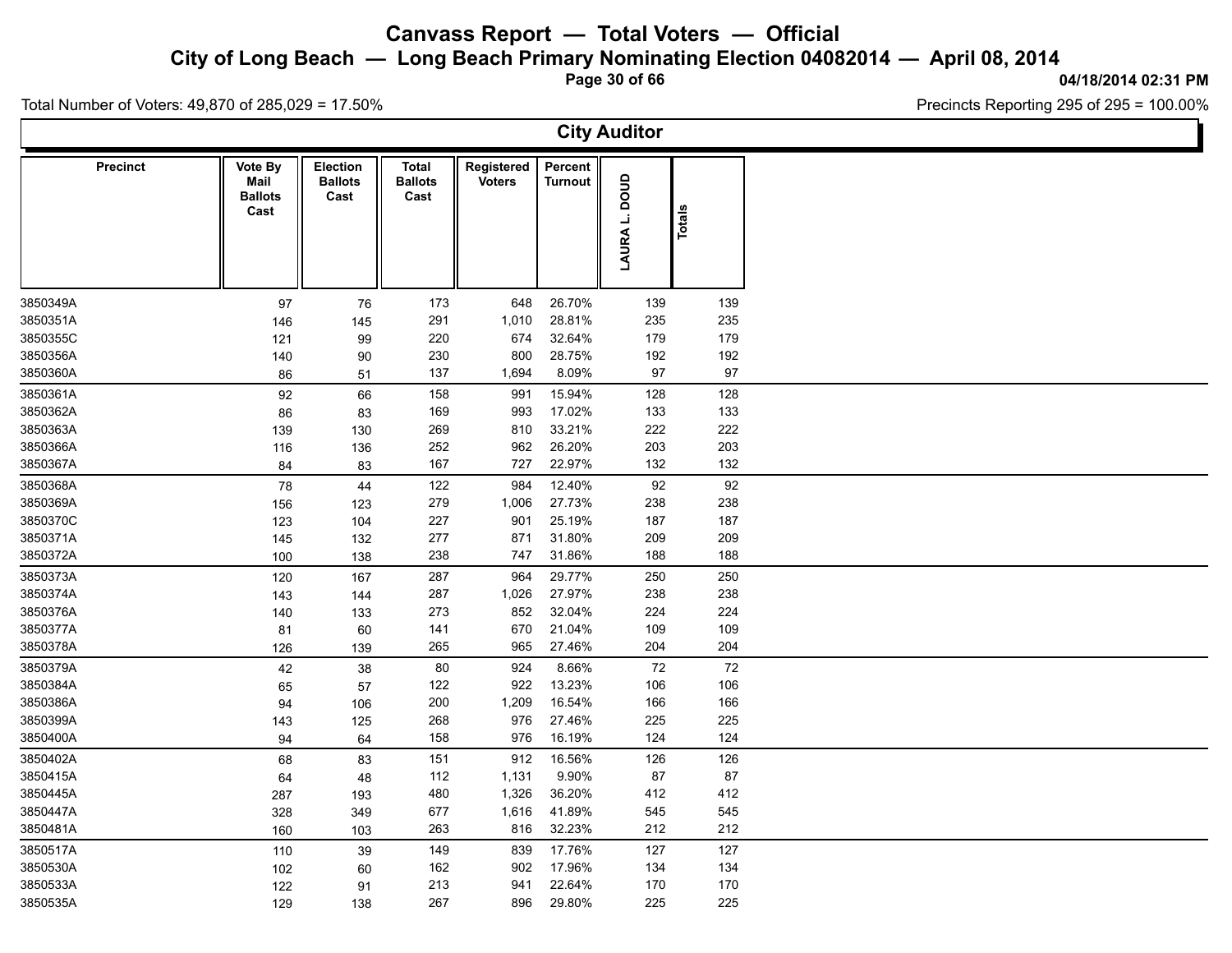**City of Long Beach — Long Beach Primary Nominating Election 04082014 — April 08, 2014**

**Page 31 of 66**

**04/18/2014 02:31 PM**

Ъ

Precincts Reporting 295 of 295 = 100.00%

Total Number of Voters: 49,870 of 285,029 = 17.50%

 $\Gamma$ 

|                 |                                           |                                           |                                        |                             |                           | <b>City Auditor</b>        |        |  |
|-----------------|-------------------------------------------|-------------------------------------------|----------------------------------------|-----------------------------|---------------------------|----------------------------|--------|--|
| <b>Precinct</b> | Vote By<br>Mail<br><b>Ballots</b><br>Cast | <b>Election</b><br><b>Ballots</b><br>Cast | <b>Total</b><br><b>Ballots</b><br>Cast | Registered<br><b>Voters</b> | Percent<br><b>Turnout</b> | anoa<br>L,<br><b>LAURA</b> | Totals |  |
| 3850539A        | 177                                       | 141                                       | 318                                    | 933                         | 34.08%                    | 272                        | 272    |  |
| 3850541A        | 83                                        | 65                                        | 148                                    | 603                         | 24.54%                    | 123                        | 123    |  |
| 3850545A        | 89                                        | 31                                        | 120                                    | 746                         | 16.09%                    | 95                         | 95     |  |
| 3850547A        | 96                                        | 101                                       | 197                                    | 1,757                       | 11.21%                    | 165                        | 165    |  |
| 3850549A        | 263                                       | 125                                       | 388                                    | 1,600                       | 24.25%                    | 323                        | 323    |  |
| 3850551B        | 65                                        | 52                                        | 117                                    | 1,198                       | 9.77%                     | 95                         | 95     |  |
| 3850552A        | 69                                        | 44                                        | 113                                    | 1,218                       | 9.28%                     | 88                         | 88     |  |
| 3850552B        | 53                                        | 32                                        | 85                                     | 846                         | 10.05%                    | 66                         | 66     |  |
| 3850553A        | 85                                        | 56                                        | 141                                    | 1,302                       | 10.83%                    | 118                        | 118    |  |
| 3850559A        | 166                                       | 146                                       | 312                                    | 1,389                       | 22.46%                    | 255                        | 255    |  |
| 3850562A        | 247                                       | 209                                       | 456                                    | 1,176                       | 38.78%                    | 389                        | 389    |  |
| 3850563A        | 122                                       | 116                                       | 238                                    | 966                         | 24.64%                    | 194                        | 194    |  |
| 3850564B        | 82                                        | 53                                        | 135                                    | 936                         | 14.42%                    | 114                        | 114    |  |
| 3850568A        | 122                                       | 116                                       | 238                                    | 972                         | 24.49%                    | 198                        | 198    |  |
| 3850572A        | 135                                       | 89                                        | 224                                    | 1,274                       | 17.58%                    | 190                        | 190    |  |
| 3850577A        | 86                                        | 63                                        | 149                                    | 1,495                       | 9.97%                     | 120                        | 120    |  |
| 3850591A        | 64                                        | 63                                        | 127                                    | 1,045                       | 12.15%                    | 100                        | 100    |  |
| 3850593A        | 30                                        | 42                                        | 72                                     | 809                         | 8.90%                     | 61                         | 61     |  |
| 3850594A        | 82                                        | 60                                        | 142                                    | 1,324                       | 10.73%                    | 110                        | 110    |  |
| 3850610A        | 79                                        | 72                                        | 151                                    | 1,083                       | 13.94%                    | 113                        | 113    |  |
| 3850611A        | 73                                        | 39                                        | 112                                    | 1,209                       | 9.26%                     | 94                         | 94     |  |
| 3850614A        | 38                                        | 48                                        | 86                                     | 1,051                       | 8.18%                     | 75                         | 75     |  |
| 3850616A        | 89                                        | 44                                        | 133                                    | 1,156                       | 11.51%                    | 111                        | 111    |  |
| 3850617A        | 104                                       | 46                                        | 150                                    | 936                         | 16.03%                    | 124                        | 124    |  |
| 3850618A        | 64                                        | 42                                        | 106                                    | 955                         | 11.10%                    | 88                         | 88     |  |
| 3850620A        | 58                                        | 61                                        | 119                                    | 907                         | 13.12%                    | 89                         | 89     |  |
| 3850621A        | 43                                        | 35                                        | 78                                     | 851                         | 9.17%                     | 66                         | 66     |  |
| 3850624A        | 52                                        | 19                                        | 71                                     | 874                         | 8.12%                     | 66                         | 66     |  |
| 3850625A        | 104                                       | 47                                        | 151                                    | 1,189                       | 12.70%                    | 128                        | 128    |  |
| 3850630C        | 108                                       | 115                                       | 223                                    | 752                         | 29.65%                    | 179                        | 179    |  |
| 3850632B        | 107                                       | 84                                        | 191                                    | 850                         | 22.47%                    | 151                        | 151    |  |
| 3850636A        | 147                                       | 96                                        | 243                                    | 985                         | 24.67%                    | 186                        | 186    |  |
| 3850637A        | 131                                       | 121                                       | 252                                    | 857                         | 29.40%                    | 187                        | 187    |  |
| 3850639A        | 154                                       | 170                                       | 324                                    | 1,008                       | 32.14%                    | 256                        | 256    |  |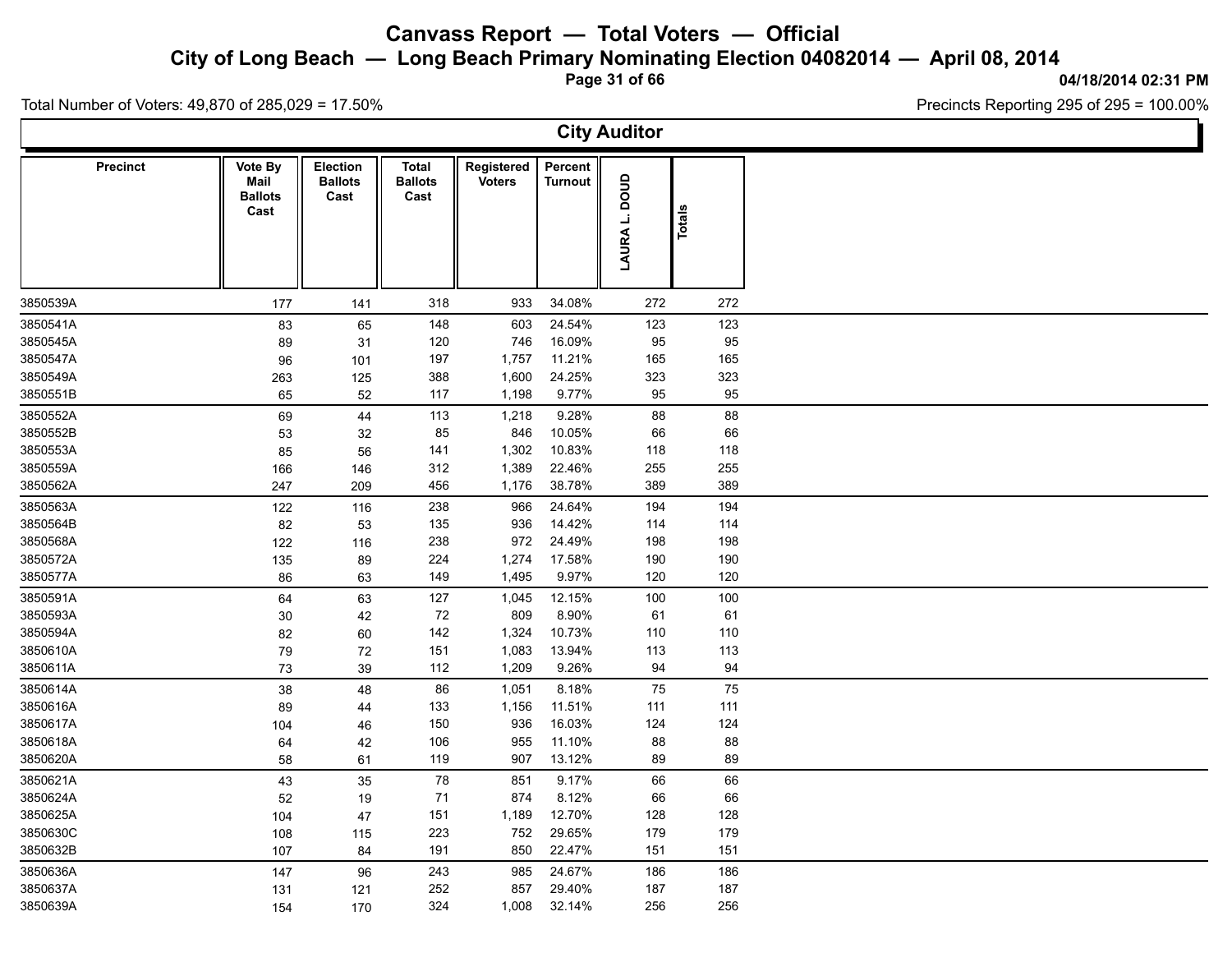**City of Long Beach — Long Beach Primary Nominating Election 04082014 — April 08, 2014**

**Page 32 of 66**

#### **04/18/2014 02:31 PM**

Precincts Reporting 295 of 295 = 100.00%

Total Number of Voters: 49,870 of 285,029 = 17.50%

**City Auditor Precinct**  $\parallel$  Vote By  $\parallel$  Election  $\parallel$  Total **Ballots Ballots Cast Total Registered Cast** Voters<br>
Turnout<br>  $\begin{bmatrix} 1 & 0 & 0 \\ 0 & 0 & 0 \\ 0 & 0 & 0 \\ 0 & 0 & 0 \\ 0 & 0 & 0 \\ 0 & 0 & 0 \\ 0 & 0 & 0 \\ 0 & 0 & 0 \\ 0 & 0 & 0 \\ 0 & 0 & 0 \\ 0 & 0 & 0 \\ 0 & 0 & 0 \\ 0 & 0 & 0 \\ 0 & 0 & 0 \\ 0 & 0 & 0 \\ 0 & 0 & 0 \\ 0 & 0 & 0 \\ 0 & 0 & 0 \\ 0 & 0 & 0 \\ 0 & 0 & 0 \\ 0 & 0 & 0 \\ 0 & 0 & 0 \\$ **Percent** Turnout<br> **LAURA L. DOUD**<br>
Totals<br>
Potals<br>
Potals **Vote By Mail Ballots Cast** 3850645A 3 1 4 851 0.47% 3 3 3850648A 304 318 622 1,520 40.92% 521 521 3850650A 91 65 156 886 17.61% 119 119 3850660A 76 48 124 1,199 10.34% 103 103 3850671A 76 65 141 1,113 12.67% 119 119 3850680A 113 82 195 746 26.14% 154 154 3850686A 27 6 33 1,167 2.83% 26 26 3850688A 224 96 320 1,115 28.70% 261 261 3850701A 80 78 158 829 19.06% 132 132 3850702A 63 36 99 1,447 6.84% 80 80 3850001C 1 0 1 4 25.00% 1 1 3850001D 0 0 0 1 0.00% 0 0 3850001E 0 0 0 0 0.00% 0 0 3850002A 0 1 1 3 33.33% 1 1 3850003A 4 3 7 440 1.59% 6 6 3850035F 15 0 15 44 34.09% 11 11 3850041C 0 0 0 0 0.00% 0 0 3850045A 0 0 0 0 0.00% 0 0 3850045C 0 0 0 0 0.00% 0 0 3850045J 6 0 6 25 24.00% 6 6 3850052C 5 0 5 22 22.73% 5 5 3850082B 4 0 4 37 10.81% 3 3 3850091C 6 1 7 92 7.61% 7 7 3850113D 0 0 0 31 0.00% 0 0 3850201C 0 0 0 0 0.00% 0 0 3850226B 0 0 0 8 0.00% 0 0 3850266A 20 1 21 120 17.50% 19 19 2 3850294B 0 0 0 0 0.00% 0 0 3850307A 14 0 14 215 6.51% 12 12 3850603A 40 0 40 241 16.60% 35 35 **Totals: 26,228 21,459 47,687 257,735 38,914 38,914**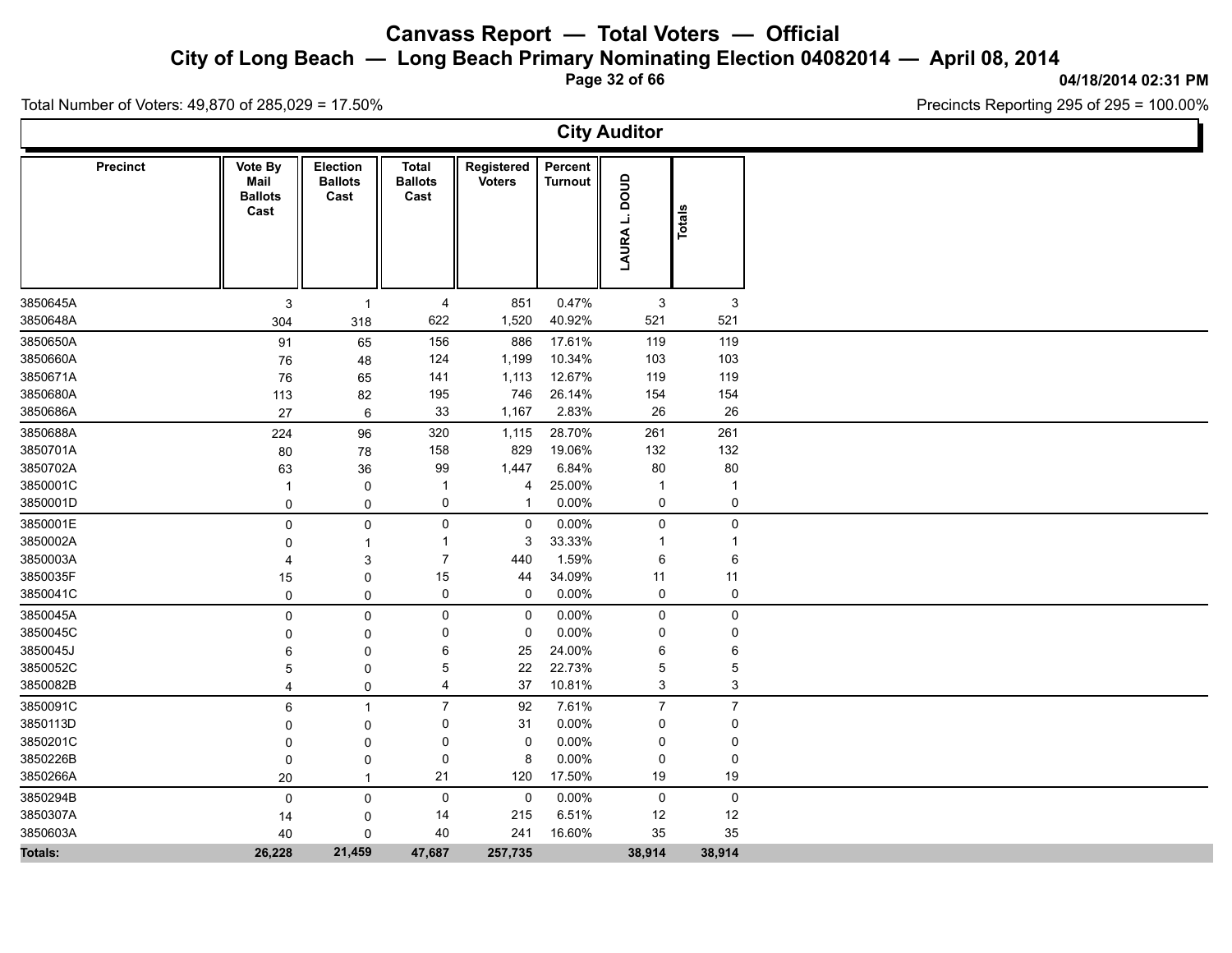**City of Long Beach — Long Beach Primary Nominating Election 04082014 — April 08, 2014**

**Page 33 of 66**

#### **04/18/2014 02:31 PM**

Ъ

Precincts Reporting 295 of 295 = 100.00%

Total Number of Voters: 49,870 of 285,029 = 17.50%

 $\Gamma$ 

|                 |                                           |                                    |                                 |                             |                    | <b>City Prosecutor</b>    |              |        |  |
|-----------------|-------------------------------------------|------------------------------------|---------------------------------|-----------------------------|--------------------|---------------------------|--------------|--------|--|
| <b>Precinct</b> | Vote By<br>Mail<br><b>Ballots</b><br>Cast | Election<br><b>Ballots</b><br>Cast | Total<br><b>Ballots</b><br>Cast | Registered<br><b>Voters</b> | Percent<br>Turnout | <b>CHÁVEZ</b><br>ROSEMARY | DOUG HAUBERT | Totals |  |
| 3850001A        | 65                                        | 51                                 | 116                             | 1,071                       | 10.83%             | $33\,$                    | 74           | 107    |  |
| 3850004A        | 55                                        | 101                                | 156                             | 1,208                       | 12.91%             | 59                        | 84           | 143    |  |
| 3850005A        | 42                                        | 65                                 | 107                             | 1,071                       | 9.99%              | 37                        | 66           | 103    |  |
| 3850007A        | 111                                       | 82                                 | 193                             | 1,333                       | 14.48%             | 60                        | 105          | 165    |  |
| 3850008A        | 75                                        | 145                                | 220                             | 1,196                       | 18.39%             | 67                        | 131          | 198    |  |
| 3850009A        | 50                                        | 46                                 | 96                              | 1,109                       | 8.66%              | 33                        | 58           | 91     |  |
| 3850010A        | 95                                        | 126                                | 221                             | 1,559                       | 14.18%             | 84                        | 114          | 198    |  |
| 3850011A        | 23                                        | 23                                 | 46                              | 564                         | 8.16%              | 10                        | 35           | 45     |  |
| 3850012A        | 213                                       | 116                                | 329                             | 1,594                       | 20.64%             | 97                        | 203          | 300    |  |
| 3850013A        | 51                                        | 69                                 | 120                             | 1,023                       | 11.73%             | 48                        | 61           | 109    |  |
| 3850015A        | 41                                        | 20                                 | 61                              | 1,085                       | 5.62%              | 13                        | 36           | 49     |  |
| 3850016A        | 68                                        | 70                                 | 138                             | 1,158                       | 11.92%             | 44                        | 83           | 127    |  |
| 3850017B        | 63                                        | 48                                 | 111                             | 903                         | 12.29%             | 48                        | 59           | 107    |  |
| 3850020A        | 119                                       | 111                                | 230                             | 1,880                       | 12.23%             | $77$                      | 141          | 218    |  |
| 3850021A        | 42                                        | 39                                 | 81                              | 1,198                       | 6.76%              | 36                        | 39           | 75     |  |
| 3850024A        | 83                                        | 65                                 | 148                             | 1,156                       | 12.80%             | 43                        | 95           | 138    |  |
| 3850025A        | 77                                        | 55                                 | 132                             | 1,081                       | 12.21%             | 40                        | 80           | 120    |  |
| 3850026A        | 63                                        | 83                                 | 146                             | 1,417                       | 10.30%             | 46                        | 84           | 130    |  |
| 3850029A        | 42                                        | 22                                 | 64                              | 740                         | 8.65%              | 12                        | 51           | 63     |  |
| 3850030A        | 60                                        | 52                                 | 112                             | 1,075                       | 10.42%             | 40                        | 58           | 98     |  |
| 3850031B        | 67                                        | 44                                 | 111                             | 1,430                       | 7.76%              | 36                        | 66           | 102    |  |
| 3850032B        | 37                                        | 40                                 | 77                              | 979                         | 7.87%              | 26                        | 45           | 71     |  |
| 3850034A        | 27                                        | 34                                 | 61                              | 999                         | 6.11%              | 31                        | 23           | 54     |  |
| 3850035A        | 54                                        | 68                                 | 122                             | 851                         | 14.34%             | 32                        | 78           | 110    |  |
| 3850036A        | 124                                       | 104                                | 228                             | 966                         | 23.60%             | 67                        | 137          | 204    |  |
| 3850037A        | 45                                        | 25                                 | $70\,$                          | 1,283                       | 5.46%              | $30\,$                    | 40           | 70     |  |
| 3850038A        | 40                                        | 30                                 | 70                              | 975                         | 7.18%              | 25                        | 39           | 64     |  |
| 3850039A        | 62                                        | $38\,$                             | 100                             | 1,346                       | 7.43%              | 42                        | 51           | 93     |  |
| 3850040A        | 40                                        | 40                                 | 80                              | 1,238                       | 6.46%              | 29                        | 47           | 76     |  |
| 3850041A        | 34                                        | 12                                 | 46                              | 816                         | 5.64%              | $13$                      | 25           | 38     |  |
| 3850042A        | 87                                        | $37\,$                             | 124                             | 865                         | 14.34%             | 38                        | 81           | 119    |  |
| 3850043A        | 93                                        | 73                                 | 166                             | 937                         | 17.72%             | 49                        | 104          | 153    |  |
| 3850044D        | 172                                       | 193                                | 365                             | 1,144                       | 31.91%             | 79                        | 253          | 332    |  |
| 3850045B        | 39                                        | 27                                 | 66                              | 459                         | 14.38%             | 22                        | 39           | 61     |  |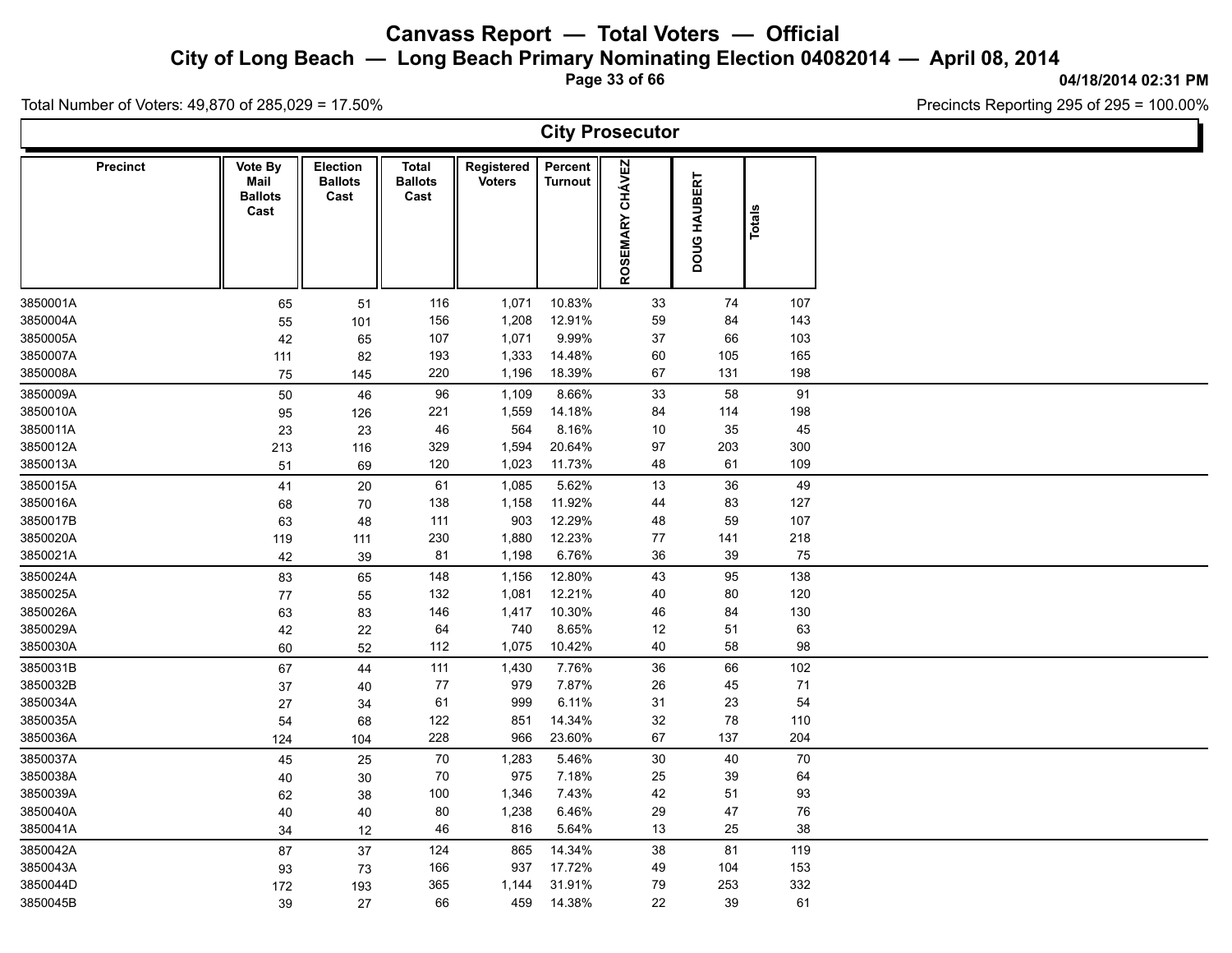**City of Long Beach — Long Beach Primary Nominating Election 04082014 — April 08, 2014**

**Page 34 of 66**

Precincts Reporting 295 of 295 = 100.00%

Total Number of Voters: 49,870 of 285,029 = 17.50%

 $\Gamma$ 

|                 |                                           |                                           |                                        |                             |                           | <b>City Prosecutor</b>           |              |        |  |
|-----------------|-------------------------------------------|-------------------------------------------|----------------------------------------|-----------------------------|---------------------------|----------------------------------|--------------|--------|--|
| <b>Precinct</b> | Vote By<br>Mail<br><b>Ballots</b><br>Cast | <b>Election</b><br><b>Ballots</b><br>Cast | <b>Total</b><br><b>Ballots</b><br>Cast | Registered<br><b>Voters</b> | Percent<br><b>Turnout</b> | <b>CHÁVEZ</b><br><b>ROSEMARY</b> | DOUG HAUBERT | Totals |  |
| 3850045H        | 42                                        | 47                                        | 89                                     | 550                         | 16.18%                    | 19                               | 63           | 82     |  |
| 3850046A        | $71$                                      | 59                                        | 130                                    | 1,514                       | 8.59%                     | 55                               | 68           | 123    |  |
| 3850047A        | 59                                        | 49                                        | 108                                    | 1,367                       | 7.90%                     | 37                               | 58           | 95     |  |
| 3850048A        | 123                                       | 99                                        | 222                                    | 1,029                       | 21.57%                    | 55                               | 141          | 196    |  |
| 3850049A        | 50                                        | 50                                        | 100                                    | 1,171                       | 8.54%                     | 33                               | 56           | 89     |  |
| 3850052A        | 138                                       | 98                                        | 236                                    | 846                         | 27.90%                    | 42                               | 173          | 215    |  |
| 3850053A        | 124                                       | 83                                        | 207                                    | 1,109                       | 18.67%                    | 57                               | 120          | 177    |  |
| 3850055A        | 120                                       | 90                                        | 210                                    | 984                         | 21.34%                    | 55                               | 136          | 191    |  |
| 3850057C        | 58                                        | 70                                        | 128                                    | 782                         | 16.37%                    | 60                               | 61           | 121    |  |
| 3850058A        | 54                                        | 45                                        | 99                                     | 1,319                       | 7.51%                     | 45                               | 49           | 94     |  |
| 3850059A        | 93                                        | 30                                        | 123                                    | 1,347                       | 9.13%                     | 46                               | 75           | 121    |  |
| 3850060A        | 45                                        | 66                                        | 111                                    | 1,216                       | 9.13%                     | 52                               | 50           | 102    |  |
| 3850065A        | 163                                       | 103                                       | 266                                    | 1,006                       | 26.44%                    | 53                               | 195          | 248    |  |
| 3850067B        | 133                                       | 97                                        | 230                                    | 701                         | 32.81%                    | 39                               | 169          | 208    |  |
| 3850069A        | 105                                       | 88                                        | 193                                    | 1,384                       | 13.95%                    | 36                               | 146          | 182    |  |
| 3850070A        | 127                                       | 112                                       | 239                                    | 982                         | 24.34%                    | 41                               | 177          | 218    |  |
| 3850071A        | 102                                       | 141                                       | 243                                    | 933                         | 26.05%                    | 80                               | 137          | 217    |  |
| 3850072A        | 74                                        | 81                                        | 155                                    | 1,102                       | 14.07%                    | 62                               | 77           | 139    |  |
| 3850075A        | 119                                       | 126                                       | 245                                    | 949                         | 25.82%                    | 35                               | 185          | 220    |  |
| 3850076A        | 131                                       | 62                                        | 193                                    | 936                         | 20.62%                    | 61                               | 122          | 183    |  |
| 3850081A        | 267                                       | 229                                       | 496                                    | 1,530                       | 32.42%                    | 109                              | 332          | 441    |  |
| 3850082A        | 100                                       | 107                                       | 207                                    | 763                         | 27.13%                    | 46                               | 145          | 191    |  |
| 3850084A        | 151                                       | 134                                       | 285                                    | 875                         | 32.57%                    | 67                               | 189          | 256    |  |
| 3850085A        | 173                                       | 131                                       | 304                                    | 1,081                       | 28.12%                    | 77                               | 202          | 279    |  |
| 3850088A        | 69                                        | 43                                        | 112                                    | 610                         | 18.36%                    | 35                               | 65           | 100    |  |
| 3850091A        | 53                                        | 29                                        | 82                                     | 1,119                       | 7.33%                     | 28                               | 46           | 74     |  |
| 3850092A        | 90                                        | 94                                        | 184                                    | 1,025                       | 17.95%                    | 46                               | 116          | 162    |  |
| 3850093A        | $77$                                      | 64                                        | 141                                    | 719                         | 19.61%                    | 40                               | 88           | 128    |  |
| 3850097A        | 103                                       | 100                                       | 203                                    | 1,319                       | 15.39%                    | 64                               | 121          | 185    |  |
| 3850099A        | 70                                        | 74                                        | 144                                    | 1,118                       | 12.88%                    | 51                               | $80\,$       | 131    |  |
| 3850100A        | 67                                        | 62                                        | 129                                    | 849                         | 15.19%                    | 33                               | 84           | 117    |  |
| 3850101A        | 81                                        | 81                                        | 162                                    | 1,007                       | 16.09%                    | 47                               | 95           | 142    |  |
| 3850102A        | 62                                        | 53                                        | 115                                    | 1,230                       | 9.35%                     | 45                               | 61           | 106    |  |
| 3850103A        | 81                                        | 69                                        | 150                                    | 1,019                       | 14.72%                    | 49                               | 89           | 138    |  |

**04/18/2014 02:31 PM**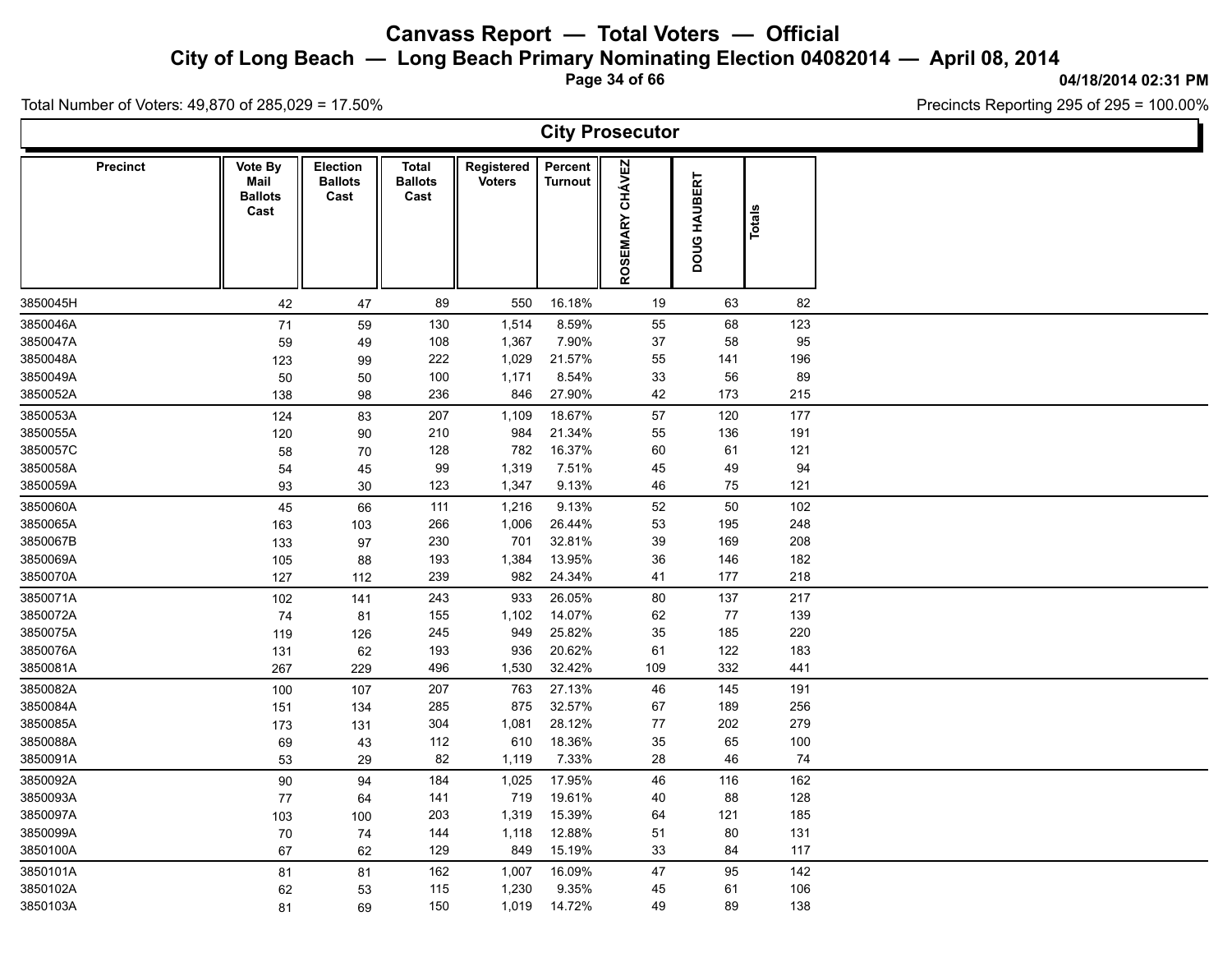**City of Long Beach — Long Beach Primary Nominating Election 04082014 — April 08, 2014**

**Page 35 of 66**

**04/18/2014 02:31 PM**

Ъ

Precincts Reporting 295 of 295 = 100.00%

Total Number of Voters: 49,870 of 285,029 = 17.50%

Γ

| <b>City Prosecutor</b> |                                           |                                    |                                        |                             |                           |                 |              |               |  |  |  |  |  |
|------------------------|-------------------------------------------|------------------------------------|----------------------------------------|-----------------------------|---------------------------|-----------------|--------------|---------------|--|--|--|--|--|
| <b>Precinct</b>        | Vote By<br>Mail<br><b>Ballots</b><br>Cast | Election<br><b>Ballots</b><br>Cast | <b>Total</b><br><b>Ballots</b><br>Cast | Registered<br><b>Voters</b> | Percent<br><b>Turnout</b> | ROSEMARY CHÁVEZ | DOUG HAUBERT | <b>Totals</b> |  |  |  |  |  |
| 3850108A               | 109                                       | 36                                 | 145                                    | 830                         | 17.47%                    | 42              | 90           | 132           |  |  |  |  |  |
| 3850110A               | 178                                       | 115                                | 293                                    | 1,612                       | 18.18%                    | 93              | 149          | 242           |  |  |  |  |  |
| 3850117A               | 86                                        | 48                                 | 134                                    | 1,323                       | 10.13%                    | 52              | 72           | 124           |  |  |  |  |  |
| 3850120A               | 140                                       | 102                                | 242                                    | 958                         | 25.26%                    | 67              | 156          | 223           |  |  |  |  |  |
| 3850122A               | 53                                        | 39                                 | 92                                     | 940                         | 9.79%                     | 34              | 52           | 86            |  |  |  |  |  |
| 3850123A               | 51                                        | 52                                 | 103                                    | 954                         | 10.80%                    | 45              | 53           | 98            |  |  |  |  |  |
| 3850126A               | 42                                        | 62                                 | 104                                    | 633                         | 16.43%                    | 32              | 56           | 88            |  |  |  |  |  |
| 3850128A               | 33                                        | 31                                 | 64                                     | 610                         | 10.49%                    | 31              | 28           | 59            |  |  |  |  |  |
| 3850133A               | $72\,$                                    | 63                                 | 135                                    | 1,209                       | 11.17%                    | 45              | 85           | 130           |  |  |  |  |  |
| 3850134A               | 31                                        | $\boldsymbol{9}$                   | 40                                     | 1,312                       | 3.05%                     | 14              | 24           | 38            |  |  |  |  |  |
| 3850135A               | 129                                       | 95                                 | 224                                    | 1,405                       | 15.94%                    | 67              | 133          | 200           |  |  |  |  |  |
| 3850137A               | 60                                        | 81                                 | 141                                    | 1,254                       | 11.24%                    | 61              | 60           | 121           |  |  |  |  |  |
| 3850138A               | 46                                        | 41                                 | 87                                     | 1,039                       | 8.37%                     | 28              | 48           | 76            |  |  |  |  |  |
| 3850144A               | 44                                        | 19                                 | 63                                     | 937                         | 6.72%                     | 29              | 32           | 61            |  |  |  |  |  |
| 3850145A               | 40                                        | 31                                 | 71                                     | 976                         | 7.27%                     | 22              | 42           | 64            |  |  |  |  |  |
| 3850146A               | 57                                        | 35                                 | 92                                     | 1,156                       | 7.96%                     | 33              | 49           | 82            |  |  |  |  |  |
| 3850147A               | 94                                        | 72                                 | 166                                    | 924                         | 17.97%                    | $37\,$          | 110          | 147           |  |  |  |  |  |
| 3850149A               | 79                                        | 64                                 | 143                                    | 1,155                       | 12.38%                    | 50              | 72           | 122           |  |  |  |  |  |
| 3850151A               | $30\,$                                    | 25                                 | 55                                     | 745                         | 7.38%                     | 25              | 28           | 53            |  |  |  |  |  |
| 3850151C               | 26                                        | 33                                 | 59                                     | 517                         | 11.41%                    | 17              | 35           | 52            |  |  |  |  |  |
| 3850152A               | 61                                        | $70\,$                             | 131                                    | 925                         | 14.16%                    | 56              | 64           | 120           |  |  |  |  |  |
| 3850153A               | 171                                       | 143                                | 314                                    | 1,113                       | 28.21%                    | 53              | 244          | 297           |  |  |  |  |  |
| 3850154A               | 30                                        | 26                                 | 56                                     | 546                         | 10.26%                    | 17              | 30           | 47            |  |  |  |  |  |
| 3850154B               | 26                                        | 10                                 | $36\,$                                 | 548                         | 6.57%                     | 17              | 15           | 32            |  |  |  |  |  |
| 3850156A               | 17                                        | 13                                 | 30                                     | 445                         | 6.74%                     | 17              | 10           | $27\,$        |  |  |  |  |  |
| 3850156B               | 55                                        | 49                                 | 104                                    | 1,078                       | 9.65%                     | 33              | 57           | 90            |  |  |  |  |  |
| 3850157A               | 76                                        | 74                                 | 150                                    | 1,223                       | 12.26%                    | 39              | 97           | 136           |  |  |  |  |  |
| 3850158A               | 59                                        | 45                                 | 104                                    | 1,091                       | 9.53%                     | 38              | 59           | 97            |  |  |  |  |  |
| 3850159A               | 50                                        | 31                                 | 81                                     | 857                         | 9.45%                     | 26              | 46           | $72\,$        |  |  |  |  |  |
| 3850163A               | 83                                        | 67                                 | 150                                    | 1,014                       | 14.79%                    | 52              | 87           | 139           |  |  |  |  |  |
| 3850164A               | 53                                        | 28                                 | 81                                     | 1,058                       | 7.66%                     | 28              | 42           | 70            |  |  |  |  |  |
| 3850166B               | 55                                        | 66                                 | 121                                    | 1,113                       | 10.87%                    | 54              | 55           | 109           |  |  |  |  |  |
| 3850170A               | 61                                        | 41                                 | 102                                    | 1,336                       | 7.63%                     | 51              | 42           | 93            |  |  |  |  |  |
| 3850171A               | 57                                        | 35                                 | 92                                     | 985                         | 9.34%                     | 30              | 56           | 86            |  |  |  |  |  |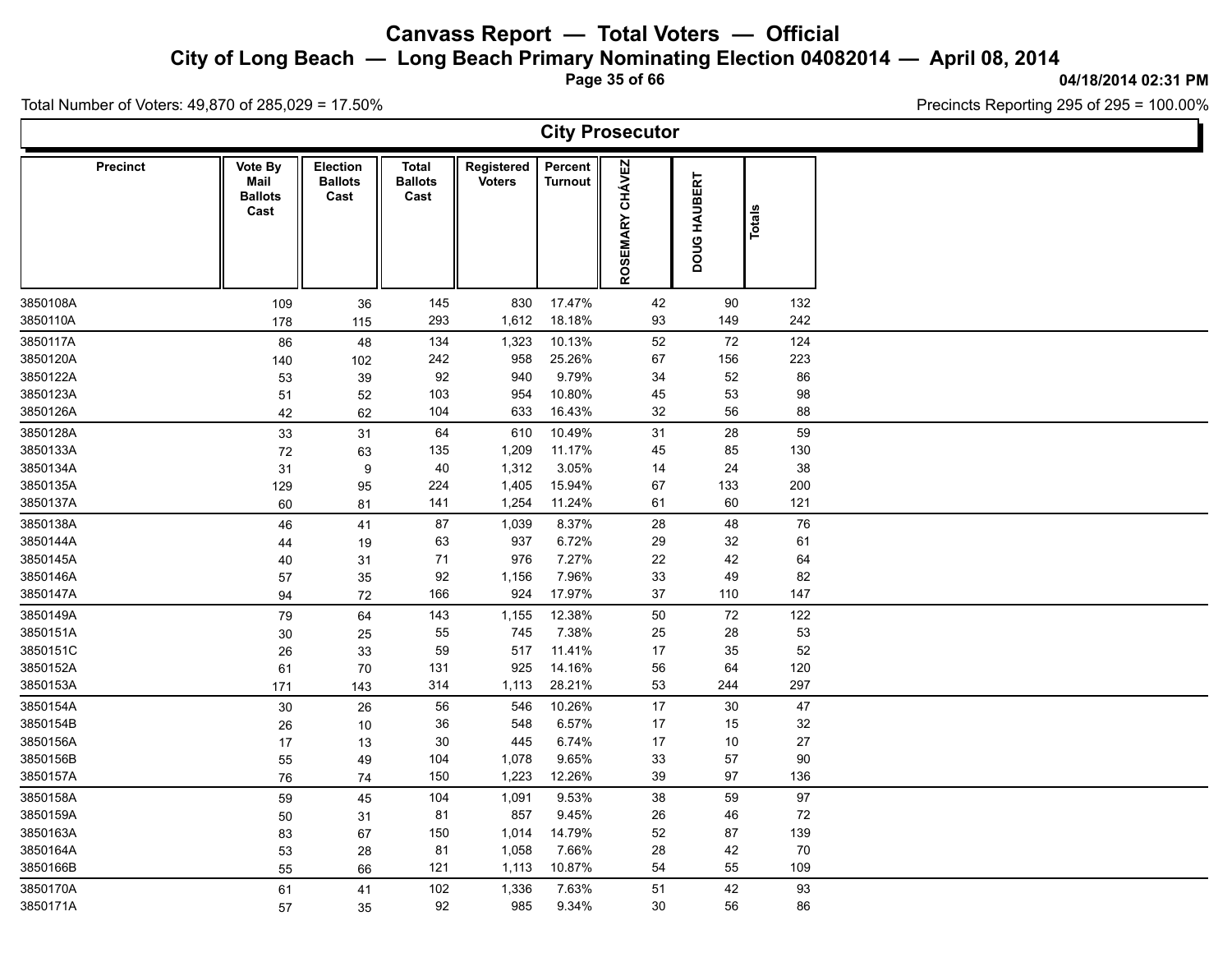**City of Long Beach — Long Beach Primary Nominating Election 04082014 — April 08, 2014**

**Page 36 of 66**

#### **04/18/2014 02:31 PM**

Precincts Reporting 295 of 295 = 100.00%

Total Number of Voters: 49,870 of 285,029 = 17.50%

 $\Gamma$ 

|          |                 |                                           |                                           |                                        |                             |                           | <b>City Prosecutor</b>           |              |        |  |
|----------|-----------------|-------------------------------------------|-------------------------------------------|----------------------------------------|-----------------------------|---------------------------|----------------------------------|--------------|--------|--|
|          | <b>Precinct</b> | Vote By<br>Mail<br><b>Ballots</b><br>Cast | <b>Election</b><br><b>Ballots</b><br>Cast | <b>Total</b><br><b>Ballots</b><br>Cast | Registered<br><b>Voters</b> | Percent<br><b>Turnout</b> | <b>CHÁVEZ</b><br><b>ROSEMARY</b> | DOUG HAUBERT | Totals |  |
| 3850175A |                 | 83                                        | 62                                        | 145                                    | 914                         | 15.86%                    | 51                               | 79           | 130    |  |
| 3850178A |                 | 78                                        | 40                                        | 118                                    | 929                         | 12.70%                    | 35                               | $73\,$       | 108    |  |
| 3850179A |                 | 161                                       | 65                                        | 226                                    | 1,105                       | 20.45%                    | 62                               | 148          | 210    |  |
| 3850184A |                 | 92                                        | 103                                       | 195                                    | 827                         | 23.58%                    | 53                               | 124          | 177    |  |
| 3850190A |                 | 56                                        | 54                                        | 110                                    | 785                         | 14.01%                    | 43                               | 62           | 105    |  |
| 3850198A |                 | 95                                        | 96                                        | 191                                    | 921                         | 20.74%                    | 50                               | 117          | 167    |  |
| 3850201A |                 | 121                                       | 64                                        | 185                                    | 1,018                       | 18.17%                    | 56                               | 109          | 165    |  |
| 3850202A |                 | 91                                        | 66                                        | 157                                    | 1,026                       | 15.30%                    | 55                               | $90\,$       | 145    |  |
| 3850204A |                 | 151                                       | 116                                       | 267                                    | 1,474                       | 18.11%                    | 105                              | 139          | 244    |  |
| 3850209B |                 | 140                                       | 82                                        | 222                                    | 1,000                       | 22.20%                    | 44                               | 161          | 205    |  |
| 3850210A |                 | 114                                       | 106                                       | 220                                    | 787                         | 27.95%                    | 69                               | 134          | 203    |  |
| 3850211A |                 | 66                                        | 63                                        | 129                                    | 818                         | 15.77%                    | 35                               | 74           | 109    |  |
| 3850212A |                 | 80                                        | 81                                        | 161                                    | 894                         | 18.01%                    | 40                               | 106          | 146    |  |
| 3850213A |                 | 187                                       | 114                                       | 301                                    | 901                         | 33.41%                    | 64                               | 207          | 271    |  |
| 3850215A |                 | 412                                       | 187                                       | 599                                    | 1,562                       | 38.35%                    | $70\,$                           | 493          | 563    |  |
| 3850216A |                 | 225                                       | 205                                       | 430                                    | 1,296                       | 33.18%                    | 79                               | 314          | 393    |  |
| 3850222B |                 | 124                                       | 87                                        | 211                                    | 916                         | 23.03%                    | 56                               | 136          | 192    |  |
| 3850223A |                 | 142                                       | 184                                       | 326                                    | 1,026                       | 31.77%                    | 59                               | 223          | 282    |  |
| 3850227A |                 | 88                                        | 93                                        | 181                                    | 1,219                       | 14.85%                    | 53                               | 107          | 160    |  |
| 3850229A |                 | 69                                        | 58                                        | 127                                    | 751                         | 16.91%                    | 59                               | 58           | 117    |  |
| 3850236A |                 | 44                                        | 42                                        | 86                                     | 1,040                       | 8.27%                     | 38                               | 45           | 83     |  |
| 3850237B |                 | 57                                        | 53                                        | 110                                    | 682                         | 16.13%                    | 42                               | 56           | 98     |  |
| 3850238A |                 | 55                                        | 49                                        | 104                                    | 955                         | 10.89%                    | 37                               | 59           | 96     |  |
| 3850239A |                 | 93                                        | 46                                        | 139                                    | 1,064                       | 13.06%                    | 45                               | 78           | 123    |  |
| 3850244A |                 | 182                                       | 94                                        | 276                                    | 1,738                       | 15.88%                    | 95                               | 148          | 243    |  |
| 3850248A |                 | 86                                        | 64                                        | 150                                    | 805                         | 18.63%                    | 49                               | 92           | 141    |  |
| 3850249A |                 | 92                                        | 83                                        | 175                                    | 1,471                       | 11.90%                    | 47                               | 113          | 160    |  |
| 3850251A |                 | 80                                        | 100                                       | 180                                    | 900                         | 20.00%                    | 58                               | 104          | 162    |  |
| 3850254A |                 | 341                                       | 305                                       | 646                                    | 1,413                       | 45.72%                    | 66                               | 526          | 592    |  |
| 3850255A |                 | 337                                       | 200                                       | 537                                    | 1,430                       | 37.55%                    | 97                               | 409          | 506    |  |
| 3850256A |                 | 166                                       | 107                                       | 273                                    | 848                         | 32.19%                    | 52                               | 206          | 258    |  |
| 3850259A |                 | 300                                       | 209                                       | 509                                    | 1,273                       | 39.98%                    | 58                               | 409          | 467    |  |
| 3850262A |                 | 243                                       | 246                                       | 489                                    | 1,457                       | 33.56%                    | 83                               | 361          | 444    |  |
| 3850264A |                 | 61                                        | 65                                        | 126                                    | 843                         | 14.95%                    | 22                               | 92           | 114    |  |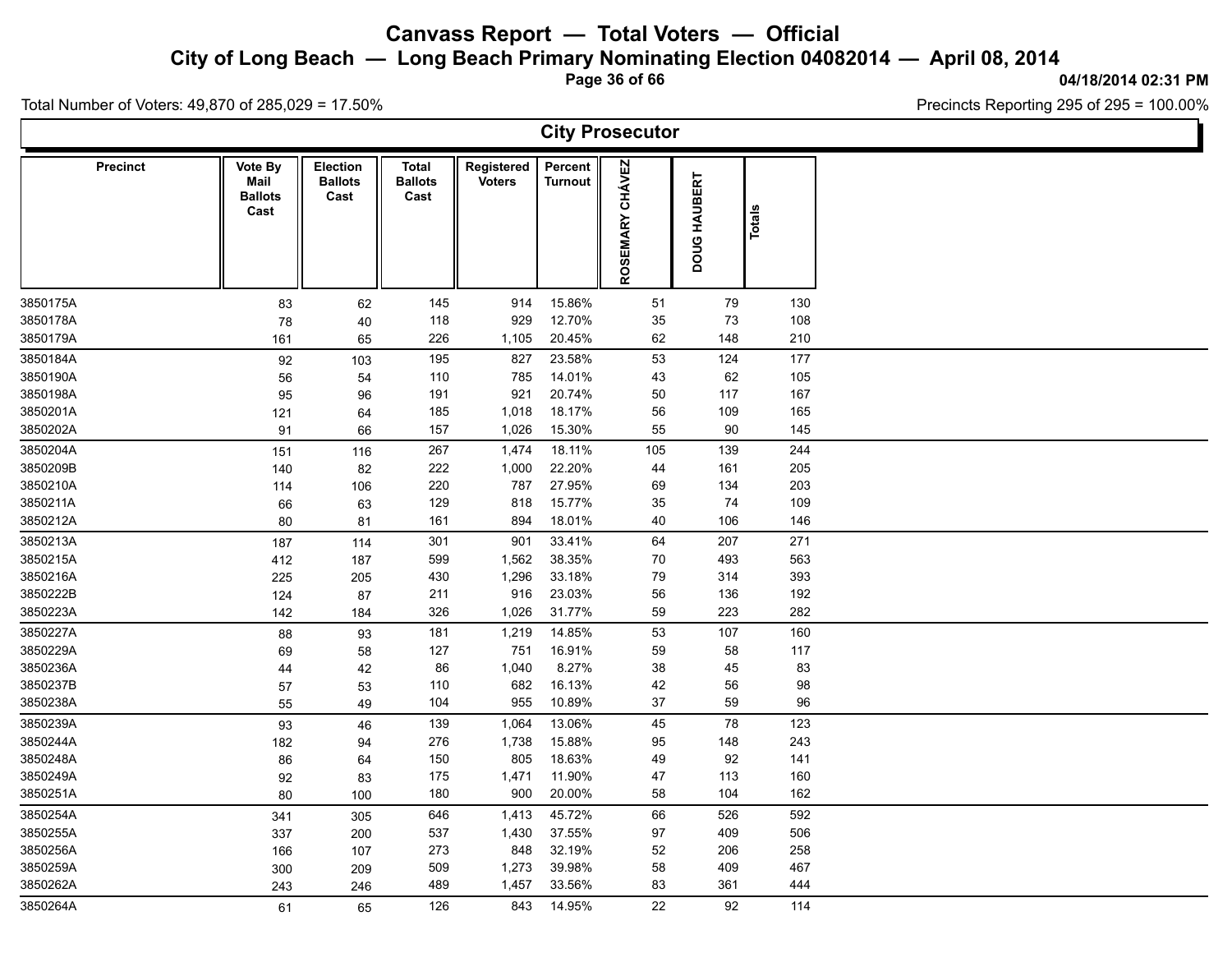**City of Long Beach — Long Beach Primary Nominating Election 04082014 — April 08, 2014**

**Page 37 of 66**

#### **04/18/2014 02:31 PM**

Ъ

Precincts Reporting 295 of 295 = 100.00%

Total Number of Voters: 49,870 of 285,029 = 17.50%

|                 |                                           |                                    |                                 |                             |                    | <b>City Prosecutor</b> |              |               |  |
|-----------------|-------------------------------------------|------------------------------------|---------------------------------|-----------------------------|--------------------|------------------------|--------------|---------------|--|
| <b>Precinct</b> | Vote By<br>Mail<br><b>Ballots</b><br>Cast | Election<br><b>Ballots</b><br>Cast | Total<br><b>Ballots</b><br>Cast | Registered<br><b>Voters</b> | Percent<br>Turnout | ROSEMARY CHÁVEZ        | DOUG HAUBERT | <b>Totals</b> |  |
| 3850270A        | 95                                        | 72                                 | 167                             | 888                         | 18.81%             | 38                     | 114          | 152           |  |
| 3850271A        | 145                                       | 155                                | 300                             | 1,140                       | 26.32%             | 51                     | 216          | 267           |  |
| 3850272A        | 132                                       | 132                                | 264                             | 1,071                       | 24.65%             | 57                     | 168          | 225           |  |
| 3850275A        | 203                                       | 185                                | 388                             | 1,187                       | 32.69%             | 44                     | 302          | 346           |  |
| 3850276A        | 243                                       | 199                                | 442                             | 1,220                       | 36.23%             | 68                     | 337          | 405           |  |
| 3850280A        | 319                                       | 229                                | 548                             | 1,279                       | 42.85%             | 72                     | 436          | 508           |  |
| 3850285A        | 218                                       | 178                                | 396                             | 1,112                       | 35.61%             | 43                     | 320          | 363           |  |
| 3850286A        | 133                                       | 73                                 | 206                             | 1,475                       | 13.97%             | $73\,$                 | 104          | 177           |  |
| 3850287A        | 159                                       | 97                                 | 256                             | 922                         | 27.77%             | 44                     | 200          | 244           |  |
| 3850290A        | 254                                       | 145                                | 399                             | 1,292                       | 30.88%             | $37\,$                 | 345          | 382           |  |
| 3850293B        | 150                                       | 108                                | 258                             | 889                         | 29.02%             | 43                     | 193          | 236           |  |
| 3850294A        | 83                                        | 92                                 | 175                             | 890                         | 19.66%             | 38                     | 116          | 154           |  |
| 3850295A        | 155                                       | 98                                 | 253                             | 831                         | 30.45%             | $30\,$                 | 206          | 236           |  |
| 3850296A        | 35                                        | 53                                 | 88                              | 1,414                       | 6.22%              | 40                     | 38           | 78            |  |
| 3850302A        | 124                                       | 126                                | 250                             | 717                         | 34.87%             | 29                     | 209          | 238           |  |
| 3850302D        | 128                                       | 127                                | 255                             | 730                         | 34.93%             | 34                     | 206          | 240           |  |
| 3850304A        | 103                                       | 74                                 | 177                             | 694                         | 25.50%             | 22                     | 143          | 165           |  |
| 3850305A        | 109                                       | 86                                 | 195                             | 778                         | 25.06%             | 35                     | 149          | 184           |  |
| 3850306A        | 108                                       | 102                                | 210                             | 729                         | 28.81%             | 28                     | 155          | 183           |  |
| 3850308A        | 119                                       | 128                                | 247                             | 1,016                       | 24.31%             | 54                     | 165          | 219           |  |
| 3850309A        | 132                                       | 87                                 | 219                             | 867                         | 25.26%             | 61                     | 137          | 198           |  |
| 3850316A        | 178                                       | 94                                 | 272                             | 891                         | 30.53%             | 41                     | 214          | 255           |  |
| 3850319A        | 117                                       | 98                                 | 215                             | 856                         | 25.12%             | 31                     | 175          | 206           |  |
| 3850321A        | 128                                       | 99                                 | 227                             | 898                         | 25.28%             | 51                     | 155          | 206           |  |
| 3850323A        | 26                                        | 18                                 | 44                              | 573                         | 7.68%              | 15                     | 27           | 42            |  |
| 3850324A        | 149                                       | 151                                | 300                             | 1,208                       | 24.83%             | 78                     | 193          | 271           |  |
| 3850328A        | 173                                       | 144                                | 317                             | 950                         | 33.37%             | 52                     | 230          | 282           |  |
| 3850333A        | 134                                       | 89                                 | 223                             | 1,554                       | 14.35%             | 65                     | 142          | 207           |  |
| 3850335A        | 155                                       | 176                                | 331                             | 913                         | 36.25%             | 49                     | 250          | 299           |  |
| 3850336A        | 108                                       | 123                                | 231                             | 686                         | 33.67%             | 39                     | 166          | 205           |  |
| 3850337A        | 154                                       | 152                                | 306                             | 888                         | 34.46%             | 70                     | 206          | 276           |  |
| 3850345A        | 42                                        | 41                                 | 83                              | 1,118                       | 7.42%              | 30                     | 49           | 79            |  |
| 3850346A        | 121                                       | 126                                | 247                             | 956                         | 25.84%             | 50                     | 173          | 223           |  |
| 3850348A        | 130                                       | 161                                | 291                             | 905                         | 32.15%             | 36                     | 239          | 275           |  |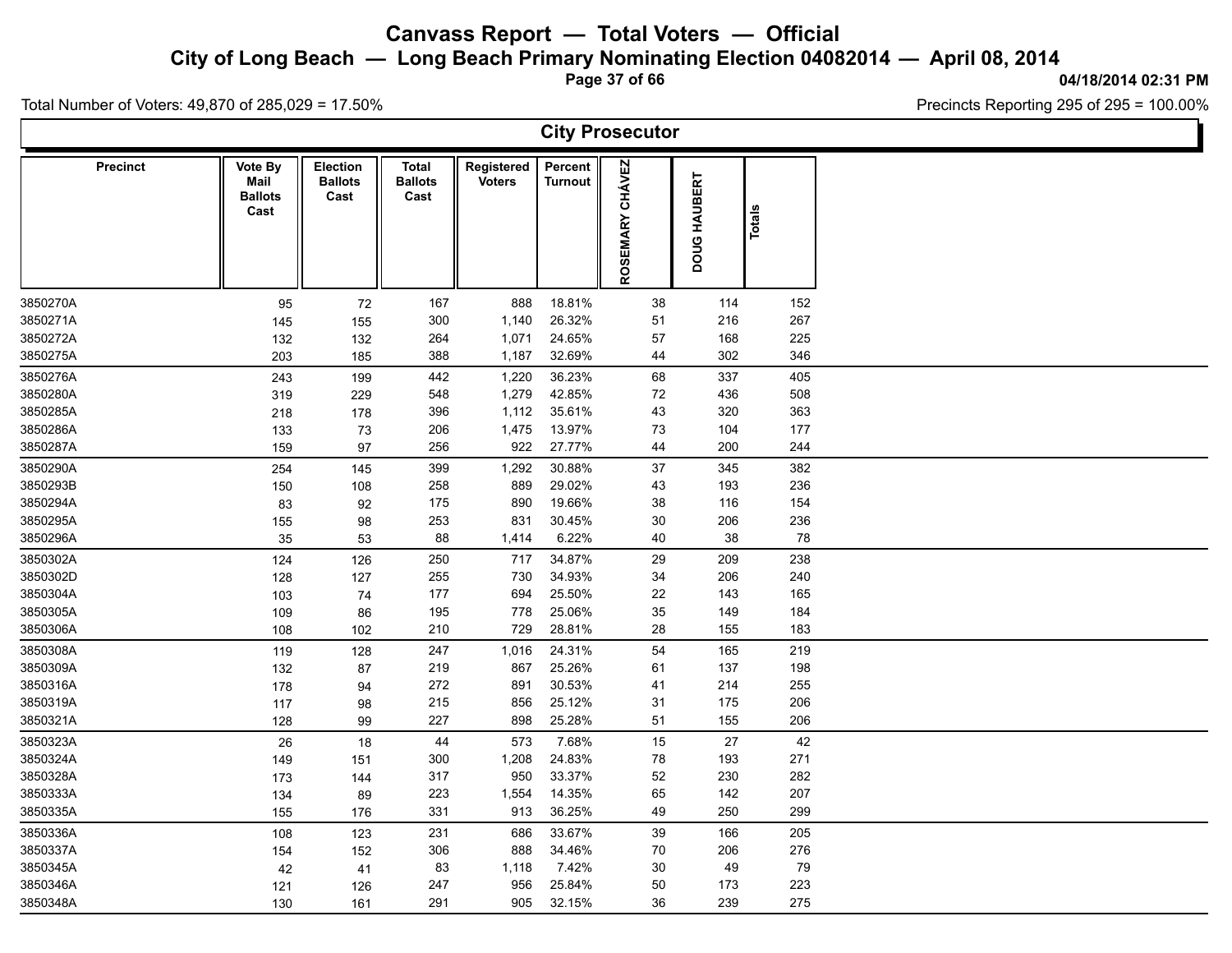**City of Long Beach — Long Beach Primary Nominating Election 04082014 — April 08, 2014**

**Page 38 of 66**

#### **04/18/2014 02:31 PM**

Ъ

Precincts Reporting 295 of 295 = 100.00%

Total Number of Voters: 49,870 of 285,029 = 17.50%

 $\Gamma$ 

|                 |                                           |                                           |                                 |                             |                           | <b>City Prosecutor</b>    |              |        |  |
|-----------------|-------------------------------------------|-------------------------------------------|---------------------------------|-----------------------------|---------------------------|---------------------------|--------------|--------|--|
| <b>Precinct</b> | Vote By<br>Mail<br><b>Ballots</b><br>Cast | <b>Election</b><br><b>Ballots</b><br>Cast | Total<br><b>Ballots</b><br>Cast | Registered<br><b>Voters</b> | Percent<br><b>Turnout</b> | <b>CHÁVEZ</b><br>ROSEMARY | DOUG HAUBERT | Totals |  |
| 3850349A        | 97                                        | 76                                        | 173                             | 648                         | 26.70%                    | $27\,$                    | 128          | 155    |  |
| 3850351A        | 146                                       | 145                                       | 291                             | 1,010                       | 28.81%                    | 50                        | 216          | 266    |  |
| 3850355C        | 121                                       | 99                                        | 220                             | 674                         | 32.64%                    | 37                        | 164          | 201    |  |
| 3850356A        | 140                                       | 90                                        | 230                             | 800                         | 28.75%                    | 46                        | 162          | 208    |  |
| 3850360A        | 86                                        | 51                                        | 137                             | 1,694                       | 8.09%                     | 49                        | 66           | 115    |  |
| 3850361A        | 92                                        | 66                                        | 158                             | 991                         | 15.94%                    | 44                        | 101          | 145    |  |
| 3850362A        | 86                                        | 83                                        | 169                             | 993                         | 17.02%                    | 59                        | 89           | 148    |  |
| 3850363A        | 139                                       | 130                                       | 269                             | 810                         | 33.21%                    | 54                        | 185          | 239    |  |
| 3850366A        | 116                                       | 136                                       | 252                             | 962                         | 26.20%                    | 55                        | 172          | 227    |  |
| 3850367A        | 84                                        | 83                                        | 167                             | 727                         | 22.97%                    | 32                        | 119          | 151    |  |
| 3850368A        | 78                                        | 44                                        | 122                             | 984                         | 12.40%                    | 55                        | 53           | 108    |  |
| 3850369A        | 156                                       | 123                                       | 279                             | 1,006                       | 27.73%                    | 47                        | 208          | 255    |  |
| 3850370C        | 123                                       | 104                                       | 227                             | 901                         | 25.19%                    | 42                        | 166          | 208    |  |
| 3850371A        | 145                                       | 132                                       | 277                             | 871                         | 31.80%                    | 48                        | 192          | 240    |  |
| 3850372A        | 100                                       | 138                                       | 238                             | 747                         | 31.86%                    | 54                        | 162          | 216    |  |
| 3850373A        | 120                                       | 167                                       | 287                             | 964                         | 29.77%                    | 66                        | 203          | 269    |  |
| 3850374A        | 143                                       | 144                                       | 287                             | 1,026                       | 27.97%                    | 56                        | 203          | 259    |  |
| 3850376A        | 140                                       | 133                                       | 273                             | 852                         | 32.04%                    | 46                        | 205          | 251    |  |
| 3850377A        | 81                                        | 60                                        | 141                             | 670                         | 21.04%                    | 24                        | 104          | 128    |  |
| 3850378A        | 126                                       | 139                                       | 265                             | 965                         | 27.46%                    | 43                        | 183          | 226    |  |
| 3850379A        | 42                                        | 38                                        | 80                              | 924                         | 8.66%                     | 36                        | 42           | 78     |  |
| 3850384A        | 65                                        | 57                                        | 122                             | 922                         | 13.23%                    | 18                        | 95           | 113    |  |
| 3850386A        | 94                                        | 106                                       | 200                             | 1,209                       | 16.54%                    | 57                        | 124          | 181    |  |
| 3850399A        | 143                                       | 125                                       | 268                             | 976                         | 27.46%                    | 41                        | 211          | 252    |  |
| 3850400A        | 94                                        | 64                                        | 158                             | 976                         | 16.19%                    | 53                        | 86           | 139    |  |
| 3850402A        | 68                                        | 83                                        | 151                             | 912                         | 16.56%                    | 47                        | 99           | 146    |  |
| 3850415A        | 64                                        | 48                                        | 112                             | 1,131                       | 9.90%                     | 44                        | 58           | 102    |  |
| 3850445A        | 287                                       | 193                                       | 480                             | 1,326                       | 36.20%                    | 61                        | 382          | 443    |  |
| 3850447A        | 328                                       | 349                                       | 677                             | 1,616                       | 41.89%                    | 91                        | 507          | 598    |  |
| 3850481A        | 160                                       | 103                                       | 263                             | 816                         | 32.23%                    | 43                        | 194          | 237    |  |
| 3850517A        | 110                                       | 39                                        | 149                             | 839                         | 17.76%                    | 59                        | 80           | 139    |  |
| 3850530A        | 102                                       | 60                                        | 162                             | 902                         | 17.96%                    | 47                        | 102          | 149    |  |
| 3850533A        | 122                                       | 91                                        | 213                             | 941                         | 22.64%                    | 72                        | 124          | 196    |  |
| 3850535A        | 129                                       | 138                                       | 267                             | 896                         | 29.80%                    | 43                        | 206          | 249    |  |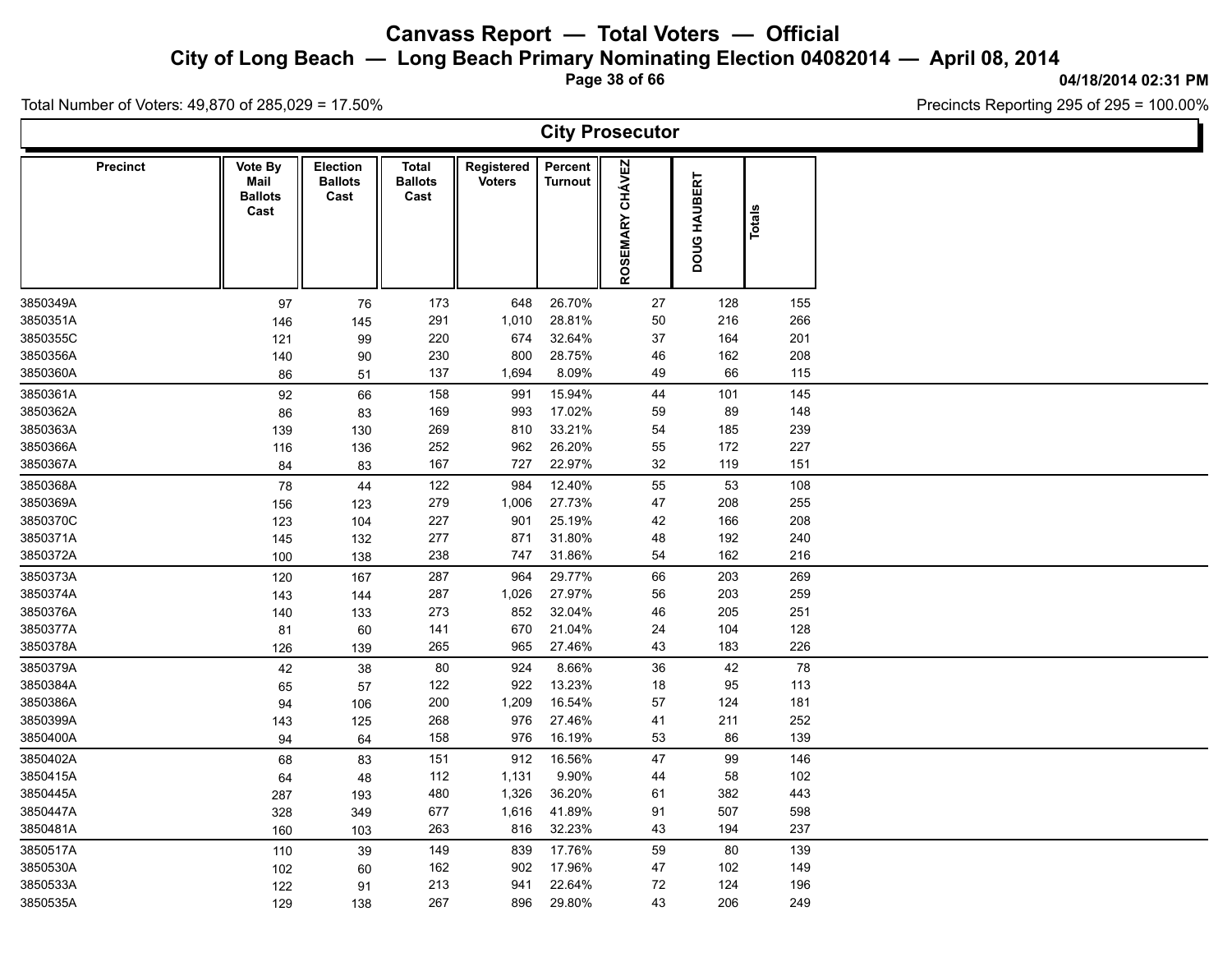**City of Long Beach — Long Beach Primary Nominating Election 04082014 — April 08, 2014**

**Page 39 of 66**

**04/18/2014 02:31 PM**

Ъ

Precincts Reporting 295 of 295 = 100.00%

Total Number of Voters: 49,870 of 285,029 = 17.50%

Γ

|                 |                                                  |                                           |                                        |                             |                           | <b>City Prosecutor</b>           |              |               |  |
|-----------------|--------------------------------------------------|-------------------------------------------|----------------------------------------|-----------------------------|---------------------------|----------------------------------|--------------|---------------|--|
| <b>Precinct</b> | <b>Vote By</b><br>Mail<br><b>Ballots</b><br>Cast | <b>Election</b><br><b>Ballots</b><br>Cast | <b>Total</b><br><b>Ballots</b><br>Cast | Registered<br><b>Voters</b> | Percent<br><b>Turnout</b> | <b>CHÁVEZ</b><br><b>ROSEMARY</b> | DOUG HAUBERT | <b>Totals</b> |  |
| 3850539A        | 177                                              | 141                                       | 318                                    | 933                         | 34.08%                    | 50                               | 247          | 297           |  |
| 3850541A        | 83                                               | 65                                        | 148                                    | 603                         | 24.54%                    | 29                               | 102          | 131           |  |
| 3850545A        | 89                                               | 31                                        | 120                                    | 746                         | 16.09%                    | 28                               | 80           | 108           |  |
| 3850547A        | 96                                               | 101                                       | 197                                    | 1,757                       | 11.21%                    | 61                               | 129          | 190           |  |
| 3850549A        | 263                                              | 125                                       | 388                                    | 1,600                       | 24.25%                    | 83                               | 269          | 352           |  |
| 3850551B        | 65                                               | $52\,$                                    | 117                                    | 1,198                       | 9.77%                     | 48                               | 61           | 109           |  |
| 3850552A        | 69                                               | 44                                        | 113                                    | 1,218                       | 9.28%                     | 39                               | 63           | 102           |  |
| 3850552B        | 53                                               | 32                                        | 85                                     | 846                         | 10.05%                    | 27                               | 46           | 73            |  |
| 3850553A        | 85                                               | 56                                        | 141                                    | 1,302                       | 10.83%                    | 49                               | 77           | 126           |  |
| 3850559A        | 166                                              | 146                                       | 312                                    | 1,389                       | 22.46%                    | 78                               | 212          | 290           |  |
| 3850562A        | 247                                              | 209                                       | 456                                    | 1,176                       | 38.78%                    | ${\bf 75}$                       | 353          | 428           |  |
| 3850563A        | 122                                              | 116                                       | 238                                    | 966                         | 24.64%                    | 45                               | 168          | 213           |  |
| 3850564B        | 82                                               | 53                                        | 135                                    | 936                         | 14.42%                    | 31                               | 91           | 122           |  |
| 3850568A        | 122                                              | 116                                       | 238                                    | 972                         | 24.49%                    | 70                               | 145          | 215           |  |
| 3850572A        | 135                                              | 89                                        | 224                                    | 1,274                       | 17.58%                    | 71                               | 134          | 205           |  |
| 3850577A        | 86                                               | 63                                        | 149                                    | 1,495                       | 9.97%                     | 68                               | 66           | 134           |  |
| 3850591A        | 64                                               | 63                                        | 127                                    | 1,045                       | 12.15%                    | 51                               | 58           | 109           |  |
| 3850593A        | 30                                               | 42                                        | 72                                     | 809                         | 8.90%                     | 23                               | 44           | 67            |  |
| 3850594A        | 82                                               | 60                                        | 142                                    | 1,324                       | 10.73%                    | 56                               | 66           | 122           |  |
| 3850610A        | $\bf 79$                                         | 72                                        | 151                                    | 1,083                       | 13.94%                    | 59                               | $72\,$       | 131           |  |
| 3850611A        | 73                                               | 39                                        | 112                                    | 1,209                       | 9.26%                     | 46                               | 57           | 103           |  |
| 3850614A        | 38                                               | 48                                        | 86                                     | 1,051                       | 8.18%                     | 40                               | $36\,$       | 76            |  |
| 3850616A        | 89                                               | 44                                        | 133                                    | 1,156                       | 11.51%                    | 40                               | 81           | 121           |  |
| 3850617A        | 104                                              | 46                                        | 150                                    | 936                         | 16.03%                    | 40                               | 100          | 140           |  |
| 3850618A        | 64                                               | 42                                        | 106                                    | 955                         | 11.10%                    | 28                               | 71           | 99            |  |
| 3850620A        | 58                                               | 61                                        | 119                                    | 907                         | 13.12%                    | 36                               | $72\,$       | 108           |  |
| 3850621A        | 43                                               | 35                                        | 78                                     | 851                         | 9.17%                     | 32                               | 45           | $77$          |  |
| 3850624A        | 52                                               | 19                                        | 71                                     | 874                         | 8.12%                     | 21                               | 48           | 69            |  |
| 3850625A        | 104                                              | 47                                        | 151                                    | 1,189                       | 12.70%                    | 35                               | 101          | 136           |  |
| 3850630C        | 108                                              | 115                                       | 223                                    | 752                         | 29.65%                    | 37                               | 169          | 206           |  |
| 3850632B        | 107                                              | 84                                        | 191                                    | 850                         | 22.47%                    | $32\,$                           | 141          | 173           |  |
| 3850636A        | 147                                              | 96                                        | 243                                    | 985                         | 24.67%                    | 47                               | 160          | 207           |  |
| 3850637A        | 131                                              | 121                                       | 252                                    | 857                         | 29.40%                    | 26                               | 198          | 224           |  |
| 3850639A        | 154                                              | 170                                       | 324                                    | 1,008                       | 32.14%                    | 60                               | 223          | 283           |  |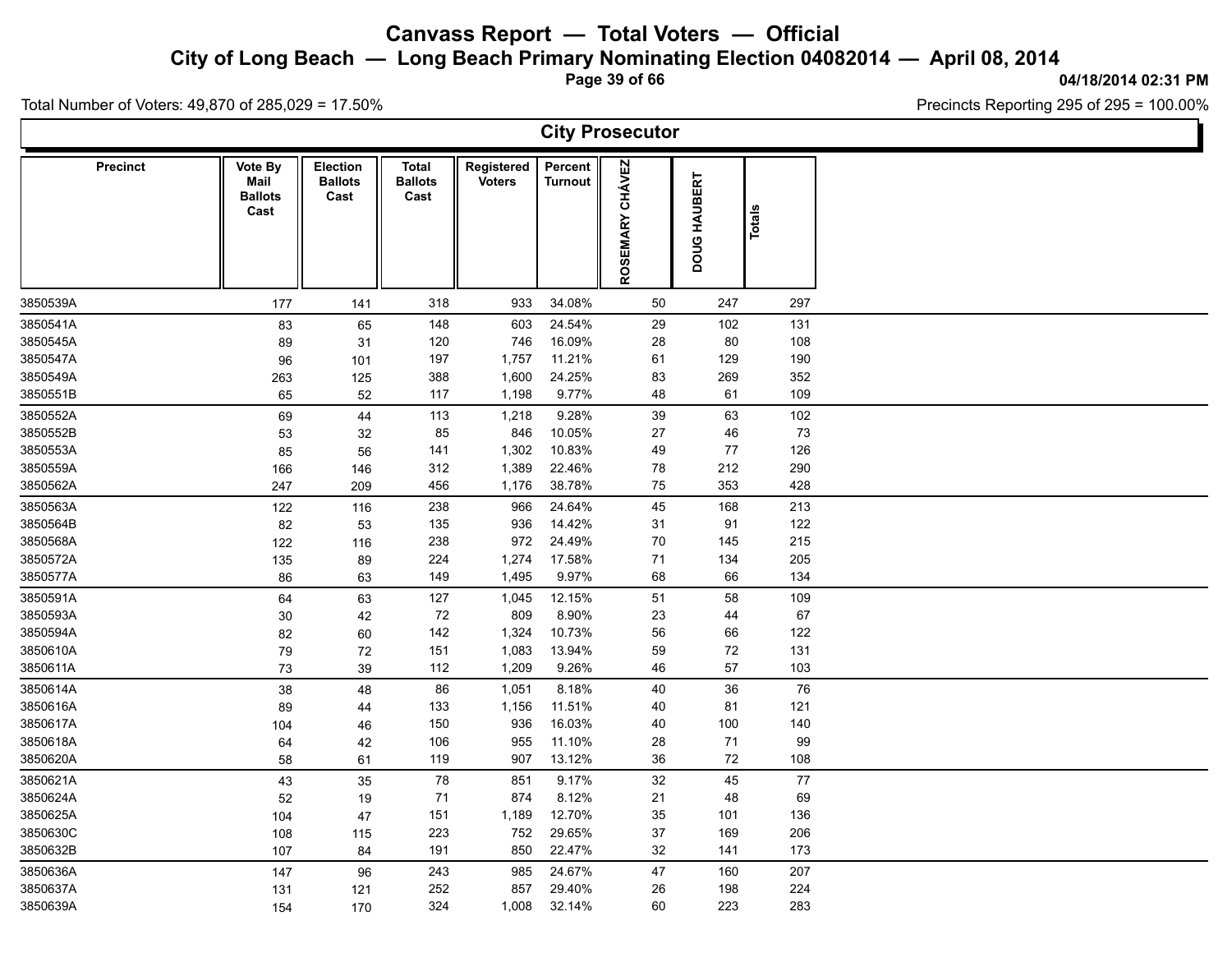**City of Long Beach — Long Beach Primary Nominating Election 04082014 — April 08, 2014**

**Page 40 of 66**

**04/18/2014 02:31 PM** Precincts Reporting 295 of 295 = 100.00%

Ъ

Total Number of Voters: 49,870 of 285,029 = 17.50%

 $\Gamma$ 

|                | <b>Precinct</b> | Vote By<br>Mail<br><b>Ballots</b><br>Cast | <b>Election</b><br><b>Ballots</b><br>Cast | <b>Total</b><br><b>Ballots</b><br>Cast | Registered<br><b>Voters</b> | Percent<br><b>Turnout</b> | ROSEMARY CHÁVEZ | DOUG HAUBERT        | <b>Totals</b>    |  |
|----------------|-----------------|-------------------------------------------|-------------------------------------------|----------------------------------------|-----------------------------|---------------------------|-----------------|---------------------|------------------|--|
| 3850645A       |                 | $\mathbf{3}$                              | $\overline{1}$                            | 4                                      | 851                         | 0.47%                     | -1              | $\mathbf{3}$        | 4                |  |
| 3850648A       |                 | 304                                       | 318                                       | 622                                    | 1,520                       | 40.92%                    | 86              | 489                 | 575              |  |
| 3850650A       |                 | 91                                        | 65                                        | 156                                    | 886                         | 17.61%                    | 32              | 110                 | 142              |  |
| 3850660A       |                 | 76                                        | 48                                        | 124                                    | 1,199                       | 10.34%                    | 37              | 75                  | 112              |  |
| 3850671A       |                 | 76                                        | 65                                        | 141                                    | 1,113                       | 12.67%                    | 40              | 89                  | 129              |  |
| 3850680A       |                 | 113                                       | 82                                        | 195                                    | 746                         | 26.14%                    | 34              | 144                 | 178              |  |
| 3850686A       |                 | 27                                        | $\,6\,$                                   | 33                                     | 1,167                       | 2.83%                     | 8               | 24                  | $32\,$           |  |
| 3850688A       |                 | 224                                       | 96                                        | 320                                    | 1,115                       | 28.70%                    | 43              | 248                 | 291              |  |
| 3850701A       |                 | 80                                        | 78                                        | 158                                    | 829                         | 19.06%                    | 46              | 95                  | 141              |  |
| 3850702A       |                 | 63                                        | 36                                        | 99                                     | 1,447                       | 6.84%                     | 37              | 52                  | 89               |  |
| 3850001C       |                 | $\mathbf{1}$                              | $\pmb{0}$                                 | $\mathbf 1$                            | $\overline{4}$              | 25.00%                    | 0               | $\overline{1}$      | 1                |  |
| 3850001D       |                 | $\mathbf 0$                               | $\mathbf 0$                               | 0                                      | $\overline{1}$              | 0.00%                     | 0               | $\mathsf{O}\xspace$ | $\pmb{0}$        |  |
| 3850001E       |                 | $\pmb{0}$                                 | $\pmb{0}$                                 | 0                                      | $\mathbf 0$                 | 0.00%                     | 0               | $\mathsf{O}$        | 0                |  |
| 3850002A       |                 | $\mathbf 0$                               | $\mathbf 1$                               | $\mathbf{1}$                           | 3                           | 33.33%                    | $\overline{1}$  | 0                   | $\mathbf{1}$     |  |
| 3850003A       |                 | $\overline{4}$                            | $\sqrt{3}$                                | $\overline{7}$                         | 440                         | 1.59%                     | 3               | 4                   | $\overline{7}$   |  |
| 3850035F       |                 | 15                                        | $\pmb{0}$                                 | 15                                     | 44                          | 34.09%                    | 3               | 12                  | $15\,$           |  |
| 3850041C       |                 | $\mathbf 0$                               | $\mathbf 0$                               | 0                                      | 0                           | 0.00%                     | 0               | $\mathsf 0$         | 0                |  |
| 3850045A       |                 | $\pmb{0}$                                 | $\mathbf 0$                               | 0                                      | 0                           | 0.00%                     | 0               | $\mathsf{O}\xspace$ | $\mathsf 0$      |  |
| 3850045C       |                 | 0                                         | $\mathbf 0$                               | 0                                      | $\mathbf 0$                 | 0.00%                     | 0               | 0                   | 0                |  |
| 3850045J       |                 | 6                                         | 0                                         | 6                                      | 25                          | 24.00%                    | -1              | 5                   | 6                |  |
| 3850052C       |                 | 5                                         | $\mathbf 0$                               | 5                                      | 22                          | 22.73%                    | 0               | 5                   | $\mathbf 5$      |  |
| 3850082B       |                 | $\overline{\mathbf{4}}$                   | $\mathbf 0$                               | 4                                      | 37                          | 10.81%                    | $\overline{2}$  | 0                   | $\boldsymbol{2}$ |  |
| 3850091C       |                 | 6                                         | $\overline{1}$                            | $\overline{7}$                         | 92                          | 7.61%                     | 3               | $\overline{4}$      | $\boldsymbol{7}$ |  |
| 3850113D       |                 | 0                                         | 0                                         | 0                                      | 31                          | 0.00%                     | 0               | 0                   | 0                |  |
| 3850201C       |                 | 0                                         | $\Omega$                                  | $\mathbf 0$                            | $\mathbf 0$                 | 0.00%                     | $\mathbf 0$     | 0                   | 0                |  |
| 3850226B       |                 | $\mathbf 0$                               | $\mathbf 0$                               | 0                                      | 8                           | 0.00%                     | 0               | 0                   | 0                |  |
| 3850266A       |                 | 20                                        | $\overline{1}$                            | 21                                     | 120                         | 17.50%                    | 5               | 15                  | 20               |  |
| 3850294B       |                 | $\mathbf 0$                               | $\pmb{0}$                                 | 0                                      | 0                           | 0.00%                     | 0               | $\mathbf 0$         | $\mathsf 0$      |  |
| 3850307A       |                 | 14                                        | 0                                         | 14                                     | 215                         | 6.51%                     | $\overline{1}$  | 13                  | 14               |  |
| 3850603A       |                 | 40                                        | $\mathbf 0$                               | 40                                     | 241                         | 16.60%                    | 15              | 21                  | 36               |  |
| <b>Totals:</b> |                 | 26,228                                    | 21,459                                    | 47,687                                 | 257,735                     |                           | 11,561          | 31,849              | 43,410           |  |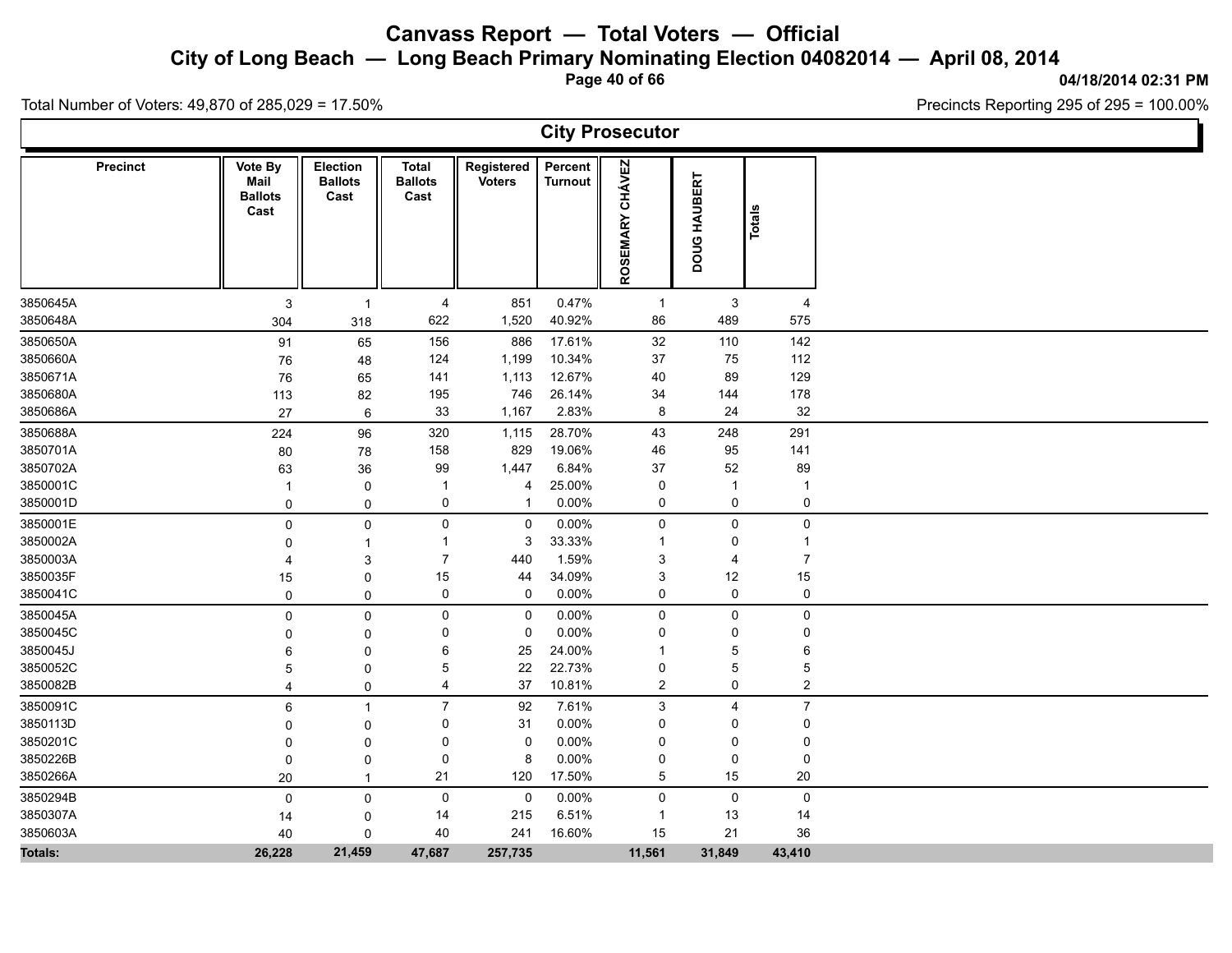**City of Long Beach — Long Beach Primary Nominating Election 04082014 — April 08, 2014**

**Page 41 of 66**

**04/18/2014 02:31 PM** Precincts Reporting 295 of 295 = 100.00%

Total Number of Voters: 49,870 of 285,029 = 17.50%

### **Council Member, District 1**

| <b>Precinct</b> | Vote By<br>Mail<br><b>Ballots</b><br>Cast | Election<br><b>Ballots</b><br>Cast | <b>Total</b><br><b>Ballots</b><br>Cast | Registered<br><b>Voters</b> | Percent<br><b>Turnout</b> | AREZ<br>š<br>$\circ$<br><b>ARD</b><br>RIC. | g<br>TAGAL<br>MISI | GONZALEZ<br>LENA | PINEL<br><b>PILAR</b> | Totals |
|-----------------|-------------------------------------------|------------------------------------|----------------------------------------|-----------------------------|---------------------------|--------------------------------------------|--------------------|------------------|-----------------------|--------|
| 3850007A        | 111                                       | 82                                 | 193                                    | 1,333                       | 14.48%                    | 27                                         | 54                 | 78               | 16                    | 175    |
| 3850010A        | 95                                        | 126                                | 221                                    | 1,559                       | 14.18%                    | 30                                         | 60                 | 100              | 25                    | 215    |
| 3850046A        | 71                                        | 59                                 | 130                                    | 1,514                       | 8.59%                     | 26                                         | 39                 | 51               | 6                     | 122    |
| 3850123A        | 51                                        | 52                                 | 103                                    | 954                         | 10.80%                    | 26                                         | 37                 | 32               |                       | 102    |
| 3850137A        | 60                                        | 81                                 | 141                                    | 1,254                       | 11.24%                    | 24                                         | 42                 | 59               | 8                     | 133    |
| 3850166B        | 55                                        | 66                                 | 121                                    | 1,113                       | 10.87%                    | 29                                         | 37                 | 39               | $\overline{7}$        | 112    |
| 3850175A        | 83                                        | 62                                 | 145                                    | 914                         | 15.86%                    | 15                                         | 60                 | 59               | 3                     | 137    |
| 3850202A        | 91                                        | 66                                 | 157                                    | 1,026                       | 15.30%                    | 25                                         | 33                 | 81               | 9                     | 148    |
| 3850239A        | 93                                        | 46                                 | 139                                    | 1,064                       | 13.06%                    | 15                                         | 23                 | 84               | 9                     | 131    |
| 3850244A        | 182                                       | 94                                 | 276                                    | 1,738                       | 15.88%                    | 21                                         | 73                 | 150              | 21                    | 265    |
| 3850286A        | 133                                       | 73                                 | 206                                    | 1,475                       | 13.97%                    | 22                                         | 85                 | 57               | 21                    | 185    |
| 3850296A        | 35                                        | 53                                 | 88                                     | 1,414                       | 6.22%                     | 34                                         | 13                 | 32               | $\overline{4}$        | 83     |
| 3850360A        | 86                                        | 51                                 | 137                                    | 1,694                       | 8.09%                     | 16                                         | 32                 | 54               | 24                    | 126    |
| 3850368A        | 78                                        | 44                                 | 122                                    | 984                         | 12.40%                    | 15                                         | 30                 | 61               | 8                     | 114    |
| 3850577A        | 86                                        | 63                                 | 149                                    | 1,495                       | 9.97%                     | 21                                         | 48                 | 59               | 11                    | 139    |
| 3850591A        | 64                                        | 63                                 | 127                                    | 1,045                       | 12.15%                    | 15                                         | 25                 | 67               | 8                     | 115    |
| 3850702A        | 63                                        | 36                                 | 99                                     | 1,447                       | 6.84%                     | 15                                         | 34                 | 42               | 5                     | 96     |
| 3850003A        |                                           | 3                                  | $\overline{7}$                         | 440                         | 1.59%                     | $\overline{\mathbf{1}}$                    | 3                  | $\overline{1}$   |                       | 6      |
| <b>Totals:</b>  | 1,441                                     | 1,120                              | 2,561                                  | 22,463                      |                           | 377                                        | 728                | 1,106            | 193                   | 2,404  |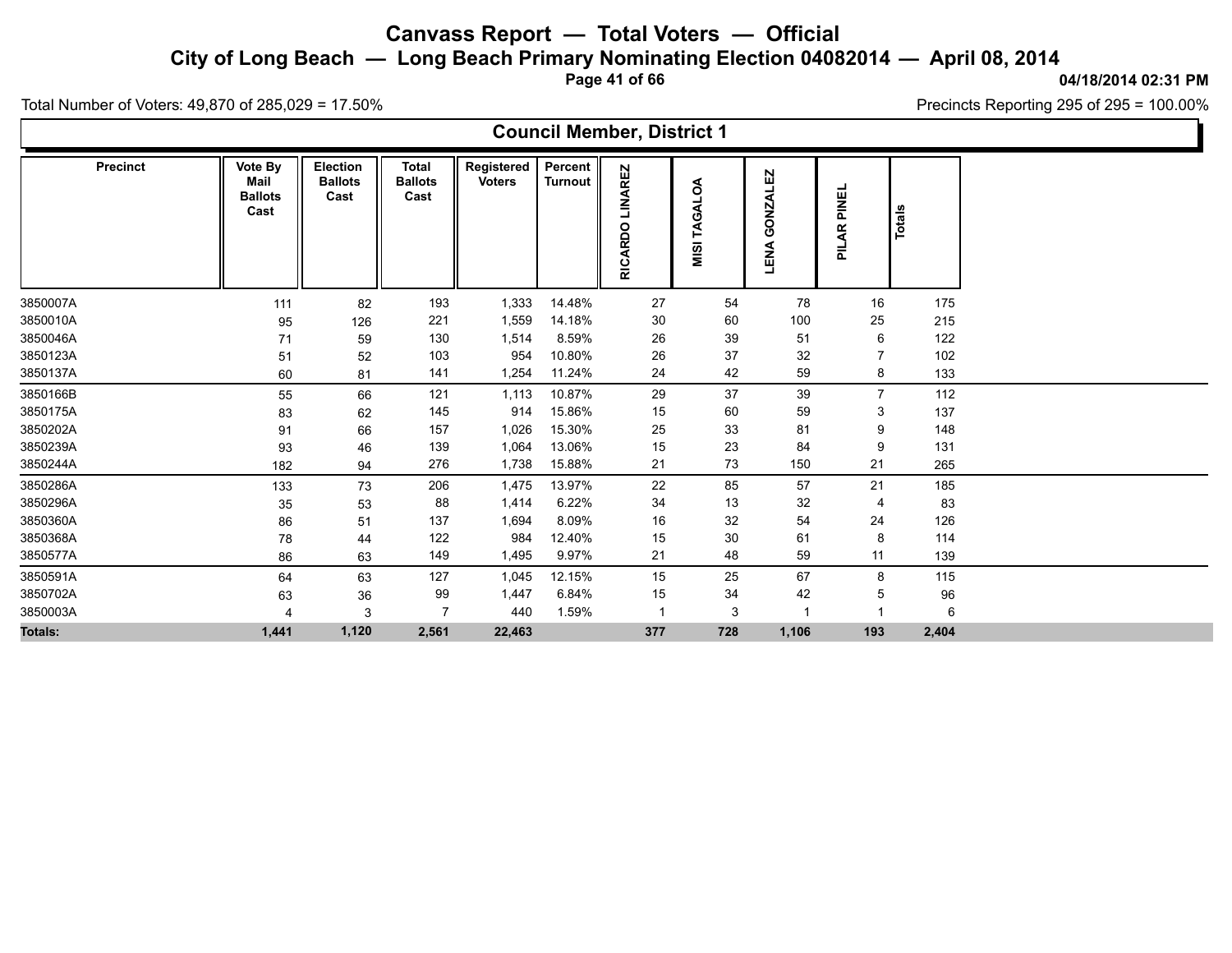**City of Long Beach — Long Beach Primary Nominating Election 04082014 — April 08, 2014**

**Page 42 of 66**

#### **04/18/2014 02:31 PM**

Precincts Reporting 295 of 295 = 100.00%

Total Number of Voters: 49,870 of 285,029 = 17.50%

### **Council Member, District 3**

| <b>Precinct</b> | Vote By<br>Mail<br><b>Ballots</b> | <b>Election</b><br><b>Ballots</b><br>Cast | <b>Total</b><br><b>Ballots</b><br>Cast | Registered<br><b>Voters</b> | Percent<br><b>Turnout</b> |                  | ဖာ                            |                       |                                  | <b>BELLO</b>   |               |  |
|-----------------|-----------------------------------|-------------------------------------------|----------------------------------------|-----------------------------|---------------------------|------------------|-------------------------------|-----------------------|----------------------------------|----------------|---------------|--|
|                 | Cast                              |                                           |                                        |                             |                           | <b>JIM LEWIS</b> | <b>MARTHA FLORE</b><br>GIBSON | PRICE<br><b>SUZIE</b> | <b>ROSENBERG</b><br><b>JACKI</b> | STEPHEN        | <b>Totals</b> |  |
| 3850048A        | 123                               | 99                                        | 222                                    | 1,029                       | 21.57%                    | 23               | 29                            | 123                   | 17                               | 12             | 204           |  |
| 3850184A        | 92                                | 103                                       | 195                                    | 827                         | 23.58%                    | 35               | 33                            | 89                    | 12                               | 14             | 183           |  |
| 3850209B        | 140                               | 82                                        | 222                                    | 1,000                       | 22.20%                    | 26               | 14                            | 121                   | 21                               | 29             | 211           |  |
| 3850212A        | 80                                | 81                                        | 161                                    | 894                         | 18.01%                    | 28               | 23                            | 66                    | 16                               | 14             | 147           |  |
| 3850213A        | 187                               | 114                                       | 301                                    | 901                         | 33.41%                    | 44               | 32                            | 157                   | 29                               | 21             | 283           |  |
| 3850215A        | 412                               | 187                                       | 599                                    | 1,562                       | 38.35%                    | 66               | 65                            | 272                   | 110                              | 47             | 560           |  |
| 3850222B        | 124                               | 87                                        | 211                                    | 916                         | 23.03%                    | 32               | 24                            | 104                   | 15                               | 26             | 201           |  |
| 3850223A        | 142                               | 184                                       | 326                                    | 1,026                       | 31.77%                    | 43               | 39                            | 159                   | 26                               | 43             | 310           |  |
| 3850251A        | 80                                | 100                                       | 180                                    | 900                         | 20.00%                    | 23               | 20                            | 101                   | 6                                | 17             | 167           |  |
| 3850254A        | 341                               | 305                                       | 646                                    | 1,413                       | 45.72%                    | 42               | 30                            | 412                   | 81                               | 68             | 633           |  |
| 3850255A        | 337                               | 200                                       | 537                                    | 1,430                       | 37.55%                    | 68               | 55                            | 280                   | 64                               | 49             | 516           |  |
| 3850256A        | 166                               | 107                                       | 273                                    | 848                         | 32.19%                    | 26               | 15                            | 173                   | 30                               | 16             | 260           |  |
| 3850259A        | 300                               | 209                                       | 509                                    | 1,273                       | 39.98%                    | 38               | 37                            | 271                   | 64                               | 79             | 489           |  |
| 3850262A        | 243                               | 246                                       | 489                                    | 1,457                       | 33.56%                    | 27               | $32\,$                        | 308                   | 48                               | 60             | 475           |  |
| 3850264A        | 61                                | 65                                        | 126                                    | 843                         | 14.95%                    | 10               | 19                            | 62                    | 12                               | 13             | 116           |  |
| 3850270A        | 95                                | 72                                        | 167                                    | 888                         | 18.81%                    | 18               | 18                            | 88                    | 25                               | 15             | 164           |  |
| 3850271A        | 145                               | 155                                       | 300                                    | 1,140                       | 26.32%                    | 34               | 15                            | 163                   | 48                               | 32             | 292           |  |
| 3850272A        | 132                               | 132                                       | 264                                    | 1,071                       | 24.65%                    | 24               | 24                            | 121                   | 42                               | 39             | 250           |  |
| 3850275A        | 203                               | 185                                       | 388                                    | 1,187                       | 32.69%                    | 30               | 18                            | 259                   | 31                               | 39             | 377           |  |
| 3850276A        | 243                               | 199                                       | 442                                    | 1,220                       | 36.23%                    | 42               | 30                            | 263                   | 34                               | 63             | 432           |  |
| 3850280A        | 319                               | 229                                       | 548                                    | 1,279                       | 42.85%                    | 55               | 51                            | 268                   | 105                              | 41             | 520           |  |
| 3850285A        | 218                               | 178                                       | 396                                    | 1,112                       | 35.61%                    | 21               | 54                            | 156                   | 77                               | 67             | 375           |  |
| 3850287A        | 159                               | 97                                        | 256                                    | 922                         | 27.77%                    | 34               | 26                            | 118                   | 62                               | $\overline{4}$ | 244           |  |
| 3850290A        | 254                               | 145                                       | 399                                    | 1,292                       | 30.88%                    | 41               | 25                            | 158                   | 123                              | 32             | 379           |  |
| 3850293B        | 150                               | 108                                       | 258                                    | 889                         | 29.02%                    | 51               | 34                            | 106                   | 23                               | 21             | 235           |  |
| 3850294A        | 83                                | 92                                        | 175                                    | 890                         | 19.66%                    | 39               | 20                            | 70                    | 23                               | 10             | 162           |  |
| 3850308A        | 119                               | 128                                       | 247                                    | 1,016                       | 24.31%                    | 32               | 24                            | 139                   | 12                               | 20             | 227           |  |
| 3850309A        | 132                               | 87                                        | 219                                    | 867                         | 25.26%                    | 43               | 35                            | 101                   | 12                               | 10             | 201           |  |
| 3850324A        | 149                               | 151                                       | 300                                    | 1,208                       | 24.83%                    | 43               | 43                            | 155                   | 17                               | 29             | 287           |  |
| 3850445A        | 287                               | 193                                       | 480                                    | 1,326                       | 36.20%                    | 35               | 23                            | 267                   | 90                               | 50             | 465           |  |
| 3850481A        | 160                               | 103                                       | 263                                    | 816                         | 32.23%                    | 27               | 13                            | 142                   | 22                               | 54             | 258           |  |
| 3850533A        | 122                               | 91                                        | 213                                    | 941                         | 22.64%                    | 23               | 28                            | 117                   | 13                               | 17             | 198           |  |
| 3850620A        | 58                                | 61                                        | 119                                    | 907                         | 13.12%                    | 13               | 24                            | 58                    | $\overline{7}$                   | 11             | 113           |  |
| 3850645A        | 3                                 | $\overline{\mathbf{1}}$                   | $\overline{4}$                         | 851                         | 0.47%                     | $\mathbf 0$      | 2                             | $\overline{1}$        | $\mathbf{1}$                     | $\mathbf{0}$   | 4             |  |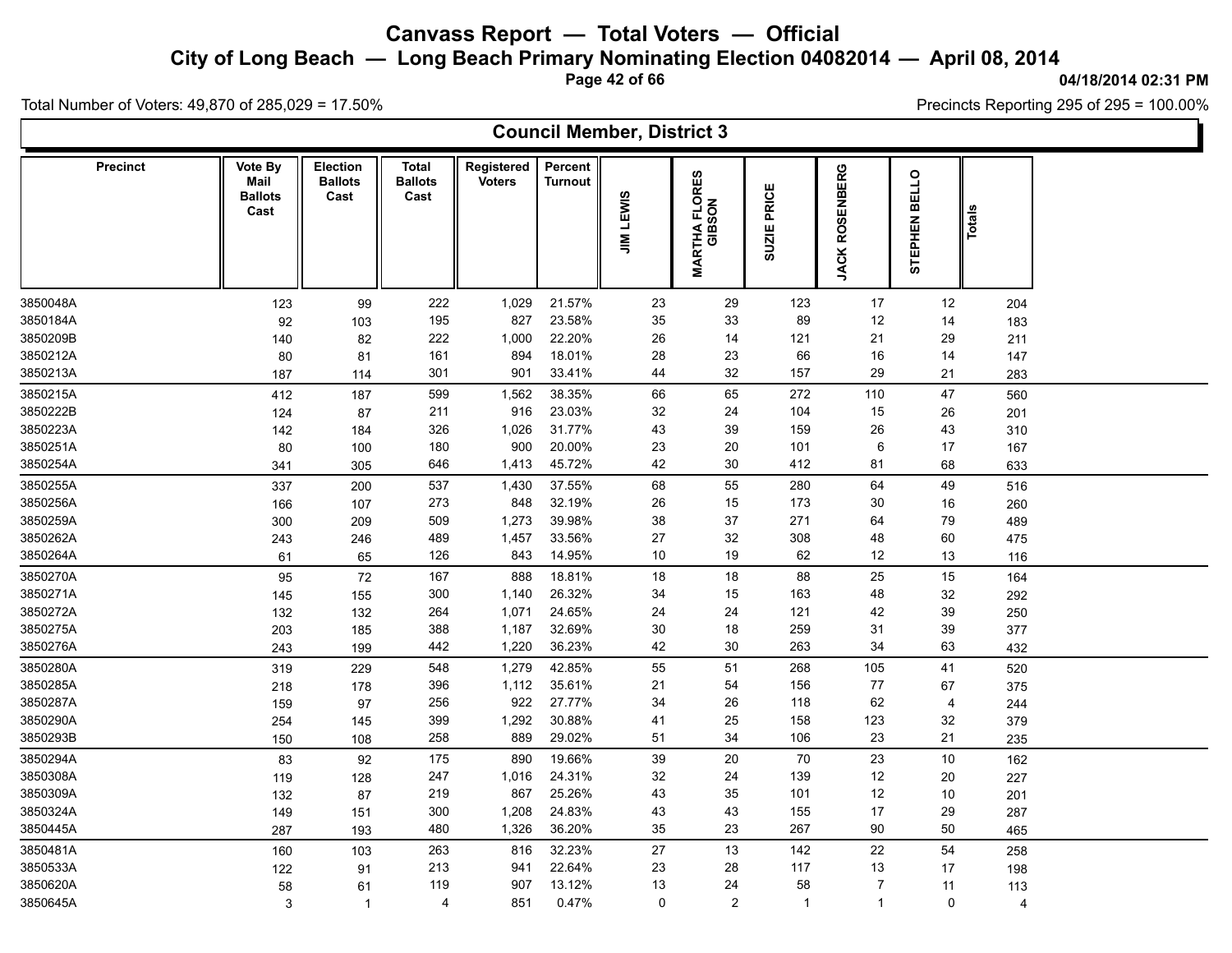**City of Long Beach — Long Beach Primary Nominating Election 04082014 — April 08, 2014**

**Page 43 of 66**

### **04/18/2014 02:31 PM** Precincts Reporting 295 of 295 = 100.00%

Total Number of Voters: 49,870 of 285,029 = 17.50%

 $\blacksquare$ 

|                 |                                           |                                           |                                 |                               |                              | <b>Council Member, District 3</b> |                                   |                |                                 |                                 |               |
|-----------------|-------------------------------------------|-------------------------------------------|---------------------------------|-------------------------------|------------------------------|-----------------------------------|-----------------------------------|----------------|---------------------------------|---------------------------------|---------------|
| <b>Precinct</b> | Vote By<br>Mail<br><b>Ballots</b><br>Cast | <b>Election</b><br><b>Ballots</b><br>Cast | Total<br><b>Ballots</b><br>Cast | Registered  <br><b>Voters</b> | <b>Percent II</b><br>Turnout | ທ<br>ш<br>┙<br>$\sum_{i=1}^{n}$   | <b>RTHA FLORES</b><br>GIBSON<br>≨ | PRICE<br>SUZIE | <b>ROSENBERG</b><br>×<br>ပ<br>- | 띪<br><b>TEPHEN</b><br><b>in</b> | <b>Totals</b> |
| 3850688A        | 224                                       | 96                                        | 320                             | 1,115                         | 28.70%                       | 33                                | 24                                | 201            | 31                              | 15                              | 304           |
| 3850294B        | O                                         | $\Omega$                                  | 0                               | $\Omega$                      | $0.00\%$                     | 0                                 |                                   | 0              |                                 |                                 | $\Omega$      |
| <b>Totals:</b>  | 6,083                                     | 4,672                                     | 10,755                          | 37,256                        |                              | 1,169                             | 998                               | 5,649          | 1,349                           | 1,077                           | 10,242        |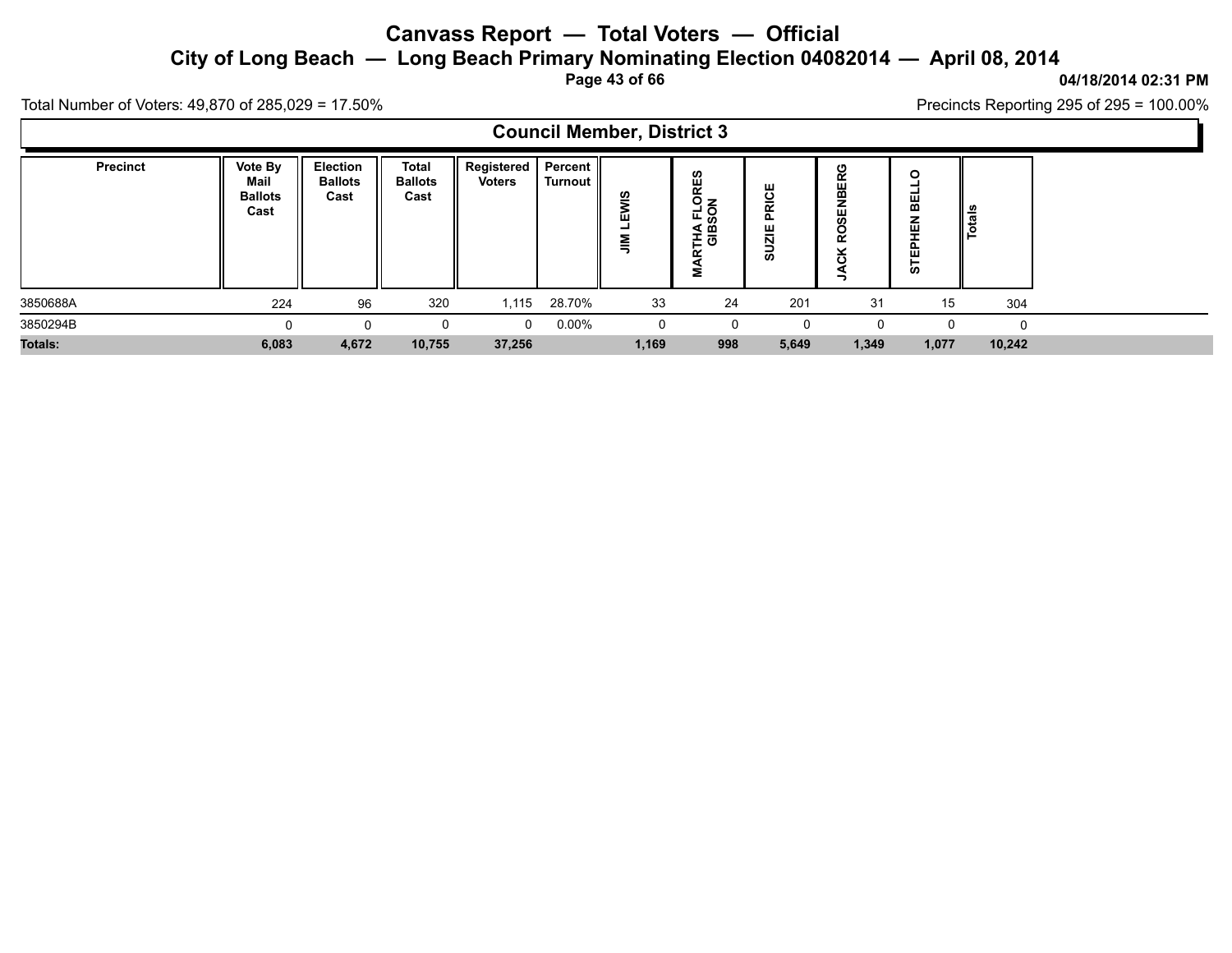**City of Long Beach — Long Beach Primary Nominating Election 04082014 — April 08, 2014**

**Page 44 of 66**

**04/18/2014 02:31 PM** Precincts Reporting 295 of 295 = 100.00%

Total Number of Voters: 49,870 of 285,029 = 17.50%

### **Council Member, District 5**

| LUYBEN<br><b>SUTFIN</b><br><b>MUNGO</b><br>CARL KEMP<br>Totals<br>Cast<br>d                                                                                  |
|--------------------------------------------------------------------------------------------------------------------------------------------------------------|
| <b>THOMAS</b><br>STACY<br><b>JOSEPH</b>                                                                                                                      |
| 14.38%                                                                                                                                                       |
| $10$<br>3850045B<br>66<br>459<br>9<br>9<br>35<br>63<br>39<br>27<br>550<br>16.18%<br>$\overline{7}$<br>3850045H<br>89<br>12<br>24<br>40                       |
| 42<br>47<br>83<br>72<br>72<br>3850065A<br>266<br>1,006<br>26.44%<br>16<br>97<br>257                                                                          |
| 163<br>103<br>3850067B<br>701<br>32.81%<br>23<br>82<br>76<br>230<br>41<br>222<br>133<br>97                                                                   |
| 3850295A<br>253<br>831<br>30.45%<br>20<br>83<br>48<br>95<br>98<br>246<br>155                                                                                 |
| 3850316A<br>891<br>30.53%<br>39<br>102<br>272<br>4<br>119<br>264                                                                                             |
| 178<br>94<br>33.37%<br>3850328A<br>317<br>950<br>22<br>117<br>67<br>102<br>308                                                                               |
| 173<br>144<br>3850335A<br>36.25%<br>24<br>107<br>50<br>331<br>913<br>139<br>320<br>155<br>176                                                                |
| 33.67%<br>3850336A<br>231<br>686<br>23<br>70<br>38<br>93<br>108<br>123<br>224                                                                                |
| 3850337A<br>34.46%<br>28<br>47<br>306<br>888<br>99<br>115<br>289<br>154<br>152                                                                               |
| 17<br>83<br>67<br>73<br>3850346A<br>247<br>956<br>25.84%<br>240                                                                                              |
| 121<br>126<br>3850348A<br>905<br>32.15%<br>102<br>66<br>291<br>291<br>19<br>104<br>130<br>161                                                                |
| 3850349A<br>26.70%<br>15<br>59<br>54<br>173<br>648<br>41<br>169<br>97<br>76                                                                                  |
| 3850351A<br>291<br>28.81%<br>17<br>53<br>97<br>283<br>1,010<br>116<br>146<br>145                                                                             |
| 3850355C<br>220<br>674<br>32.64%<br>60<br>35<br>213<br>14<br>104<br>99<br>121                                                                                |
| 73<br>39<br>230<br>800<br>28.75%<br>45<br>69<br>3850356A<br>226<br>140<br>90                                                                                 |
| 3850363A<br>33.21%<br>29<br>69<br>79<br>269<br>810<br>84<br>261<br>139<br>130                                                                                |
| 26.20%<br>3850366A<br>252<br>962<br>9<br>90<br>67<br>80<br>246<br>116<br>136                                                                                 |
| 3850367A<br>727<br>22.97%<br>12<br>55<br>42<br>167<br>51<br>160<br>84<br>83                                                                                  |
| 27.73%<br>3850369A<br>279<br>1,006<br>17<br>105<br>64<br>81<br>267<br>123<br>156                                                                             |
| 54<br>3850370C<br>227<br>25.19%<br>12<br>67<br>79<br>901<br>212                                                                                              |
| 123<br>104<br>31.80%<br>3850371A<br>277<br>871<br>13<br>88<br>99<br>65<br>265<br>132                                                                         |
| 145<br>3850372A<br>747<br>31.86%<br>87<br>60<br>238<br>4<br>80<br>231<br>100<br>138                                                                          |
| 29.77%<br>3850373A<br>287<br>964<br>12<br>101<br>107<br>284<br>64<br>120<br>167                                                                              |
| 27.97%<br>3850374A<br>287<br>1,026<br>17<br>99<br>106<br>61<br>283<br>143<br>144                                                                             |
| 79<br>66<br>273<br>32.04%<br>117<br>270                                                                                                                      |
| 8<br>3850376A<br>852<br>140<br>133<br>3850377A<br>670<br>21.04%<br>9<br>33<br>32<br>139<br>141<br>65                                                         |
| 81<br>60<br>3850378A<br>965<br>27.46%<br>57<br>256<br>9<br>59<br>131<br>126<br>139<br>265                                                                    |
| 27.46%<br>3850399A<br>976<br>21<br>65<br>68<br>105<br>259<br>268<br>143<br>125                                                                               |
| 3850447A<br>677<br>41.89%<br>39<br>416<br>58<br>156<br>669<br>1,616<br>328<br>349                                                                            |
|                                                                                                                                                              |
| 29.80%<br>36<br>87<br>263<br>3850535A<br>267<br>896<br>17<br>123<br>129<br>138                                                                               |
| 3850539A<br>933<br>34.08%<br>17<br>318<br>134<br>49<br>314<br>114<br>177<br>141                                                                              |
| 3850541A<br>603<br>24.54%<br>19<br>57<br>26<br>42<br>148<br>144<br>83<br>65<br>3850630C<br>223<br>752<br>29.65%<br>20<br>83<br>48<br>60<br>211<br>108<br>115 |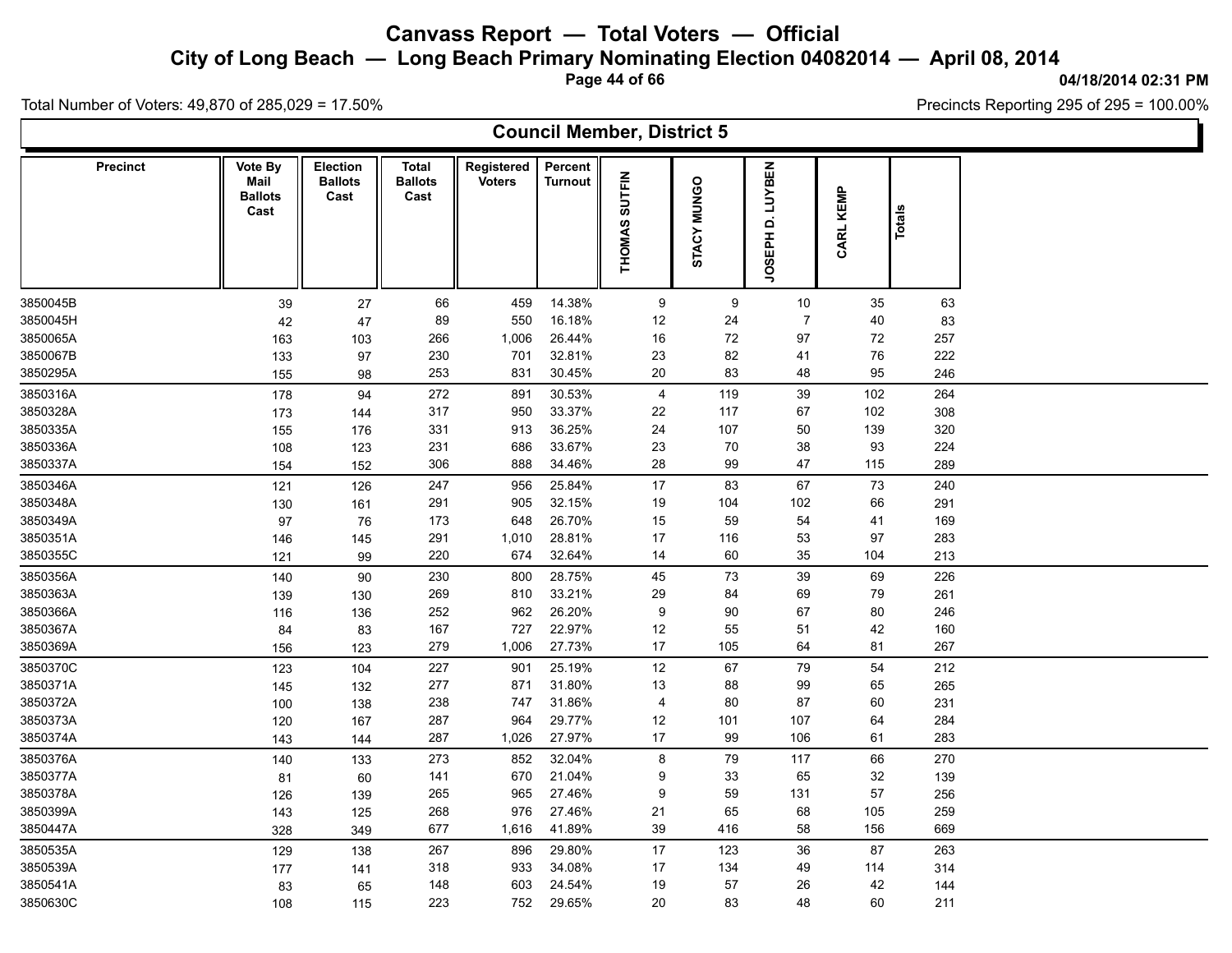**City of Long Beach — Long Beach Primary Nominating Election 04082014 — April 08, 2014**

**Page 45 of 66**

**04/18/2014 02:31 PM**

Total Number of Voters: 49,870 of 285,029 = 17.50%

 $\Gamma$ 

| Precincts Reporting 295 of 295 = $100.00\%$ |  |
|---------------------------------------------|--|
|---------------------------------------------|--|

|                 |                                           |                                    |                                        |                             |                           | <b>Council Member, District 5</b> |                                  |                                |              |        |  |
|-----------------|-------------------------------------------|------------------------------------|----------------------------------------|-----------------------------|---------------------------|-----------------------------------|----------------------------------|--------------------------------|--------------|--------|--|
| <b>Precinct</b> | Vote By<br>Mail<br><b>Ballots</b><br>Cast | Election<br><b>Ballots</b><br>Cast | <b>Total</b><br><b>Ballots</b><br>Cast | Registered<br><b>Voters</b> | Percent<br><b>Turnout</b> | UTFIN<br>စ<br><b>THOMAS</b>       | <b>NUNGO</b><br>≻<br><b>STAC</b> | BEN<br>ξ<br>٥<br><b>JOSEPH</b> | KEMP<br>CARL | Totals |  |
| 3850632B        | 107                                       | 84                                 | 191                                    | 850                         | 22.47%                    | 15                                | 71                               | 47                             | 50           | 183    |  |
| 3850636A        | 147                                       | 96                                 | 243                                    | 985                         | 24.67%                    | 14                                | 94                               | 31                             | 91           | 230    |  |
| 3850637A        | 131                                       | 121                                | 252                                    | 857                         | 29.40%                    | 33                                | 71                               | 37                             | 93           | 234    |  |
| 3850639A        | 154                                       | 170                                | 324                                    | 1,008                       | 32.14%                    | 22                                | 127                              | 43                             | 114          | 306    |  |
| 3850648A        | 304                                       | 318                                | 622                                    | 1,520                       | 40.92%                    | 58                                | 312                              | 59                             | 182          | 611    |  |
| 3850650A        | 91                                        | 65                                 | 156                                    | 886                         | 17.61%                    | 12                                | 44                               | 30                             | 63           | 149    |  |
| 3850680A        | 113                                       | 82                                 | 195                                    | 746                         | 26.14%                    | 16                                | 76                               | 29                             | 66           | 187    |  |
| 3850045A        |                                           | 0                                  | 0                                      | 0                           | $0.00\%$                  | 0                                 | 0                                | 0                              | 0            | 0      |  |
| 3850045C        |                                           | $\Omega$                           | 0                                      | 0                           | $0.00\%$                  | 0                                 | $\mathbf 0$                      | 0                              | 0            | 0      |  |
| 3850045J        |                                           | $\Omega$                           | 6                                      | 25                          | 24.00%                    | 0                                 | 3                                | 0                              | 3            | 6      |  |
| Totals:         | 5,549                                     | 5,116                              | 10,665                                 | 36,022                      |                           | 762                               | 3,893                            | 2,397                          | 3,286        | 10,338 |  |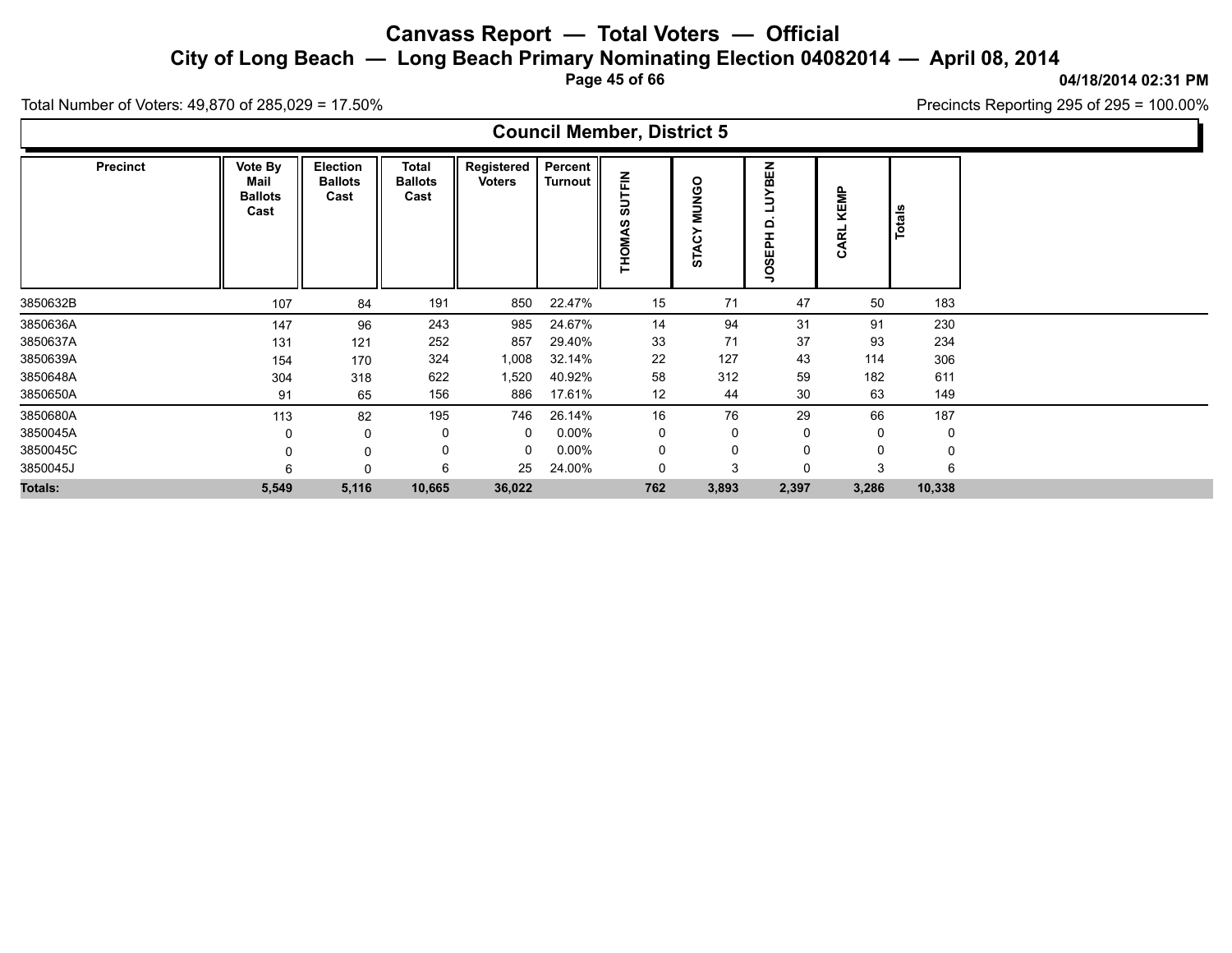**City of Long Beach — Long Beach Primary Nominating Election 04082014 — April 08, 2014**

**Page 46 of 66**

**04/18/2014 02:31 PM**

Total Number of Voters: 49,870 of 285,029 = 17.50%

|                 |                                           |                                    |                                        |                             |                           | <b>Council Member, District 7</b> |                 |                   |                      |        |  |
|-----------------|-------------------------------------------|------------------------------------|----------------------------------------|-----------------------------|---------------------------|-----------------------------------|-----------------|-------------------|----------------------|--------|--|
| <b>Precinct</b> | Vote By<br>Mail<br><b>Ballots</b><br>Cast | Election<br><b>Ballots</b><br>Cast | <b>Total</b><br><b>Ballots</b><br>Cast | Registered<br><b>Voters</b> | Percent<br><b>Turnout</b> | ROBERTO URANGA                    | TEER STRICKLAND | CHAUSER<br>LEE H. | JOAN V.<br>GREENWOOD | Totals |  |
| 3850036A        | 124                                       | 104                                | 228                                    | 966                         | 23.60%                    | 86                                | 8               | 8                 | 116                  | 218    |  |
| 3850043A        | 93                                        | 73                                 | 166                                    | 937                         | 17.72%                    | 54                                | 73              | 9                 | 20                   | 156    |  |
| 3850044D        | 172                                       | 193                                | 365                                    | 1,144                       | 31.91%                    | 137                               | 81              | 24                | 89                   | 331    |  |
| 3850071A        | 102                                       | 141                                | 243                                    | 933                         | 26.05%                    | 111                               | 42              | $16\,$            | 59                   | 228    |  |
| 3850076A        | 131                                       | 62                                 | 193                                    | 936                         | 20.62%                    | 94                                | 14              | 18                | 66                   | 192    |  |
| 3850081A        | 267                                       | 229                                | 496                                    | 1,530                       | 32.42%                    | 216                               | 81              | 27                | 120                  | 444    |  |
| 3850082A        | 100                                       | 107                                | 207                                    | 763                         | 27.13%                    | 98                                | 47              | 13                | 42                   | 200    |  |
| 3850084A        | 151                                       | 134                                | 285                                    | 875                         | 32.57%                    | 128                               | 47              | 20                | 68                   | 263    |  |
| 3850085A        | 173                                       | 131                                | 304                                    | 1,081                       | 28.12%                    | 141                               | 65              | 14                | 64                   | 284    |  |
| 3850092A        | 90                                        | 94                                 | 184                                    | 1,025                       | 17.95%                    | 102                               | 41              | $\overline{7}$    | 24                   | 174    |  |
| 3850097A        | 103                                       | 100                                | 203                                    | 1,319                       | 15.39%                    | 98                                | $30\,$          | $18\,$            | 48                   | 194    |  |
| 3850099A        | 70                                        | 74                                 | 144                                    | 1,118                       | 12.88%                    | 76                                | 35              | 9                 | 17                   | 137    |  |
| 3850100A        | 67                                        | 62                                 | 129                                    | 849                         | 15.19%                    | 76                                | 21              | 6                 | 20                   | 123    |  |
| 3850101A        | 81                                        | 81                                 | 162                                    | 1,007                       | 16.09%                    | 109                               | $20\,$          | 9                 | 16                   | 154    |  |
| 3850103A        | 81                                        | 69                                 | 150                                    | 1,019                       | 14.72%                    | 87                                | 22              | 14                | 22                   | 145    |  |
| 3850120A        | 140                                       | 102                                | 242                                    | 958                         | 25.26%                    | 118                               | 13              | $\overline{7}$    | 95                   | 233    |  |
| 3850190A        | 56                                        | 54                                 | 110                                    | 785                         | 14.01%                    | 67                                | 11              | $\overline{7}$    | 18                   | 103    |  |
| 3850323A        | 26                                        | 18                                 | 44                                     | 573                         | 7.68%                     | 18                                | 10              | 4                 | 10                   | 42     |  |
| 3850333A        | 134                                       | 89                                 | 223                                    | 1,554                       | 14.35%                    | 140                               | 16              | 18                | 43                   | 217    |  |
| 3850384A        | 65                                        | 57                                 | 122                                    | 922                         | 13.23%                    | 50                                | 29              | 8                 | 31                   | 118    |  |
| 3850400A        | 94                                        | 64                                 | 158                                    | 976                         | 16.19%                    | 98                                | 22              | $\mathbf 5$       | 25                   | 150    |  |
| 3850517A        | 110                                       | 39                                 | 149                                    | 839                         | 17.76%                    | 77                                | 17              | 13                | 37                   | 144    |  |
| 3850530A        | 102                                       | 60                                 | 162                                    | 902                         | 17.96%                    | 51                                | 18              | 13                | 67                   | 149    |  |
| 3850559A        | 166                                       | 146                                | 312                                    | 1,389                       | 22.46%                    | 144                               | 91              | $20\,$            | 46                   | 301    |  |
| 3850563A        | 122                                       | 116                                | 238                                    | 966                         | 24.64%                    | 110                               | 41              | 6                 | 62                   | 219    |  |
| 3850564B        | 82                                        | 53                                 | 135                                    | 936                         | 14.42%                    | 48                                | 33              | 9                 | 39                   | 129    |  |
| 3850568A        | 122                                       | 116                                | 238                                    | 972                         | 24.49%                    | 116                               | 32              | 17                | 61                   | 226    |  |
| 3850572A        | 135                                       | 89                                 | 224                                    | 1,274                       | 17.58%                    | 107                               | 46              | 19                | 40                   | 212    |  |
| 3850671A        | ${\bf 76}$                                | 65                                 | 141                                    | 1,113                       | 12.67%                    | $\bf 72$                          | 14              | 14                | 35                   | 135    |  |
| 3850701A        | 80                                        | 78                                 | 158                                    | 829                         | 19.06%                    | 110                               | 15              | $\overline{7}$    | 21                   | 153    |  |
| 3850082B        | $\overline{4}$                            | $\pmb{0}$                          | $\overline{4}$                         | 37                          | 10.81%                    | 3                                 | 0               | 0                 | 0                    | 3      |  |
| 3850266A        | 20                                        | $\overline{1}$                     | 21                                     | 120                         | 17.50%                    | 8                                 | $\overline{4}$  | $\mathbf 0$       | $\overline{7}$       | 19     |  |
| <b>Totals:</b>  | 3,339                                     | 2,801                              | 6,140                                  | 30,647                      |                           | 2,950                             | 1,039           | 379               | 1,428                | 5,796  |  |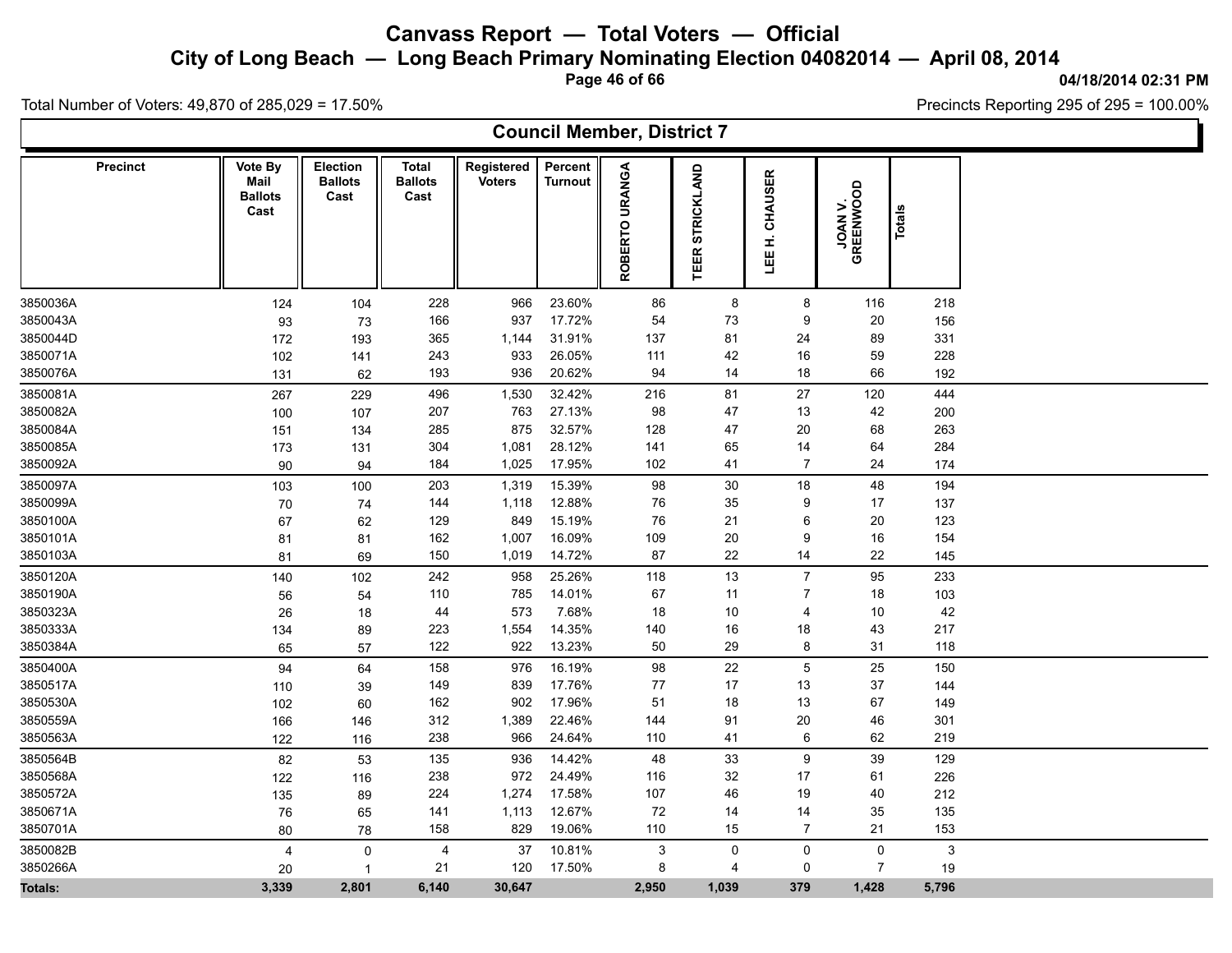**City of Long Beach — Long Beach Primary Nominating Election 04082014 — April 08, 2014**

**Page 47 of 66**

### **04/18/2014 02:31 PM**

Ъ

Precincts Reporting 295 of 295 = 100.00%

Total Number of Voters: 49,870 of 285,029 = 17.50%

|                 |                                           |                                    |                                        |                             |                           | <b>Council Member, District 9</b> |                          |               |  |
|-----------------|-------------------------------------------|------------------------------------|----------------------------------------|-----------------------------|---------------------------|-----------------------------------|--------------------------|---------------|--|
| <b>Precinct</b> | Vote By<br>Mail<br><b>Ballots</b><br>Cast | Election<br><b>Ballots</b><br>Cast | <b>Total</b><br><b>Ballots</b><br>Cast | Registered<br><b>Voters</b> | Percent<br><b>Turnout</b> | BEN DAUGHERTY                     | RICHARDSON<br><b>REX</b> | <b>Totals</b> |  |
| 3850001A        | 65                                        | 51                                 | 116                                    | 1,071                       | 10.83%                    | 23                                | 89                       | 112           |  |
| 3850004A        | 55                                        | 101                                | 156                                    | 1,208                       | 12.91%                    | 31                                | 120                      | 151           |  |
| 3850005A        | 42                                        | 65                                 | 107                                    | 1,071                       | 9.99%                     | 13                                | 92                       | 105           |  |
| 3850008A        | 75                                        | 145                                | 220                                    | 1,196                       | 18.39%                    | 39                                | 176                      | 215           |  |
| 3850009A        | 50                                        | 46                                 | 96                                     | 1,109                       | 8.66%                     | 28                                | 64                       | 92            |  |
| 3850011A        | 23                                        | 23                                 | 46                                     | 564                         | 8.16%                     | 9                                 | 36                       | 45            |  |
| 3850013A        | 51                                        | 69                                 | 120                                    | 1,023                       | 11.73%                    | 29                                | 78                       | 107           |  |
| 3850015A        | 41                                        | 20                                 | 61                                     | 1,085                       | 5.62%                     | $\overline{7}$                    | 44                       | 51            |  |
| 3850016A        | 68                                        | 70                                 | 138                                    | 1,158                       | 11.92%                    | 50                                | 85                       | 135           |  |
| 3850017B        | 63                                        | 48                                 | 111                                    | 903                         | 12.29%                    | 42                                | 64                       | 106           |  |
| 3850020A        | 119                                       | 111                                | 230                                    | 1,880                       | 12.23%                    | 64                                | 156                      | 220           |  |
| 3850024A        | 83                                        | 65                                 | 148                                    | 1,156                       | 12.80%                    | 50                                | 94                       | 144           |  |
| 3850026A        | 63                                        | 83                                 | 146                                    | 1,417                       | 10.30%                    | 32                                | 99                       | 131           |  |
| 3850029A        | 42                                        | 22                                 | 64                                     | 740                         | 8.65%                     | 23                                | 38                       | 61            |  |
| 3850031B        | 67                                        | 44                                 | 111                                    | 1,430                       | 7.76%                     | 34                                | 69                       | 103           |  |
| 3850032B        | 37                                        | 40                                 | 77                                     | 979                         | 7.87%                     | 14                                | 60                       | 74            |  |
| 3850035A        | 54                                        | 68                                 | 122                                    | 851                         | 14.34%                    | 51                                | 68                       | 119           |  |
| 3850069A        | 105                                       | 88                                 | 193                                    | 1,384                       | 13.95%                    | 43                                | 142                      | 185           |  |
| 3850345A        | 42                                        | 41                                 | 83                                     | 1,118                       | 7.42%                     | 30                                | 45                       | 75            |  |
| 3850386A        | 94                                        | 106                                | 200                                    | 1,209                       | 16.54%                    | 24                                | 166                      | 190           |  |
| 3850402A        | 68                                        | 83                                 | 151                                    | 912                         | 16.56%                    | 50                                | 99                       | 149           |  |
| 3850547A        | 96                                        | 101                                | 197                                    | 1,757                       | 11.21%                    | 44                                | 142                      | 186           |  |
| 3850001C        |                                           | 0                                  | -1                                     | 4                           | 25.00%                    | 0                                 | $\mathbf{1}$             | -1            |  |
| 3850001D        | $\mathbf 0$                               | $\mathbf 0$                        | 0                                      | $\overline{1}$              | 0.00%                     | 0                                 | 0                        | 0             |  |
| 3850001E        | $\mathbf 0$                               | 0                                  | 0                                      | 0                           | 0.00%                     | 0                                 | 0                        | 0             |  |
| 3850035F        | 15                                        | 0                                  | 15                                     | 44                          | 34.09%                    | 13                                | $\mathbf{2}$             | 15            |  |
| 3850226B        | 0                                         | $\mathbf 0$                        | 0                                      | 8                           | 0.00%                     | 0                                 | 0                        | 0             |  |
| Totals:         | 1,419                                     | 1,490                              | 2,909                                  | 25,278                      |                           | 743                               | 2,029                    | 2,772         |  |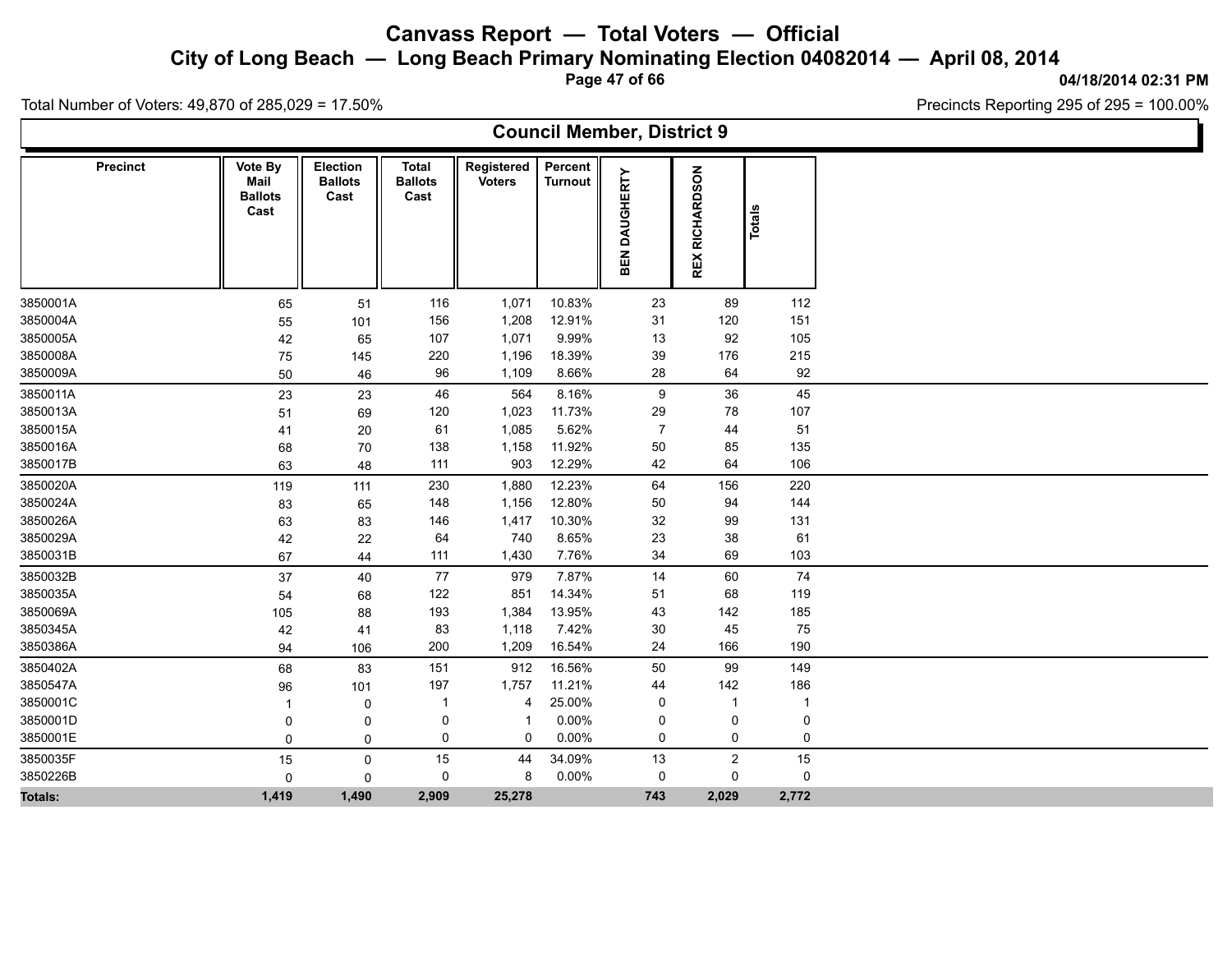**City of Long Beach — Long Beach Primary Nominating Election 04082014 — April 08, 2014**

**Page 48 of 66**

#### **04/18/2014 02:31 PM**

'n

Total Number of Voters: 49,870 of 285,029 = 17.50%

|                 |                                           |                                    |                                        |                             |                           |                       |                                  |         | Long Beach Community College District Governing Board, Trustee Area 1 |
|-----------------|-------------------------------------------|------------------------------------|----------------------------------------|-----------------------------|---------------------------|-----------------------|----------------------------------|---------|-----------------------------------------------------------------------|
| <b>Precinct</b> | Vote By<br>Mail<br><b>Ballots</b><br>Cast | Election<br><b>Ballots</b><br>Cast | <b>Total</b><br><b>Ballots</b><br>Cast | Registered<br><b>Voters</b> | Percent<br><b>Turnout</b> | JEFFREY A.<br>KELLOGG | <b>MARSHALL E.<br/>BLESOFSKY</b> | Totals  |                                                                       |
| 3850001A        | 65                                        | 51                                 | 116                                    | 1,071                       | 10.83%                    | 55                    | 45                               | 100     |                                                                       |
| 3850004A        | 55                                        | 101                                | 156                                    | 1,208                       | 12.91%                    | 80                    | 64                               | 144     |                                                                       |
| 3850005A        | 42                                        | 65                                 | 107                                    | 1,071                       | 9.99%                     | 63                    | 34                               | $97\,$  |                                                                       |
| 3850008A        | 75                                        | 145                                | 220                                    | 1,196                       | 18.39%                    | 112                   | 88                               | $200\,$ |                                                                       |
| 3850009A        | 50                                        | 46                                 | 96                                     | 1,109                       | 8.66%                     | 34                    | 53                               | 87      |                                                                       |
| 3850011A        | 23                                        | 23                                 | 46                                     | 564                         | 8.16%                     | 21                    | 23                               | 44      |                                                                       |
| 3850013A        | 51                                        | 69                                 | 120                                    | 1,023                       | 11.73%                    | 63                    | 45                               | 108     |                                                                       |
| 3850015A        | 41                                        | 20                                 | 61                                     | 1,085                       | 5.62%                     | 41                    | 11                               | 52      |                                                                       |
| 3850016A        | 68                                        | 70                                 | 138                                    | 1,158                       | 11.92%                    | 67                    | 56                               | 123     |                                                                       |
| 3850017B        | 63                                        | 48                                 | 111                                    | 903                         | 12.29%                    | 50                    | 51                               | 101     |                                                                       |
| 3850020A        | 119                                       | 111                                | 230                                    | 1,880                       | 12.23%                    | 121                   | 94                               | 215     |                                                                       |
| 3850024A        | 83                                        | 65                                 | 148                                    | 1,156                       | 12.80%                    | 84                    | 53                               | 137     |                                                                       |
| 3850026A        | 63                                        | 83                                 | 146                                    | 1,417                       | 10.30%                    | 77                    | 48                               | 125     |                                                                       |
| 3850029A        | 42                                        | 22                                 | 64                                     | 740                         | 8.65%                     | 44                    | 19                               | 63      |                                                                       |
| 3850031B        | 67                                        | 44                                 | 111                                    | 1,430                       | 7.76%                     | 55                    | 41                               | 96      |                                                                       |
| 3850032B        | 37                                        | 40                                 | $77$                                   | 979                         | 7.87%                     | 38                    | 32                               | $70\,$  |                                                                       |
| 3850037A        | 45                                        | 25                                 | 70                                     | 1,283                       | 5.46%                     | 38                    | 29                               | 67      |                                                                       |
| 3850039A        | 62                                        | $38\,$                             | 100                                    | 1,346                       | 7.43%                     | 49                    | 44                               | 93      |                                                                       |
| 3850042A        | 87                                        | 37                                 | 124                                    | 865                         | 14.34%                    | 60                    | 60                               | 120     |                                                                       |
| 3850043A        | 93                                        | 73                                 | 166                                    | 937                         | 17.72%                    | 81                    | 79                               | 160     |                                                                       |
| 3850044D        | 172                                       | 193                                | 365                                    | 1,144                       | 31.91%                    | 182                   | 148                              | 330     |                                                                       |
| 3850053A        | 124                                       | 83                                 | 207                                    | 1,109                       | 18.67%                    | 85                    | 95                               | 180     |                                                                       |
| 3850055A        | 120                                       | 90                                 | 210                                    | 984                         | 21.34%                    | 123                   | 80                               | 203     |                                                                       |
| 3850057C        | 58                                        | 70                                 | 128                                    | 782                         | 16.37%                    | 65                    | 55                               | 120     |                                                                       |
| 3850058A        | 54                                        | 45                                 | 99                                     | 1,319                       | 7.51%                     | 44                    | 45                               | 89      |                                                                       |
| 3850059A        | 93                                        | 30                                 | 123                                    | 1,347                       | 9.13%                     | 64                    | 55                               | 119     |                                                                       |
| 3850060A        | 45                                        | 66                                 | 111                                    | 1,216                       | 9.13%                     | 52                    | 49                               | 101     |                                                                       |
| 3850069A        | 105                                       | 88                                 | 193                                    | 1,384                       | 13.95%                    | 104                   | 80                               | 184     |                                                                       |
| 3850070A        | 127                                       | 112                                | 239                                    | 982                         | 24.34%                    | 112                   | 105                              | 217     |                                                                       |
| 3850075A        | 119                                       | 126                                | 245                                    | 949                         | 25.82%                    | 114                   | 120                              | 234     |                                                                       |
| 3850081A        | 267                                       | 229                                | 496                                    | 1,530                       | 32.42%                    | 211                   | 247                              | 458     |                                                                       |
| 3850102A        | 62                                        | 53                                 | 115                                    | 1,230                       | 9.35%                     | 59                    | 47                               | 106     |                                                                       |
| 3850108A        | 109                                       | 36                                 | 145                                    | 830                         | 17.47%                    | 73                    | 62                               | 135     |                                                                       |
| 3850216A        | 225                                       | 205                                | 430                                    | 1,296                       | 33.18%                    | 206                   | 199                              | 405     |                                                                       |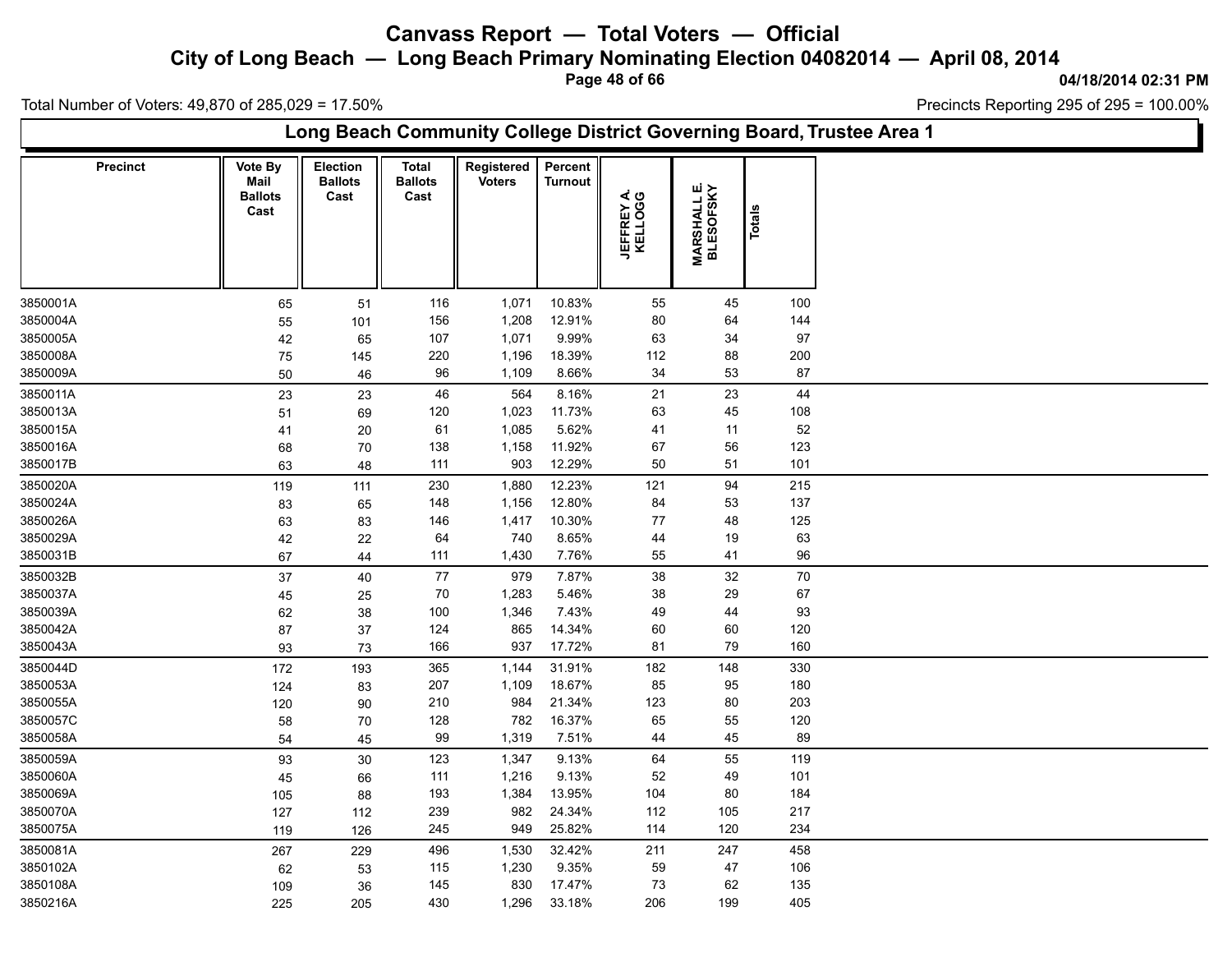**City of Long Beach — Long Beach Primary Nominating Election 04082014 — April 08, 2014**

**Page 49 of 66**

**04/18/2014 02:31 PM**

Precincts Reporting 295 of 295 = 100.00%

Total Number of Voters: 49,870 of 285,029 = 17.50%

**Long Beach Community College District Governing Board, Trustee Area 1**

| <b>Precinct</b> | Vote By<br>Mail<br><b>Ballots</b><br>Cast | Election<br><b>Ballots</b><br>Cast | <b>Total</b><br><b>Ballots</b><br>Cast | Registered<br><b>Voters</b> | Percent  <br>Turnout | JEFFREY A.<br>KELLOGG | <b>MARSHALL E.<br/>BLESOFSKY</b> | Totals |
|-----------------|-------------------------------------------|------------------------------------|----------------------------------------|-----------------------------|----------------------|-----------------------|----------------------------------|--------|
| 3850345A        | 42                                        | 41                                 | 83                                     | 1,118                       | 7.42%                | 33                    | 41                               | 74     |
| 3850386A        | 94                                        | 106                                | 200                                    | 1,209                       | 16.54%               | 111                   | 60                               | 171    |
| 3850402A        | 68                                        | 83                                 | 151                                    | 912                         | 16.56%               | 99                    | 49                               | 148    |
| 3850415A        | 64                                        | 48                                 | 112                                    | 1,131                       | 9.90%                | 49                    | 49                               | 98     |
| 3850547A        | 96                                        | 101                                | 197                                    | 1,757                       | 11.21%               | 94                    | 91                               | 185    |
| 3850549A        | 263                                       | 125                                | 388                                    | 1,600                       | 24.25%               | 232                   | 135                              | 367    |
| 3850551B        | 65                                        | 52                                 | 117                                    | 1,198                       | $9.77\%$             | 55                    | 56                               | 111    |
| 3850552B        | 53                                        | 32                                 | 85                                     | 846                         | 10.05%               | 34                    | 39                               | 73     |
| 3850559A        | 166                                       | 146                                | 312                                    | 1,389                       | 22.46%               | 158                   | 145                              | 303    |
| 3850562A        | 247                                       | 209                                | 456                                    | 1,176                       | 38.78%               | 289                   | 153                              | 442    |
| 3850563A        | 122                                       | 116                                | 238                                    | 966                         | 24.64%               | 142                   | 77                               | 219    |
| 3850660A        | 76                                        | 48                                 | 124                                    | 1,199                       | 10.34%               | 68                    | 43                               | 111    |
| 3450030B        |                                           | 0                                  |                                        | 16                          | 6.25%                | 0                     | 1                                | -1     |
| 3850035F        | 15                                        | 0                                  | 15                                     | 44                          | 34.09%               | 8                     | $\overline{4}$                   | 12     |
| <b>Totals:</b>  | 4,283                                     | 3,709                              | 7,992                                  | 53,084                      |                      | 4,099                 | 3,299                            | 7,398  |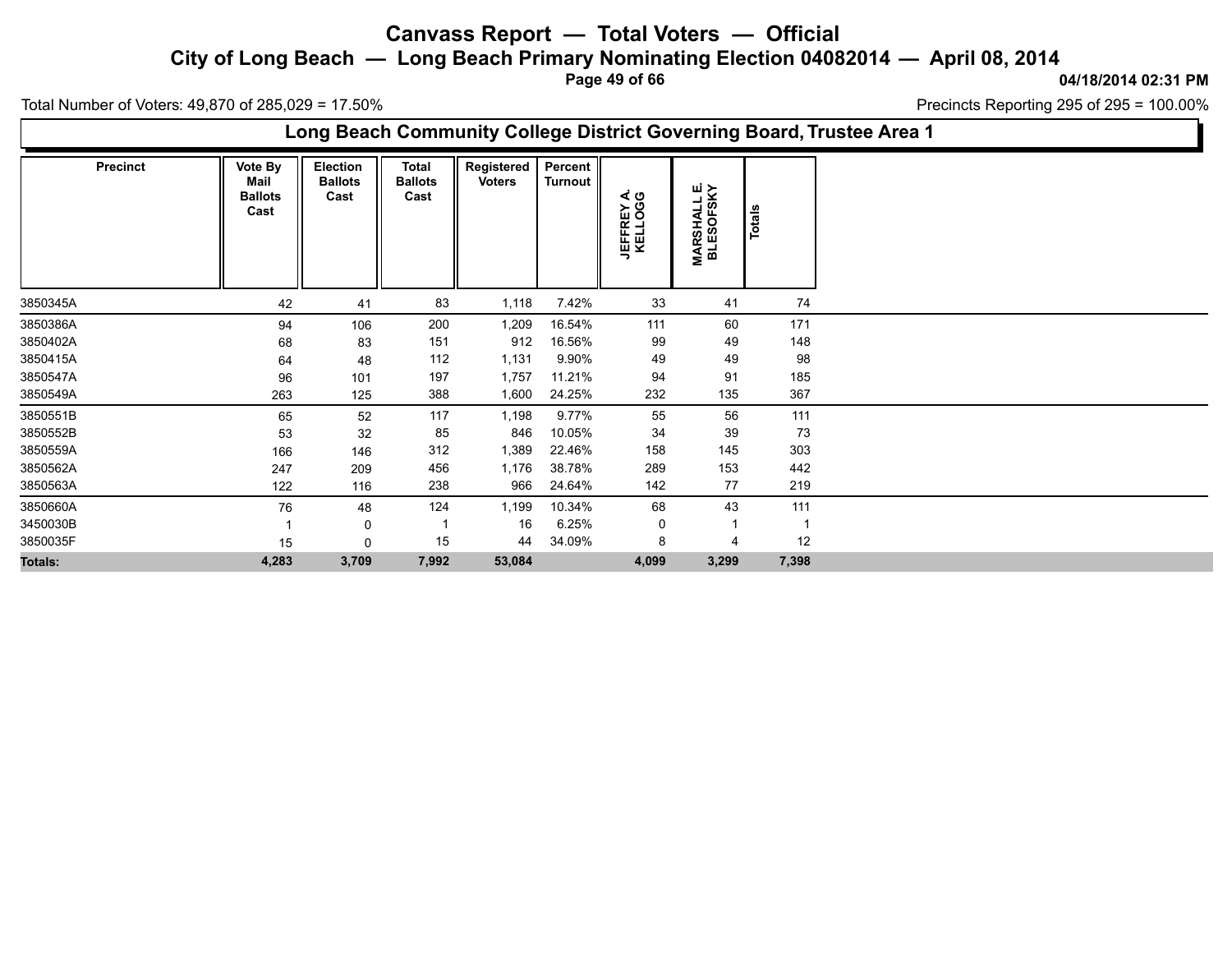**City of Long Beach — Long Beach Primary Nominating Election 04082014 — April 08, 2014**

**Page 50 of 66**

**04/18/2014 02:31 PM**

Total Number of Voters: 49,870 of 285,029 = 17.50%

|                 |                                                  |                                    |                                 |                             |                           |                |                  |        | Long Beach Community College District Governing Board, Trustee Area 3 |
|-----------------|--------------------------------------------------|------------------------------------|---------------------------------|-----------------------------|---------------------------|----------------|------------------|--------|-----------------------------------------------------------------------|
| <b>Precinct</b> | <b>Vote By</b><br>Mail<br><b>Ballots</b><br>Cast | Election<br><b>Ballots</b><br>Cast | Total<br><b>Ballots</b><br>Cast | Registered<br><b>Voters</b> | Percent<br><b>Turnout</b> | STELLAM. URSUA | <b>SUNNY ZIA</b> | Totals |                                                                       |
| 3850007A        | 111                                              | 82                                 | 193                             | 1,333                       | 14.48%                    | 69             | 98               | 167    |                                                                       |
| 3850010A        | 95                                               | 126                                | 221                             | 1,559                       | 14.18%                    | 89             | 108              | 197    |                                                                       |
| 3850012A        | 213                                              | 116                                | 329                             | 1,594                       | 20.64%                    | 110            | 179              | 289    |                                                                       |
| 3850038A        | 40                                               | 30                                 | 70                              | 975                         | 7.18%                     | 23             | 38               | 61     |                                                                       |
| 3850040A        | 40                                               | 40                                 | 80                              | 1,238                       | 6.46%                     | 40             | 33               | 73     |                                                                       |
| 3850046A        | 71                                               | 59                                 | 130                             | 1,514                       | 8.59%                     | 41             | 78               | 119    |                                                                       |
| 3850047A        | 59                                               | 49                                 | 108                             | 1,367                       | 7.90%                     | 47             | 51               | 98     |                                                                       |
| 3850049A        | 50                                               | 50                                 | 100                             | 1,171                       | 8.54%                     | 31             | 54               | 85     |                                                                       |
| 3850072A        | 74                                               | 81                                 | 155                             | 1,102                       | 14.07%                    | 57             | $77$             | 134    |                                                                       |
| 3850122A        | 53                                               | 39                                 | 92                              | 940                         | 9.79%                     | 29             | 51               | 80     |                                                                       |
| 3850144A        | 44                                               | 19                                 | 63                              | 937                         | 6.72%                     | 24             | 32               | 56     |                                                                       |
| 3850149A        | 79                                               | 64                                 | 143                             | 1,155                       | 12.38%                    | 45             | 82               | 127    |                                                                       |
| 3850152A        | 61                                               | 70                                 | 131                             | 925                         | 14.16%                    | 48             | 70               | 118    |                                                                       |
| 3850156A        | 17                                               | 13                                 | 30                              | 445                         | 6.74%                     | $10$           | $16\,$           | 26     |                                                                       |
| 3850157A        | 76                                               | 74                                 | 150                             | 1,223                       | 12.26%                    | 57             | 84               | 141    |                                                                       |
| 3850158A        | 59                                               | 45                                 | 104                             | 1,091                       | 9.53%                     | 29             | 67               | 96     |                                                                       |
| 3850166B        | 55                                               | 66                                 | 121                             | 1,113                       | 10.87%                    | 52             | 59               | 111    |                                                                       |
| 3850175A        | 83                                               | 62                                 | 145                             | 914                         | 15.86%                    | 64             | 65               | 129    |                                                                       |
| 3850178A        | 78                                               | 40                                 | 118                             | 929                         | 12.70%                    | 42             | 62               | 104    |                                                                       |
| 3850179A        | 161                                              | 65                                 | 226                             | 1,105                       | 20.45%                    | 64             | 131              | 195    |                                                                       |
| 3850198A        | 95                                               | 96                                 | 191                             | 921                         | 20.74%                    | 57             | 105              | 162    |                                                                       |
| 3850201A        | 121                                              | 64                                 | 185                             | 1,018                       | 18.17%                    | 52             | 103              | 155    |                                                                       |
| 3850202A        | 91                                               | 66                                 | 157                             | 1,026                       | 15.30%                    | 60             | 81               | 141    |                                                                       |
| 3850204A        | 151                                              | 116                                | 267                             | 1,474                       | 18.11%                    | 98             | 147              | 245    |                                                                       |
| 3850227A        | 88                                               | 93                                 | 181                             | 1,219                       | 14.85%                    | 46             | 111              | 157    |                                                                       |
| 3850236A        | 44                                               | 42                                 | 86                              | 1,040                       | 8.27%                     | 20             | 54               | $74\,$ |                                                                       |
| 3850237B        | 57                                               | 53                                 | 110                             | 682                         | 16.13%                    | 49             | 49               | 98     |                                                                       |
| 3850238A        | 55                                               | 49                                 | 104                             | 955                         | 10.89%                    | 40             | 56               | 96     |                                                                       |
| 3850239A        | 93                                               | 46                                 | 139                             | 1,064                       | 13.06%                    | 53             | 68               | 121    |                                                                       |
| 3850244A        | 182                                              | 94                                 | 276                             | 1,738                       | 15.88%                    | 112            | 128              | 240    |                                                                       |
| 3850286A        | 133                                              | 73                                 | 206                             | 1,475                       | 13.97%                    | 68             | 99               | 167    |                                                                       |
| 3850296A        | 35                                               | 53                                 | 88                              | 1,414                       | 6.22%                     | 32             | 45               | 77     |                                                                       |
| 3850360A        | 86                                               | 51                                 | 137                             | 1,694                       | 8.09%                     | 45             | 66               | 111    |                                                                       |
| 3850361A        | 92                                               | 66                                 | 158                             | 991                         | 15.94%                    | 55             | 85               | 140    |                                                                       |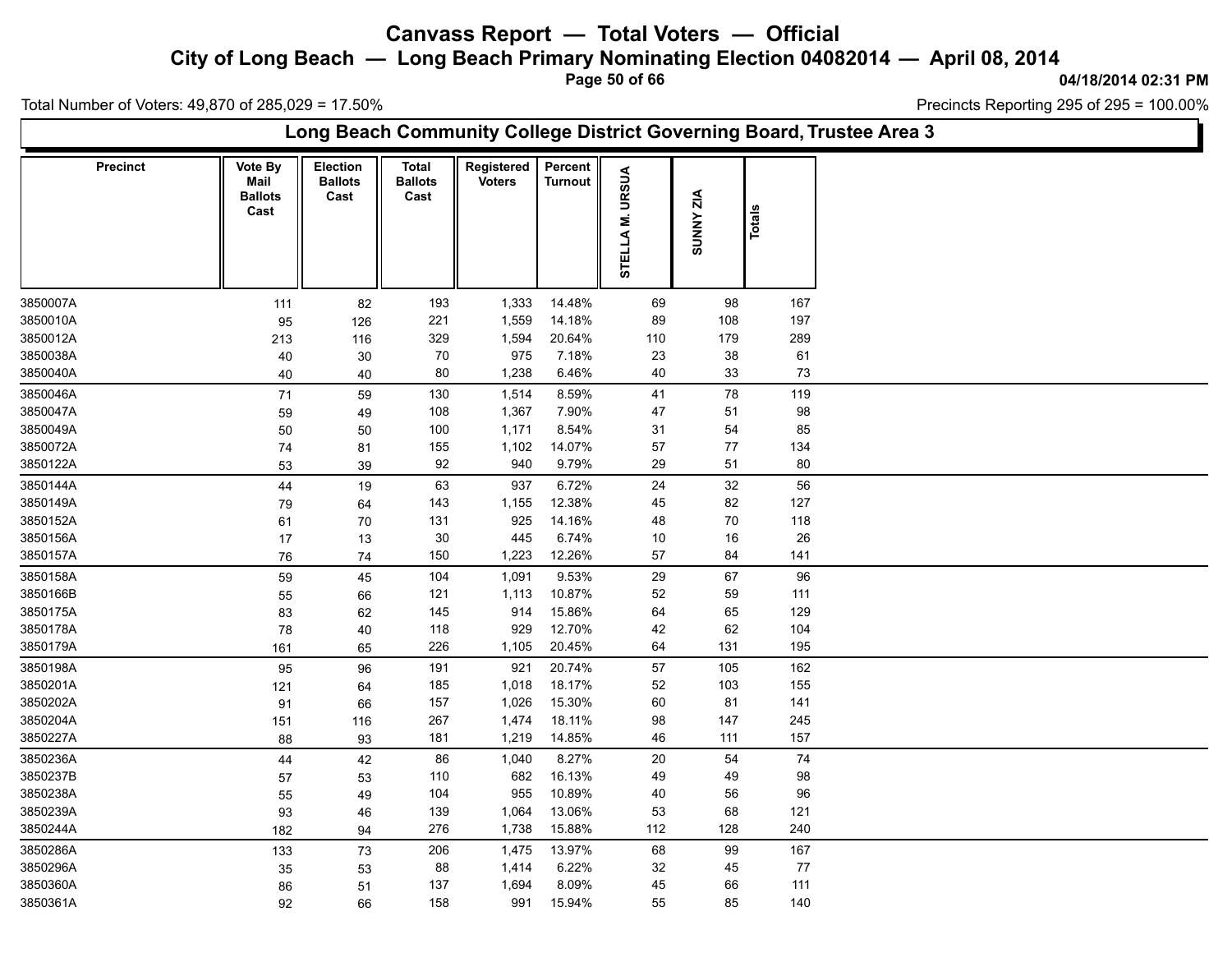**City of Long Beach — Long Beach Primary Nominating Election 04082014 — April 08, 2014**

**Page 51 of 66**

**04/18/2014 02:31 PM**

Precincts Reporting 295 of 295 = 100.00%

Total Number of Voters: 49,870 of 285,029 = 17.50%

### **Long Beach Community College District Governing Board, Trustee Area 3**

| <b>Precinct</b> | Vote By<br>Mail<br><b>Ballots</b><br>Cast | <b>Election</b><br><b>Ballots</b><br>Cast | <b>Total</b><br><b>Ballots</b><br>Cast | Registered<br><b>Voters</b> | Percent<br>Turnout | ⋖<br><b>URSU</b><br>Σ<br><b>STEL</b> | $\frac{4}{10}$<br><b>SUNNY</b> | Totals         |
|-----------------|-------------------------------------------|-------------------------------------------|----------------------------------------|-----------------------------|--------------------|--------------------------------------|--------------------------------|----------------|
| 3850362A        | 86                                        | 83                                        | 169                                    | 993                         | 17.02%             | 60                                   | 88                             | 148            |
| 3850368A        | 78                                        | 44                                        | 122                                    | 984                         | 12.40%             | 57                                   | 55                             | 112            |
| 3850379A        | 42                                        | 38                                        | 80                                     | 924                         | 8.66%              | 40                                   | 37                             | 77             |
| 3850545A        | 89                                        | 31                                        | 120                                    | 746                         | 16.09%             | 29                                   | 81                             | 110            |
| 3850577A        | 86                                        | 63                                        | 149                                    | 1,495                       | 9.97%              | 44                                   | 84                             | 128            |
| 3850591A        | 64                                        | 63                                        | 127                                    | 1,045                       | 12.15%             | 57                                   | 56                             | 113            |
| 3850593A        | 30                                        | 42                                        | 72                                     | 809                         | 8.90%              | 20                                   | 44                             | 64             |
| 3850594A        | 82                                        | 60                                        | 142                                    | 1,324                       | 10.73%             | 52                                   | 74                             | 126            |
| 3850702A        | 63                                        | 36                                        | 99                                     | 1,447                       | 6.84%              | 35                                   | 53                             | 88             |
| 3850003A        |                                           | 3                                         | $\overline{7}$                         | 440                         | 1.59%              | $\overline{2}$                       | 5                              | $\overline{7}$ |
| 3850113D        |                                           | 0                                         | 0                                      | 31                          | $0.00\%$           | 0                                    | 0                              | 0              |
| 3850201C        |                                           | $\Omega$                                  | 0                                      | $\mathbf 0$                 | $0.00\%$           | 0                                    | 0                              | 0              |
| <b>Totals:</b>  | 3,466                                     | 2,615                                     | 6,081                                  | 49,579                      |                    | 2,154                                | 3,209                          | 5,363          |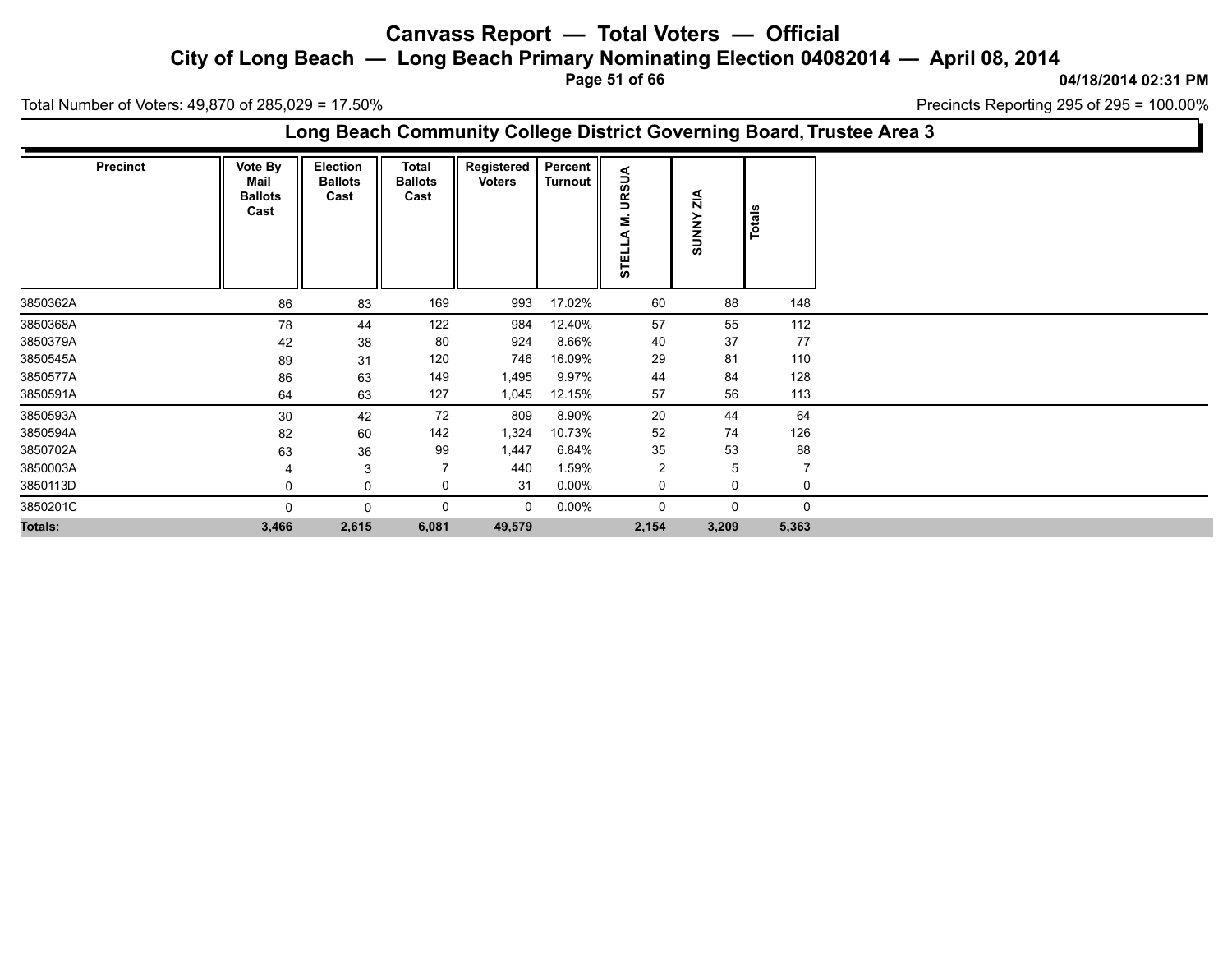**City of Long Beach — Long Beach Primary Nominating Election 04082014 — April 08, 2014**

**Page 52 of 66**

**04/18/2014 02:31 PM**

Ъ

Total Number of Voters: 49,870 of 285,029 = 17.50%

Г

|          | Long Beach Community College District Governing Board, Trustee Area 5 |                                           |                                    |                                        |                             |                           |                                    |                    |                 |  |  |  |  |  |
|----------|-----------------------------------------------------------------------|-------------------------------------------|------------------------------------|----------------------------------------|-----------------------------|---------------------------|------------------------------------|--------------------|-----------------|--|--|--|--|--|
|          | Precinct                                                              | Vote By<br>Mail<br><b>Ballots</b><br>Cast | Election<br><b>Ballots</b><br>Cast | <b>Total</b><br><b>Ballots</b><br>Cast | Registered<br><b>Voters</b> | Percent<br><b>Turnout</b> | <b>GREGORY "GREG"</b><br>SLAUGHTER | VIRGINIA L. BAXTER | <b>Totals</b>   |  |  |  |  |  |
| 0930001A |                                                                       | 82                                        | 22                                 | 104                                    | 1,030                       | 10.10%                    | 52                                 | 50                 | 102             |  |  |  |  |  |
| 3450016A |                                                                       | 54                                        | $16\,$                             | 70                                     | 1,152                       | 6.08%                     | 31                                 | 39                 | $70\,$          |  |  |  |  |  |
| 3450020A |                                                                       | 84                                        | 29                                 | 113                                    | 1,124                       | 10.05%                    | 85                                 | 27                 | 112             |  |  |  |  |  |
| 3450021A |                                                                       | 64                                        | 14                                 | 78                                     | 1,167                       | 6.68%                     | 35                                 | 43                 | ${\bf 78}$      |  |  |  |  |  |
| 3450023A |                                                                       | 95                                        | 11                                 | 106                                    | 1,282                       | 8.27%                     | 62                                 | 43                 | 105             |  |  |  |  |  |
| 3450025B |                                                                       | 25                                        | $\overline{7}$                     | 32                                     | 786                         | 4.07%                     | 21                                 | 11                 | $\overline{32}$ |  |  |  |  |  |
| 3450028A |                                                                       | 67                                        | 15                                 | 82                                     | 975                         | 8.41%                     | 50                                 | 31                 | 81              |  |  |  |  |  |
| 3450034A |                                                                       | 51                                        | 14                                 | 65                                     | 910                         | 7.14%                     | 33                                 | 32                 | 65              |  |  |  |  |  |
| 3450035A |                                                                       | 41                                        | 14                                 | 55                                     | 926                         | 5.94%                     | 22                                 | 31                 | 53              |  |  |  |  |  |
| 3450037A |                                                                       | 64                                        | 18                                 | 82                                     | 1,015                       | 8.08%                     | 43                                 | 39                 | 82              |  |  |  |  |  |
| 3450038A |                                                                       | 51                                        | $13$                               | 64                                     | 982                         | 6.52%                     | 40                                 | 24                 | 64              |  |  |  |  |  |
| 3450040A |                                                                       | 64                                        | $20\,$                             | 84                                     | 797                         | 10.54%                    | 43                                 | 41                 | 84              |  |  |  |  |  |
| 3450042A |                                                                       | 54                                        | 24                                 | 78                                     | 945                         | 8.25%                     | 35                                 | 43                 | 78              |  |  |  |  |  |
| 3450043A |                                                                       | 100                                       | 32                                 | 132                                    | 1,594                       | 8.28%                     | 67                                 | 64                 | 131             |  |  |  |  |  |
| 3450045A |                                                                       | 57                                        | $16\,$                             | 73                                     | 1,045                       | 6.99%                     | $30\,$                             | 42                 | 72              |  |  |  |  |  |
| 3450046A |                                                                       | 52                                        | $10$                               | 62                                     | 771                         | 8.04%                     | 31                                 | 31                 | 62              |  |  |  |  |  |
| 3450048A |                                                                       | 71                                        | 20                                 | 91                                     | 1,088                       | 8.36%                     | 38                                 | 53                 | 91              |  |  |  |  |  |
| 3450054A |                                                                       | 92                                        | 31                                 | 123                                    | 1,699                       | 7.24%                     | 65                                 | 58                 | 123             |  |  |  |  |  |
| 3450055A |                                                                       | 102                                       | 18                                 | 120                                    | 1,435                       | 8.36%                     | 67                                 | 53                 | $120\,$         |  |  |  |  |  |
| 3450059A |                                                                       | 119                                       | 17                                 | 136                                    | 1,536                       | 8.85%                     | 72                                 | 64                 | 136             |  |  |  |  |  |
| 3450060A |                                                                       | 66                                        | 12                                 | 78                                     | 924                         | 8.44%                     | 48                                 | $30\,$             | 78              |  |  |  |  |  |
| 3450062A |                                                                       | 70                                        | 24                                 | 94                                     | 1,041                       | 9.03%                     | 41                                 | 52                 | 93              |  |  |  |  |  |
| 3450064A |                                                                       | $90\,$                                    | 27                                 | 117                                    | 1,606                       | 7.29%                     | 49                                 | 67                 | 116             |  |  |  |  |  |
| 3450067A |                                                                       | 117                                       | 26                                 | 143                                    | 1,448                       | 9.88%                     | $70\,$                             | $72\,$             | $142$           |  |  |  |  |  |
| 3850045B |                                                                       | 39                                        | 27                                 | 66                                     | 459                         | 14.38%                    | 24                                 | $36\,$             | 60              |  |  |  |  |  |
| 3850045H |                                                                       | 42                                        | 47                                 | 89                                     | 550                         | 16.18%                    | 40                                 | 40                 | 80              |  |  |  |  |  |
| 3850052A |                                                                       | 138                                       | 98                                 | 236                                    | 846                         | 27.90%                    | 101                                | 106                | 207             |  |  |  |  |  |
| 3850065A |                                                                       | 163                                       | 103                                | 266                                    | 1,006                       | 26.44%                    | 114                                | 125                | 239             |  |  |  |  |  |
| 3850067B |                                                                       | 133                                       | 97                                 | 230                                    | 701                         | 32.81%                    | 100                                | 103                | 203             |  |  |  |  |  |
| 3850147A |                                                                       | 94                                        | 72                                 | 166                                    | 924                         | 17.97%                    | 65                                 | 79                 | 144             |  |  |  |  |  |
| 3850295A |                                                                       | 155                                       | 98                                 | 253                                    | 831                         | 30.45%                    | 92                                 | 142                | 234             |  |  |  |  |  |
| 3850302A |                                                                       | 124                                       | 126                                | 250                                    | 717                         | 34.87%                    | 107                                | 120                | 227             |  |  |  |  |  |
| 3850302D |                                                                       | 128                                       | 127                                | 255                                    | 730                         | 34.93%                    | 113                                | 110                | 223             |  |  |  |  |  |
| 3850304A |                                                                       | 103                                       | 74                                 | 177                                    | 694                         | 25.50%                    | 65                                 | 89                 | 154             |  |  |  |  |  |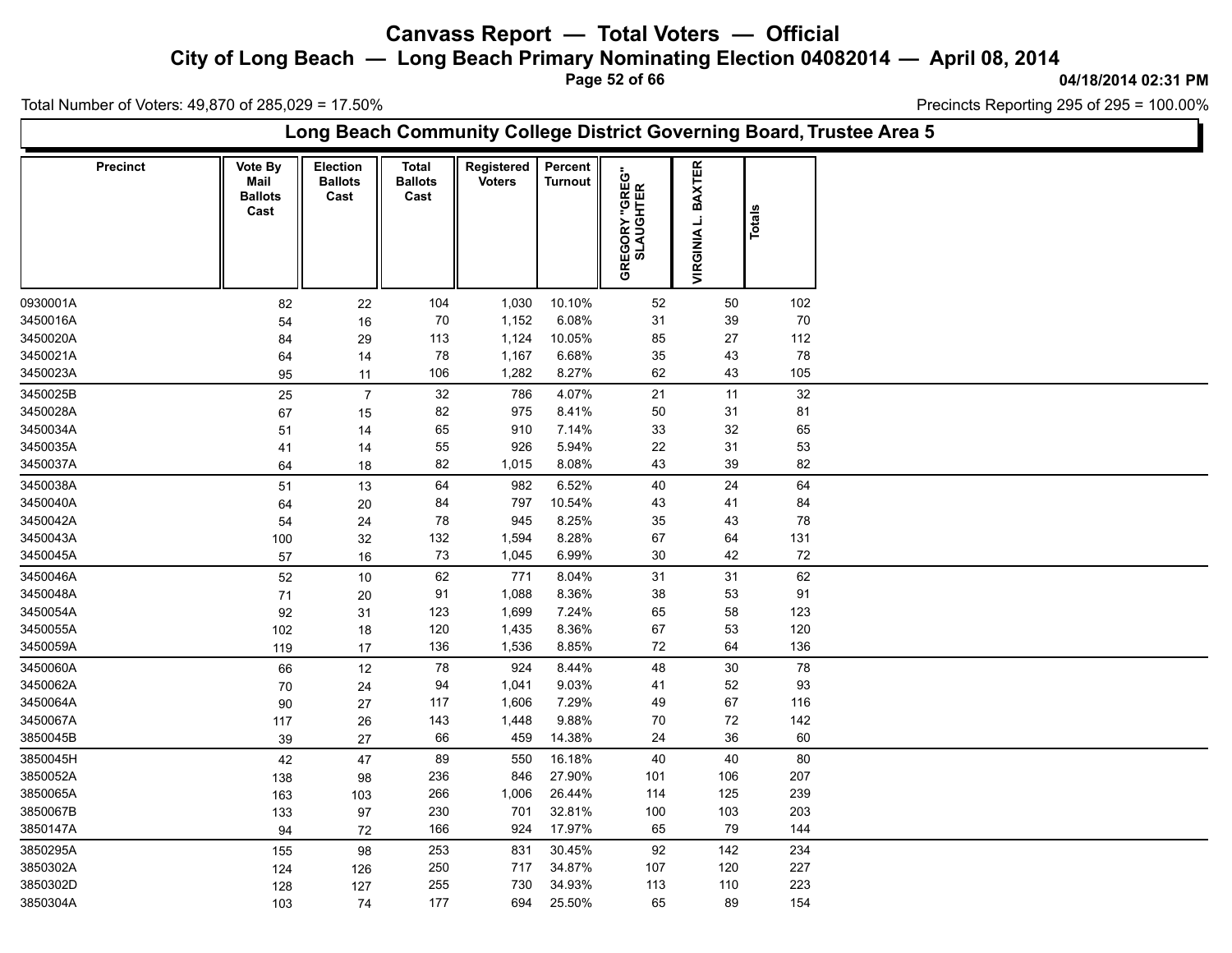**City of Long Beach — Long Beach Primary Nominating Election 04082014 — April 08, 2014**

**Page 53 of 66**

**04/18/2014 02:31 PM**

Ъ

Total Number of Voters: 49,870 of 285,029 = 17.50%

Г

| Long Beach Community College District Governing Board, Trustee Area 5 |                                           |                                    |                                        |                             |                    |                                    |                                     |        |  |  |  |  |  |
|-----------------------------------------------------------------------|-------------------------------------------|------------------------------------|----------------------------------------|-----------------------------|--------------------|------------------------------------|-------------------------------------|--------|--|--|--|--|--|
| Precinct                                                              | Vote By<br>Mail<br><b>Ballots</b><br>Cast | Election<br><b>Ballots</b><br>Cast | <b>Total</b><br><b>Ballots</b><br>Cast | Registered<br><b>Voters</b> | Percent<br>Turnout | <b>GREGORY "GREG"</b><br>SLAUGHTER | <b>BAXTER</b><br><b>VIRGINIA L.</b> | Totals |  |  |  |  |  |
| 3850316A                                                              | 178                                       | 94                                 | 272                                    | 891                         | 30.53%             | 98                                 | 151                                 | 249    |  |  |  |  |  |
| 3850319A                                                              | 117                                       | 98                                 | 215                                    | 856                         | 25.12%             | 98                                 | 101                                 | 199    |  |  |  |  |  |
| 3850321A                                                              | 128                                       | 99                                 | 227                                    | 898                         | 25.28%             | 69                                 | 134                                 | 203    |  |  |  |  |  |
| 3850323A                                                              | 26                                        | 18                                 | 44                                     | 573                         | 7.68%              | 22                                 | 18                                  | 40     |  |  |  |  |  |
| 3850328A                                                              | 173                                       | 144                                | 317                                    | 950                         | 33.37%             | 126                                | 159                                 | 285    |  |  |  |  |  |
| 3850335A                                                              | 155                                       | 176                                | 331                                    | 913                         | 36.25%             | 115                                | 184                                 | 299    |  |  |  |  |  |
| 3850336A                                                              | 108                                       | 123                                | 231                                    | 686                         | 33.67%             | 76                                 | 133                                 | 209    |  |  |  |  |  |
| 3850337A                                                              | 154                                       | 152                                | 306                                    | 888                         | 34.46%             | 108                                | 156                                 | 264    |  |  |  |  |  |
| 3850346A                                                              | 121                                       | 126                                | 247                                    | 956                         | 25.84%             | 104                                | 112                                 | 216    |  |  |  |  |  |
| 3850348A                                                              | 130                                       | 161                                | 291                                    | 905                         | 32.15%             | 136                                | 140                                 | 276    |  |  |  |  |  |
| 3850349A                                                              | 97                                        | 76                                 | 173                                    | 648                         | 26.70%             | 70                                 | 84                                  | 154    |  |  |  |  |  |
| 3850351A                                                              | 146                                       | 145                                | 291                                    | 1,010                       | 28.81%             | 123                                | 142                                 | 265    |  |  |  |  |  |
| 3850355C                                                              | 121                                       | 99                                 | 220                                    | 674                         | 32.64%             | $74\,$                             | 128                                 | 202    |  |  |  |  |  |
| 3850356A                                                              | 140                                       | 90                                 | 230                                    | 800                         | 28.75%             | 82                                 | 126                                 | 208    |  |  |  |  |  |
| 3850363A                                                              | 139                                       | 130                                | 269                                    | 810                         | 33.21%             | 112                                | 133                                 | 245    |  |  |  |  |  |
| 3850366A                                                              | 116                                       | 136                                | 252                                    | 962                         | 26.20%             | 115                                | 122                                 | 237    |  |  |  |  |  |
| 3850367A                                                              | 84                                        | 83                                 | 167                                    | 727                         | 22.97%             | $71$                               | $77$                                | 148    |  |  |  |  |  |
| 3850369A                                                              | 156                                       | 123                                | 279                                    | 1,006                       | 27.73%             | 112                                | 139                                 | 251    |  |  |  |  |  |
| 3850370C                                                              | 123                                       | 104                                | 227                                    | 901                         | 25.19%             | $\bf 79$                           | 128                                 | 207    |  |  |  |  |  |
| 3850371A                                                              | 145                                       | 132                                | 277                                    | 871                         | 31.80%             | 109                                | 138                                 | 247    |  |  |  |  |  |
| 3850372A                                                              | 100                                       | 138                                | 238                                    | 747                         | 31.86%             | 82                                 | 140                                 | 222    |  |  |  |  |  |
| 3850373A                                                              | 120                                       | 167                                | 287                                    | 964                         | 29.77%             | 125                                | 150                                 | 275    |  |  |  |  |  |
| 3850374A                                                              | 143                                       | 144                                | 287                                    | 1,026                       | 27.97%             | 118                                | 150                                 | 268    |  |  |  |  |  |
| 3850376A                                                              | 140                                       | 133                                | 273                                    | 852                         | 32.04%             | 103                                | 147                                 | 250    |  |  |  |  |  |
| 3850377A                                                              | 81                                        | 60                                 | 141                                    | 670                         | 21.04%             | 51                                 | 78                                  | 129    |  |  |  |  |  |
| 3850378A                                                              | 126                                       | 139                                | 265                                    | 965                         | 27.46%             | 106                                | 137                                 | 243    |  |  |  |  |  |
| 3850399A                                                              | 143                                       | 125                                | 268                                    | 976                         | 27.46%             | 112                                | 139                                 | 251    |  |  |  |  |  |
| 3850447A                                                              | 328                                       | 349                                | 677                                    | 1,616                       | 41.89%             | 221                                | 377                                 | 598    |  |  |  |  |  |
| 3850535A                                                              | 129                                       | 138                                | 267                                    | 896                         | 29.80%             | 79                                 | 165                                 | 244    |  |  |  |  |  |
| 3850539A                                                              | 177                                       | 141                                | 318                                    | 933                         | 34.08%             | 112                                | 177                                 | 289    |  |  |  |  |  |
| 3850541A                                                              | 83                                        | 65                                 | 148                                    | 603                         | 24.54%             | 59                                 | 76                                  | 135    |  |  |  |  |  |
| 3850552A                                                              | 69                                        | 44                                 | 113                                    | 1,218                       | 9.28%              | 53                                 | $52\,$                              | 105    |  |  |  |  |  |
| 3850553A                                                              | 85                                        | 56                                 | 141                                    | 1,302                       | 10.83%             | 65                                 | 61                                  | 126    |  |  |  |  |  |
| 3850630C                                                              | 108                                       | 115                                | 223                                    | 752                         | 29.65%             | 93                                 | 109                                 | 202    |  |  |  |  |  |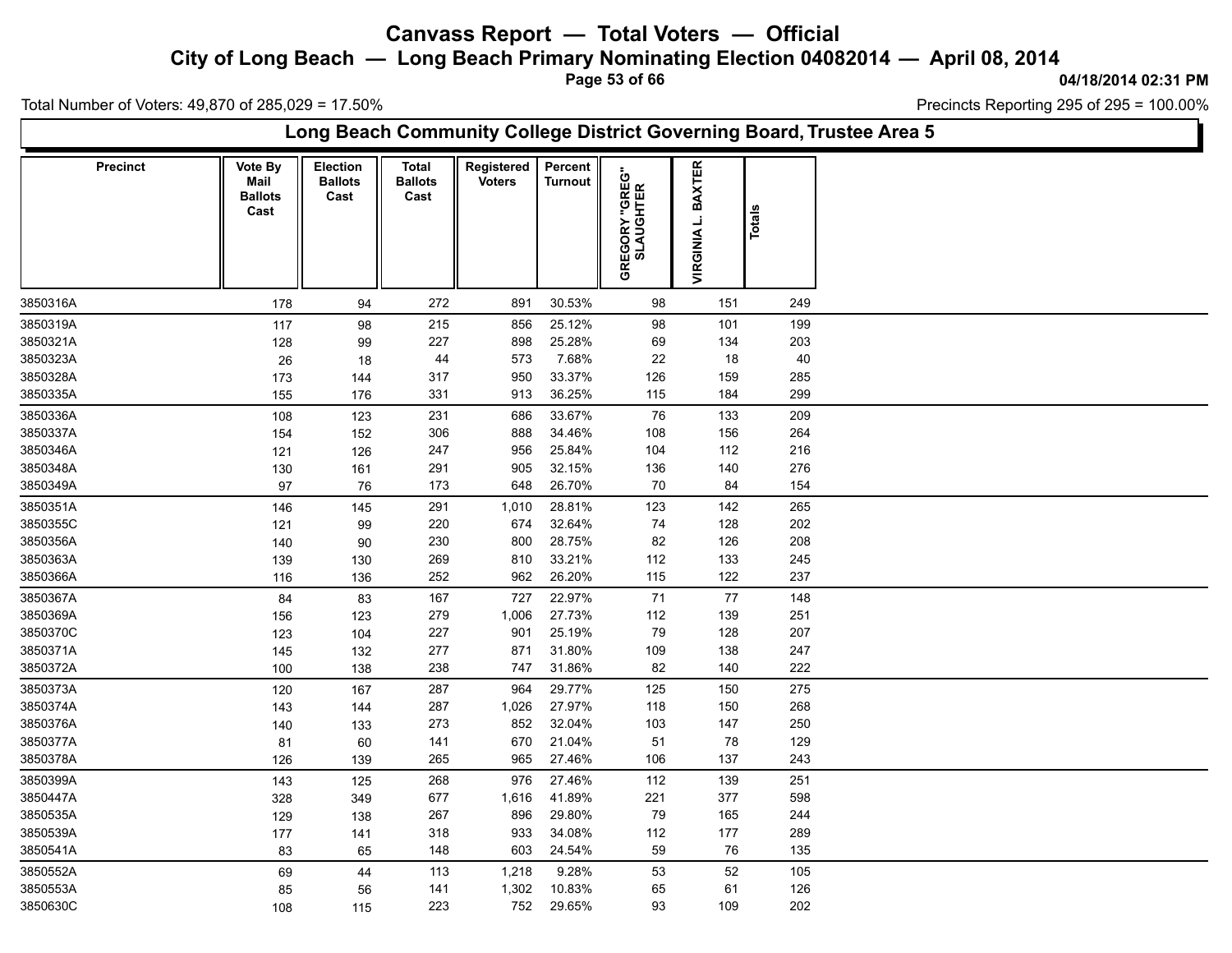**City of Long Beach — Long Beach Primary Nominating Election 04082014 — April 08, 2014**

**Page 54 of 66**

**04/18/2014 02:31 PM**

Precincts Reporting 295 of 295 = 100.00%

Total Number of Voters: 49,870 of 285,029 = 17.50%

**Long Beach Community College District Governing Board, Trustee Area 5**

| <b>Precinct</b> | Vote By<br>Mail<br><b>Ballots</b><br>Cast | Election<br><b>Ballots</b><br>Cast | <b>Total</b><br><b>Ballots</b><br>Cast | Registered<br><b>Voters</b> | Percent  <br>Turnout | <b>"GREG"</b><br>HTER<br>GREGORY<br>SLAUGH | <b>BAXTER</b><br>VIRGINIA | <b>Totals</b> |
|-----------------|-------------------------------------------|------------------------------------|----------------------------------------|-----------------------------|----------------------|--------------------------------------------|---------------------------|---------------|
| 3850632B        | 107                                       | 84                                 | 191                                    | 850                         | 22.47%               | 83                                         | 89                        | 172           |
| 3850636A        | 147                                       | 96                                 | 243                                    | 985                         | 24.67%               | 110                                        | 102                       | 212           |
| 3850637A        | 131                                       | 121                                | 252                                    | 857                         | 29.40%               | 99                                         | 116                       | 215           |
| 3850639A        | 154                                       | 170                                | 324                                    | 1,008                       | 32.14%               | 125                                        | 153                       | 278           |
| 3850648A        | 304                                       | 318                                | 622                                    | 1,520                       | 40.92%               | 186                                        | 381                       | 567           |
| 3850680A        | 113                                       | 82                                 | 195                                    | 746                         | 26.14%               | 69                                         | 105                       | 174           |
| 2650006B        | 0                                         | 0                                  | 0                                      | 0                           | $0.00\%$             | 0                                          | 0                         | 0             |
| 3850041C        | $\Omega$                                  | 0                                  | 0                                      | $\Omega$                    | $0.00\%$             | 0                                          | 0                         | 0             |
| 3850052C        | 5                                         | 0                                  | 5                                      | 22                          | 22.73%               | 5                                          | 0                         | 5             |
| 3850294B        |                                           | 0                                  | 0                                      | $\Omega$                    | $0.00\%$             | 0                                          | 0                         | 0             |
| 3850307A        | 14                                        | 0                                  | 14                                     | 215                         | 6.51%                | 3                                          | 10                        | 13            |
| 3850603A        | 40                                        | $\Omega$                           | 40                                     | 241                         | 16.60%               | 15                                         | 19                        | 34            |
| <b>Totals:</b>  | 8,255                                     | 6,313                              | 14,568                                 | 71,625                      |                      | 5,924                                      | 7,428                     | 13,352        |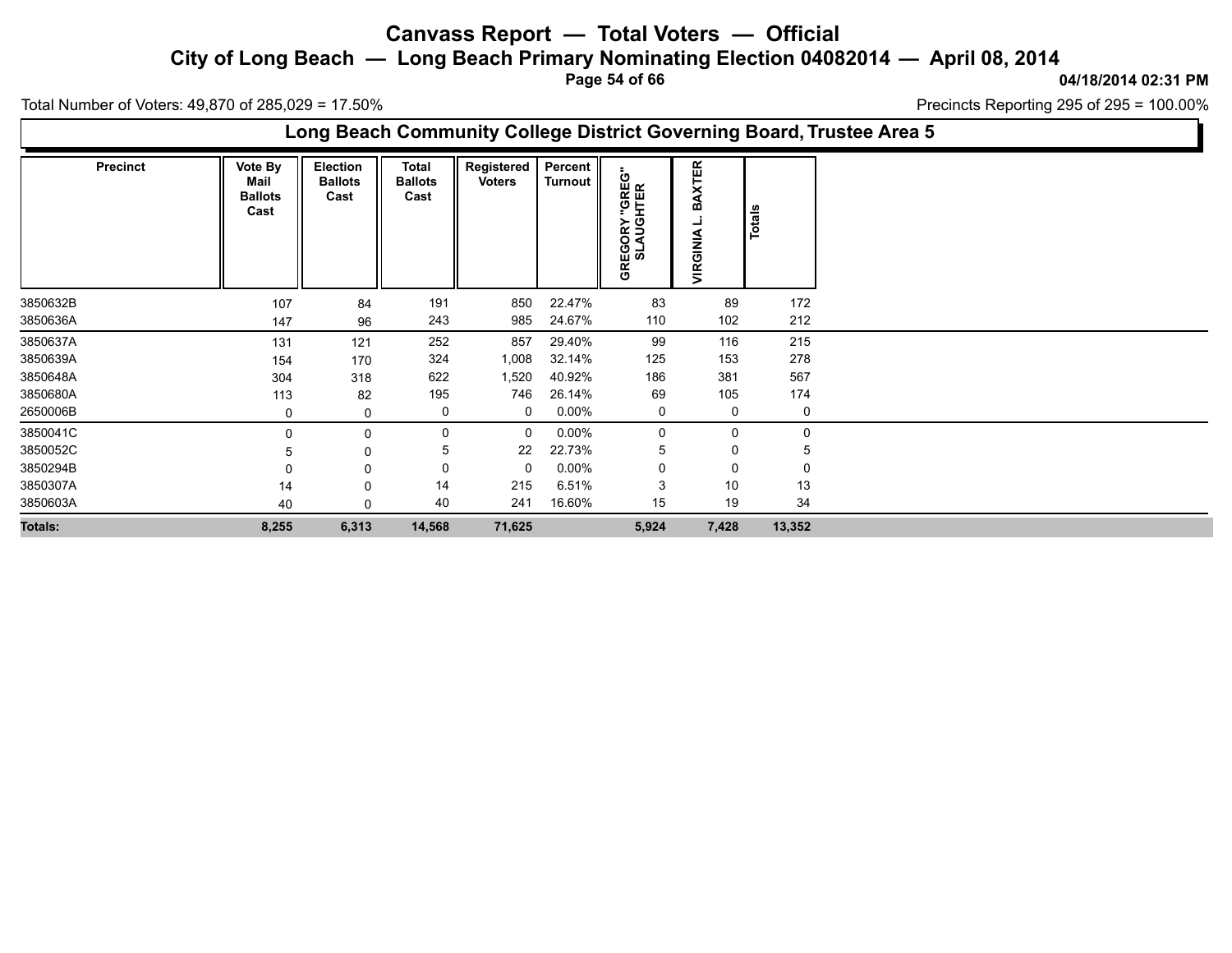**City of Long Beach — Long Beach Primary Nominating Election 04082014 — April 08, 2014**

**Page 55 of 66**

#### **04/18/2014 02:31 PM**

h.

Total Number of Voters: 49,870 of 285,029 = 17.50%

| Long Beach Unified School District Board Member, District 1 |                 |                        |                                           |                                        |                             |                           |                                |                      |        |  |  |  |
|-------------------------------------------------------------|-----------------|------------------------|-------------------------------------------|----------------------------------------|-----------------------------|---------------------------|--------------------------------|----------------------|--------|--|--|--|
| <b>Precinct</b>                                             | Vote By<br>Mail | <b>Ballots</b><br>Cast | <b>Election</b><br><b>Ballots</b><br>Cast | <b>Total</b><br><b>Ballots</b><br>Cast | Registered<br><b>Voters</b> | Percent<br><b>Turnout</b> | "JOEY"<br>UDUAK-JOE ".<br>NTUK | <b>MEGAN M. KERR</b> | Totals |  |  |  |
| 3850001A                                                    |                 | 65                     | 51                                        | 116                                    | 1,071                       | 10.83%                    | 66                             | 43                   | 109    |  |  |  |
| 3850004A                                                    |                 | 55                     | 101                                       | 156                                    | 1,208                       | 12.91%                    | 93                             | 54                   | 147    |  |  |  |
| 3850005A                                                    |                 | 42                     | 65                                        | 107                                    | 1,071                       | 9.99%                     | 69                             | 35                   | 104    |  |  |  |
| 3850008A                                                    |                 | 75                     | 145                                       | 220                                    | 1,196                       | 18.39%                    | 114                            | 93                   | 207    |  |  |  |
| 3850009A                                                    |                 | 50                     | 46                                        | 96                                     | 1,109                       | 8.66%                     | 49                             | 45                   | 94     |  |  |  |
| 3850011A                                                    |                 | 23                     | 23                                        | 46                                     | 564                         | 8.16%                     | 29                             | 16                   | 45     |  |  |  |
| 3850013A                                                    |                 | 51                     | 69                                        | 120                                    | 1,023                       | 11.73%                    | 70                             | 38                   | 108    |  |  |  |
| 3850015A                                                    |                 | 41                     | 20                                        | 61                                     | 1,085                       | 5.62%                     | 29                             | 23                   | 52     |  |  |  |
| 3850016A                                                    |                 | 68                     | 70                                        | 138                                    | 1,158                       | 11.92%                    | 65                             | 64                   | 129    |  |  |  |
| 3850017B                                                    |                 | 63                     | 48                                        | 111                                    | 903                         | 12.29%                    | 52                             | 54                   | 106    |  |  |  |
| 3850020A                                                    |                 | 119                    | 111                                       | 230                                    | 1,880                       | 12.23%                    | 113                            | 106                  | 219    |  |  |  |
| 3850024A                                                    |                 | 83                     | 65                                        | 148                                    | 1,156                       | 12.80%                    | 55                             | 88                   | 143    |  |  |  |
| 3850026A                                                    |                 | 63                     | 83                                        | 146                                    | 1,417                       | 10.30%                    | 68                             | 64                   | 132    |  |  |  |
| 3850029A                                                    |                 | 42                     | 22                                        | 64                                     | 740                         | 8.65%                     | 39                             | 23                   | 62     |  |  |  |
| 3850031B                                                    |                 | 67                     | 44                                        | 111                                    | 1,430                       | 7.76%                     | 50                             | 50                   | 100    |  |  |  |
| 3850032B                                                    |                 | 37                     | 40                                        | 77                                     | 979                         | 7.87%                     | 40                             | 35                   | $75\,$ |  |  |  |
| 3850037A                                                    |                 | 45                     | 25                                        | 70                                     | 1,283                       | 5.46%                     | 36                             | 29                   | 65     |  |  |  |
| 3850039A                                                    |                 | 62                     | 38                                        | 100                                    | 1,346                       | 7.43%                     | 41                             | 53                   | 94     |  |  |  |
| 3850044D                                                    |                 | 172                    | 193                                       | 365                                    | 1,144                       | 31.91%                    | 131                            | 185                  | 316    |  |  |  |
| 3850053A                                                    |                 | 124                    | 83                                        | 207                                    | 1,109                       | 18.67%                    | 115                            | $80\,$               | 195    |  |  |  |
| 3850055A                                                    |                 | 120                    | 90                                        | 210                                    | 984                         | 21.34%                    | 103                            | 93                   | 196    |  |  |  |
| 3850057C                                                    |                 | 58                     | 70                                        | 128                                    | 782                         | 16.37%                    | 54                             | 66                   | 120    |  |  |  |
| 3850058A                                                    |                 | 54                     | 45                                        | 99                                     | 1,319                       | 7.51%                     | 56                             | 37                   | 93     |  |  |  |
| 3850059A                                                    |                 | 93                     | 30                                        | 123                                    | 1,347                       | 9.13%                     | 57                             | 59                   | 116    |  |  |  |
| 3850060A                                                    |                 | 45                     | 66                                        | 111                                    | 1,216                       | 9.13%                     | 53                             | 51                   | 104    |  |  |  |
| 3850069A                                                    |                 | 105                    | 88                                        | 193                                    | 1,384                       | 13.95%                    | 97                             | 80                   | 177    |  |  |  |
| 3850070A                                                    |                 | 127                    | 112                                       | 239                                    | 982                         | 24.34%                    | 79                             | 140                  | 219    |  |  |  |
| 3850075A                                                    |                 | 119                    | 126                                       | 245                                    | 949                         | 25.82%                    | 96                             | 133                  | 229    |  |  |  |
| 3850081A                                                    |                 | 267                    | 229                                       | 496                                    | 1,530                       | 32.42%                    | 188                            | 257                  | 445    |  |  |  |
| 3850082A                                                    |                 | 100                    | 107                                       | 207                                    | 763                         | 27.13%                    | 82                             | 116                  | 198    |  |  |  |
| 3850084A                                                    |                 | 151                    | 134                                       | 285                                    | 875                         | 32.57%                    | 93                             | 183                  | 276    |  |  |  |
| 3850085A                                                    |                 | 173                    | 131                                       | 304                                    | 1,081                       | 28.12%                    | 147                            | 139                  | 286    |  |  |  |
| 3850102A                                                    |                 | 62                     | 53                                        | 115                                    | 1,230                       | 9.35%                     | 48                             | 58                   | 106    |  |  |  |
| 3850216A                                                    |                 | 225                    | 205                                       | 430                                    | 1,296                       | 33.18%                    | 178                            | 226                  | 404    |  |  |  |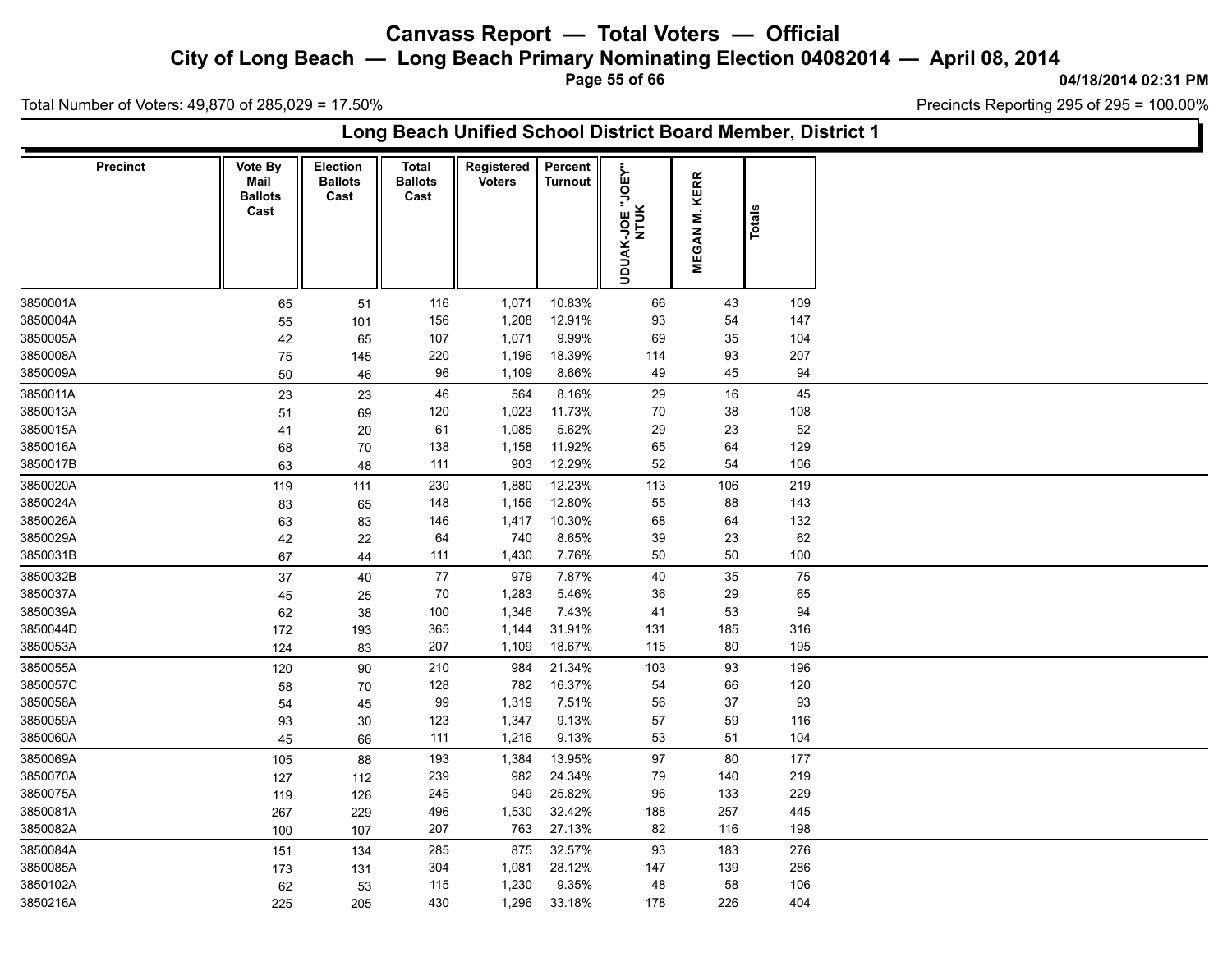**City of Long Beach — Long Beach Primary Nominating Election 04082014 — April 08, 2014**

**Page 56 of 66**

**04/18/2014 02:31 PM**

Ъ

Total Number of Voters: 49,870 of 285,029 = 17.50%

 $\Gamma$ 

| Long Beach Unified School District Board Member, District 1 |                 |                                           |                                    |                                        |                             |                           |                                |                               |        |  |  |  |
|-------------------------------------------------------------|-----------------|-------------------------------------------|------------------------------------|----------------------------------------|-----------------------------|---------------------------|--------------------------------|-------------------------------|--------|--|--|--|
|                                                             | <b>Precinct</b> | Vote By<br>Mail<br><b>Ballots</b><br>Cast | Election<br><b>Ballots</b><br>Cast | <b>Total</b><br><b>Ballots</b><br>Cast | Registered<br><b>Voters</b> | Percent<br><b>Turnout</b> | "JOEY"<br>NLIN<br>MLIN<br>MLIN | <b>KERR</b><br><b>MEGAN M</b> | Totals |  |  |  |
| 3850345A                                                    |                 | 42                                        | 41                                 | 83                                     | 1,118                       | 7.42%                     | 40                             | 38                            | 78     |  |  |  |
| 3850386A                                                    |                 | 94                                        | 106                                | 200                                    | 1,209                       | 16.54%                    | 134                            | 55                            | 189    |  |  |  |
| 3850402A                                                    |                 | 68                                        | 83                                 | 151                                    | 912                         | 16.56%                    | 71                             | 78                            | 149    |  |  |  |
| 3850415A                                                    |                 | 64                                        | 48                                 | 112                                    | 1,131                       | 9.90%                     | 72                             | 34                            | 106    |  |  |  |
| 3850547A                                                    |                 | 96                                        | 101                                | 197                                    | 1,757                       | 11.21%                    | 112                            | 75                            | 187    |  |  |  |
| 3850549A                                                    |                 | 263                                       | 125                                | 388                                    | 1,600                       | 24.25%                    | 153                            | 195                           | 348    |  |  |  |
| 3850551B                                                    |                 | 65                                        | 52                                 | 117                                    | 1,198                       | 9.77%                     | 60                             | 55                            | 115    |  |  |  |
| 3850552A                                                    |                 | 69                                        | 44                                 | 113                                    | 1,218                       | 9.28%                     | 67                             | 37                            | 104    |  |  |  |
| 3850552B                                                    |                 | 53                                        | 32                                 | 85                                     | 846                         | 10.05%                    | 43                             | 34                            | 77     |  |  |  |
| 3850553A                                                    |                 | 85                                        | 56                                 | 141                                    | 1,302                       | 10.83%                    | 59                             | 67                            | 126    |  |  |  |
| 3850562A                                                    |                 | 247                                       | 209                                | 456                                    | 1,176                       | 38.78%                    | 171                            | 252                           | 423    |  |  |  |
| 3850563A                                                    |                 | 122                                       | 116                                | 238                                    | 966                         | 24.64%                    | 103                            | 109                           | 212    |  |  |  |
| 3850660A                                                    |                 | 76                                        | 48                                 | 124                                    | 1,199                       | 10.34%                    | 53                             | 59                            | 112    |  |  |  |
| 1450144G                                                    |                 | $\Omega$                                  | 0                                  | 0                                      | 0                           | $0.00\%$                  | 0                              | 0                             | 0      |  |  |  |
| 3850266A                                                    |                 | 20                                        |                                    | 21                                     | 120                         | 17.50%                    | 11                             | 8                             | 19     |  |  |  |
| Totals:                                                     |                 | 4,410                                     | 3,890                              | 8,300                                  | 54,362                      |                           | 3,804                          | 3,912                         | 7,716  |  |  |  |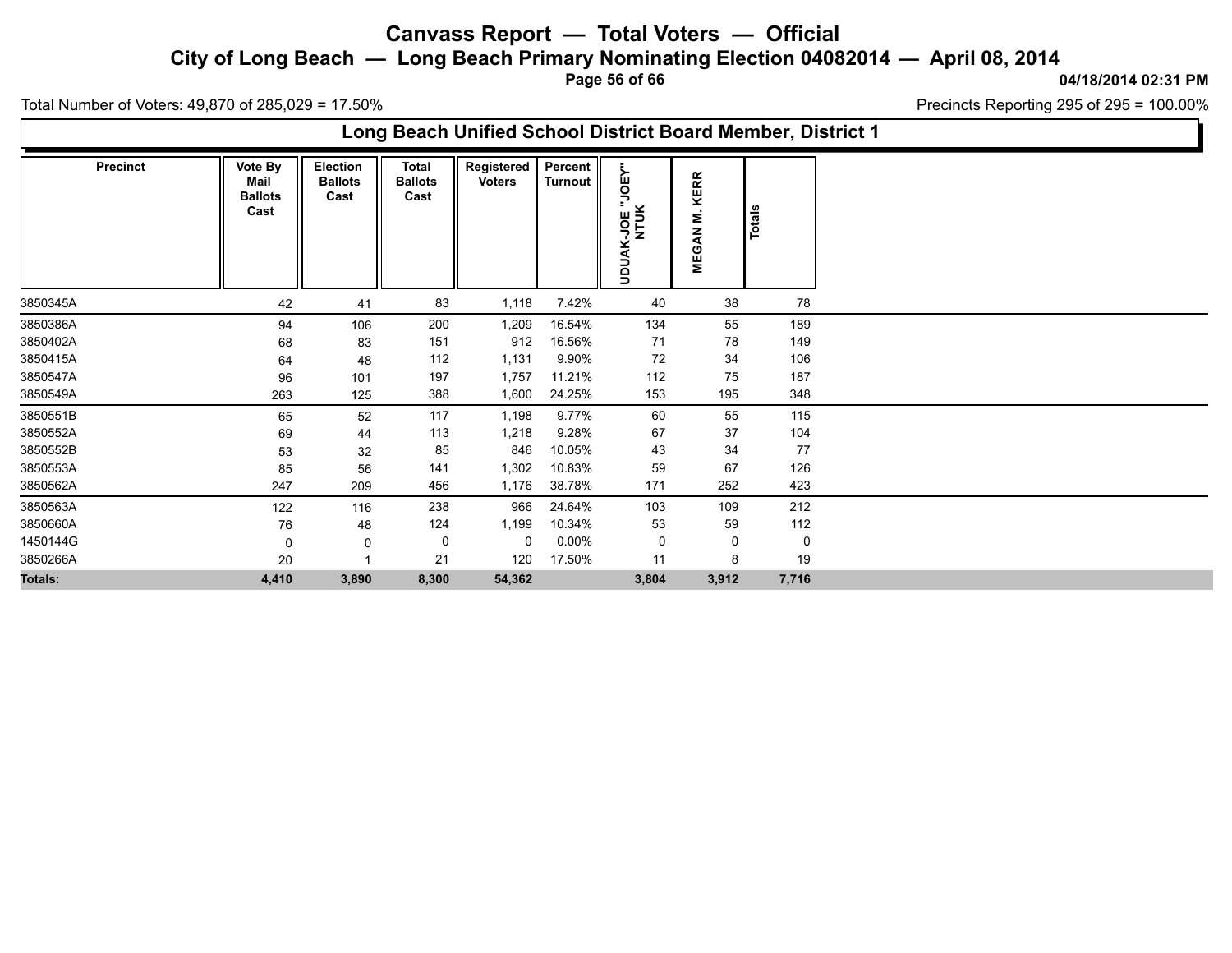**City of Long Beach — Long Beach Primary Nominating Election 04082014 — April 08, 2014**

**Page 57 of 66**

#### **04/18/2014 02:31 PM**

Total Number of Voters: 49,870 of 285,029 = 17.50%

| Long Beach Unified School District Board Member, District 3 |                                           |                                    |                                 |                             |                           |               |                        |        |  |  |  |  |  |
|-------------------------------------------------------------|-------------------------------------------|------------------------------------|---------------------------------|-----------------------------|---------------------------|---------------|------------------------|--------|--|--|--|--|--|
| <b>Precinct</b>                                             | Vote By<br>Mail<br><b>Ballots</b><br>Cast | Election<br><b>Ballots</b><br>Cast | Total<br><b>Ballots</b><br>Cast | Registered<br><b>Voters</b> | Percent<br><b>Turnout</b> | JOHN MCGINNIS | <b>BENITEZ</b><br>JUAN | Totals |  |  |  |  |  |
| 3850007A                                                    | 111                                       | 82                                 | 193                             | 1,333                       | 14.48%                    | 79            | 78                     | 157    |  |  |  |  |  |
| 3850010A                                                    | 95                                        | 126                                | 221                             | 1,559                       | 14.18%                    | 75            | 109                    | 184    |  |  |  |  |  |
| 3850012A                                                    | 213                                       | 116                                | 329                             | 1,594                       | 20.64%                    | 185           | 104                    | 289    |  |  |  |  |  |
| 3850034A                                                    | 27                                        | 34                                 | 61                              | 999                         | 6.11%                     | 28            | 30                     | 58     |  |  |  |  |  |
| 3850038A                                                    | 40                                        | 30                                 | 70                              | 975                         | 7.18%                     | 27            | 32                     | 59     |  |  |  |  |  |
| 3850040A                                                    | 40                                        | 40                                 | 80                              | 1,238                       | 6.46%                     | 39            | 37                     | 76     |  |  |  |  |  |
| 3850046A                                                    | 71                                        | 59                                 | 130                             | 1,514                       | 8.59%                     | 59            | 62                     | 121    |  |  |  |  |  |
| 3850047A                                                    | 59                                        | 49                                 | 108                             | 1,367                       | 7.90%                     | 54            | 45                     | 99     |  |  |  |  |  |
| 3850049A                                                    | 50                                        | 50                                 | 100                             | 1,171                       | 8.54%                     | 40            | 48                     | 88     |  |  |  |  |  |
| 3850072A                                                    | 74                                        | 81                                 | 155                             | 1,102                       | 14.07%                    | 68            | 64                     | 132    |  |  |  |  |  |
| 3850091A                                                    | 53                                        | 29                                 | 82                              | 1,119                       | 7.33%                     | 43            | 28                     | 71     |  |  |  |  |  |
| 3850122A                                                    | 53                                        | 39                                 | 92                              | 940                         | 9.79%                     | 38            | 42                     | 80     |  |  |  |  |  |
| 3850144A                                                    | 44                                        | 19                                 | 63                              | 937                         | 6.72%                     | 20            | 36                     | 56     |  |  |  |  |  |
| 3850151A                                                    | 30                                        | 25                                 | 55                              | 745                         | 7.38%                     | 34            | $16\,$                 | 50     |  |  |  |  |  |
| 3850152A                                                    | 61                                        | 70                                 | 131                             | 925                         | 14.16%                    | 54            | 64                     | 118    |  |  |  |  |  |
| 3850154A                                                    | 30                                        | 26                                 | 56                              | 546                         | 10.26%                    | 30            | 21                     | 51     |  |  |  |  |  |
| 3850157A                                                    | 76                                        | 74                                 | 150                             | 1,223                       | 12.26%                    | 63            | 69                     | 132    |  |  |  |  |  |
| 3850158A                                                    | 59                                        | 45                                 | 104                             | 1,091                       | 9.53%                     | 50            | 44                     | 94     |  |  |  |  |  |
| 3850159A                                                    | 50                                        | 31                                 | 81                              | 857                         | 9.45%                     | 36            | 33                     | 69     |  |  |  |  |  |
| 3850175A                                                    | 83                                        | 62                                 | 145                             | 914                         | 15.86%                    | 61            | 63                     | 124    |  |  |  |  |  |
| 3850178A                                                    | 78                                        | 40                                 | 118                             | 929                         | 12.70%                    | 46            | 53                     | 99     |  |  |  |  |  |
| 3850179A                                                    | 161                                       | 65                                 | 226                             | 1,105                       | 20.45%                    | 126           | 70                     | 196    |  |  |  |  |  |
| 3850198A                                                    | 95                                        | 96                                 | 191                             | 921                         | 20.74%                    | 96            | 72                     | 168    |  |  |  |  |  |
| 3850201A                                                    | 121                                       | 64                                 | 185                             | 1,018                       | 18.17%                    | 94            | 66                     | 160    |  |  |  |  |  |
| 3850202A                                                    | 91                                        | 66                                 | 157                             | 1,026                       | 15.30%                    | 62            | $71$                   | 133    |  |  |  |  |  |
| 3850204A                                                    | 151                                       | 116                                | 267                             | 1,474                       | 18.11%                    | 106           | 132                    | 238    |  |  |  |  |  |
| 3850236A                                                    | 44                                        | 42                                 | 86                              | 1,040                       | 8.27%                     | 39            | 44                     | 83     |  |  |  |  |  |
| 3850237B                                                    | 57                                        | 53                                 | 110                             | 682                         | 16.13%                    | 49            | 48                     | 97     |  |  |  |  |  |
| 3850238A                                                    | 55                                        | 49                                 | 104                             | 955                         | 10.89%                    | 42            | 53                     | 95     |  |  |  |  |  |
| 3850239A                                                    | 93                                        | 46                                 | 139                             | 1,064                       | 13.06%                    | 63            | 55                     | 118    |  |  |  |  |  |
| 3850244A                                                    | 182                                       | 94                                 | 276                             | 1,738                       | 15.88%                    | 135           | 98                     | 233    |  |  |  |  |  |
| 3850360A                                                    | 86                                        | 51                                 | 137                             | 1,694                       | 8.09%                     | 53            | 59                     | 112    |  |  |  |  |  |
| 3850361A                                                    | 92                                        | 66                                 | 158                             | 991                         | 15.94%                    | 73            | 67                     | 140    |  |  |  |  |  |
| 3850362A                                                    | 86                                        | 83                                 | 169                             | 993                         | 17.02%                    | 67            | 79                     | 146    |  |  |  |  |  |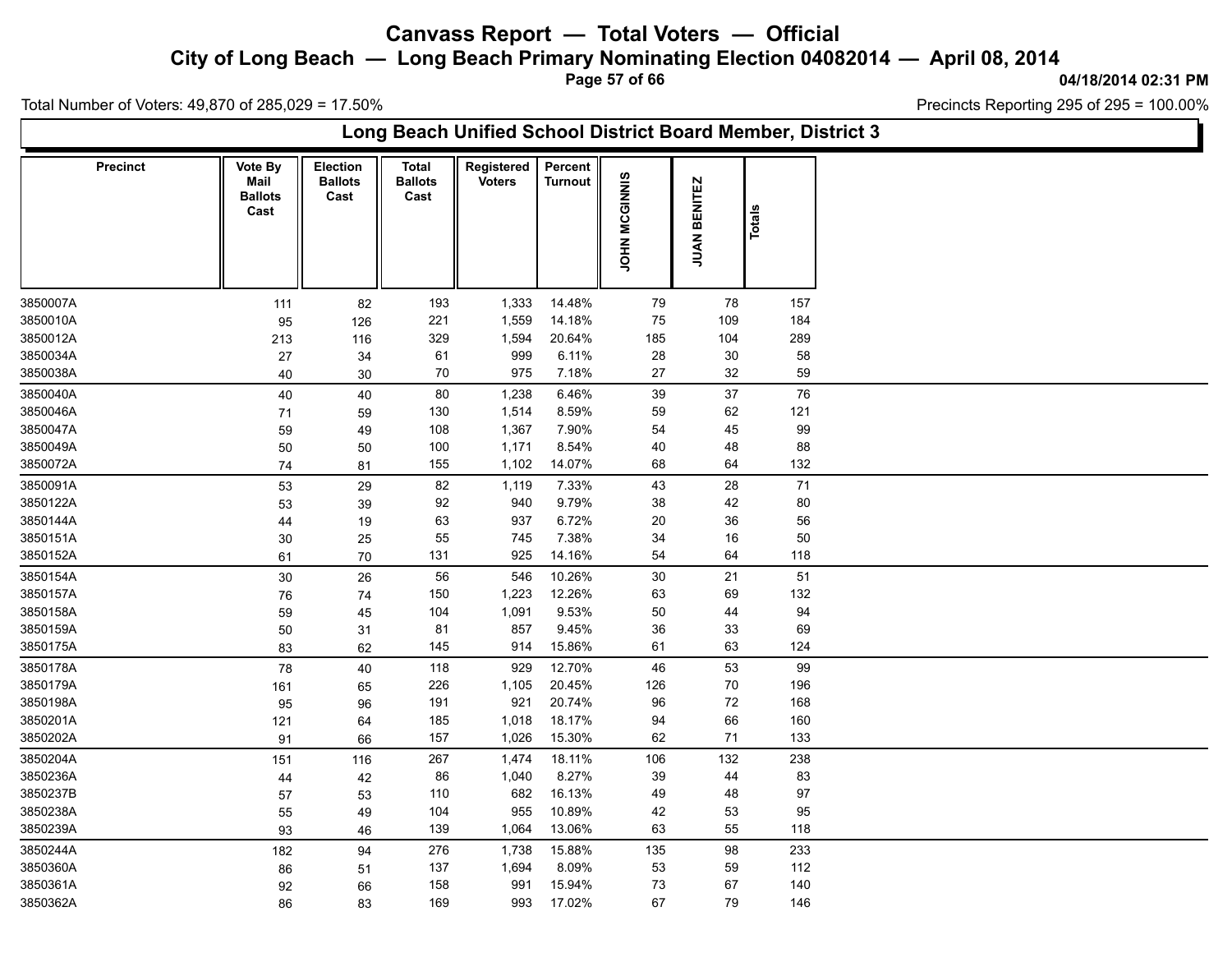**City of Long Beach — Long Beach Primary Nominating Election 04082014 — April 08, 2014**

**Page 58 of 66**

**04/18/2014 02:31 PM**

Total Number of Voters: 49,870 of 285,029 = 17.50%

**Long Beach Unified School District Board Member, District 3**

| <b>Precinct</b> | Vote By<br>Mail<br><b>Ballots</b><br>Cast | Election<br><b>Ballots</b><br>Cast | <b>Total</b><br><b>Ballots</b><br>Cast | Registered<br><b>Voters</b> | Percent  <br>Turnout | <b>SINNIS</b><br>C٦<br>ပ<br>Σ<br><b>NHOL</b> | <b>BENITEZ</b><br>JUAN <sub>I</sub> | Totals |       |
|-----------------|-------------------------------------------|------------------------------------|----------------------------------------|-----------------------------|----------------------|----------------------------------------------|-------------------------------------|--------|-------|
| 3850368A        | 78                                        | 44                                 | 122                                    | 984                         | 12.40%               | 51                                           | 57                                  |        | 108   |
| 3850379A        | 42                                        | 38                                 | 80                                     | 924                         | 8.66%                | 32                                           | 46                                  |        | 78    |
| 3850545A        | 89                                        | 31                                 | 120                                    | 746                         | 16.09%               | 80                                           | 30                                  |        | 110   |
| 3850577A        | 86                                        | 63                                 | 149                                    | 1,495                       | 9.97%                | 56                                           | 66                                  |        | 122   |
| 3850591A        | 64                                        | 63                                 | 127                                    | 1,045                       | 12.15%               | 48                                           | 64                                  |        | 112   |
| 3850593A        | 30                                        | 42                                 | 72                                     | 809                         | 8.90%                | 28                                           | 37                                  |        | 65    |
| 3850594A        | 82                                        | 60                                 | 142                                    | 1,324                       | 10.73%               | 60                                           | 71                                  |        | 131   |
| 3850610A        | 79                                        | 72                                 | 151                                    | 1,083                       | 13.94%               | 56                                           | 79                                  |        | 135   |
| 3850611A        | 73                                        | 39                                 | 112                                    | 1,209                       | 9.26%                | 53                                           | 53                                  |        | 106   |
| 3850614A        | 38                                        | 48                                 | 86                                     | 1,051                       | 8.18%                | 42                                           | $36\,$                              |        | 78    |
| 3850003A        | 4                                         | 3                                  | 7                                      | 440                         | 1.59%                | $\overline{2}$                               | 3                                   |        | 5     |
| <b>Totals:</b>  | 3,376                                     | 2,521                              | 5,897                                  | 48,889                      |                      | 2,642                                        | 2,534                               |        | 5,176 |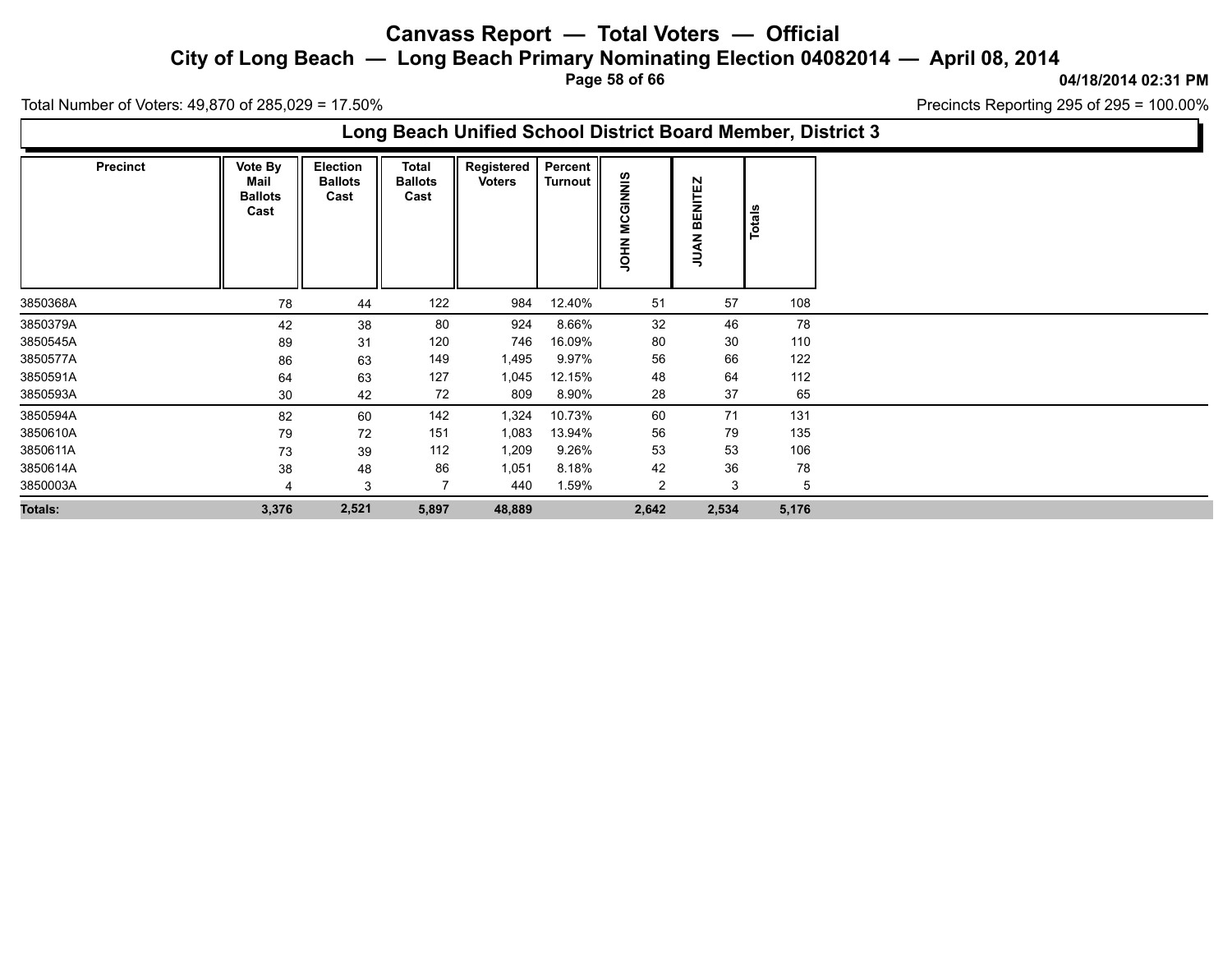**City of Long Beach — Long Beach Primary Nominating Election 04082014 — April 08, 2014**

**Page 59 of 66**

**04/18/2014 02:31 PM**

Ъ

Total Number of Voters: 49,870 of 285,029 = 17.50%

Г

| Measure A: General Tax on Medical Marijuana Sales |                                                  |                                    |                                 |                             |                           |        |                                     |               |  |  |  |  |  |
|---------------------------------------------------|--------------------------------------------------|------------------------------------|---------------------------------|-----------------------------|---------------------------|--------|-------------------------------------|---------------|--|--|--|--|--|
| <b>Precinct</b>                                   | <b>Vote By</b><br>Mail<br><b>Ballots</b><br>Cast | Election<br><b>Ballots</b><br>Cast | Total<br><b>Ballots</b><br>Cast | Registered<br><b>Voters</b> | Percent<br><b>Turnout</b> | Yes    | $\stackrel{\mathtt{o}}{\mathtt{z}}$ | <b>Totals</b> |  |  |  |  |  |
| 3850001A                                          | 65                                               | 51                                 | 116                             | 1,071                       | 10.83%                    | 90     | 20                                  | 110           |  |  |  |  |  |
| 3850004A                                          | 55                                               | 101                                | 156                             | 1,208                       | 12.91%                    | 91     | 51                                  | 142           |  |  |  |  |  |
| 3850005A                                          | 42                                               | 65                                 | 107                             | 1,071                       | 9.99%                     | 68     | 31                                  | 99            |  |  |  |  |  |
| 3850007A                                          | 111                                              | 82                                 | 193                             | 1,333                       | 14.48%                    | 113    | 58                                  | 171           |  |  |  |  |  |
| 3850008A                                          | 75                                               | 145                                | 220                             | 1,196                       | 18.39%                    | 142    | 49                                  | 191           |  |  |  |  |  |
| 3850009A                                          | 50                                               | 46                                 | 96                              | 1,109                       | 8.66%                     | 63     | 27                                  | 90            |  |  |  |  |  |
| 3850010A                                          | 95                                               | 126                                | 221                             | 1,559                       | 14.18%                    | 139    | 60                                  | 199           |  |  |  |  |  |
| 3850011A                                          | 23                                               | 23                                 | 46                              | 564                         | 8.16%                     | 37     | 8                                   | 45            |  |  |  |  |  |
| 3850012A                                          | 213                                              | 116                                | 329                             | 1,594                       | 20.64%                    | 225    | 68                                  | 293           |  |  |  |  |  |
| 3850013A                                          | 51                                               | 69                                 | 120                             | 1,023                       | 11.73%                    | 89     | 15                                  | 104           |  |  |  |  |  |
| 3850015A                                          | 41                                               | 20                                 | 61                              | 1,085                       | 5.62%                     | 41     | 15                                  | 56            |  |  |  |  |  |
| 3850016A                                          | 68                                               | 70                                 | 138                             | 1,158                       | 11.92%                    | 93     | 29                                  | 122           |  |  |  |  |  |
| 3850017B                                          | 63                                               | 48                                 | 111                             | 903                         | 12.29%                    | 70     | 28                                  | 98            |  |  |  |  |  |
| 3850020A                                          | 119                                              | 111                                | 230                             | 1,880                       | 12.23%                    | 156    | $52\,$                              | 208           |  |  |  |  |  |
| 3850021A                                          | 42                                               | 39                                 | 81                              | 1,198                       | 6.76%                     | 53     | $20\,$                              | 73            |  |  |  |  |  |
| 3850024A                                          | 83                                               | 65                                 | 148                             | 1,156                       | 12.80%                    | 108    | 35                                  | 143           |  |  |  |  |  |
| 3850025A                                          | 77                                               | 55                                 | 132                             | 1,081                       | 12.21%                    | 92     | 32                                  | 124           |  |  |  |  |  |
| 3850026A                                          | 63                                               | 83                                 | 146                             | 1,417                       | 10.30%                    | 93     | 47                                  | 140           |  |  |  |  |  |
| 3850029A                                          | 42                                               | 22                                 | 64                              | 740                         | 8.65%                     | 45     | 11                                  | 56            |  |  |  |  |  |
| 3850030A                                          | 60                                               | 52                                 | 112                             | 1,075                       | 10.42%                    | 73     | $37\,$                              | 110           |  |  |  |  |  |
| 3850031B                                          | 67                                               | 44                                 | 111                             | 1,430                       | 7.76%                     | 67     | 31                                  | 98            |  |  |  |  |  |
| 3850032B                                          | 37                                               | 40                                 | 77                              | 979                         | 7.87%                     | 51     | 20                                  | 71            |  |  |  |  |  |
| 3850034A                                          | 27                                               | 34                                 | 61                              | 999                         | 6.11%                     | $37\,$ | 14                                  | 51            |  |  |  |  |  |
| 3850035A                                          | 54                                               | 68                                 | 122                             | 851                         | 14.34%                    | 81     | $36\,$                              | 117           |  |  |  |  |  |
| 3850036A                                          | 124                                              | 104                                | 228                             | 966                         | 23.60%                    | 160    | 44                                  | 204           |  |  |  |  |  |
| 3850037A                                          | 45                                               | 25                                 | $70\,$                          | 1,283                       | 5.46%                     | 46     | 21                                  | 67            |  |  |  |  |  |
| 3850038A                                          | 40                                               | 30                                 | 70                              | 975                         | 7.18%                     | 51     | 12                                  | 63            |  |  |  |  |  |
| 3850039A                                          | 62                                               | 38                                 | 100                             | 1,346                       | 7.43%                     | 67     | $26\,$                              | 93            |  |  |  |  |  |
| 3850040A                                          | 40                                               | 40                                 | 80                              | 1,238                       | 6.46%                     | 52     | 19                                  | 71            |  |  |  |  |  |
| 3850041A                                          | 34                                               | 12                                 | 46                              | 816                         | 5.64%                     | 29     | 13                                  | 42            |  |  |  |  |  |
| 3850042A                                          | 87                                               | 37                                 | 124                             | 865                         | 14.34%                    | 85     | 34                                  | 119           |  |  |  |  |  |
| 3850043A                                          | 93                                               | 73                                 | 166                             | 937                         | 17.72%                    | 111    | 43                                  | 154           |  |  |  |  |  |
| 3850044D                                          | 172                                              | 193                                | 365                             | 1,144                       | 31.91%                    | 258    | 68                                  | 326           |  |  |  |  |  |
| 3850045B                                          | 39                                               | 27                                 | 66                              | 459                         | 14.38%                    | 38     | 22                                  | 60            |  |  |  |  |  |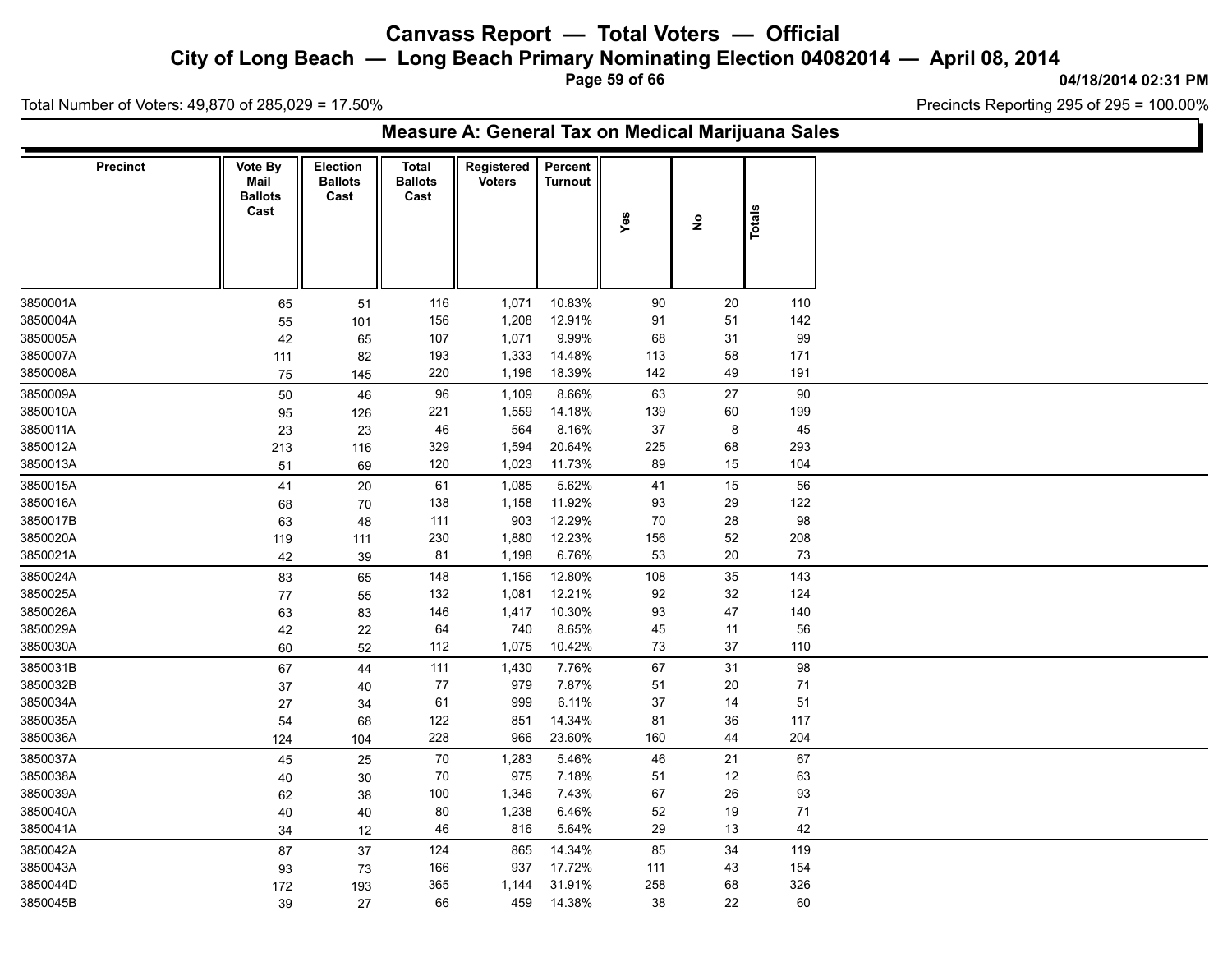**City of Long Beach — Long Beach Primary Nominating Election 04082014 — April 08, 2014**

**Page 60 of 66**

**04/18/2014 02:31 PM**

h.

Total Number of Voters: 49,870 of 285,029 = 17.50%

| Measure A: General Tax on Medical Marijuana Sales |                                           |                                    |                                        |                             |                    |            |                                     |        |  |  |  |  |  |
|---------------------------------------------------|-------------------------------------------|------------------------------------|----------------------------------------|-----------------------------|--------------------|------------|-------------------------------------|--------|--|--|--|--|--|
| Precinct                                          | Vote By<br>Mail<br><b>Ballots</b><br>Cast | Election<br><b>Ballots</b><br>Cast | <b>Total</b><br><b>Ballots</b><br>Cast | Registered<br><b>Voters</b> | Percent<br>Turnout | Yes        | $\stackrel{\mathtt{o}}{\mathtt{z}}$ | Totals |  |  |  |  |  |
| 3850045H                                          | 42                                        | 47                                 | 89                                     | 550                         | 16.18%             | 54         | 25                                  | 79     |  |  |  |  |  |
| 3850046A                                          | $71$                                      | 59                                 | 130                                    | 1,514                       | 8.59%              | 76         | 45                                  | 121    |  |  |  |  |  |
| 3850047A                                          | 59                                        | 49                                 | 108                                    | 1,367                       | 7.90%              | 68         | 26                                  | 94     |  |  |  |  |  |
| 3850048A                                          | 123                                       | 99                                 | 222                                    | 1,029                       | 21.57%             | 151        | 43                                  | 194    |  |  |  |  |  |
| 3850049A                                          | 50                                        | 50                                 | 100                                    | 1,171                       | 8.54%              | 66         | 25                                  | 91     |  |  |  |  |  |
| 3850052A                                          | 138                                       | 98                                 | 236                                    | 846                         | 27.90%             | 147        | 78                                  | 225    |  |  |  |  |  |
| 3850053A                                          | 124                                       | 83                                 | 207                                    | 1,109                       | 18.67%             | 145        | 39                                  | 184    |  |  |  |  |  |
| 3850055A                                          | 120                                       | 90                                 | 210                                    | 984                         | 21.34%             | 134        | 59                                  | 193    |  |  |  |  |  |
| 3850057C                                          | 58                                        | 70                                 | 128                                    | 782                         | 16.37%             | ${\bf 75}$ | 41                                  | 116    |  |  |  |  |  |
| 3850058A                                          | 54                                        | 45                                 | 99                                     | 1,319                       | 7.51%              | 54         | 25                                  | 79     |  |  |  |  |  |
| 3850059A                                          | 93                                        | 30                                 | 123                                    | 1,347                       | 9.13%              | 83         | 19                                  | 102    |  |  |  |  |  |
| 3850060A                                          | 45                                        | 66                                 | 111                                    | 1,216                       | 9.13%              | 70         | 25                                  | 95     |  |  |  |  |  |
| 3850065A                                          | 163                                       | 103                                | 266                                    | 1,006                       | 26.44%             | 152        | 91                                  | 243    |  |  |  |  |  |
| 3850067B                                          | 133                                       | 97                                 | 230                                    | 701                         | 32.81%             | 157        | 60                                  | 217    |  |  |  |  |  |
| 3850069A                                          | 105                                       | 88                                 | 193                                    | 1,384                       | 13.95%             | 116        | 53                                  | 169    |  |  |  |  |  |
| 3850070A                                          | 127                                       | 112                                | 239                                    | 982                         | 24.34%             | 174        | 44                                  | 218    |  |  |  |  |  |
| 3850071A                                          | 102                                       | 141                                | 243                                    | 933                         | 26.05%             | 168        | $57\,$                              | 225    |  |  |  |  |  |
| 3850072A                                          | 74                                        | 81                                 | 155                                    | 1,102                       | 14.07%             | 96         | 33                                  | 129    |  |  |  |  |  |
| 3850075A                                          | 119                                       | 126                                | 245                                    | 949                         | 25.82%             | 178        | 41                                  | 219    |  |  |  |  |  |
| 3850076A                                          | 131                                       | 62                                 | 193                                    | 936                         | 20.62%             | 139        | $38\,$                              | 177    |  |  |  |  |  |
| 3850081A                                          | 267                                       | 229                                | 496                                    | 1,530                       | 32.42%             | 357        | 95                                  | 452    |  |  |  |  |  |
| 3850082A                                          | 100                                       | 107                                | 207                                    | 763                         | 27.13%             | 157        | 33                                  | 190    |  |  |  |  |  |
| 3850084A                                          | 151                                       | 134                                | 285                                    | 875                         | 32.57%             | 192        | 63                                  | 255    |  |  |  |  |  |
| 3850085A                                          | 173                                       | 131                                | 304                                    | 1,081                       | 28.12%             | 205        | 74                                  | 279    |  |  |  |  |  |
| 3850088A                                          | 69                                        | 43                                 | 112                                    | 610                         | 18.36%             | 69         | 37                                  | 106    |  |  |  |  |  |
| 3850091A                                          | 53                                        | 29                                 | 82                                     | 1,119                       | 7.33%              | 54         | 19                                  | 73     |  |  |  |  |  |
| 3850092A                                          | 90                                        | 94                                 | 184                                    | 1,025                       | 17.95%             | 106        | 54                                  | 160    |  |  |  |  |  |
| 3850093A                                          | 77                                        | 64                                 | 141                                    | 719                         | 19.61%             | 105        | 27                                  | 132    |  |  |  |  |  |
| 3850097A                                          | 103                                       | 100                                | 203                                    | 1,319                       | 15.39%             | 107        | 64                                  | 171    |  |  |  |  |  |
| 3850099A                                          | 70                                        | 74                                 | 144                                    | 1,118                       | 12.88%             | 86         | 40                                  | 126    |  |  |  |  |  |
| 3850100A                                          | 67                                        | 62                                 | 129                                    | 849                         | 15.19%             | 88         | 28                                  | 116    |  |  |  |  |  |
| 3850101A                                          | 81                                        | 81                                 | 162                                    | 1,007                       | 16.09%             | 118        | 29                                  | 147    |  |  |  |  |  |
| 3850102A                                          | 62                                        | 53                                 | 115                                    | 1,230                       | 9.35%              | ${\bf 76}$ | $30\,$                              | 106    |  |  |  |  |  |
| 3850103A                                          | 81                                        | 69                                 | 150                                    | 1,019                       | 14.72%             | 90         | 44                                  | 134    |  |  |  |  |  |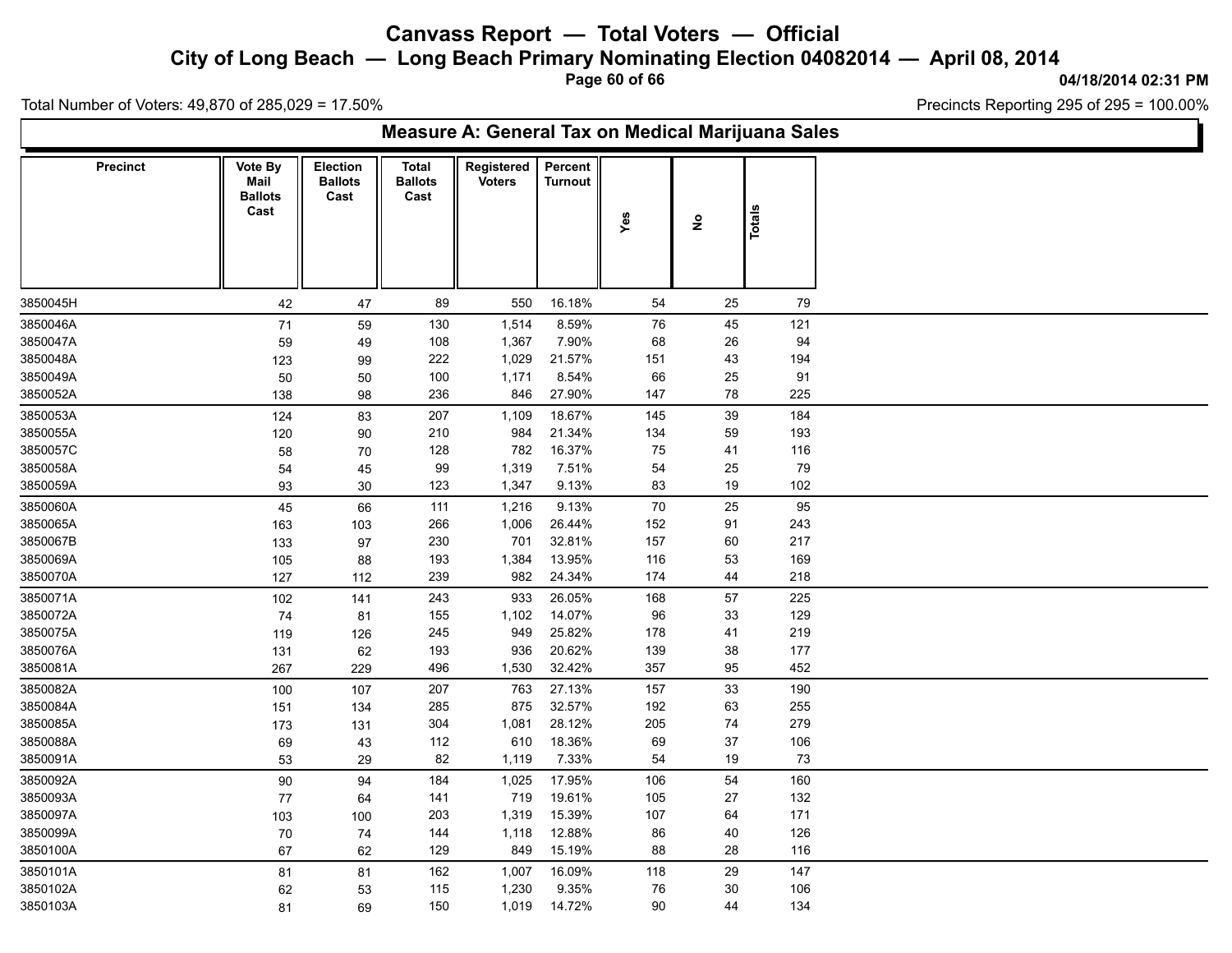**City of Long Beach — Long Beach Primary Nominating Election 04082014 — April 08, 2014**

**Page 61 of 66**

**04/18/2014 02:31 PM**

'n

Total Number of Voters: 49,870 of 285,029 = 17.50%

|                 | Measure A: General Tax on Medical Marijuana Sales |                                    |                                        |                             |                           |     |                      |               |  |  |  |  |  |  |
|-----------------|---------------------------------------------------|------------------------------------|----------------------------------------|-----------------------------|---------------------------|-----|----------------------|---------------|--|--|--|--|--|--|
| <b>Precinct</b> | Vote By<br>Mail<br><b>Ballots</b><br>Cast         | Election<br><b>Ballots</b><br>Cast | <b>Total</b><br><b>Ballots</b><br>Cast | Registered<br><b>Voters</b> | Percent<br><b>Turnout</b> | Yes | $\tilde{\mathbf{z}}$ | <b>Totals</b> |  |  |  |  |  |  |
| 3850108A        | 109                                               |                                    | 145                                    | 830                         | 17.47%                    | 103 | 36                   | 139           |  |  |  |  |  |  |
| 3850110A        | 178                                               | 36<br>115                          | 293                                    | 1,612                       | 18.18%                    | 211 | 71                   | 282           |  |  |  |  |  |  |
| 3850117A        | 86                                                | 48                                 | 134                                    | 1,323                       | 10.13%                    | 86  | 42                   | 128           |  |  |  |  |  |  |
| 3850120A        | 140                                               | 102                                | 242                                    | 958                         | 25.26%                    | 173 | 52                   | 225           |  |  |  |  |  |  |
| 3850122A        | 53                                                | 39                                 | 92                                     | 940                         | 9.79%                     | 67  | 21                   | 88            |  |  |  |  |  |  |
| 3850123A        | 51                                                | 52                                 | 103                                    | 954                         | 10.80%                    | 72  | 25                   | 97            |  |  |  |  |  |  |
| 3850126A        | 42                                                | 62                                 | 104                                    | 633                         | 16.43%                    | 74  | 25                   | 99            |  |  |  |  |  |  |
| 3850128A        | $33\,$                                            | 31                                 | 64                                     | 610                         | 10.49%                    | 44  | 17                   | 61            |  |  |  |  |  |  |
| 3850133A        | 72                                                | 63                                 | 135                                    | 1,209                       | 11.17%                    | 91  | 44                   | 135           |  |  |  |  |  |  |
| 3850134A        | 31                                                | $\boldsymbol{9}$                   | 40                                     | 1,312                       | 3.05%                     | 30  | 8                    | 38            |  |  |  |  |  |  |
| 3850135A        | 129                                               | 95                                 | 224                                    | 1,405                       | 15.94%                    | 157 | 62                   | 219           |  |  |  |  |  |  |
| 3850137A        | 60                                                | 81                                 | 141                                    | 1,254                       | 11.24%                    | 89  | 33                   | 122           |  |  |  |  |  |  |
| 3850138A        | 46                                                | 41                                 | 87                                     | 1,039                       | 8.37%                     | 55  | 24                   | 79            |  |  |  |  |  |  |
| 3850144A        | 44                                                | 19                                 | 63                                     | 937                         | 6.72%                     | 47  | 13                   | 60            |  |  |  |  |  |  |
| 3850145A        | 40                                                | 31                                 | 71                                     | 976                         | 7.27%                     | 48  | 15                   | 63            |  |  |  |  |  |  |
| 3850146A        | 57                                                | 35                                 | 92                                     | 1,156                       | 7.96%                     | 63  | 23                   | 86            |  |  |  |  |  |  |
| 3850147A        | 94                                                | 72                                 | 166                                    | 924                         | 17.97%                    | 118 | 39                   | 157           |  |  |  |  |  |  |
| 3850149A        | ${\bf 79}$                                        | 64                                 | 143                                    | 1,155                       | 12.38%                    | 94  | 40                   | 134           |  |  |  |  |  |  |
| 3850151A        | 30                                                | 25                                 | 55                                     | 745                         | 7.38%                     | 38  | 15                   | 53            |  |  |  |  |  |  |
| 3850151C        | 26                                                | 33                                 | 59                                     | 517                         | 11.41%                    | 29  | 25                   | 54            |  |  |  |  |  |  |
| 3850152A        | 61                                                | 70                                 | 131                                    | 925                         | 14.16%                    | 95  | 27                   | 122           |  |  |  |  |  |  |
| 3850153A        | 171                                               | 143                                | 314                                    | 1,113                       | 28.21%                    | 221 | 85                   | 306           |  |  |  |  |  |  |
| 3850154A        | $30\,$                                            | 26                                 | 56                                     | 546                         | 10.26%                    | 29  | 19                   | 48            |  |  |  |  |  |  |
| 3850154B        | 26                                                | 10                                 | $36\,$                                 | 548                         | 6.57%                     | 29  | $\overline{7}$       | $36\,$        |  |  |  |  |  |  |
| 3850156A        | 17                                                | 13                                 | 30                                     | 445                         | 6.74%                     | 21  | 6                    | 27            |  |  |  |  |  |  |
| 3850156B        | 55                                                | 49                                 | 104                                    | 1,078                       | 9.65%                     | 58  | $35\,$               | 93            |  |  |  |  |  |  |
| 3850157A        | 76                                                | 74                                 | 150                                    | 1,223                       | 12.26%                    | 95  | 39                   | 134           |  |  |  |  |  |  |
| 3850158A        | 59                                                | 45                                 | 104                                    | 1,091                       | 9.53%                     | 62  | $30\,$               | 92            |  |  |  |  |  |  |
| 3850159A        | 50                                                | 31                                 | 81                                     | 857                         | 9.45%                     | 49  | 21                   | 70            |  |  |  |  |  |  |
| 3850163A        | 83                                                | 67                                 | 150                                    | 1,014                       | 14.79%                    | 108 | $36\,$               | $144$         |  |  |  |  |  |  |
| 3850164A        | 53                                                | 28                                 | 81                                     | 1,058                       | 7.66%                     | 54  | 23                   | 77            |  |  |  |  |  |  |
| 3850166B        | 55                                                | 66                                 | 121                                    | 1,113                       | 10.87%                    | 83  | 30                   | 113           |  |  |  |  |  |  |
| 3850170A        | 61                                                | 41                                 | 102                                    | 1,336                       | 7.63%                     | 66  | $26\,$               | 92            |  |  |  |  |  |  |
| 3850171A        | 57                                                | 35                                 | 92                                     | 985                         | 9.34%                     | 60  | 28                   | 88            |  |  |  |  |  |  |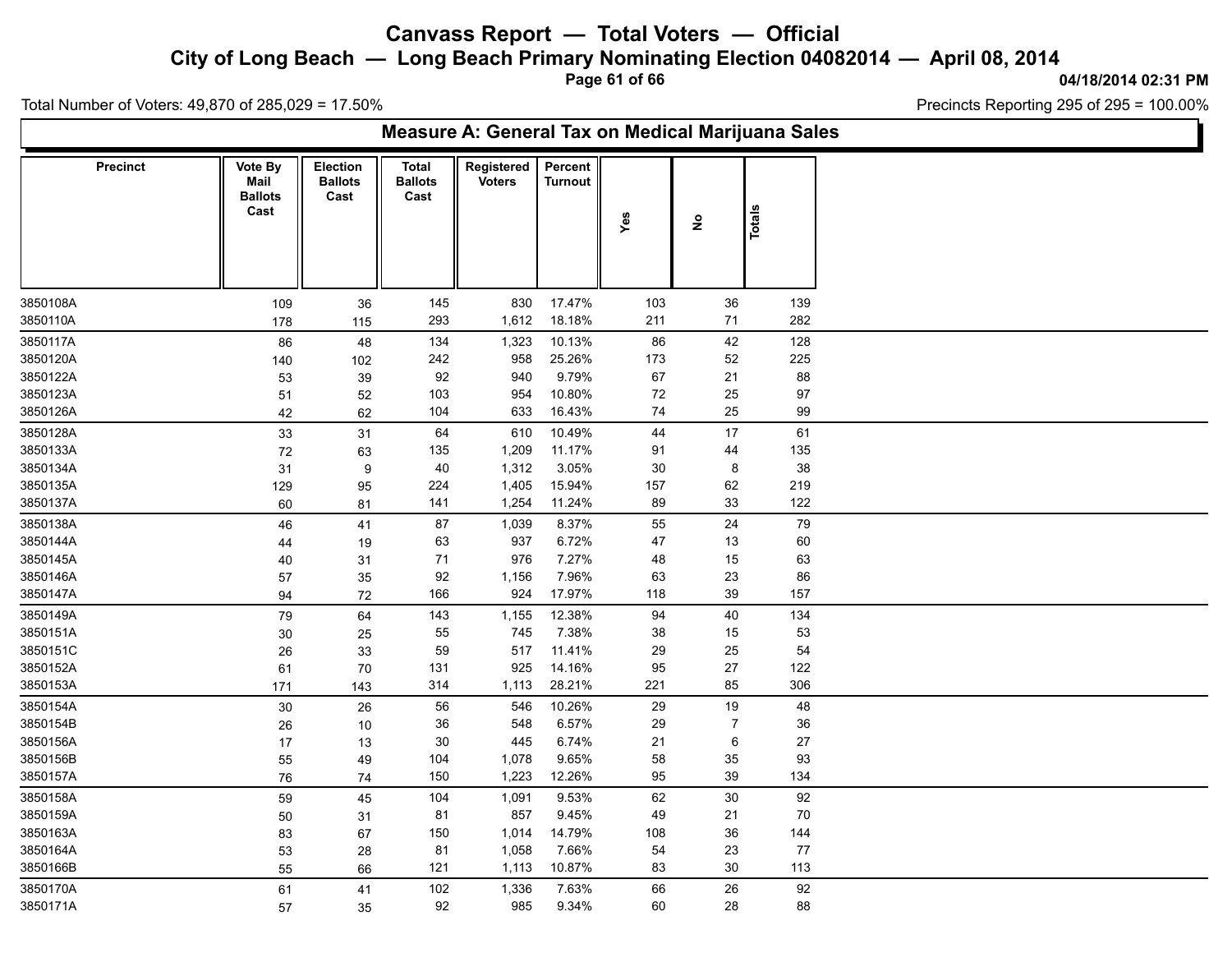**City of Long Beach — Long Beach Primary Nominating Election 04082014 — April 08, 2014**

**Page 62 of 66**

**04/18/2014 02:31 PM**

'n

Total Number of Voters: 49,870 of 285,029 = 17.50%

| Measure A: General Tax on Medical Marijuana Sales |          |                                           |                                           |                                        |                             |                           |     |                                     |        |  |  |  |  |
|---------------------------------------------------|----------|-------------------------------------------|-------------------------------------------|----------------------------------------|-----------------------------|---------------------------|-----|-------------------------------------|--------|--|--|--|--|
|                                                   | Precinct | Vote By<br>Mail<br><b>Ballots</b><br>Cast | <b>Election</b><br><b>Ballots</b><br>Cast | <b>Total</b><br><b>Ballots</b><br>Cast | Registered<br><b>Voters</b> | Percent<br><b>Turnout</b> | Yes | $\stackrel{\mathtt{o}}{\mathtt{z}}$ | Totals |  |  |  |  |
| 3850175A                                          |          | 83                                        | 62                                        | 145                                    | 914                         | 15.86%                    | 88  | 40                                  | 128    |  |  |  |  |
| 3850178A                                          |          | 78                                        | 40                                        | 118                                    | 929                         | 12.70%                    | 90  | 22                                  | 112    |  |  |  |  |
| 3850179A                                          |          | 161                                       | 65                                        | 226                                    | 1,105                       | 20.45%                    | 154 | 48                                  | 202    |  |  |  |  |
| 3850184A                                          |          | 92                                        | 103                                       | 195                                    | 827                         | 23.58%                    | 133 | 48                                  | 181    |  |  |  |  |
| 3850190A                                          |          | 56                                        | 54                                        | 110                                    | 785                         | 14.01%                    | 79  | 22                                  | 101    |  |  |  |  |
| 3850198A                                          |          | 95                                        | 96                                        | 191                                    | 921                         | 20.74%                    | 133 | 38                                  | 171    |  |  |  |  |
| 3850201A                                          |          | 121                                       | 64                                        | 185                                    | 1,018                       | 18.17%                    | 137 | 27                                  | 164    |  |  |  |  |
| 3850202A                                          |          | 91                                        | 66                                        | 157                                    | 1,026                       | 15.30%                    | 103 | 41                                  | 144    |  |  |  |  |
| 3850204A                                          |          | 151                                       | 116                                       | 267                                    | 1,474                       | 18.11%                    | 174 | 71                                  | 245    |  |  |  |  |
| 3850209B                                          |          | 140                                       | 82                                        | 222                                    | 1,000                       | 22.20%                    | 157 | 49                                  | 206    |  |  |  |  |
| 3850210A                                          |          | 114                                       | 106                                       | 220                                    | 787                         | 27.95%                    | 162 | 48                                  | 210    |  |  |  |  |
| 3850211A                                          |          | 66                                        | 63                                        | 129                                    | 818                         | 15.77%                    | 96  | 25                                  | 121    |  |  |  |  |
| 3850212A                                          |          | 80                                        | 81                                        | 161                                    | 894                         | 18.01%                    | 103 | 36                                  | 139    |  |  |  |  |
| 3850213A                                          |          | 187                                       | 114                                       | 301                                    | 901                         | 33.41%                    | 207 | 73                                  | 280    |  |  |  |  |
| 3850215A                                          |          | 412                                       | 187                                       | 599                                    | 1,562                       | 38.35%                    | 427 | 114                                 | 541    |  |  |  |  |
| 3850216A                                          |          | 225                                       | 205                                       | 430                                    | 1,296                       | 33.18%                    | 309 | 92                                  | 401    |  |  |  |  |
| 3850222B                                          |          | 124                                       | 87                                        | 211                                    | 916                         | 23.03%                    | 155 | 45                                  | 200    |  |  |  |  |
| 3850223A                                          |          | 142                                       | 184                                       | 326                                    | 1,026                       | 31.77%                    | 215 | 89                                  | 304    |  |  |  |  |
| 3850227A                                          |          | 88                                        | 93                                        | 181                                    | 1,219                       | 14.85%                    | 119 | 50                                  | 169    |  |  |  |  |
| 3850229A                                          |          | 69                                        | 58                                        | 127                                    | 751                         | 16.91%                    | 84  | 36                                  | 120    |  |  |  |  |
| 3850236A                                          |          | 44                                        | 42                                        | 86                                     | 1,040                       | 8.27%                     | 63  | 18                                  | 81     |  |  |  |  |
| 3850237B                                          |          | 57                                        | 53                                        | 110                                    | 682                         | 16.13%                    | 75  | 24                                  | 99     |  |  |  |  |
| 3850238A                                          |          | 55                                        | 49                                        | 104                                    | 955                         | 10.89%                    | 66  | 28                                  | 94     |  |  |  |  |
| 3850239A                                          |          | 93                                        | 46                                        | 139                                    | 1,064                       | 13.06%                    | 103 | 26                                  | 129    |  |  |  |  |
| 3850244A                                          |          | 182                                       | 94                                        | 276                                    | 1,738                       | 15.88%                    | 188 | 54                                  | 242    |  |  |  |  |
| 3850248A                                          |          | 86                                        | 64                                        | 150                                    | 805                         | 18.63%                    | 103 | 42                                  | 145    |  |  |  |  |
| 3850249A                                          |          | 92                                        | 83                                        | 175                                    | 1,471                       | 11.90%                    | 114 | 57                                  | 171    |  |  |  |  |
| 3850251A                                          |          | 80                                        | 100                                       | 180                                    | 900                         | 20.00%                    | 114 | 38                                  | 152    |  |  |  |  |
| 3850254A                                          |          | 341                                       | 305                                       | 646                                    | 1,413                       | 45.72%                    | 459 | 129                                 | 588    |  |  |  |  |
| 3850255A                                          |          | 337                                       | 200                                       | 537                                    | 1,430                       | 37.55%                    | 360 | 114                                 | 474    |  |  |  |  |
| 3850256A                                          |          | 166                                       | 107                                       | 273                                    | 848                         | 32.19%                    | 183 | 65                                  | 248    |  |  |  |  |
| 3850259A                                          |          | 300                                       | 209                                       | 509                                    | 1,273                       | 39.98%                    | 354 | 113                                 | 467    |  |  |  |  |
| 3850262A                                          |          | 243                                       | 246                                       | 489                                    | 1,457                       | 33.56%                    | 347 | 97                                  | 444    |  |  |  |  |
| 3850264A                                          |          | 61                                        | 65                                        | 126                                    | 843                         | 14.95%                    | 86  | 30                                  | 116    |  |  |  |  |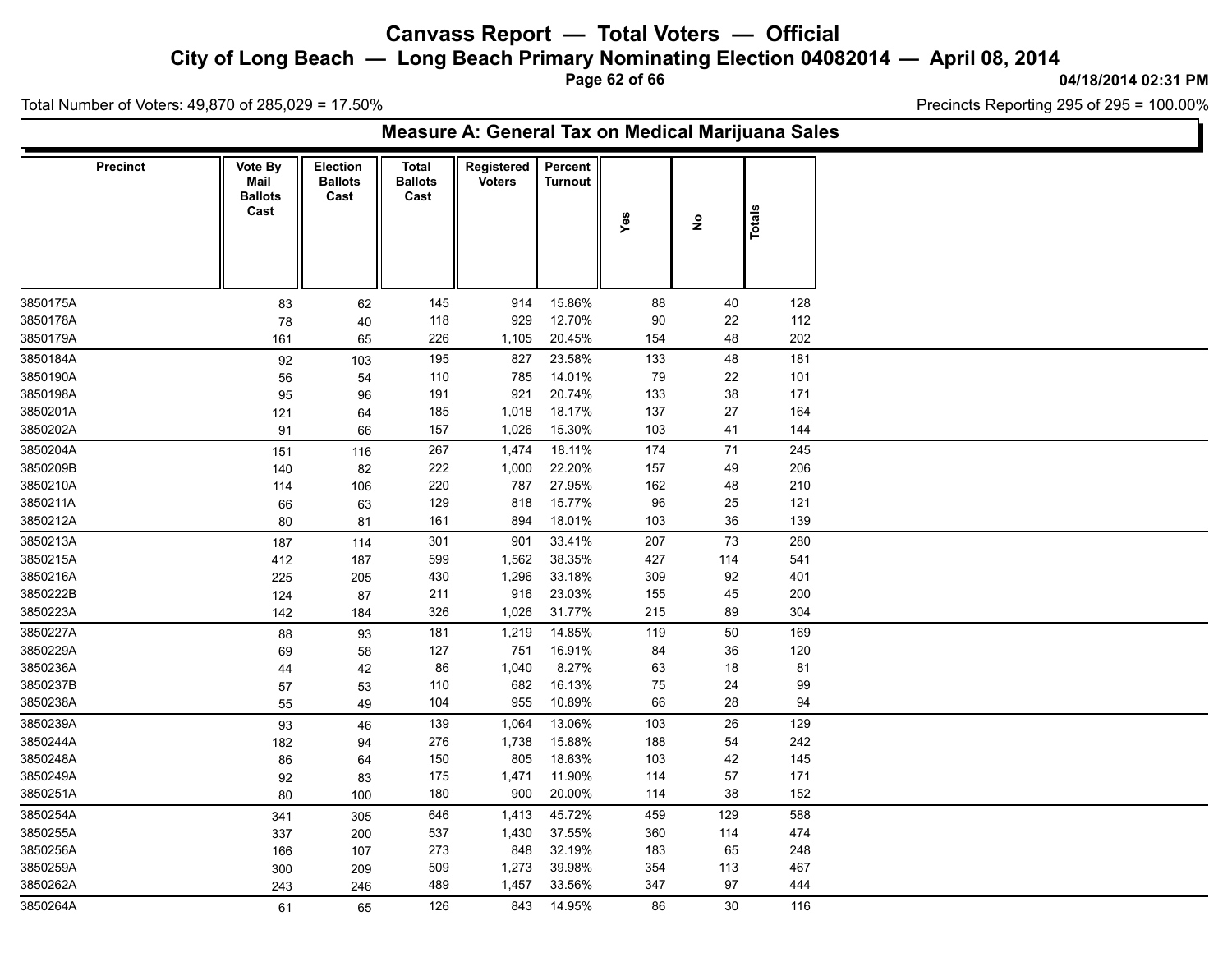**City of Long Beach — Long Beach Primary Nominating Election 04082014 — April 08, 2014**

**Page 63 of 66**

**04/18/2014 02:31 PM**

Ъ

Total Number of Voters: 49,870 of 285,029 = 17.50%

Г

| Measure A: General Tax on Medical Marijuana Sales |                                           |                                    |                                        |                             |                           |     |                                    |        |  |  |  |  |  |
|---------------------------------------------------|-------------------------------------------|------------------------------------|----------------------------------------|-----------------------------|---------------------------|-----|------------------------------------|--------|--|--|--|--|--|
| <b>Precinct</b>                                   | Vote By<br>Mail<br><b>Ballots</b><br>Cast | Election<br><b>Ballots</b><br>Cast | <b>Total</b><br><b>Ballots</b><br>Cast | Registered<br><b>Voters</b> | Percent<br><b>Turnout</b> | Yes | $\overset{\mathtt{o}}{\mathtt{z}}$ | Totals |  |  |  |  |  |
| 3850270A                                          | 95                                        | 72                                 | 167                                    | 888                         | 18.81%                    | 115 | 33                                 | 148    |  |  |  |  |  |
| 3850271A                                          | 145                                       | 155                                | 300                                    | 1,140                       | 26.32%                    | 204 | 68                                 | 272    |  |  |  |  |  |
| 3850272A                                          | 132                                       | 132                                | 264                                    | 1,071                       | 24.65%                    | 201 | 46                                 | 247    |  |  |  |  |  |
| 3850275A                                          | 203                                       | 185                                | 388                                    | 1,187                       | 32.69%                    | 281 | 73                                 | 354    |  |  |  |  |  |
| 3850276A                                          | 243                                       | 199                                | 442                                    | 1,220                       | 36.23%                    | 319 | $87\,$                             | 406    |  |  |  |  |  |
| 3850280A                                          | 319                                       | 229                                | 548                                    | 1,279                       | 42.85%                    | 372 | 105                                | 477    |  |  |  |  |  |
| 3850285A                                          | 218                                       | 178                                | 396                                    | 1,112                       | 35.61%                    | 268 | 82                                 | 350    |  |  |  |  |  |
| 3850286A                                          | 133                                       | 73                                 | 206                                    | 1,475                       | 13.97%                    | 133 | 39                                 | 172    |  |  |  |  |  |
| 3850287A                                          | 159                                       | 97                                 | 256                                    | 922                         | 27.77%                    | 175 | $57\,$                             | 232    |  |  |  |  |  |
| 3850290A                                          | 254                                       | 145                                | 399                                    | 1,292                       | 30.88%                    | 277 | 81                                 | 358    |  |  |  |  |  |
| 3850293B                                          | 150                                       | 108                                | 258                                    | 889                         | 29.02%                    | 155 | 62                                 | 217    |  |  |  |  |  |
| 3850294A                                          | 83                                        | 92                                 | 175                                    | 890                         | 19.66%                    | 100 | 61                                 | 161    |  |  |  |  |  |
| 3850295A                                          | 155                                       | 98                                 | 253                                    | 831                         | 30.45%                    | 174 | 47                                 | 221    |  |  |  |  |  |
| 3850296A                                          | 35                                        | 53                                 | 88                                     | 1,414                       | 6.22%                     | 65  | 16                                 | 81     |  |  |  |  |  |
| 3850302A                                          | 124                                       | 126                                | 250                                    | 717                         | 34.87%                    | 181 | 57                                 | 238    |  |  |  |  |  |
| 3850302D                                          | 128                                       | 127                                | 255                                    | 730                         | 34.93%                    | 169 | 67                                 | 236    |  |  |  |  |  |
| 3850304A                                          | 103                                       | 74                                 | 177                                    | 694                         | 25.50%                    | 121 | 45                                 | 166    |  |  |  |  |  |
| 3850305A                                          | 109                                       | 86                                 | 195                                    | 778                         | 25.06%                    | 138 | 51                                 | 189    |  |  |  |  |  |
| 3850306A                                          | 108                                       | 102                                | 210                                    | 729                         | 28.81%                    | 143 | 59                                 | 202    |  |  |  |  |  |
| 3850308A                                          | 119                                       | 128                                | 247                                    | 1,016                       | 24.31%                    | 171 | $52\,$                             | 223    |  |  |  |  |  |
| 3850309A                                          | 132                                       | 87                                 | 219                                    | 867                         | 25.26%                    | 143 | 58                                 | 201    |  |  |  |  |  |
| 3850316A                                          | 178                                       | 94                                 | 272                                    | 891                         | 30.53%                    | 191 | 67                                 | 258    |  |  |  |  |  |
| 3850319A                                          | 117                                       | 98                                 | 215                                    | 856                         | 25.12%                    | 147 | 59                                 | 206    |  |  |  |  |  |
| 3850321A                                          | 128                                       | 99                                 | 227                                    | 898                         | 25.28%                    | 148 | 60                                 | 208    |  |  |  |  |  |
| 3850323A                                          | 26                                        | 18                                 | 44                                     | 573                         | 7.68%                     | 28  | 11                                 | 39     |  |  |  |  |  |
| 3850324A                                          | 149                                       | 151                                | 300                                    | 1,208                       | 24.83%                    | 212 | 58                                 | 270    |  |  |  |  |  |
| 3850328A                                          | 173                                       | 144                                | 317                                    | 950                         | 33.37%                    | 208 | 64                                 | 272    |  |  |  |  |  |
| 3850333A                                          | 134                                       | 89                                 | 223                                    | 1,554                       | 14.35%                    | 151 | 55                                 | 206    |  |  |  |  |  |
| 3850335A                                          | 155                                       | 176                                | 331                                    | 913                         | 36.25%                    | 227 | 74                                 | 301    |  |  |  |  |  |
| 3850336A                                          | 108                                       | 123                                | 231                                    | 686                         | 33.67%                    | 140 | 79                                 | 219    |  |  |  |  |  |
| 3850337A                                          | 154                                       | 152                                | 306                                    | 888                         | 34.46%                    | 199 | 87                                 | 286    |  |  |  |  |  |
| 3850345A                                          | 42                                        | 41                                 | 83                                     | 1,118                       | 7.42%                     | 50  | 24                                 | 74     |  |  |  |  |  |
| 3850346A                                          | 121                                       | 126                                | 247                                    | 956                         | 25.84%                    | 163 | 52                                 | 215    |  |  |  |  |  |
| 3850348A                                          | 130                                       | 161                                | 291                                    | 905                         | 32.15%                    | 178 | 93                                 | 271    |  |  |  |  |  |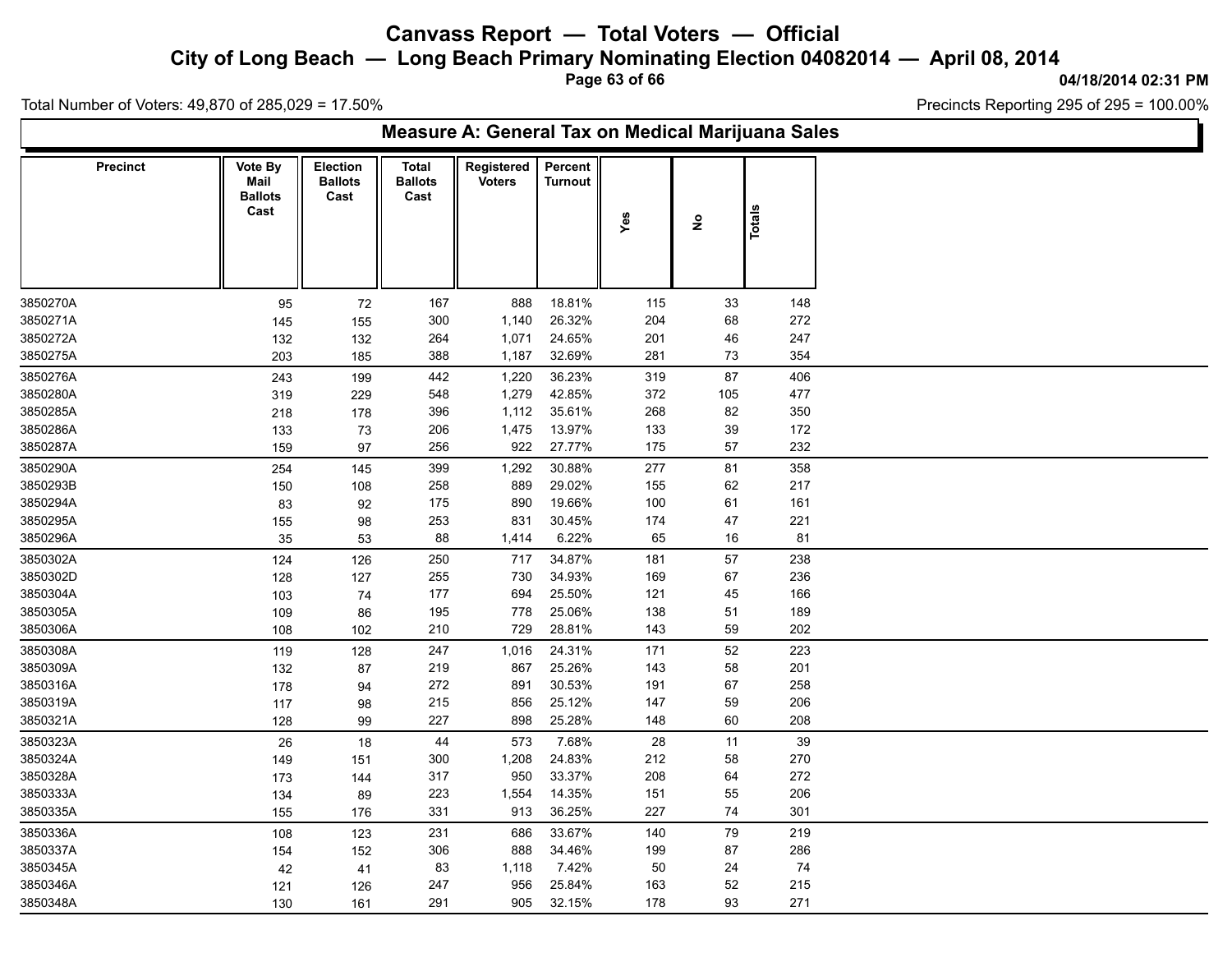**City of Long Beach — Long Beach Primary Nominating Election 04082014 — April 08, 2014**

**Page 64 of 66**

**04/18/2014 02:31 PM**

Ъ

Total Number of Voters: 49,870 of 285,029 = 17.50%

Г

| Measure A: General Tax on Medical Marijuana Sales |                                           |                                    |                                 |                             |                           |     |                   |               |  |
|---------------------------------------------------|-------------------------------------------|------------------------------------|---------------------------------|-----------------------------|---------------------------|-----|-------------------|---------------|--|
| <b>Precinct</b>                                   | Vote By<br>Mail<br><b>Ballots</b><br>Cast | Election<br><b>Ballots</b><br>Cast | Total<br><b>Ballots</b><br>Cast | Registered<br><b>Voters</b> | Percent<br><b>Turnout</b> | Yes | $\hat{\mathsf z}$ | <b>Totals</b> |  |
| 3850349A                                          | 97                                        | 76                                 | 173                             | 648                         | 26.70%                    | 112 | 48                | 160           |  |
| 3850351A                                          | 146                                       | 145                                | 291                             | 1,010                       | 28.81%                    | 189 | 74                | 263           |  |
| 3850355C                                          | 121                                       | 99                                 | 220                             | 674                         | 32.64%                    | 150 | 52                | 202           |  |
| 3850356A                                          | 140                                       | 90                                 | 230                             | 800                         | 28.75%                    | 155 | 58                | 213           |  |
| 3850360A                                          | 86                                        | 51                                 | 137                             | 1,694                       | 8.09%                     | 82  | 38                | 120           |  |
| 3850361A                                          | 92                                        | 66                                 | 158                             | 991                         | 15.94%                    | 108 | 43                | 151           |  |
| 3850362A                                          | 86                                        | 83                                 | 169                             | 993                         | 17.02%                    | 107 | 49                | 156           |  |
| 3850363A                                          | 139                                       | 130                                | 269                             | 810                         | 33.21%                    | 181 | 65                | 246           |  |
| 3850366A                                          | 116                                       | 136                                | 252                             | 962                         | 26.20%                    | 159 | 67                | 226           |  |
| 3850367A                                          | 84                                        | 83                                 | 167                             | 727                         | 22.97%                    | 105 | 44                | 149           |  |
| 3850368A                                          | 78                                        | 44                                 | 122                             | 984                         | 12.40%                    | 80  | 34                | 114           |  |
| 3850369A                                          | 156                                       | 123                                | 279                             | 1,006                       | 27.73%                    | 166 | 78                | 244           |  |
| 3850370C                                          | 123                                       | 104                                | 227                             | 901                         | 25.19%                    | 134 | 65                | 199           |  |
| 3850371A                                          | 145                                       | 132                                | 277                             | 871                         | 31.80%                    | 167 | 88                | 255           |  |
| 3850372A                                          | 100                                       | 138                                | 238                             | 747                         | 31.86%                    | 143 | 57                | 200           |  |
| 3850373A                                          | 120                                       | 167                                | 287                             | 964                         | 29.77%                    | 183 | 79                | 262           |  |
| 3850374A                                          | 143                                       | 144                                | 287                             | 1,026                       | 27.97%                    | 202 | 61                | 263           |  |
| 3850376A                                          | 140                                       | 133                                | 273                             | 852                         | 32.04%                    | 174 | 59                | 233           |  |
| 3850377A                                          | 81                                        | 60                                 | 141                             | 670                         | 21.04%                    | 93  | $30\,$            | 123           |  |
| 3850378A                                          | 126                                       | 139                                | 265                             | 965                         | 27.46%                    | 178 | 60                | 238           |  |
| 3850379A                                          | 42                                        | 38                                 | 80                              | 924                         | 8.66%                     | 51  | 22                | 73            |  |
| 3850384A                                          | 65                                        | 57                                 | 122                             | 922                         | 13.23%                    | 84  | 25                | 109           |  |
| 3850386A                                          | 94                                        | 106                                | 200                             | 1,209                       | 16.54%                    | 120 | 66                | 186           |  |
| 3850399A                                          | 143                                       | 125                                | 268                             | 976                         | 27.46%                    | 165 | 86                | 251           |  |
| 3850400A                                          | 94                                        | 64                                 | 158                             | 976                         | 16.19%                    | 116 | 27                | 143           |  |
| 3850402A                                          | 68                                        | 83                                 | 151                             | 912                         | 16.56%                    | 90  | 35                | 125           |  |
| 3850415A                                          | 64                                        | 48                                 | 112                             | 1,131                       | 9.90%                     | 64  | 37                | 101           |  |
| 3850445A                                          | 287                                       | 193                                | 480                             | 1,326                       | 36.20%                    | 342 | 91                | 433           |  |
| 3850447A                                          | 328                                       | 349                                | 677                             | 1,616                       | 41.89%                    | 449 | 146               | 595           |  |
| 3850481A                                          | 160                                       | 103                                | 263                             | 816                         | 32.23%                    | 187 | 56                | 243           |  |
| 3850517A                                          | 110                                       | 39                                 | 149                             | 839                         | 17.76%                    | 101 | 41                | 142           |  |
| 3850530A                                          | 102                                       | 60                                 | 162                             | 902                         | 17.96%                    | 119 | 36                | 155           |  |
| 3850533A                                          | 122                                       | 91                                 | 213                             | 941                         | 22.64%                    | 135 | 57                | 192           |  |
| 3850535A                                          | 129                                       | 138                                | 267                             | 896                         | 29.80%                    | 183 | 67                | 250           |  |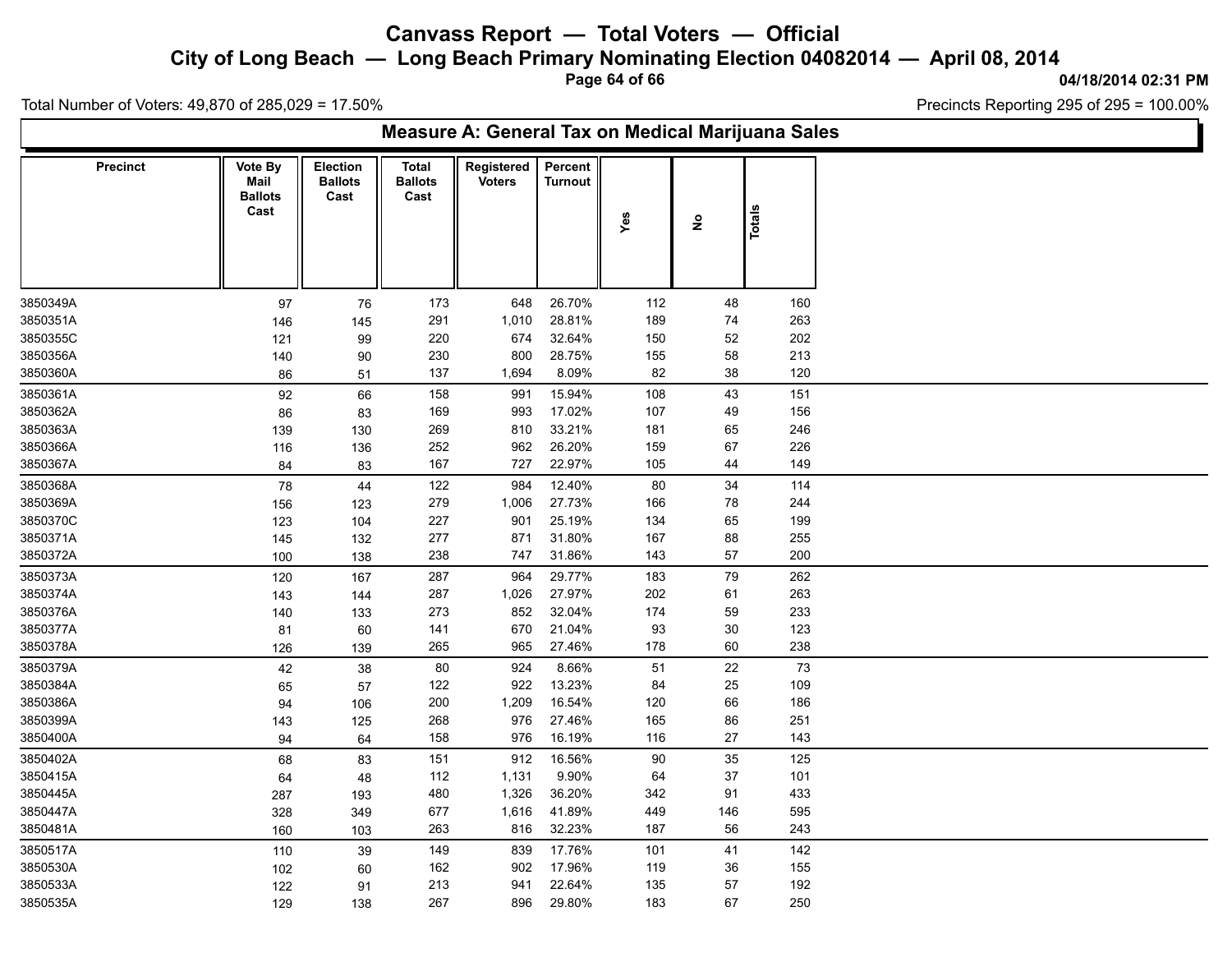**City of Long Beach — Long Beach Primary Nominating Election 04082014 — April 08, 2014**

**Page 65 of 66**

**04/18/2014 02:31 PM**

Ъ

Total Number of Voters: 49,870 of 285,029 = 17.50%

Г

| Measure A: General Tax on Medical Marijuana Sales |                                           |                                           |                                        |                             |                           |          |               |            |
|---------------------------------------------------|-------------------------------------------|-------------------------------------------|----------------------------------------|-----------------------------|---------------------------|----------|---------------|------------|
| <b>Precinct</b>                                   | Vote By<br>Mail<br><b>Ballots</b><br>Cast | <b>Election</b><br><b>Ballots</b><br>Cast | <b>Total</b><br><b>Ballots</b><br>Cast | Registered<br><b>Voters</b> | Percent<br><b>Turnout</b> | Yes      | $\frac{1}{2}$ | Totals     |
| 3850539A                                          | 177                                       | 141                                       | 318                                    | 933                         | 34.08%                    | 196      | 83            | 279        |
| 3850541A                                          | 83                                        | 65                                        | 148                                    | 603                         | 24.54%                    | 94       | 41            | 135        |
| 3850545A                                          | 89                                        | 31                                        | 120                                    | 746                         | 16.09%                    | 91       | 18            | 109        |
| 3850547A                                          | 96                                        | 101                                       | 197                                    | 1,757                       | 11.21%                    | 134      | 42            | 176        |
| 3850549A                                          | 263                                       | 125                                       | 388                                    | 1,600                       | 24.25%                    | 249      | 100           | 349        |
| 3850551B                                          | 65                                        | $52\,$                                    | 117                                    | 1,198                       | 9.77%                     | 78       | 35            | 113        |
| 3850552A                                          | 69                                        | 44                                        | 113                                    | 1,218                       | 9.28%                     | $\bf 74$ | 31            | 105        |
| 3850552B                                          | 53                                        | $32\,$                                    | 85                                     | 846                         | 10.05%                    | 52       | 25            | 77         |
| 3850553A                                          | 85                                        | 56                                        | 141                                    | 1,302                       | 10.83%                    | 78       | 32            | 110        |
| 3850559A                                          | 166                                       | 146                                       | 312                                    | 1,389                       | 22.46%                    | 230      | 66            | 296        |
| 3850562A                                          | 247                                       | 209                                       | 456                                    | 1,176                       | 38.78%                    | 319      | 96            | 415        |
| 3850563A                                          | 122                                       | 116                                       | 238                                    | 966                         | 24.64%                    | 157      | 55            | 212        |
| 3850564B                                          | 82                                        | 53                                        | 135                                    | 936                         | 14.42%                    | 87       | 39            | 126        |
| 3850568A                                          | 122                                       | 116                                       | 238                                    | 972                         | 24.49%                    | 166      | 51            | 217        |
| 3850572A                                          | 135                                       | 89                                        | 224                                    | 1,274                       | 17.58%                    | 161      | 49            | 210        |
| 3850577A                                          | 86                                        | 63                                        | 149                                    | 1,495                       | 9.97%                     | $90\,$   | 38            | 128        |
| 3850591A                                          | 64                                        | 63                                        | 127                                    | 1,045                       | 12.15%                    | 87       | 28            | 115        |
| 3850593A                                          | 30                                        | 42                                        | 72                                     | 809                         | 8.90%                     | 48       | 15            | 63         |
| 3850594A                                          | 82                                        | 60                                        | 142                                    | 1,324                       | 10.73%                    | 104      | 27            | 131        |
| 3850610A                                          | 79                                        | 72                                        | 151                                    | 1,083                       | 13.94%                    | 98       | 39            | 137        |
| 3850611A                                          | $73\,$                                    | 39                                        | 112                                    | 1,209                       | 9.26%                     | 82       | 24            | 106        |
| 3850614A                                          | 38                                        | 48                                        | 86                                     | 1,051                       | 8.18%                     | 60       | 20            | 80         |
| 3850616A                                          | 89                                        | 44                                        | 133                                    | 1,156                       | 11.51%                    | 100      | 32            | 132        |
| 3850617A                                          | 104                                       | 46                                        | 150                                    | 936                         | 16.03%                    | 97       | 49            | 146        |
| 3850618A                                          | 64                                        | 42                                        | 106                                    | 955                         | 11.10%                    | $73\,$   | 25            | 98         |
| 3850620A                                          | 58                                        | 61                                        | 119                                    | 907                         | 13.12%                    | 74       | 39            | 113        |
| 3850621A                                          |                                           |                                           | 78                                     | 851                         | 9.17%                     | 61       | 16            | 77         |
| 3850624A                                          | 43                                        | 35                                        | 71                                     | 874                         | 8.12%                     | 53       | 15            | 68         |
| 3850625A                                          | 52<br>104                                 | 19                                        | 151                                    | 1,189                       | 12.70%                    | 117      | 29            | 146        |
| 3850630C                                          | 108                                       | 47<br>115                                 | 223                                    | 752                         | 29.65%                    | 121      | 69            | 190        |
| 3850632B                                          | 107                                       | 84                                        | 191                                    | 850                         | 22.47%                    | 115      | 56            | 171        |
|                                                   |                                           |                                           |                                        |                             | 24.67%                    | 154      | 67            | 221        |
| 3850636A<br>3850637A                              | 147                                       | 96                                        | 243<br>252                             | 985<br>857                  | 29.40%                    | 177      |               |            |
|                                                   | 131                                       | 121                                       |                                        |                             |                           | 210      | 53            | 230<br>282 |
| 3850639A                                          | 154                                       | 170                                       | 324                                    | 1,008                       | 32.14%                    |          | 72            |            |